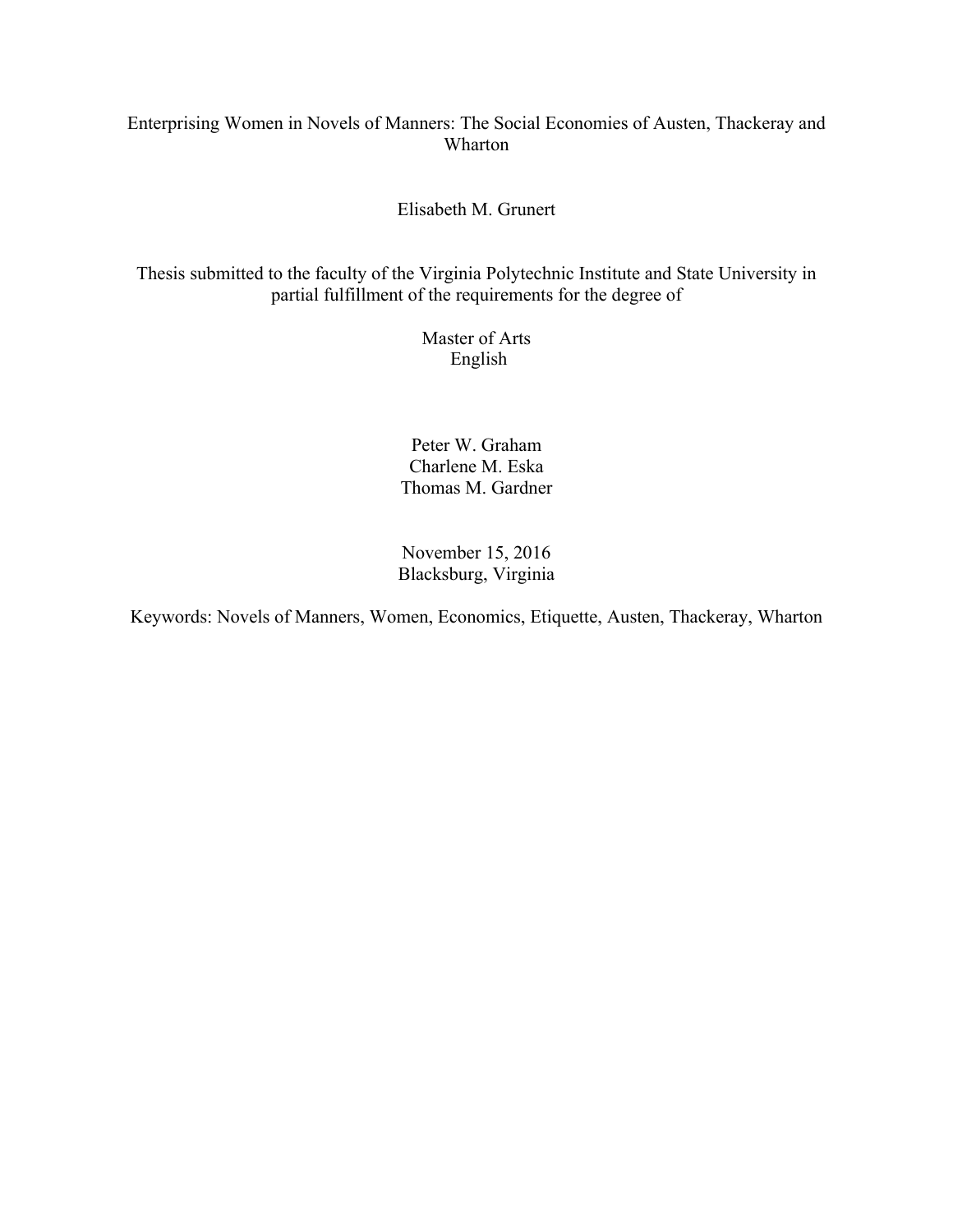## Enterprising Women in Novels of Manners: The Social Economies of Austen, Thackeray and Wharton

#### Elisabeth M. Grunert

#### ABSTRACT (academic)

Novels of manners exhibit social economies that bear some metaphorical resemblance to literal economies. In England and America, before the women's movement and the introduction of large numbers of women into the workforce, this was the woman's economy: the economy of manners. This thesis examines three novels of manners and argues that there is a sustaining economic metaphor to characterize each author's attitude toward the manners economy they portray. In Jane Austen's *Mansfield Park*, social economies are controlled by an invisible hand that can be trusted to reward deserving economic agents, and punish the undeserving. William Thackeray's *Vanity Fair* shows how social economies can be impacted by speculative bubbles, when some commodities are temporarily given more value than they really hold. Edith Wharton's *The House of Mirth* portrays a society which has gone off the gold standard of virtue, that values its social currencies without that organizing principle of virtue to give them stability. Each novel has some relationship with the codes of etiquette of its day, and contains many of the same currencies, though valued at dramatically different rates in each context. Female protagonists must take stock of the prevailing economic conditions, but their success or failure will have as much to do with the function or dysfunction of those conditions as with their own social choices.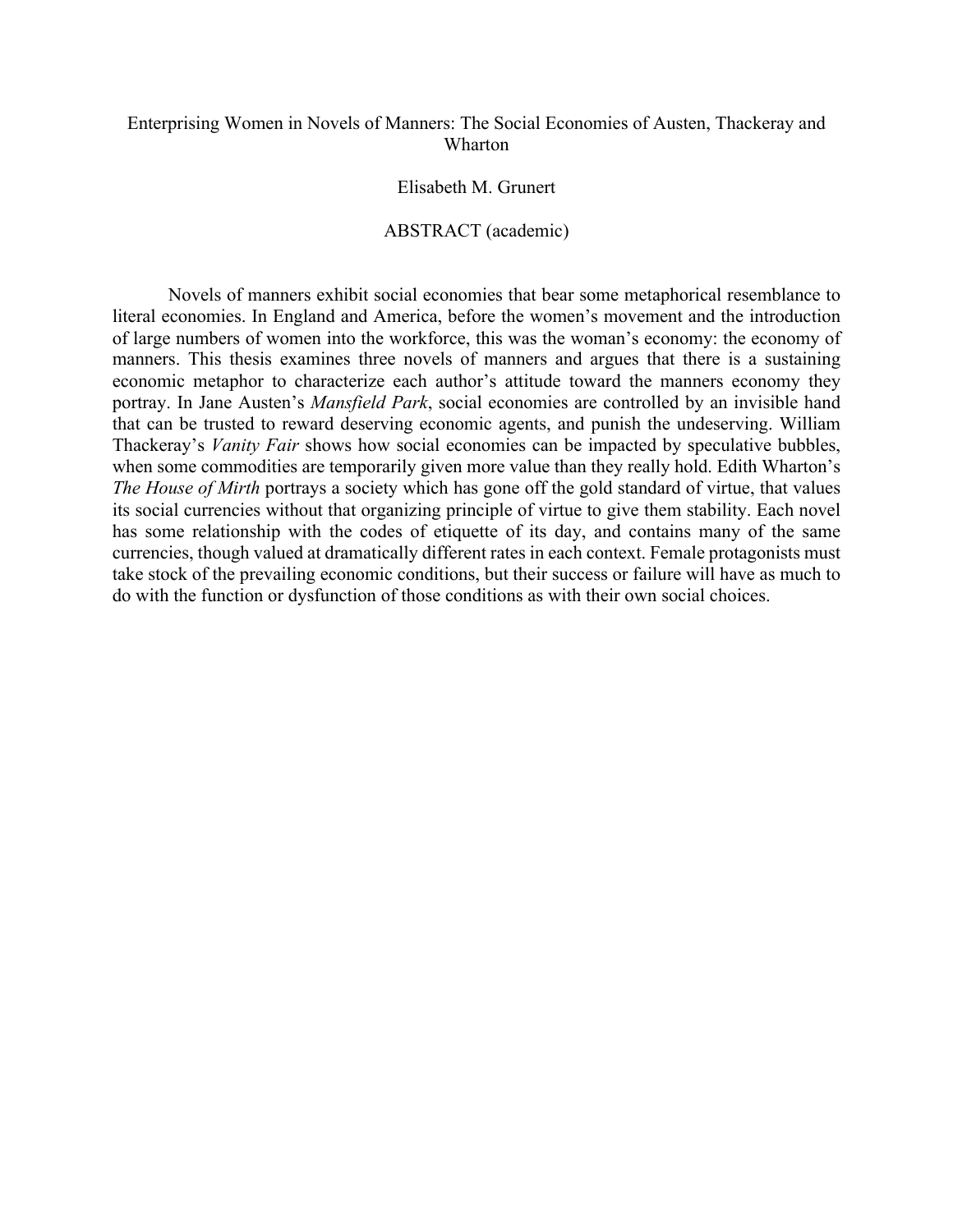## Enterprising Women in Novels of Manners: The Social Economies of Austen, Thackeray and Wharton

## Elisabeth M. Grunert

## ABSTRACT (public)

Novels of manners exhibit social economies that bear some metaphorical resemblance to literal economies. In England and America, before the women's movement and the introduction of large numbers of women into the workforce, this was the woman's economy: the economy of manners. This thesis examines three novels of manners and argues that there is a sustaining economic metaphor to characterize each author's attitude toward the manners economy they portray. In Jane Austen's *Mansfield Park*, social economies are controlled by an invisible hand that can be trusted to reward deserving economic agents, and punish the undeserving. William Thackeray's *Vanity Fair* shows how social economies can be impacted by speculative bubbles, when some commodities are temporarily given more value than they really hold. Edith Wharton's *The House of Mirth* portrays a society which has gone off the gold standard of virtue, that values its social currencies without that organizing principle of virtue to give them stability. Each novel has some relationship with the codes of etiquette of its day, and contains many of the same currencies, though valued at dramatically different rates in each context. Female protagonists must take stock of the prevailing economic conditions, but their success or failure will have as much to do with the function or dysfunction of those conditions as with their own social choices.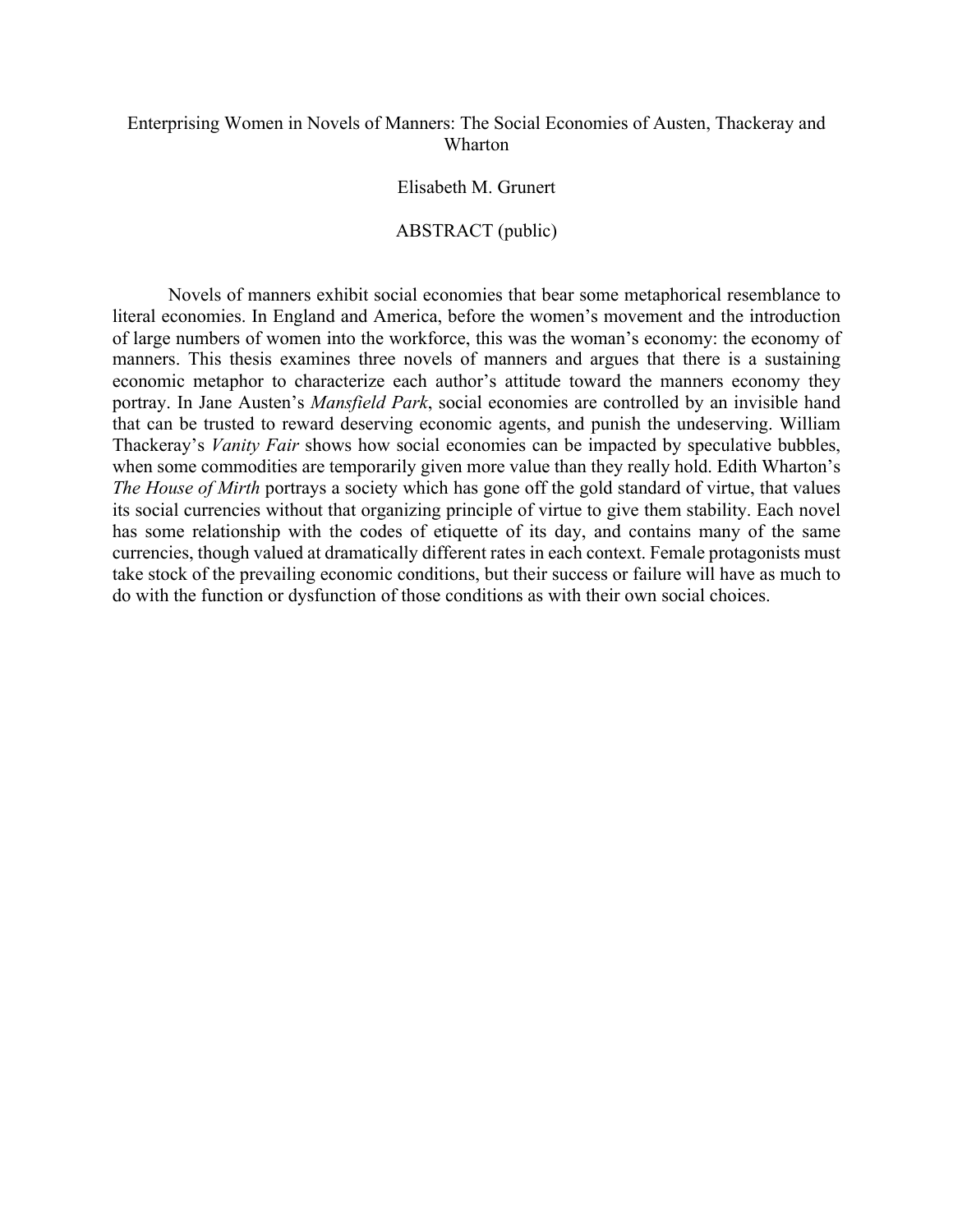Dedication and Acknowledgements

This thesis is lovingly dedicated to my family: to my husband, my equal partner, who sacrificed his own time and labor in support of my coursework, and to my children, especially for Adele, with whom I was pregnant when I attended the very first class, and who always wanted me to get an A. This is for you, baby.

I also gratefully acknowledge the help of so many at Virginia Tech:

Jennifer Nardine, whose help in my initial research on conduct books gave me my start.

My colleagues at Services for Students with Disabilities who supported me along the way.

Dr. Katherine Cleland, who allowed me to take her class via FaceTime from Colorado.

And especially, my committee members.

Dr. Peter Graham, my committee chair and advisor, who inspired me to turn my over-long term paper into a thesis.

Dr. Charlene Eska, who helped me turn my dream of finishing this degree into a reality.

Dr. Thomas Gardner, whose feedback on my writing I cherish.

I am all gratitude.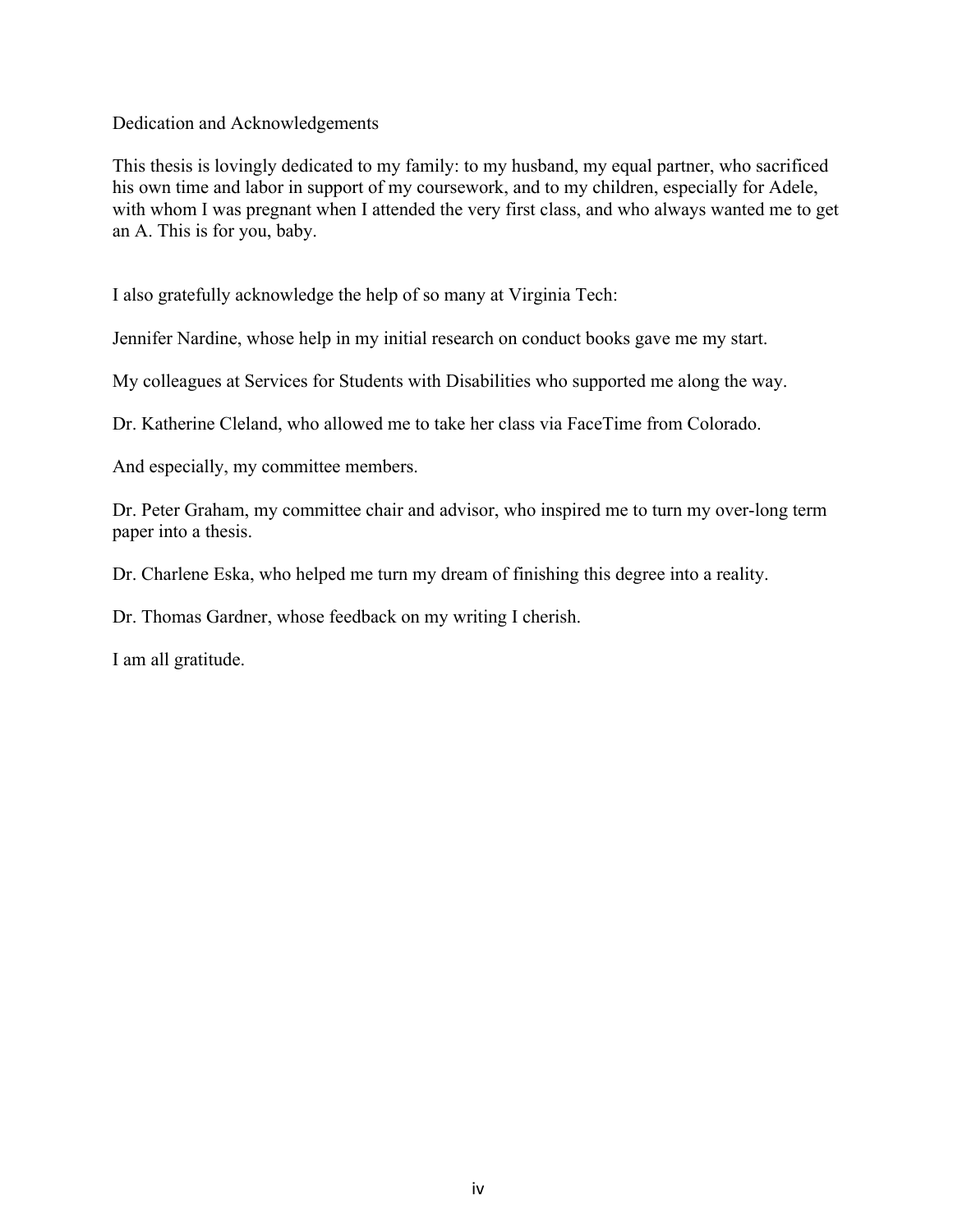# Contents

| Chapter 1 | 19 |
|-----------|----|
| Chapter 2 | 33 |
| Chapter 3 | 51 |
|           |    |
|           |    |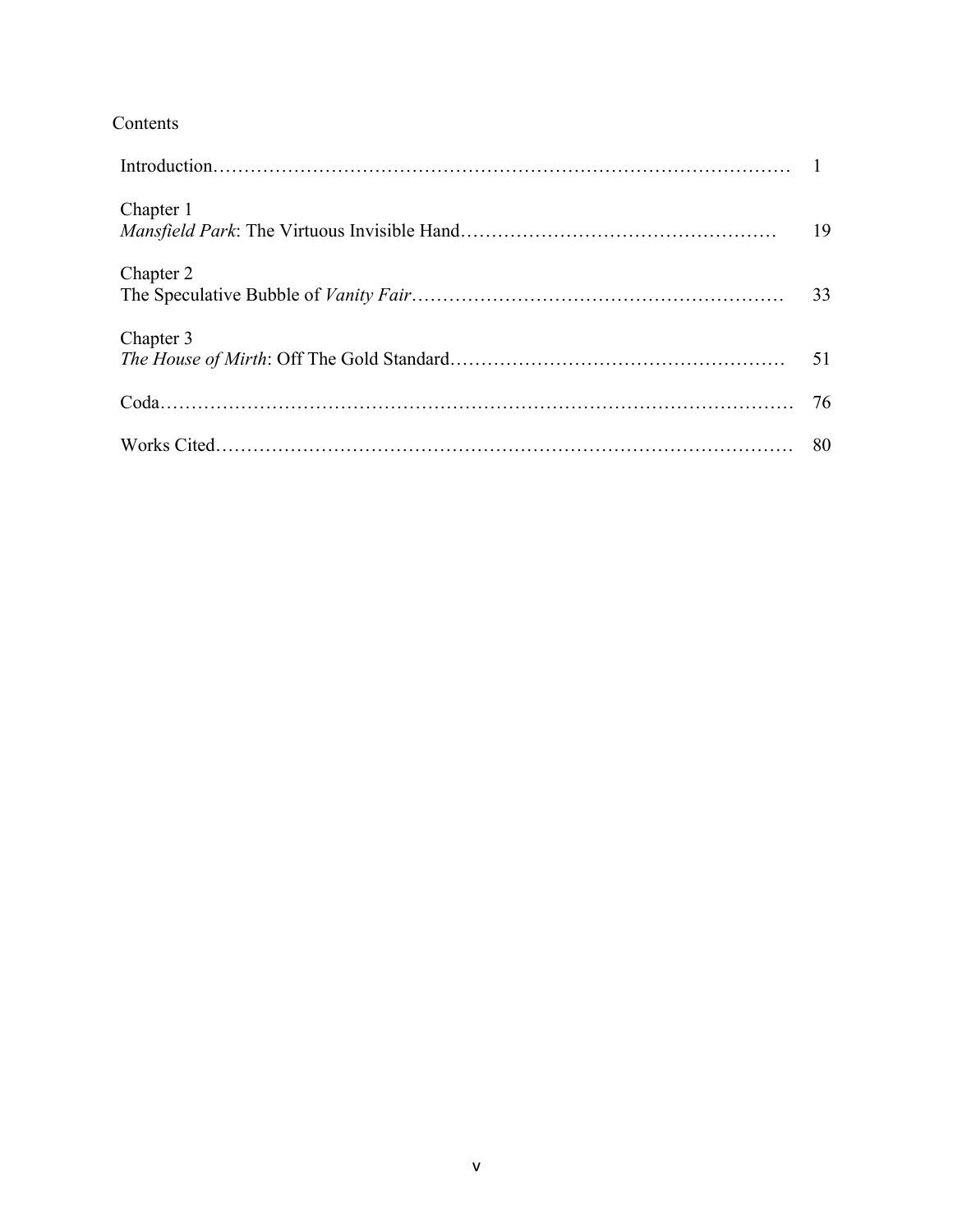#### Introduction

#### Differing Values in Distinct Social Economies

The novel of manners offers readers a means of taking in a whole society from a close study of the interactions of a small sample of it. Novels of manners contain a sampling of the social DNA of the societies they portray, and from them readers get a glimpse both at the real context of those societies—and of the author's attitudes toward those contexts. Central to most novels of manners are women and their efforts to find themselves advantageously married. Since a woman in polite Western society during the  $19<sup>th</sup>$  and early  $20<sup>th</sup>$  centuries is barred by custom from earning her wealth, she must marry into it. There is a real sense, therefore, in which these "marriage plots" (so termed by Elsie Mitchie in her *The Vulgar Question of Money*<sup>1</sup>) are economic ventures, most especially for the women involved. In examining the rules which govern social mobility and courtship, one is really looking at a distinct economy.

Much like the literal economy of its time, the manners economy may at times value one source of capital more than another. There can be regulated economies, free-market economies, economies in crisis, inflation, speculative bubbles and debates over currency. Characters do not create these economies, but inherit and learn to act within them. Authors who present to us their novels of manners present us with episodes representative of a larger manners economy, which we must interpret through the lens of their own attitude toward that economy. For writers do not all hold the economies they present in equal degrees of respect and confidence, and their varying

<sup>&</sup>lt;sup>1</sup> Mitchie outlines in this book the cultural attitudes toward female possession of wealth, versus perceptions of male wealth: "In the version of courtship in which a man is torn between two women, the woman is vulgar because she possesses the wealth and status the man himself may desire. In contrast when a woman is torn between two men, the one who represents the vulgar option is not the man who has wealth but the one who seeks it or presents himself as if he possessed it" (5).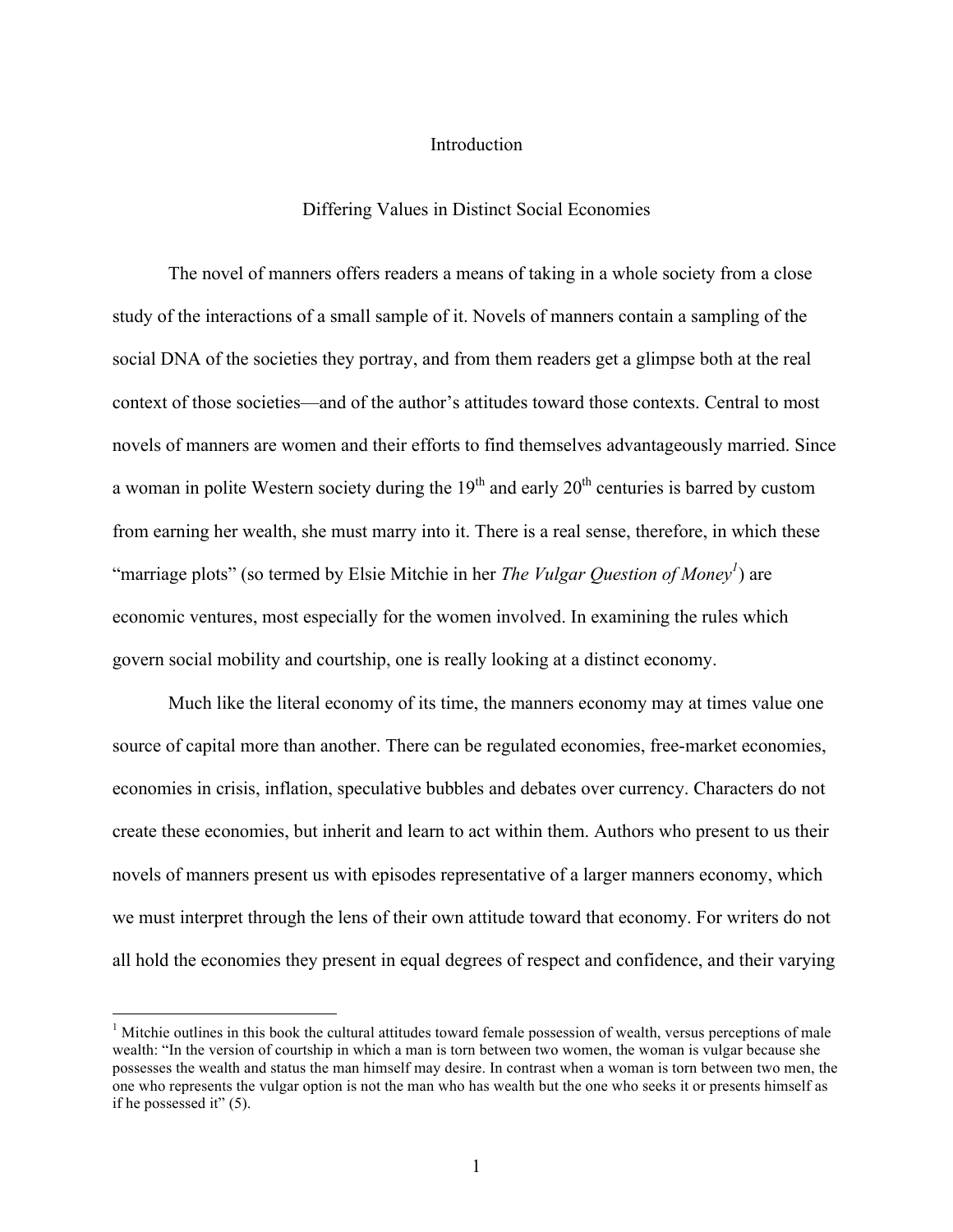attitudes cannot help but influence readers' perceptions of them. Most readers of Jane Austen perceive the economy she portrays in her novels as somewhat flawed but essentially just. When William Makepeace Thackeray presents us with *Vanity Fair*, a work with the same time setting as most of Austen's novels, we look to that economy with much less admiration. And readers behold with horror the corrupt social economy of New York society which seems to devour Lily Bart whole in Wharton's *The House of Mirth*. The careful reader of all of these novels will read not only the society depicted in a novel of manners, but also the author's subtle or overt messages about the state of the social economy.

This paper will examine three well-known novels of manners by authors closely associated with the genre: Jane Austen's *Mansfield Park*, William Makepeace Thackeray's *Vanity Fair,* and Edith Wharton's *The House of Mirth*. Two novels are by women; two take place in England; and two overtly criticize as unjust or corrupt the social economies which they portray. I argue that there is a sustaining economic metaphor to characterize each author's attitude toward the manners economy they portray. In Jane Austen, social economies are controlled by an invisible hand which can be trusted to reward deserving economic agents, and punish the undeserving. William Thackeray shows how social economies can be impacted by speculative bubbles, when some commodities are temporarily given more value than they really hold. Within such a bubble, some characters will be able to make a fortune, while others who refuse to speculate lose out. Edith Wharton portrays a society which has gone off the gold standard of virtue, which values its social currencies without that organizing principle of virtue to give them stability. Women in these novels must be very studied economists in order to invest properly according to the prevailing conditions of their context.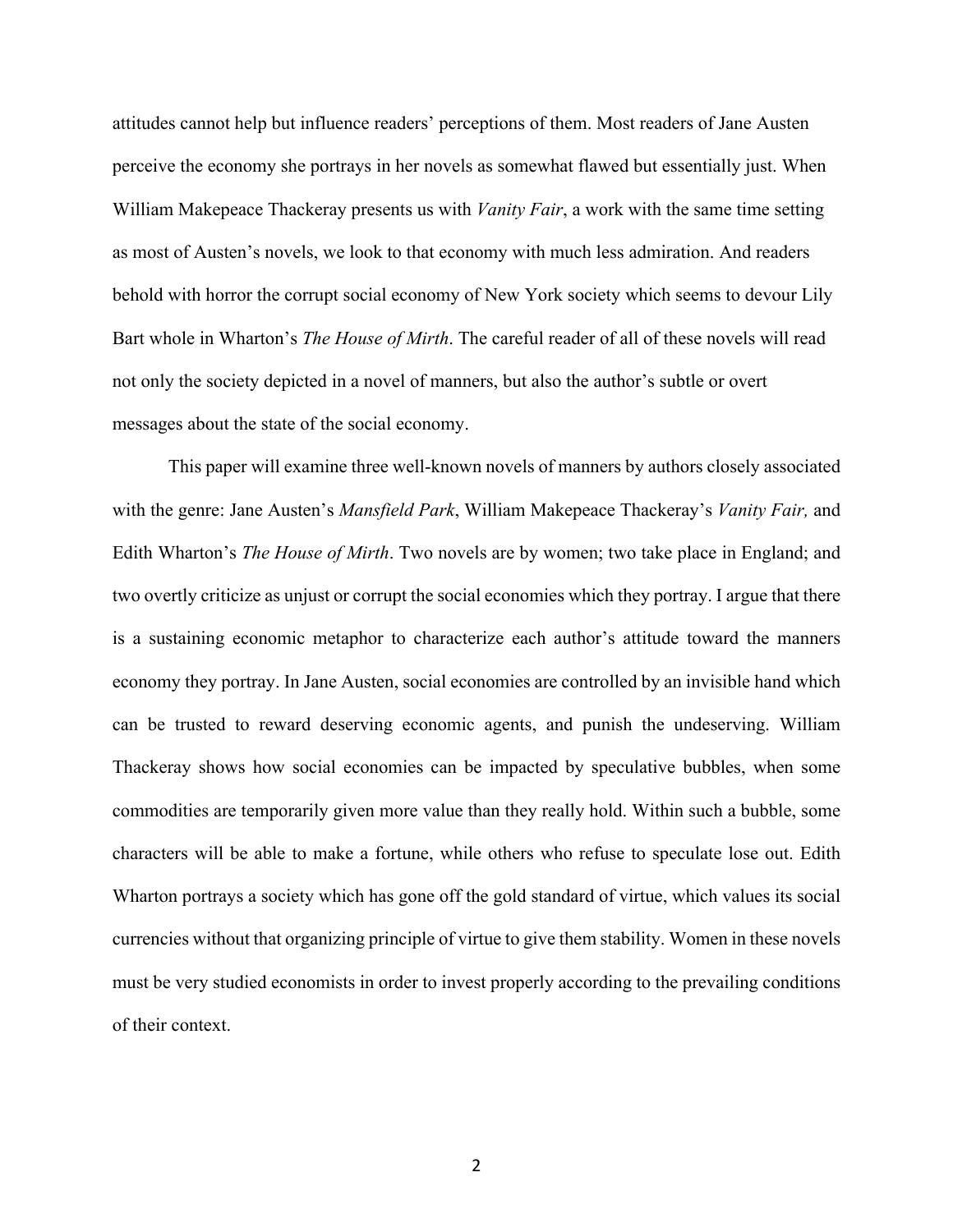One consistency in all these novels is the importance given to manners and etiquette. For Jane Austen, manners are of value only insofar as they provide evidence of a character's virtue; for William Thackeray, the most successful woman must possess virtue and also be willing to make investments of her manners and charm; Wharton portrays an economy where virtue no longer has any value at all and manners are mere expensive ornaments of the wealthy. Each novel has some relationship with the codes of etiquette of its day. For that reason, I have made a study of the conduct or etiquette books available to the characters in each context. There is much insight to be gained from an application of the principles within and social use of these conduct books toward our understanding of these novels of manners. Female characters in these novels rise or fall depending on their ability to value the rules of etiquette as they are valued in their separate economies of manners.

Each economy of manners works according to established principles and rules, and each character throughout the novels experiences some change in fortune depending on their level of skill and understanding of the machinations of that economy. In this way, economies of manners greatly resemble social games, albeit with rather higher stakes for the individual player. It will be instructive, therefore, to examine the way social games are played in each novel. The descriptions of Speculation as played in *Mansfield Park,* the "games of chance" portrayed in *Vanity Fair*, and Bridge in *The House of Mirth* communicate a great deal about the nature of each social economy. From a short study of these games, we will gain an appreciation of the system within which each female protagonist was an agent.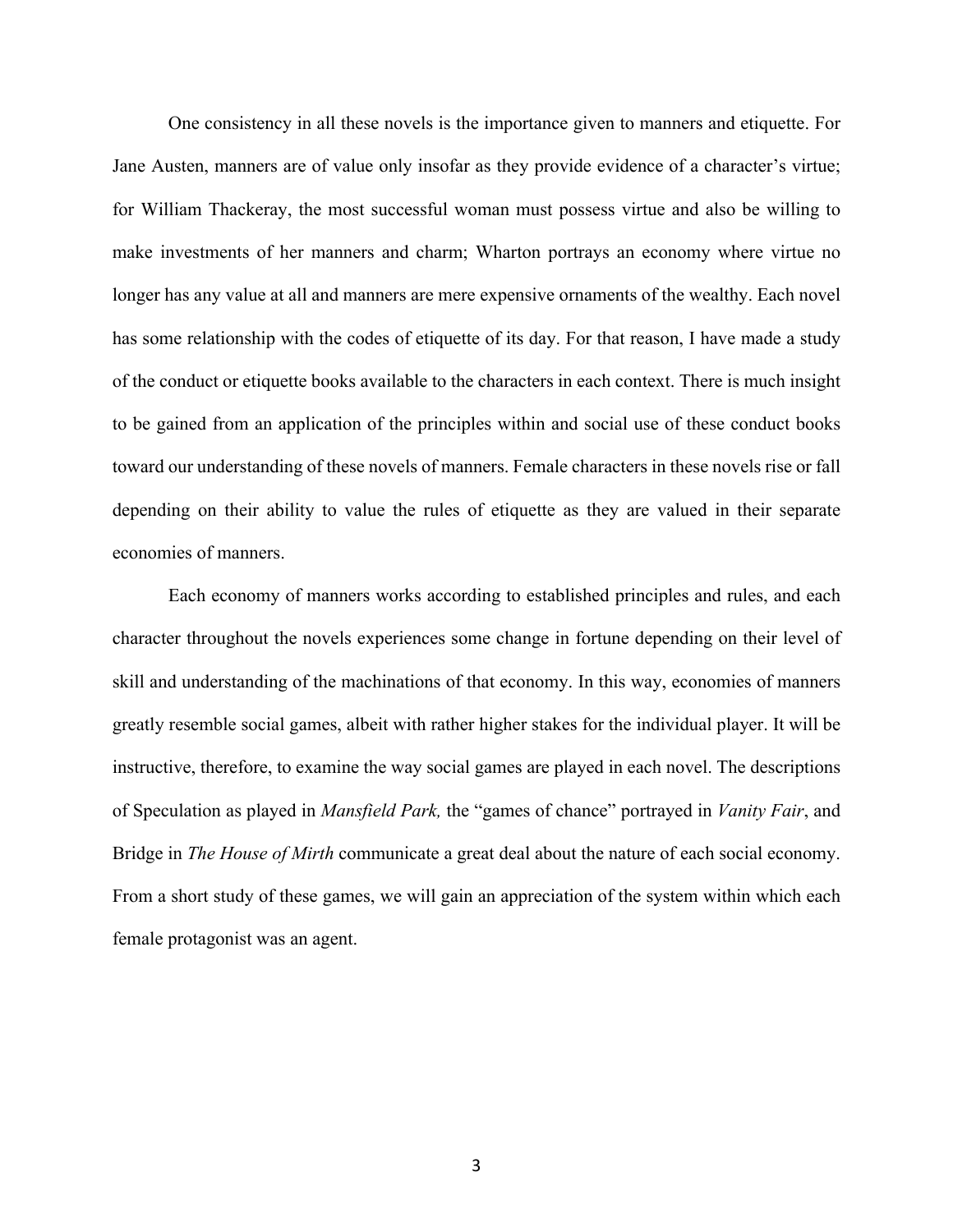#### Economies of Table Games

The social act of playing cards is one which can be heavy with significance. Individuals, usually of a similar social class, sit down together to strategize against one another, make feints, deceive one another, determine which of them is the best or worthiest and often even make off with significant amounts of each other's money—all in the name of a polite amusement. In novels of manners, which present characters as more or less skillful social agents within their varying contexts, descriptions of card playing can symbolize much about character and context. The games vary, the stakes vary, and strategies vary according to context, but each card game in each novel of manners should be rich with meaning for the interpreter of the novel.

#### Speculation in Mansfield Park

Let us begin by pulling up our chairs to the card tables at Mansfield Park and observe what we may from their playing. Among the players are Lady Bertram, Fanny and William Price, Henry and Mary Crawford. The game of Speculation begins when Lady Bertram is asked to choose between that game and Whist. This is a "critical" social situation, Austen's tongue-incheek commentary explains. The choice is between "which will amuse [Lady Bertram] most" (*Mansfield Park* 221) and the mock-importance with which Austen describes Lady Bertram's decision-making offers some comment on the actual frivolity of the pursuit in this context. Characters may win or lose literal money, but their actual social standing will not be determined by a round of "Speculation;" in *Mansfield Park*, "Speculation" is, after all, only a game.<sup>2</sup>

<sup>&</sup>lt;sup>2</sup> Laura Voracheck analyzes this scene eloquently in her essay, "Speculation and the Emotional Economy of *Mansfield Park*." The choice of Speculation as the entertainment for the unmarried characters (and Lady Bertram) is significant, as Voracheck explains: "As all this conjecturing about potential spouses suggests, the game of Speculation can be linked to the marriage market. The card game is an apt metaphor for the marriage market as it is a round game in which players act independently rather than cooperate with a partner as in Whist, the game played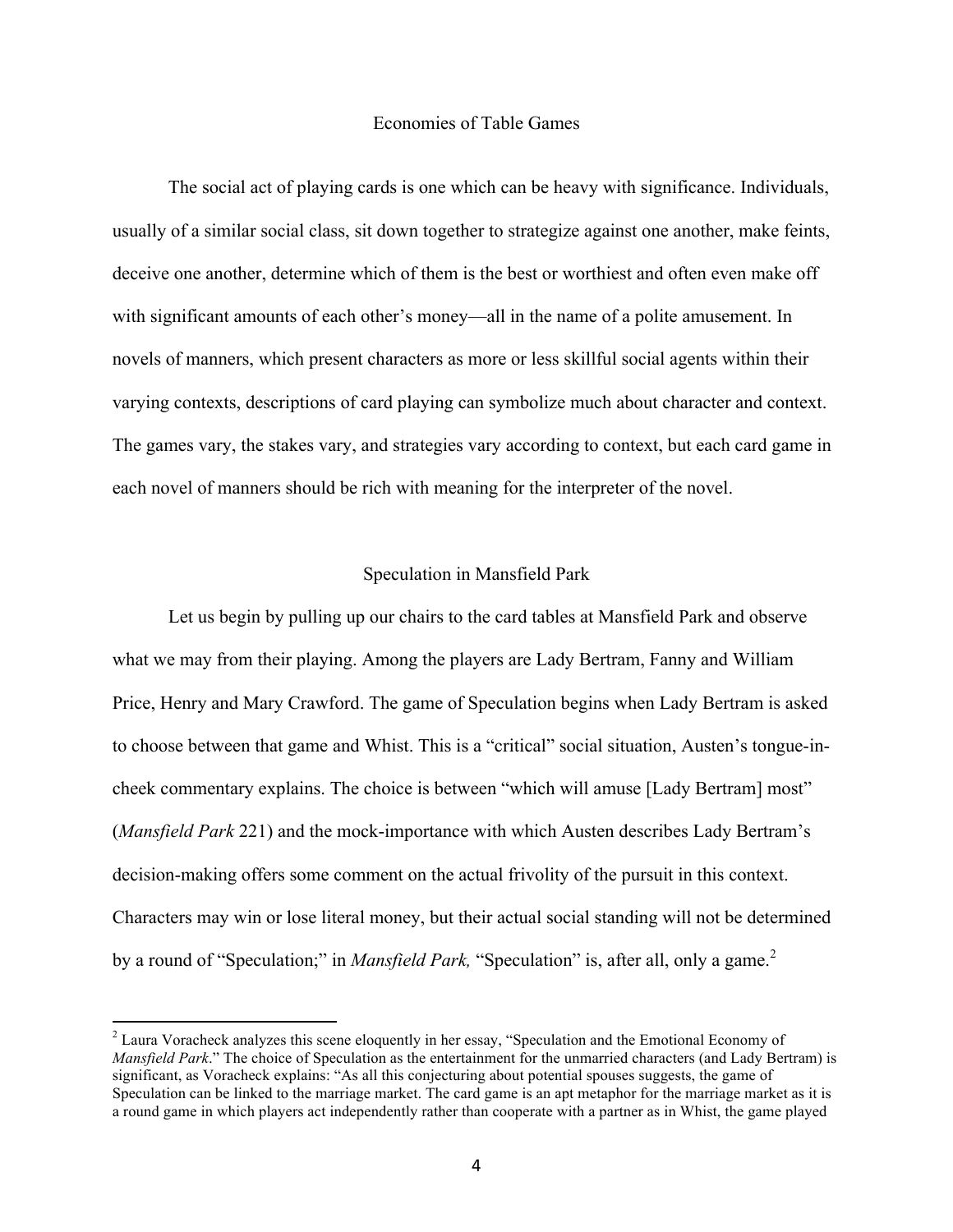Still, the game has much to reveal about the characters who play. Lady Bertram "hesitates" when deciding what to play; Sir Thomas is "luckily" at hand to be asked his opinion; with his recommendation of Speculation Lady Bertram is satisfied, though she owns that she "knows nothing of it" (*MP* 221). This is but one in a running line of criticisms Austen has for Lady Bertram's indolence, weak mind, and weak will. Still, Lady Bertram's fortune is already made, both economically and socially. She does not, fundamentally, need to play this very "odd game" in which she is "never to see [her] cards" and "Mr. Crawford does all the rest" (*MP* 222). 3 Lady Bertram can be a child, led by the hand by Henry Crawford, she can lose the game itself, and yet her social losses come to nothing. We must look to the characters whose fortunes are yet to be determined to see how Speculation is played.

Fanny Price begins the game by protesting that she does not know how to play the game either. Unlike Lady Bertram, however, "it was impossible for Fanny not to feel herself mistress of the rules in three minutes" (222). Fanny is intelligent and could potentially play with great skill. Henry Crawford does not, however, find it so easy to teach her the necessary "avarice" or hardness of heart to pursue her own interest (222). Fanny spends the whole game frustrated in her attempt to give the game to William, her cherished brother, the only being Fanny has been truly free to love. Fanny's selflessness still, interestingly, does not lose her the game; Mr. Crawford sees to that:

No, no, you must not part with your queen. You have bought her too dearly, and your brother does not offer half her value. No, no, sir, hands off—hands off. Your sister does not part with the queen. She is quite determined. The game will be yours.. it will certainly be yours. (225)

by the remaining characters at the party. While Whist more closely resembles marriage, with partners working together to their mutual advantage, Speculation corresponds to courtship, with players acting in their own interests (with the notable exception of Fanny)" (Voracheck 186).

<sup>&</sup>lt;sup>3</sup> Austen here gives us a microcosm of the social economy within which women like Fanny and Mary could navigate. Men decide the game, and often retain control over how the game is played, but women are still able to make choices which can being them gains or losses within the context.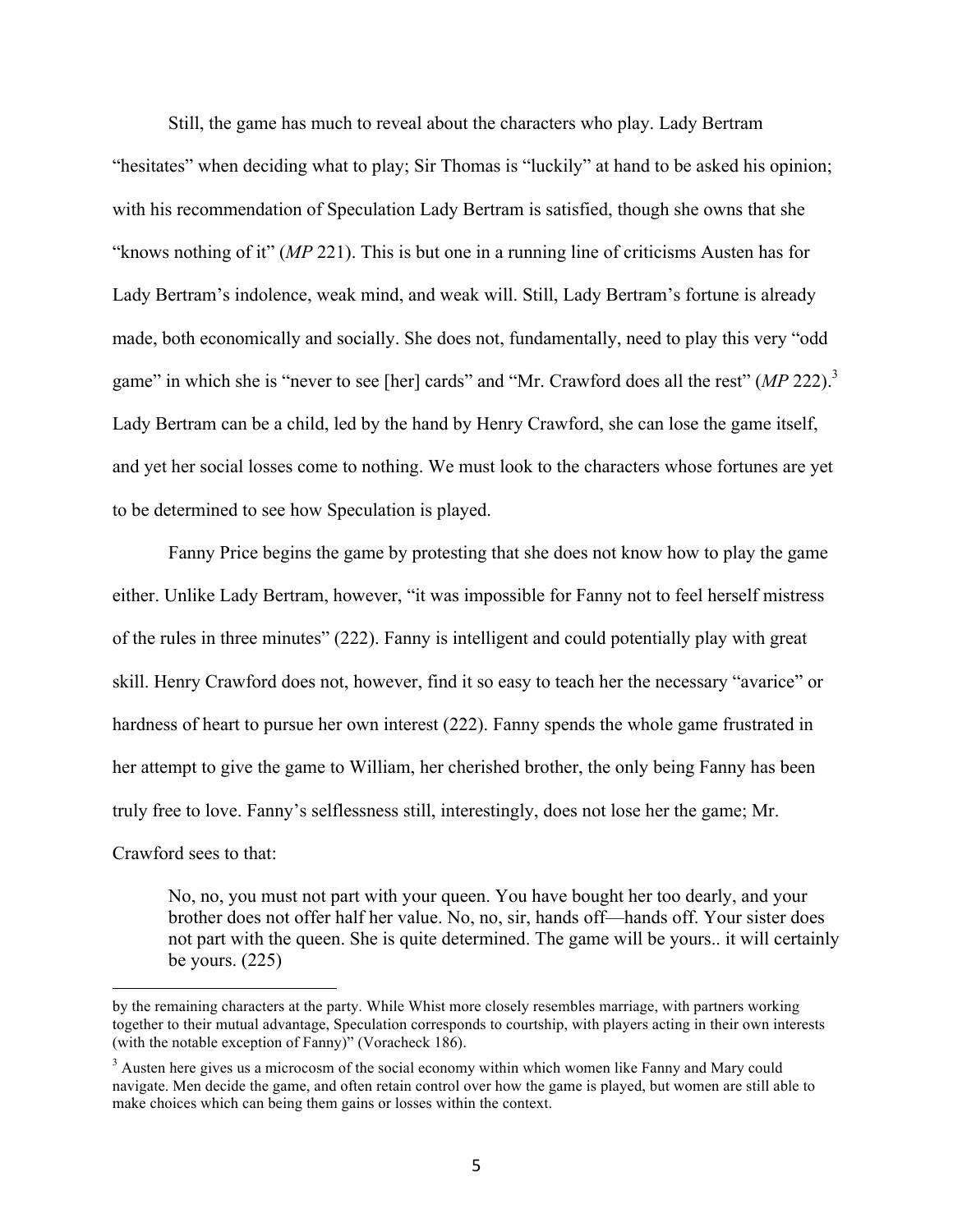The reader is irritated on Fanny's behalf for Henry Crawford's condescending tone as he subjugates her will and agency in the game, and looks fondly on Edmund as he observes, "Poor Fanny! Not allowed to cheat herself as she wishes" (226). And yet, it is interesting that Fanny does win the game, and with the sympathy of all players (and of the reader).<sup>4</sup> One supposes that had she won the game using her own avarice instead of borrowing Mr. Crawford's, she might not be so much the heroine of the scene.

Let us look at the winner of the last deal, for comparison. Mary Crawford's intelligence, like Fanny's, is more than enough for comprehension and strategic participation in Speculation. She plays in rather a different emotional state than does Fanny; Mary is "suspicious" and "resentful" as she makes a "hasty" move to deprive William of his knave and win the game. William, the object of Fanny's attempted sacrifice, becomes the victim of Mary Crawford's ambition, under irritated spirits. Mary speaks with her usual wit and self-promotion: "I will stake my last like a woman of spirit. No cold prudence for me. I am not born to sit still and do nothing. If I lose the game, it shall not be for not striving for it" (224). Not for Mary is the tranquility of virtuous passivity. She can neither afford to throw the game away, nor to play a conservative long game. She must promote herself with a win, and with a reference to her own "spirit," or there is a danger that all Edmund's fond glances might be directed at Fanny alone. She does gain a win, but the victory is short-lived: "The game was hers," we are told, "and only did not pay her

 <sup>4</sup> Laura Voracheck's analysis of Fanny's play is that she plays "conservatively." She puts forth that "Perhaps because she has so little capital to begin with, Fanny plays the marriage game conservatively" (Voracheck 189). But this explanation ignores the reality that Fanny cannot be said to have played Speculation at all. At every turn, Henry Crawford makes her decisions for her, as he does for Lady Bertram. Fanny may have less monetary capital, but Austen makes it quite clear that in this economy, the capital which one accumulates through virtue has greater value. Fanny does not speculate, either in the card game or in the figurative realm of marriage; the true wealth is already hers.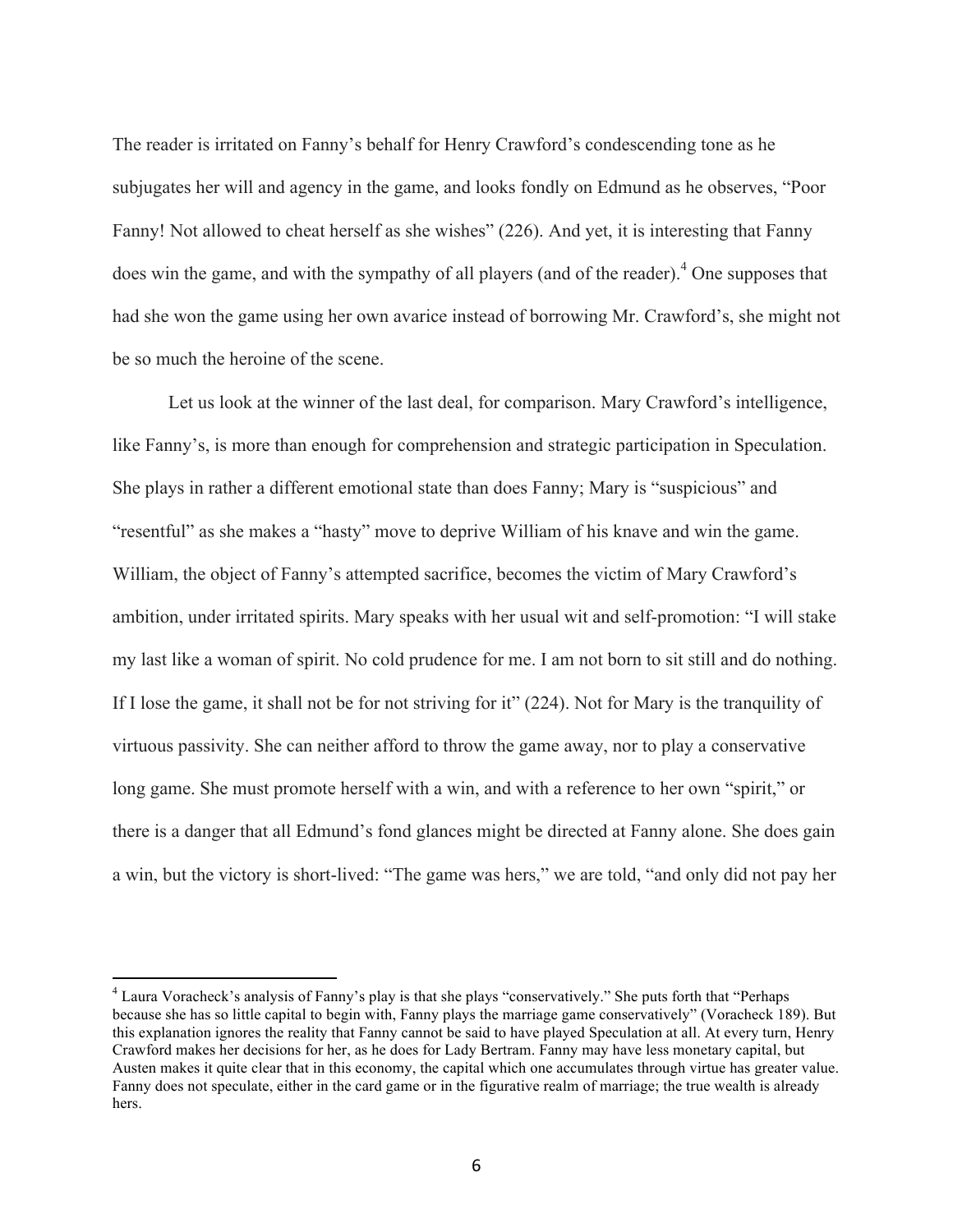for what she had given to secure it" (224). Mary wins the game, but it costs her more than the game was worth.

Speculation soon gives way to a high-stakes conversation about the future of Thornton Lacy. What had been a game of mastery over cards becomes a game of mastery over the future. Will Edmund's quieter hopes for the property prevail, or will Henry's grand vision of improvement be realized? Mary throws her vote in favor of her brother, whom she names a "capital improver." Fanny silently supports Edmund with her "grave, even reproachful" look at Henry (226). Though the players cease to give attention to their cards, the game continues.

As in the card game, Mary will go on to win the round for Edmund's affection, but not the game. She will not gain back her investment in his attention, ultimately. Fanny's virtue will prove to be a more valuable source of wealth, for her, than all Mary's "spirit." Mr. Crawford's attempt to overwhelm Fanny's will and receive her gratitude will be vain. Fanny does not have to strive to win, in the end. Here may be read an analogy to the market in *Mansfield Park*. Those with virtue win in the end, without appearing to strive for it. A woman does not need to gamble to make social advances if she has virtue. A woman without virtue, despite what gains she may make by playing, will not ultimately win the best social standing. In Jane Austen's economy, virtue is the only investment which guarantees a return. One does better to sit on one's wealth of virtue than to make too great a show of it and risk losing one's most valuable asset. The invisible hand will ensure that the virtuous meet their reward.

#### Games of Chance in Vanity Fair

In the middle of William Makepeace Thackeray's *Vanity Fair* is a chapter which contains a very different description of card-playing from that in *Mansfield Park*. The chapter is titled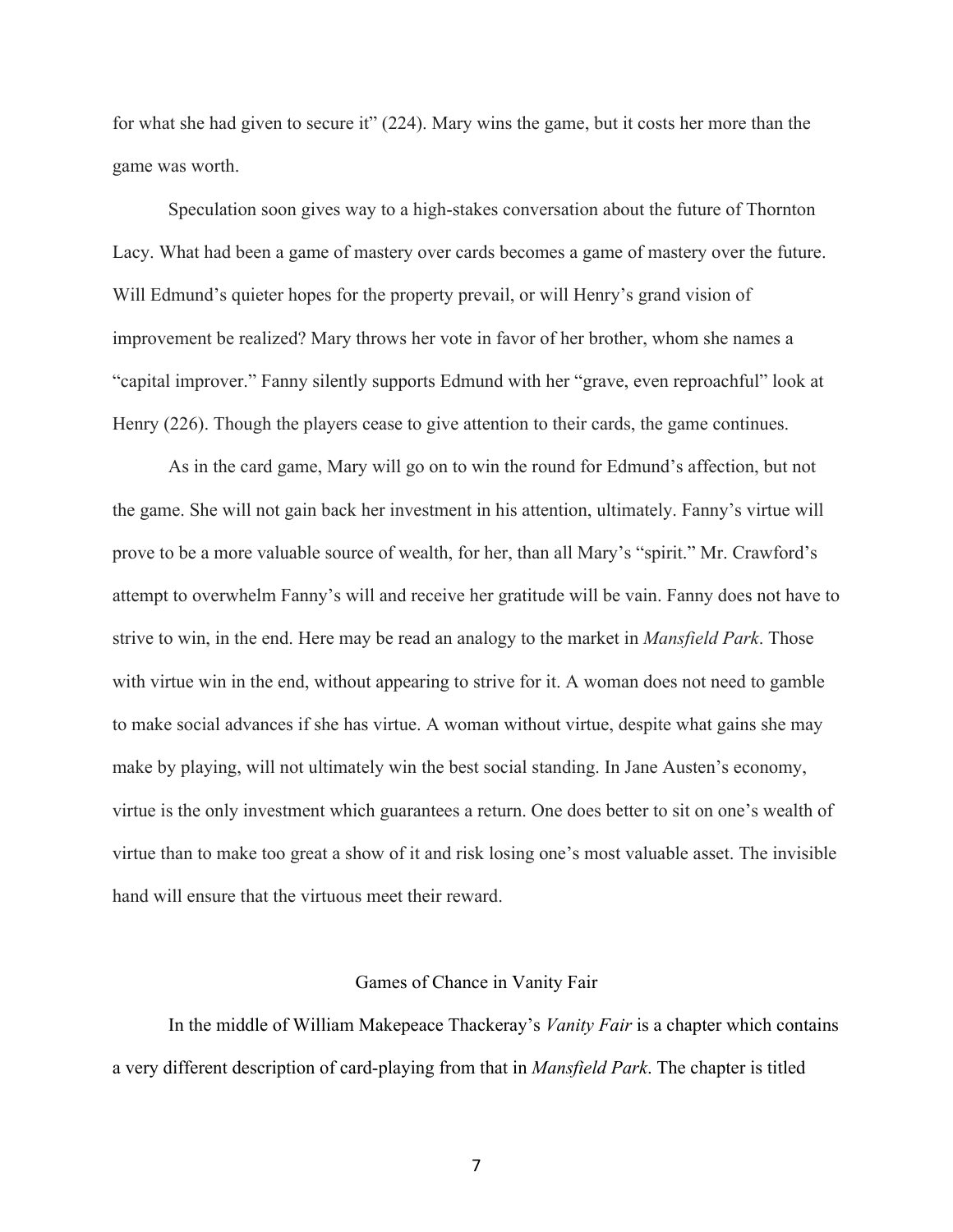"How to Live Well on Nothing a Year," which gives us to understand that for these characters, playing cards is no matter of mere amusement. Cards, billiards, and games of gambling and chance are these characters' livelihood and means of survival. Becky Sharp, now Mrs. Rawdon Crawley, Thackeray's sharp-eyed, quick-witted social climbing heroine, focuses her efforts at survival "on nothing a year" upon ingratiating herself to the upper classes. She is "welcomed" into "some of the most distinguished houses of the restored French nobility," people who, in England, might move in the same circle as Sir Thomas and Lady Bertram. Social strategist that she is, Becky sees her greatest opportunity in indirect access to wealth, such as one receives from access to the wealthy and respectable. But for her husband, Colonel Rawdon, "The old women who played écarté made such a noise about a five-franc piece, that it was not worth Colonel Crawley's while to sit down at a card-table." Colonel Crawley does not have the patience for this indirect a game; he wants to earn money directly by a show of skill at "games of chance" (*Vanity Fair* 420).

Mr. Thackeray gives us no specific names of games in this chapter, nor is the reader given a play-by-play of any of the actions of the game. In *Vanity Fair* the observer is at more of a distance; the personalities of the players are not the point. The other players at Rawdon's table are vague figures only, against whom Rawdon directs his considerable skill. This skill, Thackeray explains, is the result of focused practice: "To use a cue at billiards well is like using a pencil, or a German flute, or a small-sword—you cannot master any one of these implements at first, and it is only by repeated study and perseverance, joined to a natural taste, that a man can excel in the handling of either" (420). By comparing the instruments of gambling to a more or less neutral list of tools, Thackeray does two things; first, he neutralizes negative moral associations with gambling. A billiard cue or hand of cards becomes one tool among many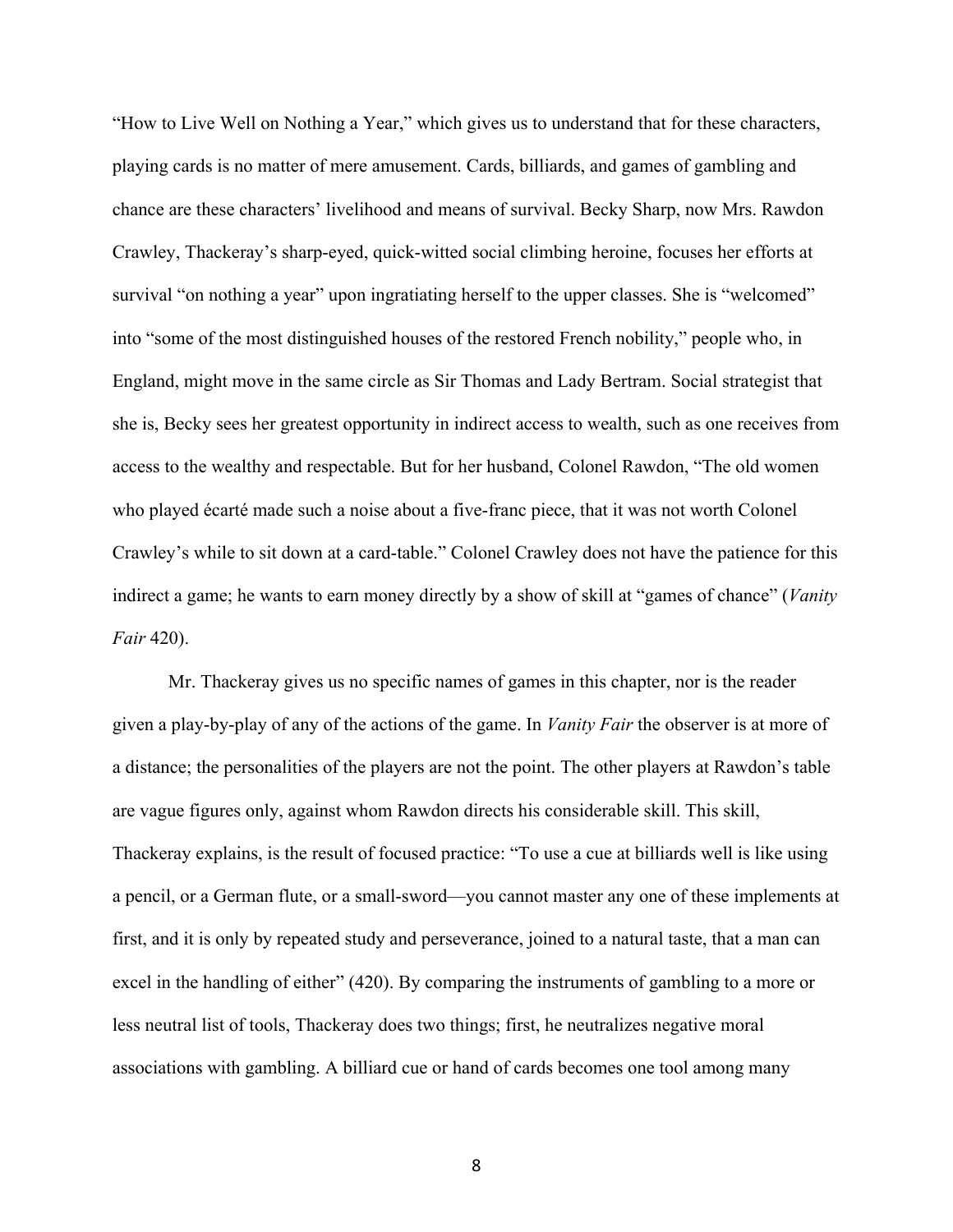equally valid to effect one's will in the world. Second, Thackeray challenges the uncertainty or randomness usually associated with gambling. Rawdon's success is due to his "consummate skill and boldness" and as such, perhaps should be considered more thoroughly deserved than billiards winnings generally are (420-421).

The description of Captain Crawley's pursuit of success through gambling gives us a picture of a man waging strategic war. He keeps his endgame in mind, even as he deceitfully draws in his nameless opponents:

At games of cards he was equally skillful; for though he would constantly lose money at the commencement of an evening, playing so carelessly and making such blunders, that newcomers were often inclined to think meanly of his talent; yet when roused to action and awakened to caution by repeated small losses, it was remarked that Crawley's play became quite different, and that he was pretty sure of beating his enemy thoroughly before the night was over. Indeed, very few men could say that they ever had the better of him. His successes were so repeated that no wonder the envious and the vanquished spoke sometimes with bitterness regarding them. (421)

No mere diversion this; games are Rawdon's vocation. He not only makes strategic efforts to win individual games; he looks further and even feigns weakness to invite players to join him at the table in future games. Fittingly, Thackeray uses military language to describe this deadly serious game; his opponents (like enemies in battle) are nameless, known only as "the enemy" and later, "the vanquished." At *Mansfield Park*, the card game can be seen as symbolic of the fluctuating fortunes of the characters; in *Vanity Fair*, the games literally create the rise of the Crawley family.

Mrs. Rawdon does not remain passive, though she does not choose to play games, herself. With her intuitive grasp of social expectation, she not only pointedly does not play, but she adopts an endearing moral outrage about the games: "She spoke of her husband's passion for dice with the deepest grief; she bewailed it to everybody who came to her house" (421). Oddly, at first, Becky's protestations encourage participation. It may be that this is another feint,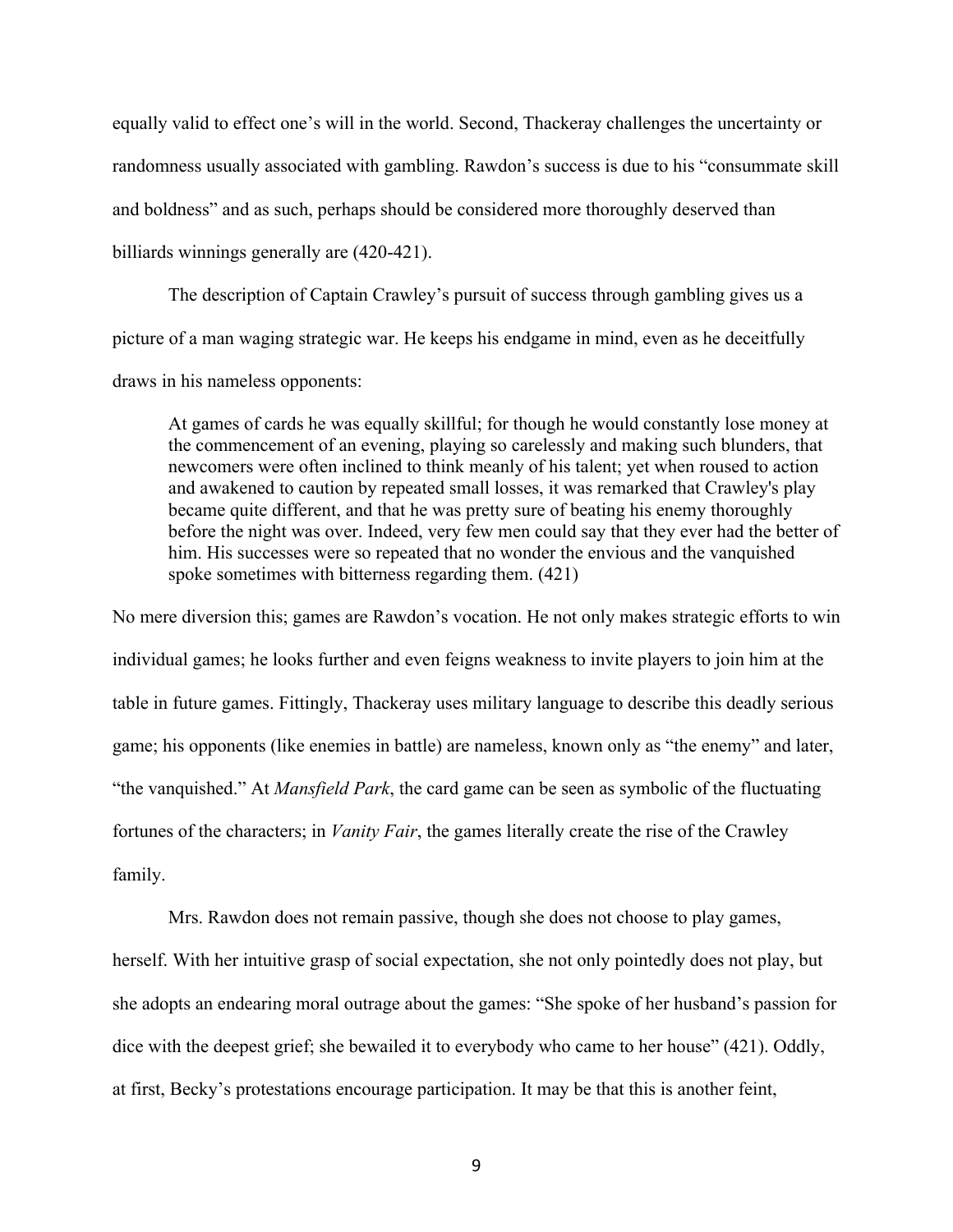comparable to Rawdon's "blunders" in early rounds of games, designed to convince players that to play against Colonel Crawley will mean easy money. But even when Colonel Crawley has won a game, Becky will do such a thing as to allow a servant to hear her spending an entire night in tears, and witnessing her going "on her knees to her husband to beseech him to remit the debt, and burn the acknowledgement" (421-422). She is not successful in her petition, and whether or not she and her husband agreed upon this pantomime in secret before it was enacted, their interests are furthered: "of course he must pay; to talk of burning IOU's was child's play" (422). The two of them together have entered into an economic partnership and created a phenomenon in which on the one side are children, emotional women, and respectability, and on the other side are independent men who do as they like. As a result, "the young fellows gathered around Mrs. Crawley"' despite her protestations, they are now considered to be "*her* fatal card-tables" (422; emphasis mine).

But no sooner is the phenomenon created than its temporary nature becomes evident to the Crawleys. The winds begin to change: "Her house began to have an unfortunate reputation." After a few unpleasant exchanges, and "in spite of Rawdon's undoubted skill and constant successes, it became evident to Rebecca… that their position was a precarious one, and that, even though they paid scarcely anybody, their little capital would end one day by dwindling to zero." Rawdon and Rebecca have created a craze, during which time the desirability of playing at Rebecca's "fatal card-table" has been artificially inflated. But like all crazes, it is best to be among the first in, and among the first out if one is to profit by them. "Some day people may be tired of play, and then where are we?" Rebecca posits to Rawdon, with her usual sagacity for reading the market. Before it can collapse around them, the Crawleys pull out of the games (*VF* 422).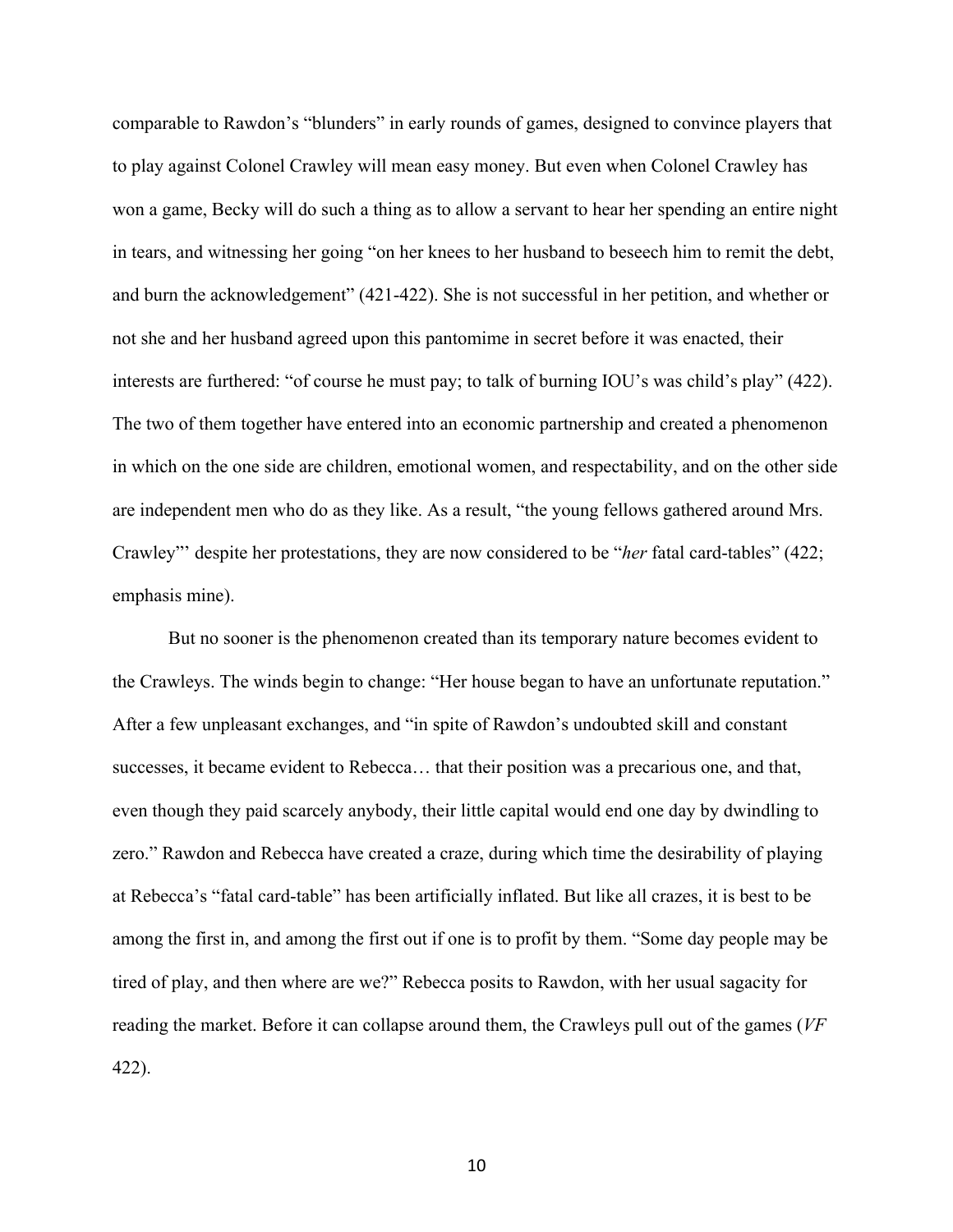A few conclusions might suggest themselves from this (literally) central chapter. Cardplaying in the world of *Vanity Fair* is not polite, nor it is a mere diversion; it is war, it is an art, and it is a living. It is not "how you play the game," as the saying goes, that matters, but only "whether you win or lose." Card-playing here is a means to profit at others' expense, not a means to get to know the other players. As such, the game has comparatively less respectability than it does when played at low stakes around genteel tables in *Mansfield Park.* And finally, cardplaying in this context is a temporary craze. Our protagonists create conditions in which what they possess has artificially high value, but this cannot last indefinitely. Sooner or later, the bubble must burst, as all speculative bubbles must do.

## "The terrible god of chance" in *The House of Mirth*

In Wharton's *The House of Mirth* card games have another significance altogether. We find Lily quite early in the novel alone in her room, trying to make sense of what happened at bridge that night. Her mood fluctuates from wry resignation, to helplessness, to near despair: "Bridge at Bellomont usually lasted till the small hours, and when Lily went to bed that night she had played too long for her own good" (*The House of Mirth* 22). We experience none of the game in real time; all is narrated from Lily's hazy memory well after bridge is over. Two things are weighing on Lily's mind: her heavy losses at bridge, and Mrs. Dorset's flirtation with her conquest, Percy Gryce. Both games seem to have been played simultaneously, creating a set of parallel games. Lily's seething over the unfairness in both games reinforces the parallel. In both games, only the rich can really afford to play: "[T]he mere thought of that other woman, who could take a man up and toss him aside as she willed, without having to regard him as a possible factor in her plans, filled Lily Bart with envy… It was a hateful fate—but how could she escape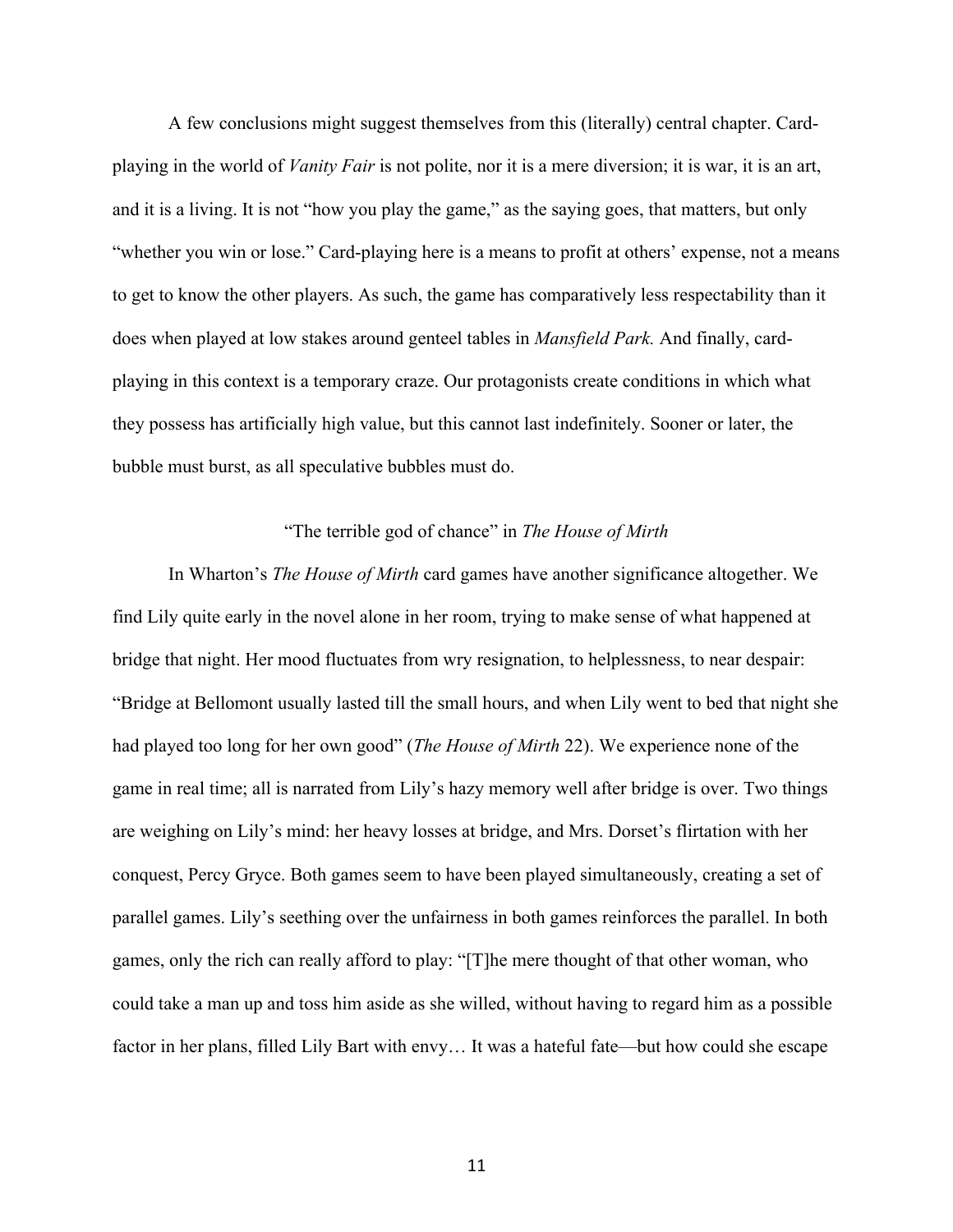from it?" (23). The same helplessness fills her as she contemplates her participation in regular games of bridge.

Lily had been reluctant to begin to play bridge at all, as "she knew she could never afford it." She remembers watching the slow progress of the addiction to gambling in the life of Ned Silverton. Silverton was a wholesome young scholar until seduced to the game by the likes of the divorced Mrs. Fisher, who seems to be at least half of Silverton's addiction: "Since then he had developed a taste for Mrs. Fisher and bridge, and the latter at least had involved him in expenses from which he had been more than once rescued by harassed maiden sisters, who.. went without sugar in their tea to keep their darling afloat" (23). For those that are not themselves rich, bridge only creates dependencies, both on the game itself and on one's relatives and friends to clear one's debts. Lily is decidedly wary of "the spell of the terrible god of chance" and avoids the game as long as it is possible for her.

But before long Lily finds it is socially impossible for her to avoid bridge. The game is all the rage with her wealthy, care-free companions, and "in the last year she had found that her hostesses expected her to take a place at the card-table. It was one of the taxes she had to pay for their prolonged hospitality, and for the dresses and trinkets which occasionally replenished her insufficient wardrobe" (24). And just as she fears, the "passion" for gambling begins to take root in her. It is difficult for the reader to blame Lily for this growing fascination, as she is utterly dependent on her aunt for money and has no permissible means to earn any on her own. Thus in order to pay her "tax" to the wealthy people who support her, Lily acquires an expensive addiction, to keep them company in their own addictions. And as she does, the true injustice of her social environment reveals itself to her in the game.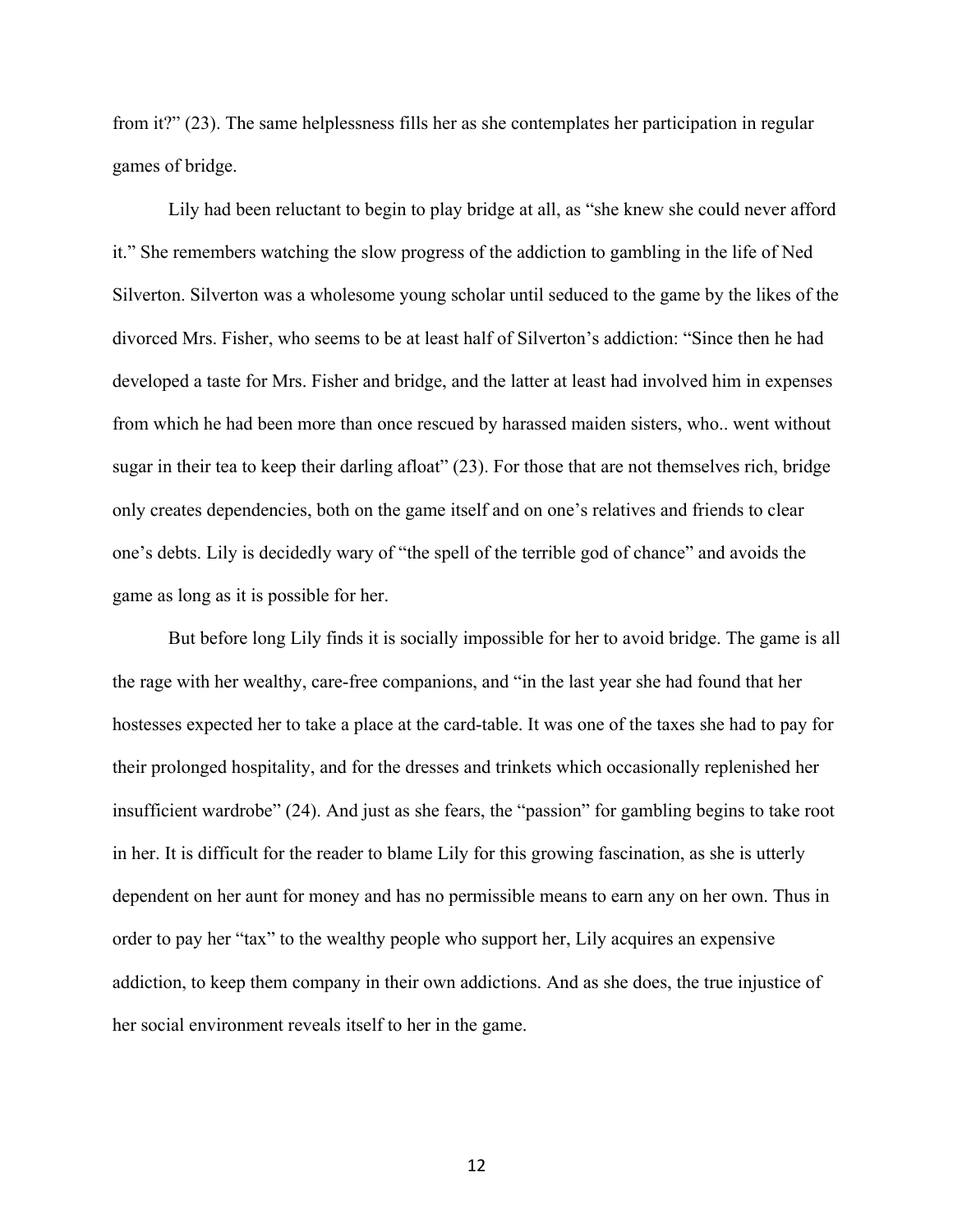For although the less moneyed players stand to benefit most from the game, they never seem to gain anything but debt. It is the independently wealthy like Bertha Dorset "whose husband showered money on her" and Judy Trenor "who could have afforded to lose a thousand a night" who come away with piles of money in their winnings (24). By the bare rules of the game, bridge should be a game of chance and skill, and yet, skilled as she is at any social contest among equal competitors, she cannot seem to win. At both flirtation and bridge, the game seems fixed to favor those who have no need of winnings. This economy seems a warped fulfillment of Christ's declaration that "[W]hosoever hath, to him shall be given, and he shall have more abundance: but whosoever hath not, from him shall be taken away even that he hath."<sup>5</sup> For such as Lily, card playing can be neither a mere harmless (if illustrative) amusement, as in *Mansfield Park,* nor can she even for a limited time earn a living from cards (as in *Vanity Fair*); neither virtue nor skill profits her at the Bellomont bridge table.

Throughout these games, readers can make central observations about the nature of the social economies in each novel. The economy portrayed in *Mansfield Park*, though a maledominated system in which men determine the game and teach the rules, does offer women some choices for which they are rewarded or punished by that system. A woman in this economy would do well to sit upon her store of virtue, and neither make a show of it nor attempt to win more of it through any type of social gamble. In *Vanity Fair,* by contrast, though women should not officially play at gambling games, are in reality encouraged by their social economy to gamble constantly, if indirectly, taking advantage of conditions which favor the charms they have to offer. *The House of Mirth* gives a grimmer picture, a social economy in which women are all but forced to gamble if they are to participate. In this economy, women with literal wealth

 $<sup>5</sup>$  Matthew 13:12 KJV</sup>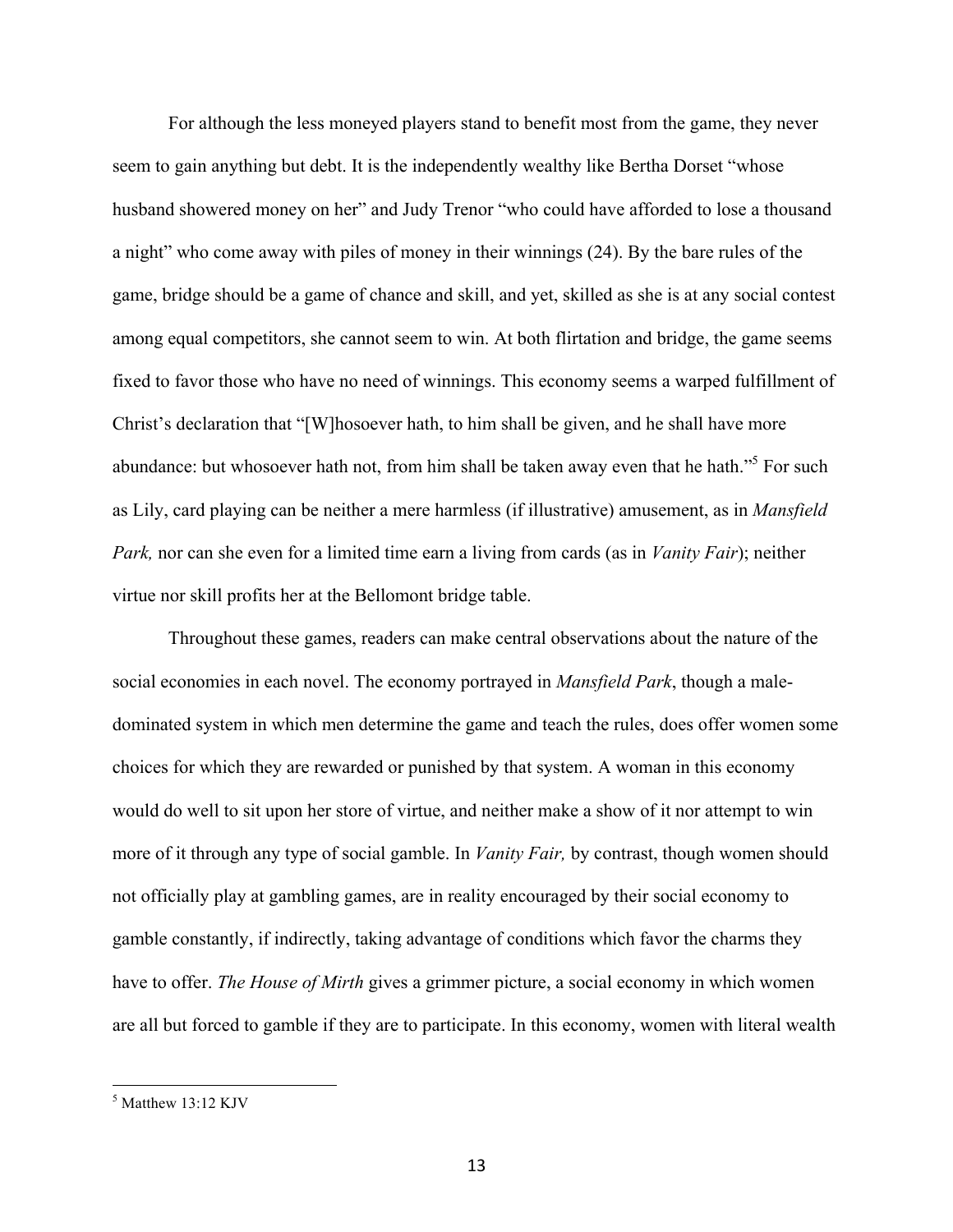inevitably lose nothing from the game, but women without wealth are gradually impoverished by participation. The games in these novels truly display the social economies their authors portray in miniature.

#### Economies of Manners

The novel of manners remains a popular form to this day, though fewer official examples of the genre are being produced than in the past. To enjoy these novels, one must be willing to look at the actions of the characters at very close range, and to be able to interpret these actions according to a hermeneutic which may not be immediately familiar to a  $21<sup>st</sup>$ -century reader. Many of the most important scenes take place indoors, in confined spaces such as crowded ballrooms, drawing rooms, dining rooms and libraries. In short, they take place in the spaces most familiar to middle and upper class women of the periods. In limited society and confined spaces, characters exchange actions and words which in their contexts are ponderous with meaning. We see the fortunes of some characters rise, the fortunes of others fall, according to their skill and according to the conditions of their contexts. In this way, the novel of manners presents us with a social economy. Before the women's movement and the introduction of large numbers of women into the workforce, this was the woman's economy: the economy of manners.

The English Regency, the period in which *Mansfield Park* was written and in which *Vanity Fair* is set, is a setting undergirded with rigid social codes. If one had the fortune (or misfortune, depending on one's outlook) of finding oneself among the upper classes during this time, one was confronted at every turn with minute behavioral expectations. There were rules for eating, rules for walking, rules for greeting, rules for social visits and rules for relationships of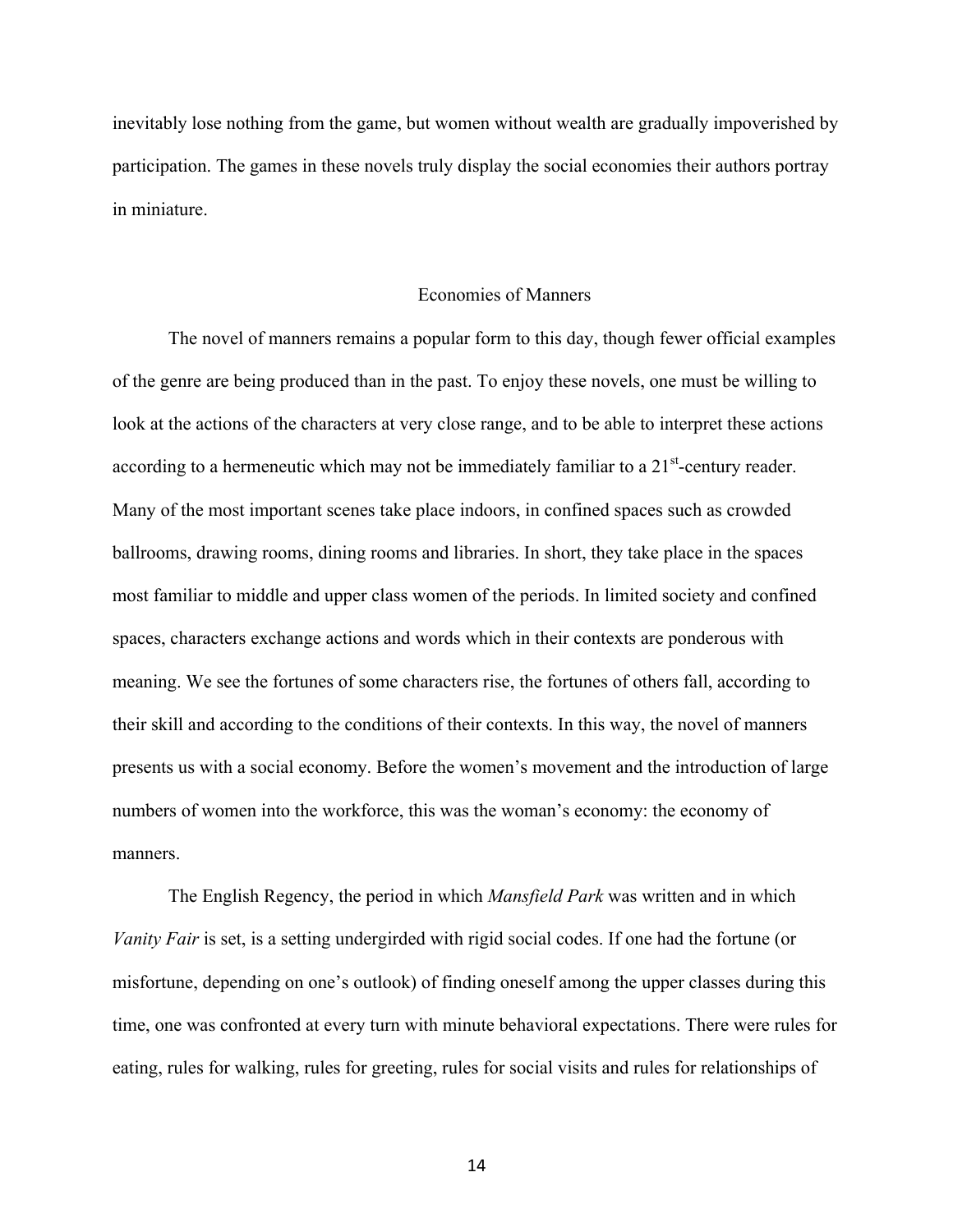every kind. <sup>6</sup> According to one Regency era book of etiquette, *The Mirror of the Graces*, manners were necessary to the functioning of a society, which the author describes "as a grand machine, in which each member has the place best fitted for him" (*The Mirror of the Graces* 204-205). During this period, following an age which gloried in reason and science, a manners novice could find many books of manners codified in print in which polite conventions were nearly always given both a rational and a moral basis. According to *The Laws of Etiquette; or, Short Rules and Reflections for Conduct in Society*, published in 1836, "The formalities of refined society were at first established for the purpose of facilitating the intercourse of persons of the same standing, and increasing the happiness of all to whom they apply" (19). These formalities existed, according to these writers, in order to make life in society more convenient and enjoyable. This is a practical view, but others assigned a more exalted ideology to polite social conventions. In her letters to her daughter, Mrs. Peddle connects social responsibilities and courtesies directly to the cultivation of virtue, the chief human happiness. She explains,

The Creator had not been wanting to provide a happiness exalted as the mind itself can conceive; but man himself errs in the pursuit of it; some placing it in riches, some in power, scarcely one in an age of supposing it to be where it actually is—in the practice of virtue…Rest assured that in the exercise of social and religious duties, the mind will find her solid happiness. (*Rudiments of Taste* 3)

Depending on the source of one's education, manners could be an outward expression of an individual's virtue, or a means of gaining esteem and a kind of power within society. This emphasis upon proper, well-bred behavior, in the social economy of the day, became a sort of social capital or power in the early  $19<sup>th</sup>$  century. And unlike other forms of capital, such as

<sup>&</sup>lt;sup>6</sup> Images of how, exactly, one was to hold one's body while doing such activities as "walking," "standing" and "offering/receiving" an object can be found in *The Rudiments of Genteel Behavior*, published in 1737.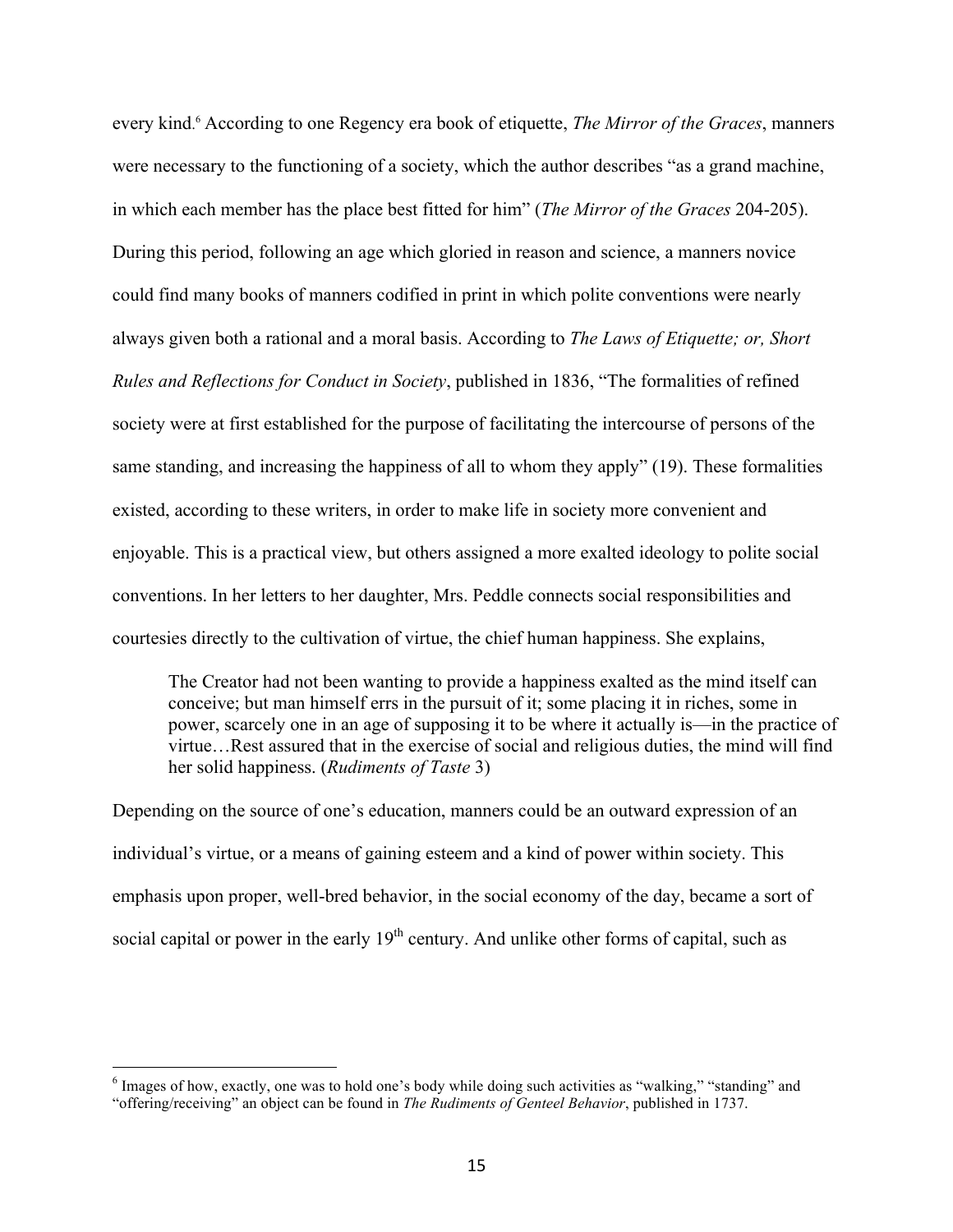independent wealth, work in a trade, education or primogeniture, this was a form to which women had equal access with men.

Manners themselves, as a system, empowered women within a very restrictive society. It gave them an economy in which they could have abundant currency. Women were at least as able to practice good manners and prove their gentle upbringing as were men, and more was expected of them. Within this patriarchal society, women had a great deal more at stake; in the introduction to his *Principles of Politeness Addressed to Every Young Lady*, Lord Chesterfield urges his young lady readers to observe not only his instructions to them but to be proficient also in what is expected of young men, for "what is unseemly and improper in our sex, is absolutely horrid in yours" (2). Not only were women expected to be more proficient in manners, but they were often regarded as the authorities upon polite behavior for both men and women. The (male) author of *The Laws of Etiquette* declared, "A young man… in entering the world, cannot be too careful to conciliate the goodwill of women" (127). Women were the gatekeepers of good society, and it was the opinion of respectable women that most mattered as young men and women attempted to make good in this social economy. This is because, according to *The Laws of Etiquette,*

Women observe all the delicacies of propriety in manners, and all the shades of impropriety, better than men; not only because they attend to them earlier and longer, but because their perceptions are more refined than those of the other sex, who are habitually employed about greater things. Women divine, rather than arrive at, proper conclusions. (*The Laws of Etiquette* 130)

Of all the ways in which an individual in English society could rise, such as inheritance, profit from a trade, education or bestowed rank, only the value conferred upon an individual with excellent manners (and excellent moral character) was as open to women as to men. In fact, it was often women, in this case, doing the conferring. In *The Mirror of the Graces*, the author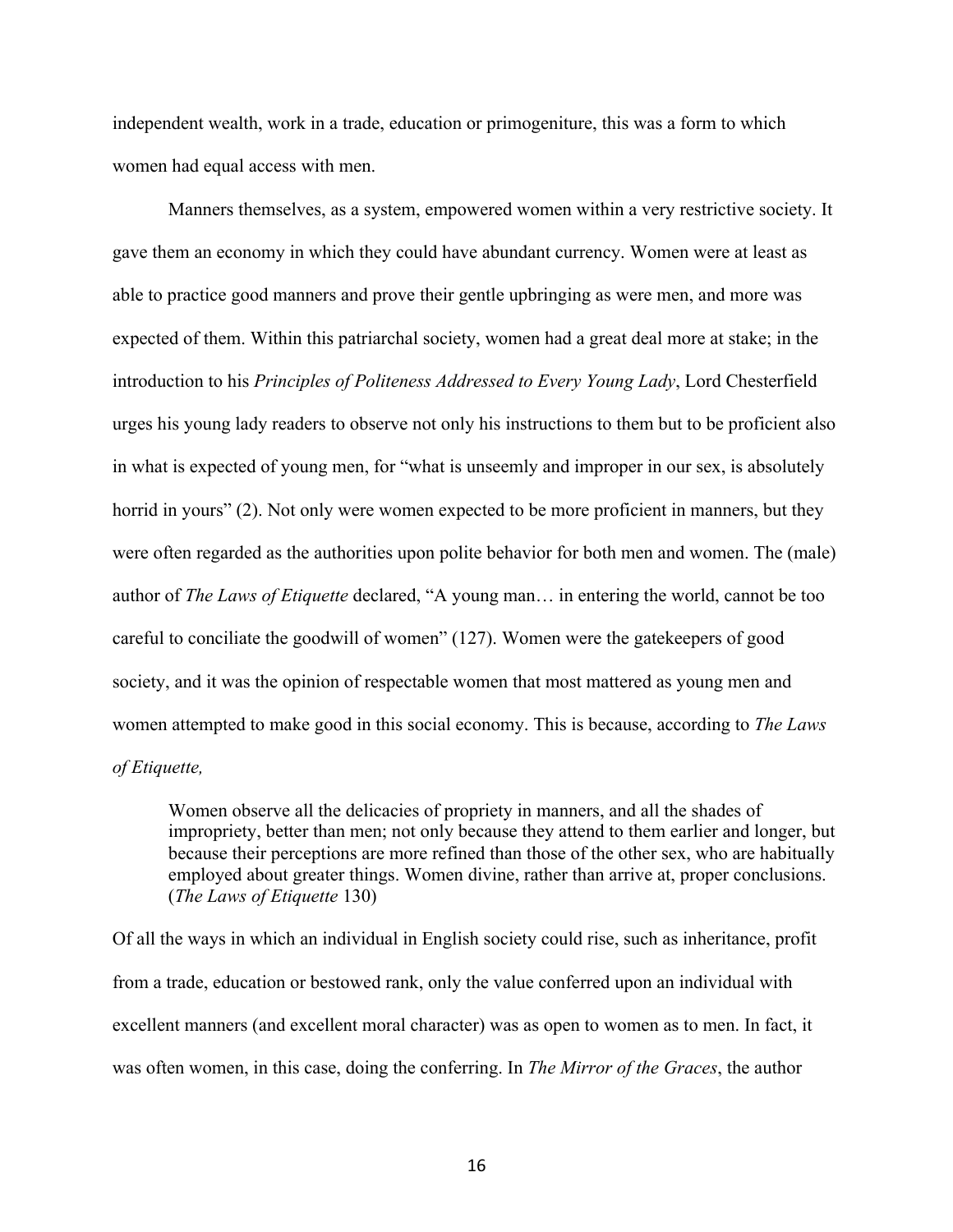notes, "Women in every country have a greater influence than men choose to confess. Though haughtiness of mind will not allow them always to acknowledge the truth, yet we see the proof in its effects" (211). She goes on to urge that women are morally obligated to "teach men to obey" the ordered system of deference to one's social superiors. Social leadership and recognition through careful attention to right behavior was the only currency which women could dole out as well as earn

As Jane Austen and William Makepeace Thackeray (and, to some extent, Edith Wharton) observe in their novels, mastering true good manners could be a source of power and security for women. However, for Austen and Thackeray, the *source* of the social wealth which good manners give was to be inward virtue. When a character in *Mansfield Park* or *Vanity Fair* is exposed for having charming outward manners but no virtue, it is as if they are exposed as economic frauds by writing bad checks. When this happens to a male character, he is usually consigned to the reader's bad opinion; for female characters, this moral bankruptcy often spells ruin. Where good manners were evidence of inward virtue and a powerful moral compass, they were a source of wealth and security for women. Where good manners were only a set of outward habits, or where they were only strategies of ambition, that woman was in danger of finding herself socially bankrupt. All this is overturned, however, in Edith Wharton's *The House of Mirth*, and upon this fact rests her critique of the economy she portrays: virtue is no longer the standard of value.

Jane Austen sets her novels in her own present, in the English Regency period. William Thackeray's project differs in that the setting of *Vanity Fair,* also the English Regency period, is in his own past. He writes as a Victorian, from a different social and economic context, about a period nearly fifty years in his rearview. He will bring an attitude born out of his own economic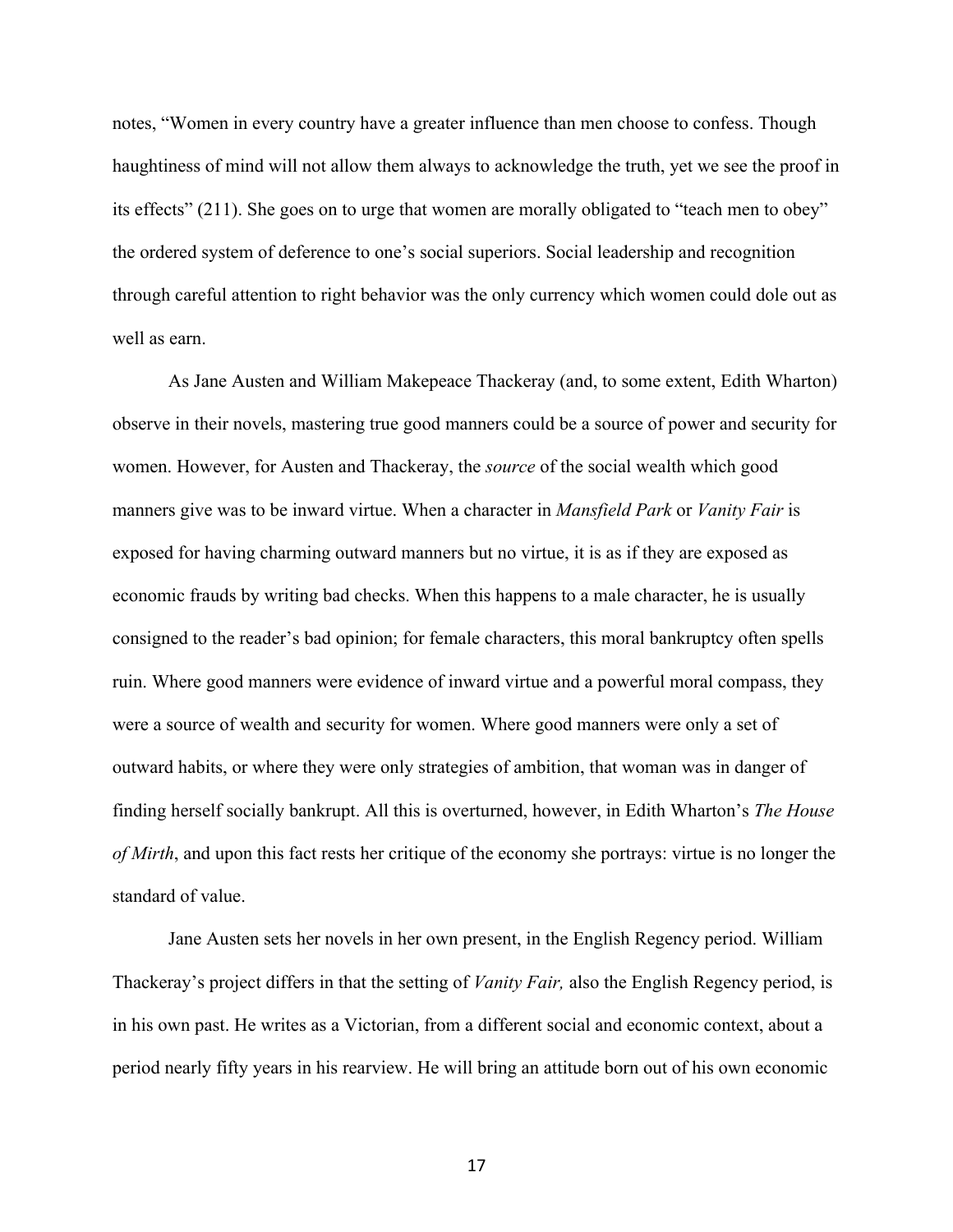context to his relation of Regency society. We will ask in this essay about the source of his cynicism. It may be that Thackeray's view of the economy of manners in which Becky Sharp is able to rise and Amelia Sedley cannot derives from his experience with economic realities unknown to Austen.

When we turn to the manners economy found in Edith Wharton's *The House of Mirth,* we will have crossed an ocean and come over fifty years forward in time to a distinct manners context. Conduct books are here put to a different use than what we see in England in the early part of the 19<sup>th</sup> Century, when Charles William Day described etiquette as "the barrier which society draws around itself"  $(11)$ .<sup>7</sup> The etiquette books in Wharton's New York do not so much seek to reinforce the ideals of an aristocratic class as to provide practical knowledge to aspiring social climbers. What the upper classes had always been expected to know in terms of the practical expression of etiquette, now appears published and ready for middle-class consumption. At the same time, society's elite was suffering something of a crisis of identity, in that the Gilded Age's pursuit of fashion and style deemphasized notions of personal virtue and correctness of manner, and thus, devalued those things as currencies. Each novel contains many of the same currencies, but valued at dramatically different rates in each context. In each novel, female protagonists must take stock of the prevailing economic conditions, but their success or failure will have as much to do with the function or dysfunction of those conditions as with their own social choices.

<sup>&</sup>lt;sup>7</sup> Charles William Day notes that "in a mercantile country like England, people are continually rising in the world... But although their capacities for enjoyment increase, it rarely happens that the polish of their manners keeps pace with the rapidity of their advancement: hence such persons are often painfully reminded that wealth alone is insufficient to protect them from the mortifications which a limited acquaintance with society entails upon the ambitious" (Day 13-14). Clearly, for Day, etiquette is more of a marker of achieved status than it is a means to achieve status.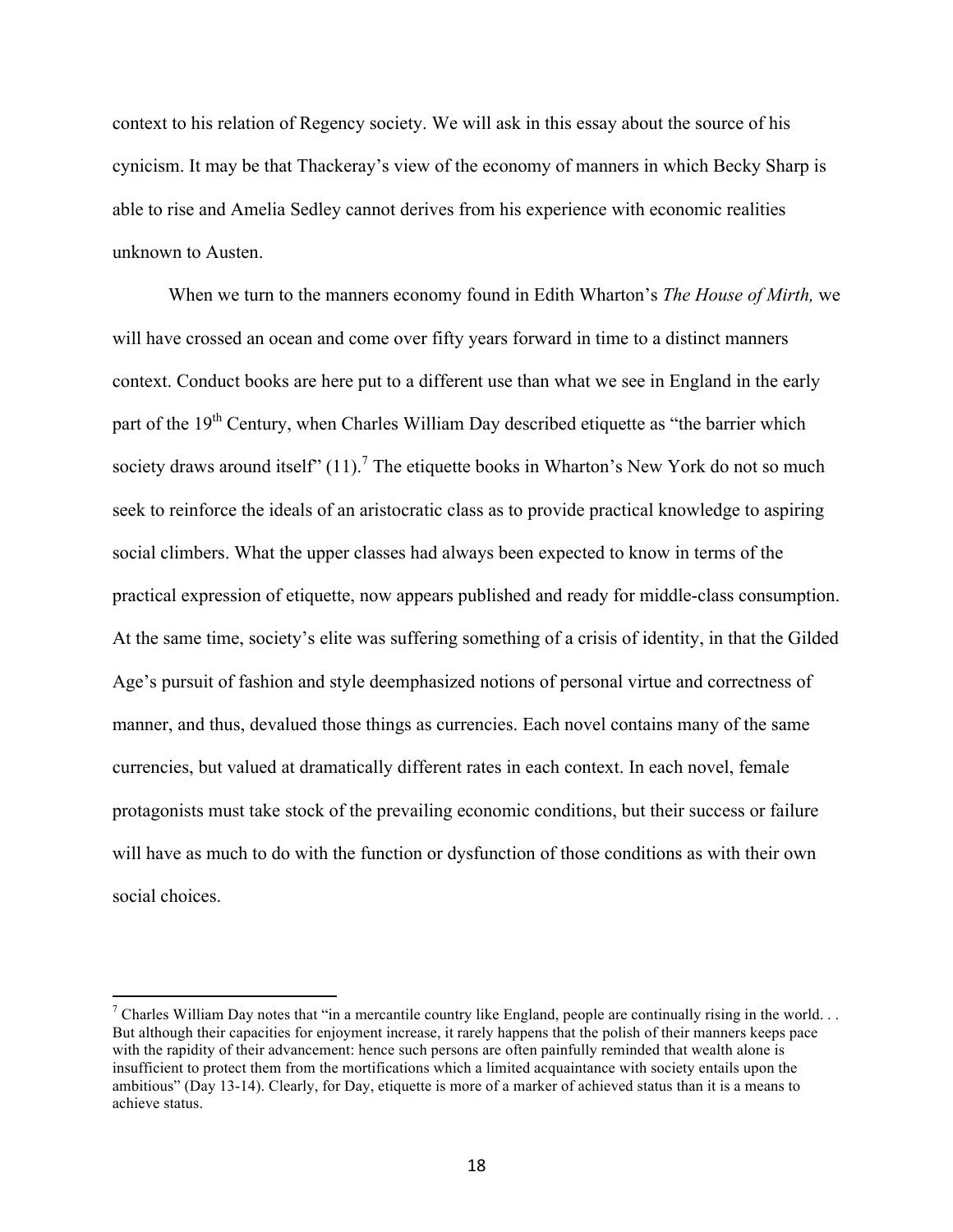#### Chapter 1: *Mansfield Park*: The Virtuous Invisible Hand

*Austen had clearly been reading various types of conduct books with excellent fictional results. -*Allison G. Sulloway, *Jane Austen and the Province of Womanhood* 

*You could not shock her more than she shocks me; Beside her Joyce seems as innocent as grass. It makes me most uncomfortable to see An English spinster of the middle-class Describe the amorous effects of 'brass', Reveal so frankly and with such sobriety The economic basis of society.* -W. H. Auden, "Letter to Lord Byron"

## The Bank Restriction Act and Jane Austen's Confidence

The work of Jane Austen displays a great deal of confidence in the ability of the social economy she portrays, made up of relatively genteel families in the country, to sort out and reward deserving members. Looking at the context of the literal economy during her time, however, one might struggle to find a basis for her confidence. Austen wrote during an economic period known as the Restriction Period. After the passage of the Bank Restriction Act of 1797, banks were no longer required to provide gold payments in exchange for paper bank notes. This was a period of economic uncertainty for the English economy, and hardly an occasion for much confidence. But it is important to consider in whom Jane Austen places her confidence. Austen had little confidence in urban wealth, where bank notes were so freely traded. Urban wealth had for its basis the inability of the banks to, as Mary Poovey puts it, keep their promise.

In her book *Genres of the Credit Economy* Mary Poovey considers economic developments in British history and how these are reflected in 18<sup>th</sup> and 19<sup>th</sup> century literature. She offers the following commentary on the interaction between the Bank Restriction Act of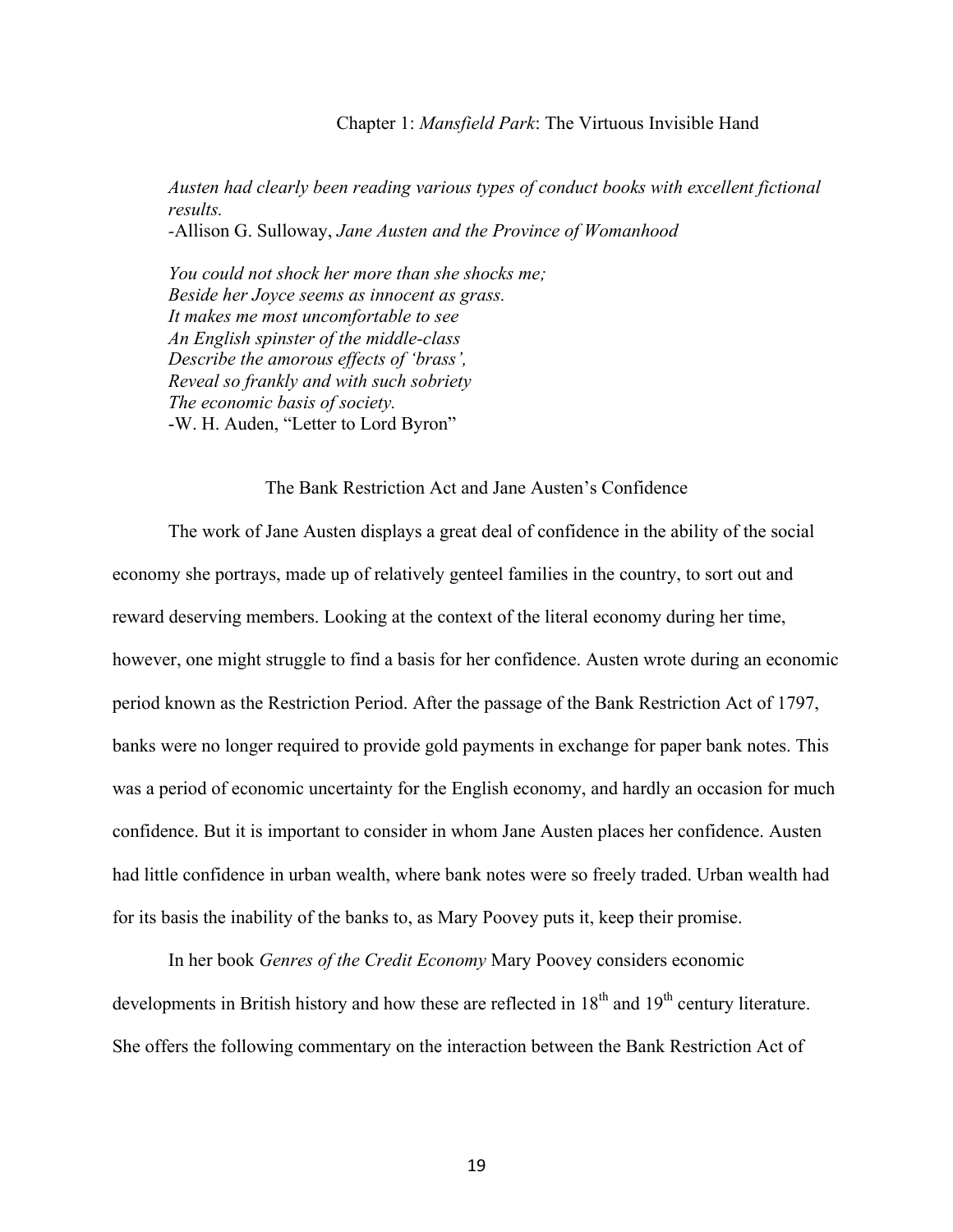# 1797 and Austen's writing of *Pride and Prejudice* (referred to here by its initial title, *First*

#### *Impressions*):

The Bank Restriction Act was passed in May 1797, as we have seen, and it was debated during the spring of that year, when Austen was, presumably, readying *First Impressions* for its (unsuccessful) submission to the publishers Cadell and Davies. This act also sanctioned a breach of promise, of course, like the breach of promise that Elizabeth associates with her resolution to thank Darcy; in the case of the act, the suspended promise was the notice printed on the face of every Bank note—the promise that the Bank would redeem the note with gold. (Poovey 369)

In *Pride and Prejudice*, as in *Mansfield Park*, Austen reveals her greater trust in the landed gentry (Mr. Darcy, like Sir Thomas, represents the essential virtue of this class) to assign values properly.<sup>8</sup> Consistently, those whose virtue is developed meet with a reward, and those whose store of virtue is impoverished meet with a similar impoverishment in their circumstances.

The source of this rewarding and punishing is a force at work in the country, among the landed gentry. Poovey explains the effect of the Restriction Act on the power of this class by observing that "the power associated with land and with gentlemen like Darcy was beginning to be usurped by the moneyed men who backed the Restriction. . . the Restriction Act and its prolongation revealed that the Bank of England's directors were successfully equating the interests of the Bank—and not the landed gentry—with the welfare of the nation as a whole" (Poovey 371-372). Jane Austen, as Poovey has it, thoroughly sides with the landed gentry in her novels. In an economic context of so much uncertainty, they were the reliable sources of wealth and designators of value. Jane Austen's trust in country families, and property holders like Mr. Darcy and Sir Thomas, was higher than her trust in urban wealth. Even as bank notes fluctuated

<sup>&</sup>lt;sup>8</sup> There are exceptions; Lady Catherine De Bourgh certainly possesses little in the way of either virtue or manners, and Lady Bertram's wealth seems entirely bound up what the beauty of her youth had bought her.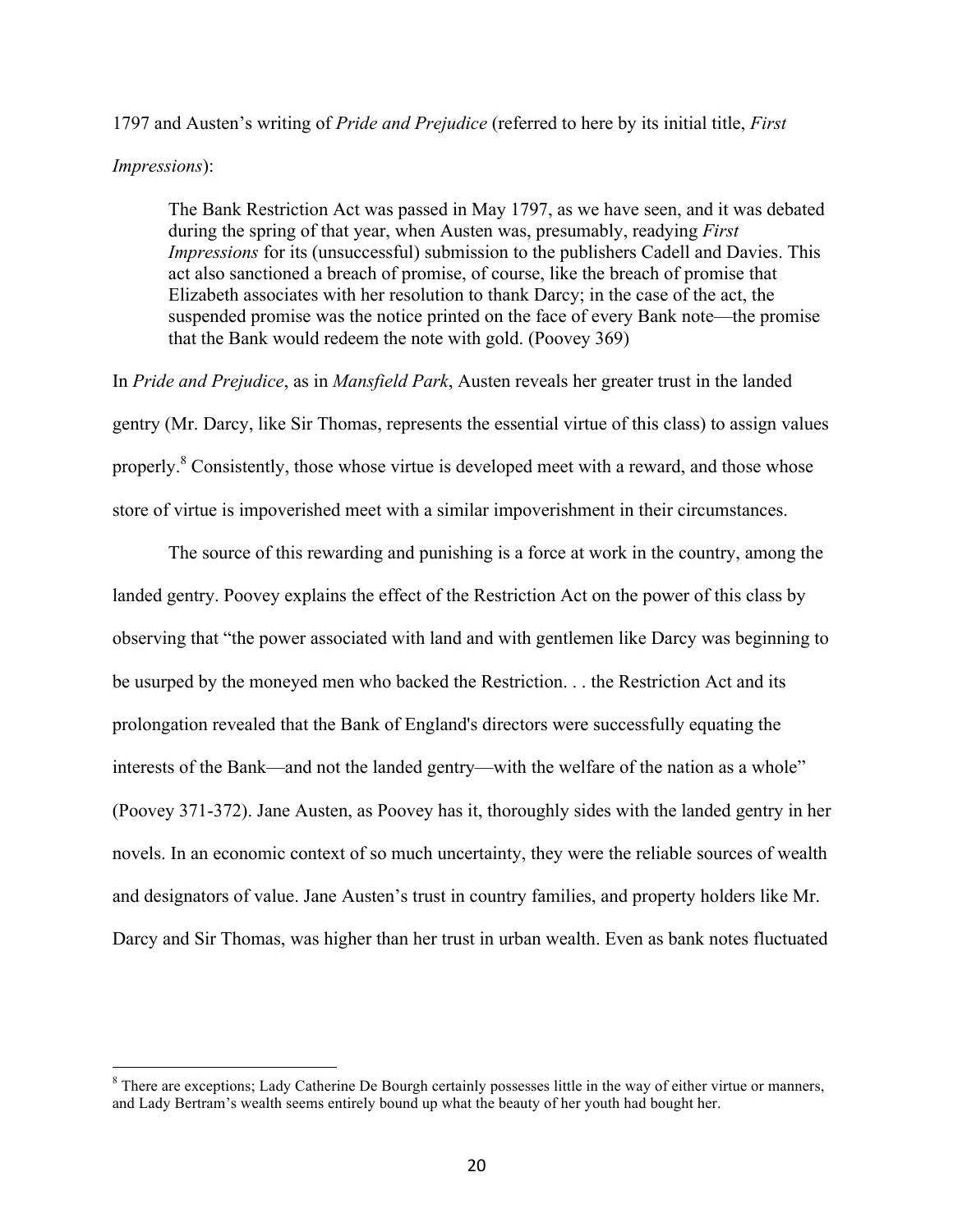in value, land remained, and in the country, a woman's wealth of virtue would be more capable of holding its value than banknotes in the hand of a London merchant.

#### The Invisible Hand in Jane Austen's Virtue Economy

In *Mansfield Park*, "a fully commercial society" according to Elsie B. Mitchie, readers have the opportunity to study the characters of an array of economic agents (40). There is the stoic Sir Thomas, wealthy in both money and manners, and then there are his children, most of whom inherit the manners and not the virtue (Edmund being the exception). The visitors from London are wealthy in the manners and wealth of the city, but these turn out not to retain their value in the country. Lest the reader conclude that living in the country confers virtue in itself, however, we witness Mrs. Norris living off Sir Thomas' reputation for virtue much as she lives off of his literal wealth; she herself has little wealth of either category. The characters who come and go from *Mansfield Park* demonstrate that at least in the country, we can trust the stability of social currency because that currency has virtue for its basis. Like gold, virtue seems to be a limited quantity. Those who possess it can afford to make their virtuous social decisions without fear of ruin; those whose supply of virtue is low must beware of being ruined by overdraft fees. By looking at the development of these characters and the outcome each meets, we observe that Jane Austen trusts the invisible hand of virtue to sort out the deserving from the undeserving. With virtue as the standard of social wealth, agents can interact in a free market.

When we meet her, Fanny Price is being brought to Sir Thomas' estate out of charity. It is understood that the charity the family intends to give her, however, will be less in the form of money or inheritance than in the opportunities afforded by an education befitting a lady. Mrs. Norris sets the expectation from the beginning: "Give a girl an education, and introduce her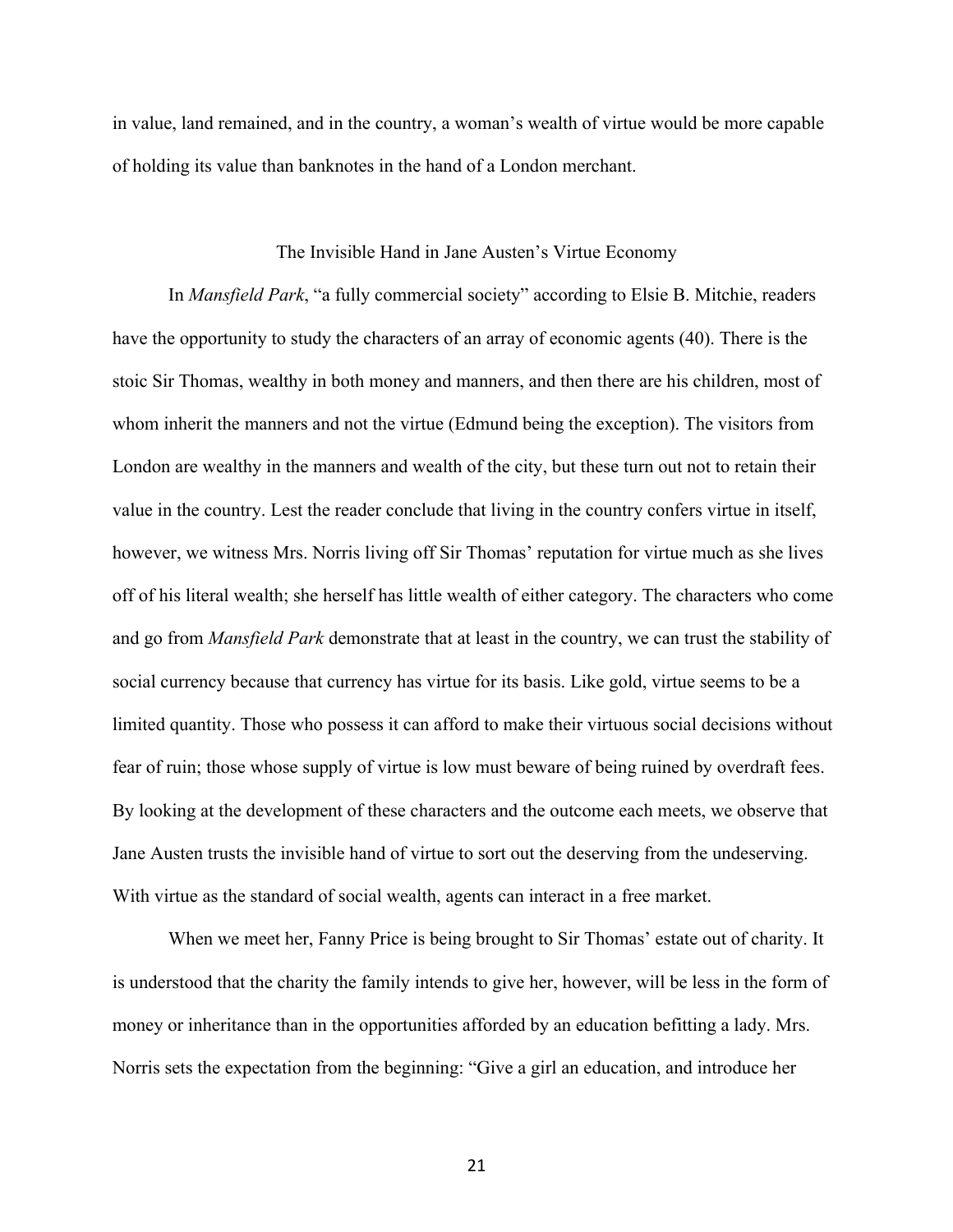properly into the world, and ten to one but she has the means of settling well, without farther expense to anybody" (*Mansfield Park* 8). This education, and the outward manners and habits that will go with it, are to be her inheritance, her capital. Through some combination of luck, education, and "the consciousness of being born to struggle and endure," Fanny does not disappoint the Bertrams (*MP* 439). Her adult manners turn out to be immaculate, linked as they are to her inward virtue. This virtue seems to be the happy result of the struggle of her situation and the officious attention of her cousin, Edmund, whose "strong good sense and uprightness of mind, bid most fairly for utility, honour, and happiness" (*MP* 21). Despite Mrs. Norris' exertions to bring Fanny to Mansfield, despite Sir Thomas' consent which allowed Fanny to stay, it is Edmund to whom Fanny owes her most valuable acquirement: inward virtue, the manners of the mind.

During the period of Edmund and Fanny's growing up, we observe the powerful connection Jane Austen held to exist between inward habits of mind and outward habits of behavior.<sup>9</sup> In chapter 2, the influences which formed Fanny's mind are contrasted with those forming the minds of her cousins, Maria and Julia. Maria's and Julia's minds are formed by flattery and consciousness of their own superiority. When they approach Mrs. Norris with the exasperating problem of young, newly-arrived Fanny's inferior education and abilities, she answers them by saying,

To be sure, my dear, that is very stupid indeed, and shows a great want of genius and emulation. But, all things considered, I do not know whether it is not as well that it should be so, for, though you know (owing to me) your papa and mama are so good as to bring her up with you, it is not at all necessary that she should be as accomplished as you are;—on the contrary, it is much more desirable that there should be a difference. (*MP* 19)

<sup>9</sup> In *Those Elegant Decorums*, Jane Nardin contrasts propriety in *Mansfield Park* with its representation in Austen's other novels, saying, "In neither *Sense and Sensibility* nor *Pride and Prejudice* does the reader get a sense, as he does in *Mansfield Park*, that the heroine must consciously renounce polite society's corrupt concept of propriety in order to understand the nature of true propriety" (Nardin 88).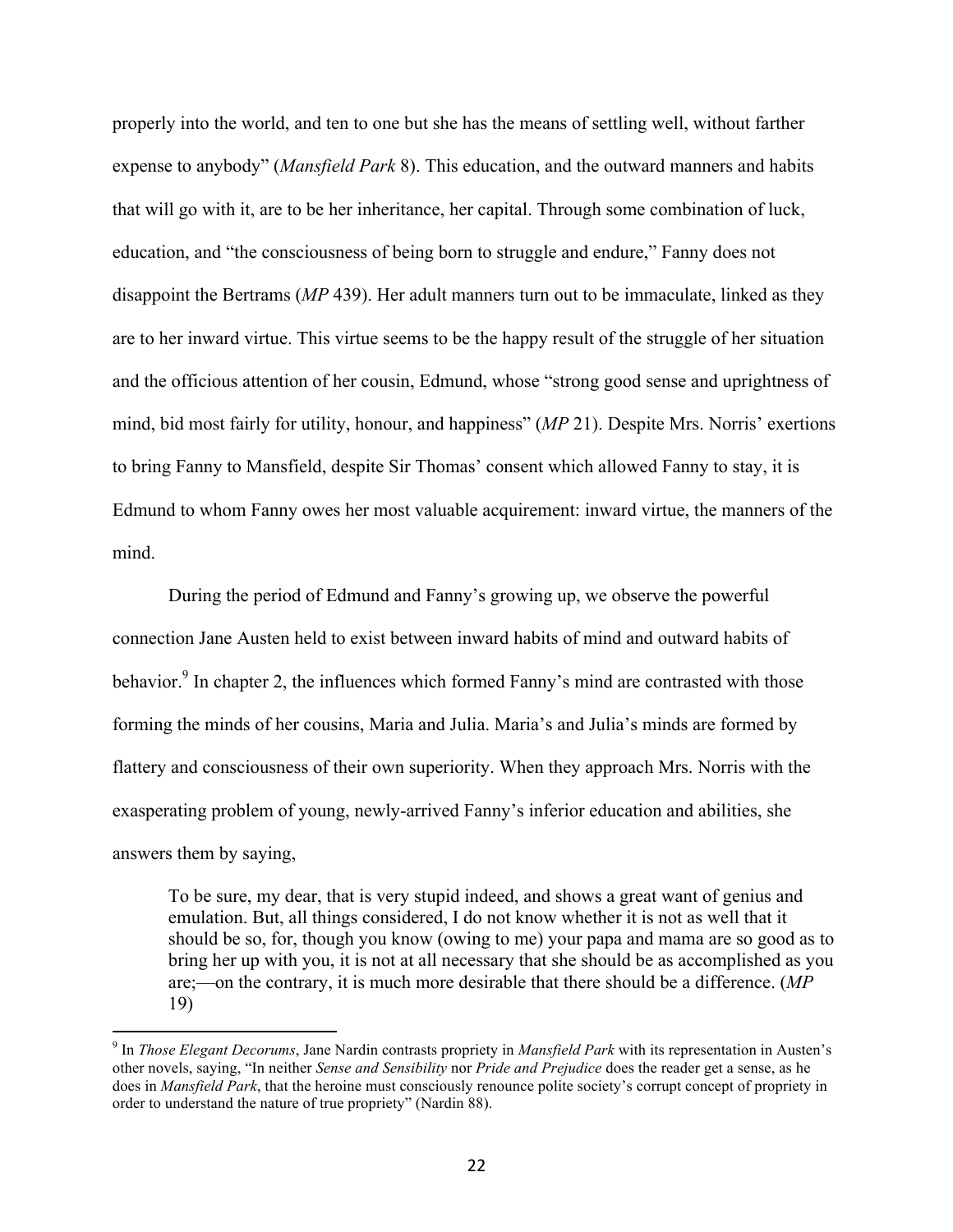We are informed that, "Such were the counsels by which Mrs. Norris assisted to form her nieces' minds; and it is not very wonderful that, with all their promising talents and early information, they should be entirely deficient in the less common acquirements of self-knowledge, generosity and humility" (*MP* 19-20). As generously dowered as they are, Julia and Maria grow up lacking the true manners flowing from inward virtue, the only wealth of which women were fully in command. By contrast, Fanny, struggling in the consciousness of her poverty, has her mind formed and improved by Edmund. His encouragement, his attention, and his praise keep the knowledge of her own social inferiority from destroying her spirit, even as her struggle gives her mind discipline.

As the children grow, we see the contrast in what their manners amount to. The women of the novel are given many tests of their character, in which only Fanny demonstrates the manners of true inward virtue. The first such test is the question of Fanny's horse. Horseback riding was considered an important aspect of Regency women's activities and education: in his *A Father's Legacy to his Daughters,* John Gregory advises his daughters to be regular in their outdoor exercise, "such as walking and riding on horse back," not only because of the health benefits of such activities, but because "An attention to your health is a duty you owe to yourselves and to your friends. Bad health seldom fails to have an influence on the spirits and temper" (Gregory 24-25). According to Gregory, then, care for one's physical health is a moral duty. However, because of the politics of her situation, Fanny must passively allow Edmund to defend her need for a horse. The first solution, devised by her aunts, is for Maria and Julia to share. Maria and Julia fail this first test of their manners, for though their dispositions have been "carefully formed to general civility and obligingness," they still "had no idea of carrying their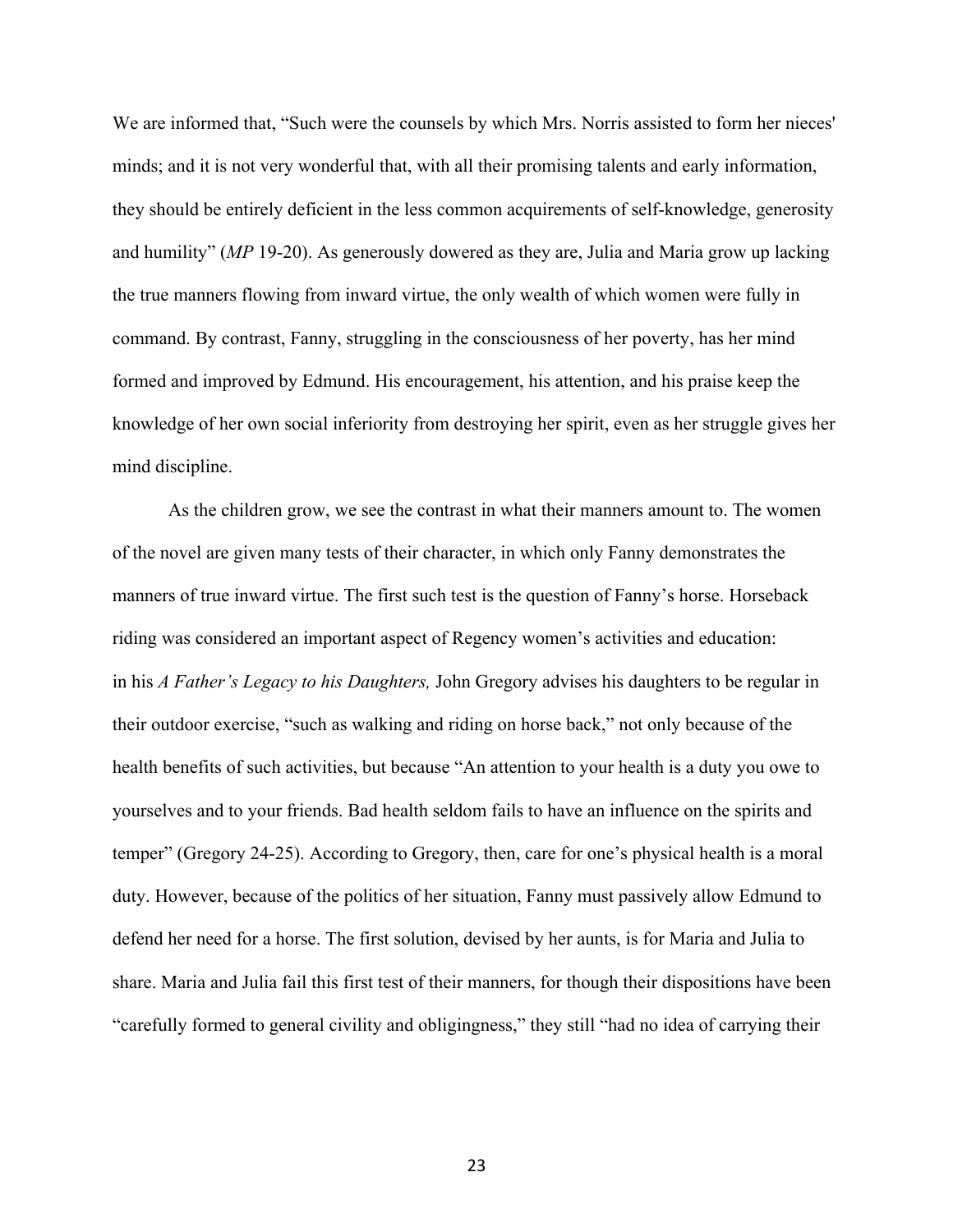obliging manners to the sacrifice of any real pleasure" (*MP* 33-35). They are unwilling to exert themselves to any kind of self-denial.

A horse also provides a prop for Mary Crawford to show the state of her own manners. Edmund's attention had given Fanny a horse of her own, so that she might cultivate the discipline of attending to her health while she enjoyed the pleasure of riding. But with the arrival of the beautiful and sophisticated Miss Crawford (who rapidly becomes an excellent horsewoman), Fanny's wants and needs are once again neglected. On her second day of riding Fanny's horse alongside Edmund, Miss Crawford stays out riding so long that Fanny's own ride is cut short. After a half-apology from Miss Crawford, meant to charm her way out of blame, Fanny nonetheless remains "extremely civil" and offers her horse to Miss Crawford for the whole of the next day (*MP* 65-6). That Fanny is able to take comfort in Edmund's happiness is evidence that she alone is the possessor of true good manners; as Lord Chesterfield reminds us, "True politeness consists in making everybody happy about you" (*Principles of Politeness Addressed to Every Young Lady* 77). Edmund may be less able to see the gap in Miss Crawford's manners here than he was when Miss Crawford was so impolite as to let her dislike of her uncle show. But Edmund's judgment is becoming clouded where Miss Crawford is concerned. Fanny, however, has shown herself by far the most virtuous of the Mansfield women.

The next tests that Fanny, Mary Crawford, and the Bertram sisters undergo all relate to the person and behavior of Henry Crawford. Mr. Crawford arrives, archly mocking both marriage itself and his sister's plan to attach him to Julia Bertram. In the weeks that follow, Henry pursues Julia on the surface, flirting determinedly with Maria all the time. As he flirts and constantly singles out the engaged Maria for attention, he makes a spectacle of her respectability and inflames the jealousy of Mr. Rushworth—yet he does not make any declarations of love. The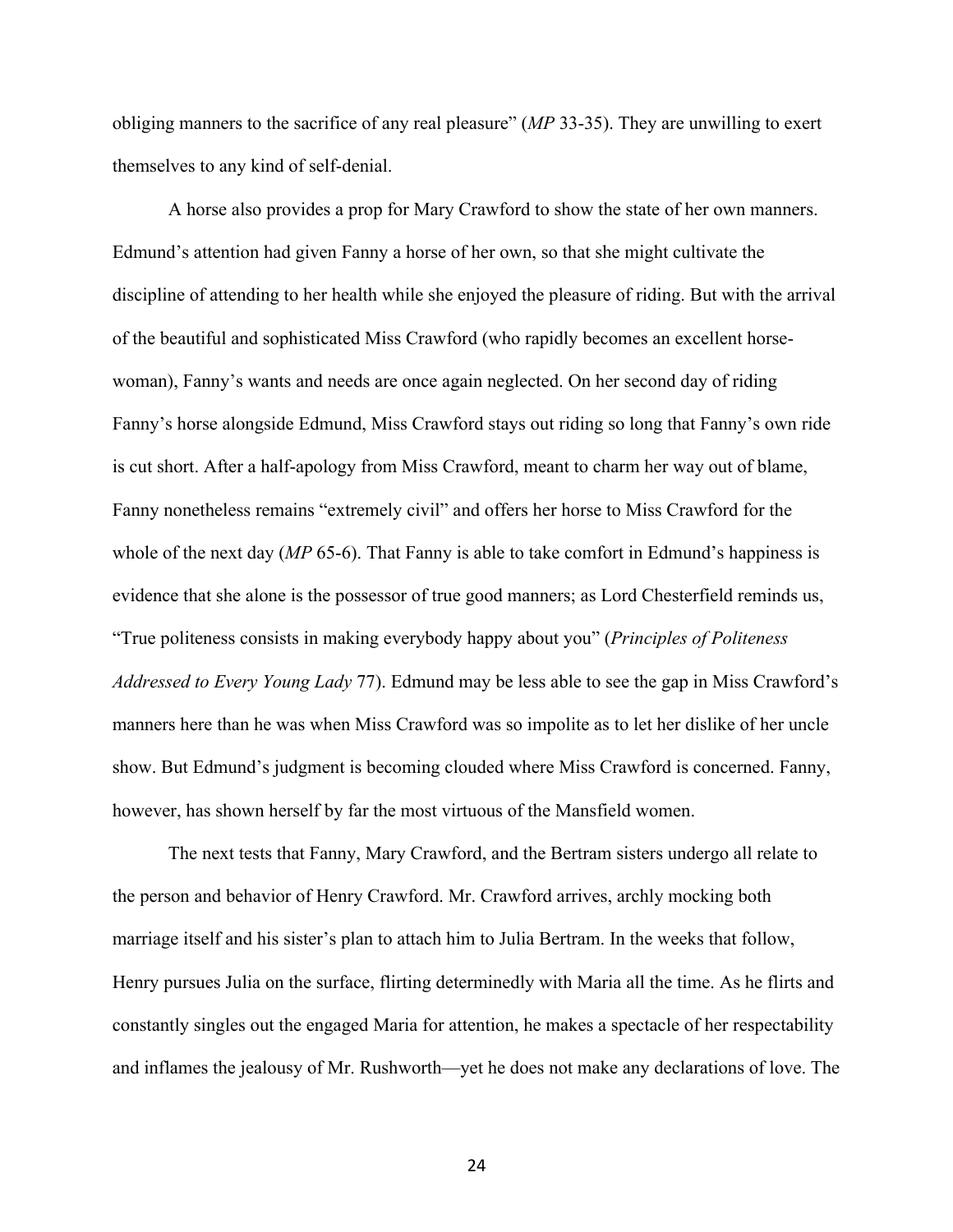narrator has Maria, in at last resolving upon marrying Mr. Rushworth, think in economic terms: "Henry Crawford had destroyed her happiness, but he should not know that he had done it; he should not destroy her credit, her appearance, her prosperity, too" (*MP* 187). The "credit" here, listed as a separate resource from "prosperity" cannot mean literal wealth; it rather means her reputation. She has gambled with it by flirting with Henry as an engaged woman, but to continue to do so after her marriage would reveal the truth, that her pleasant, engaging manners are only superficial. Should she reveal in continuing her affair with Henry Crawford that she has no virtue, Maria knows well she risks losing every kind of capital she possesses.

When once the two sisters have left Mansfield, Henry Crawford directs his sights upon Fanny. In a conversation with his sister, Henry reveals how he intends to pass the time during his last two weeks at Mansfield: "My plan is to make Fanny Price fall in love with me" (*MP* 212). This project is not intended to involve his own feelings, however; Henry makes it clear that his only object is to overcome Fanny's reserve enough to observe evidence of feelings for him: "It can be but for a fortnight… and if a fortnight can kill her, she must have a constitution which nothing could save…I only want her to …feel that when I go away that she shall be never happy again. I want nothing more" (*MP* 214). Whatever about his feelings or intentions can be said to change in that next fortnight, his having begun the project as a form of emotional conquest reveals him to be, by John Gregory's standards, a male coquet.<sup>10</sup> According to Gregory,

Male coquetry is much more inexcusable than female… Very few men will give themselves the trouble to gain or retain any woman's affections, unless they have views on her either of an honourable or dishonourable kind. Men employed in the pursuits of business, ambition, or pleasure, will not give themselves the trouble to engage a woman's affections merely from the **vanity of conquest**, and of triumphing over the heart of an innocent and defenceless girl. Besides, people never value much what is entirely in their power. (Gregory 44, emphasis mine)

<sup>&</sup>lt;sup>10</sup> Allison Sulloway likewise recognizes that Crawford's behavior here would have been censured by official standards of polite conduct. She writes, "Crawford was one of those men who served as a warning to women in the conduct books of all three persuasions" (*Jane Austen and the Province of Womanhood* 167).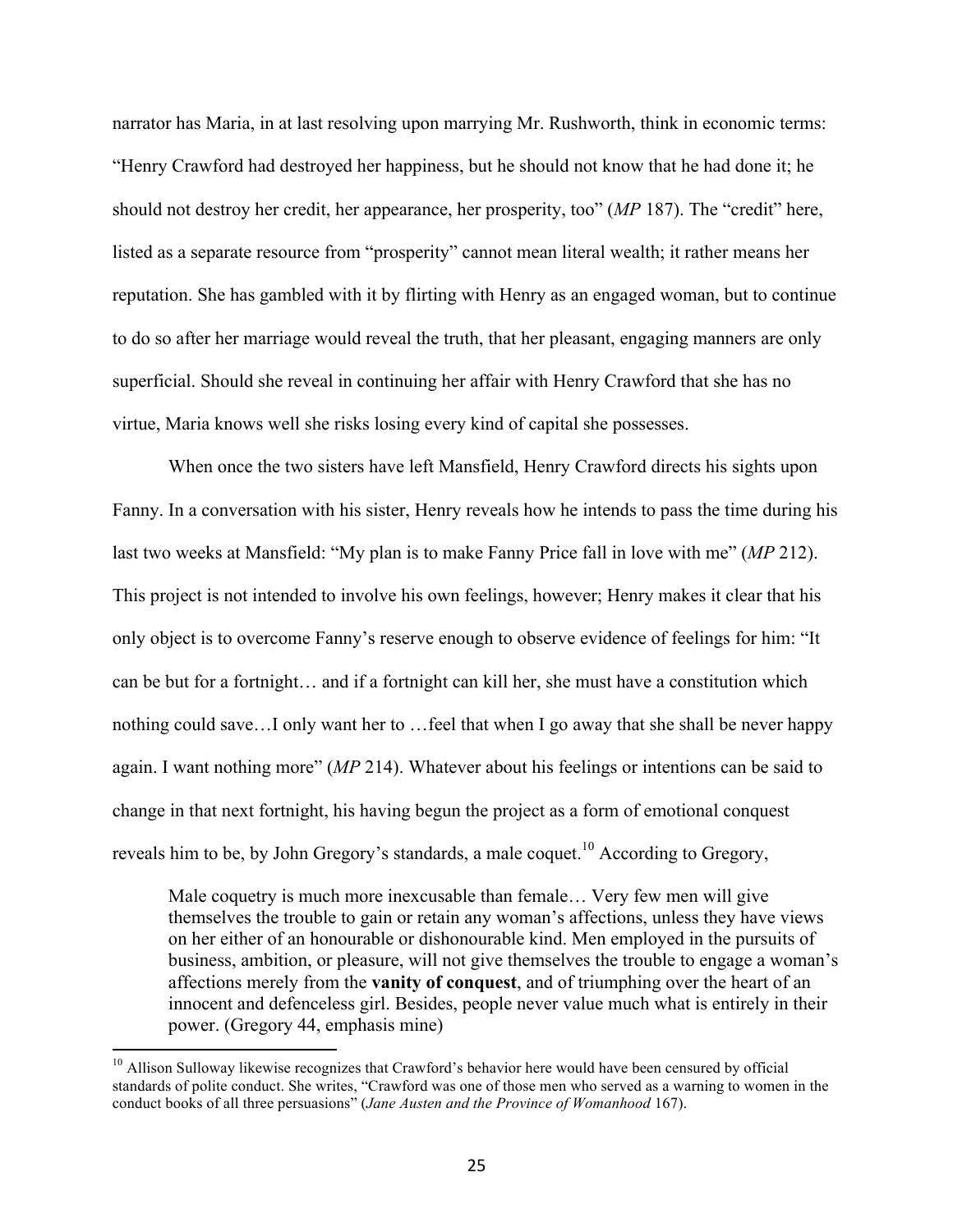This coquetry, which has been Crawford's mode for the duration of his time at Mansfield, does not go unrecognized by Fanny. She sees in him an unprincipled, insincere man; as Gregory notes, his affection for her, were she "entirely in their power," could not have been genuine. The longer Crawford's project of winning her love remains unsuccessful, indeed, the more he seems to value her: "You know with what idle designs I began," he says to Mary, "but this is the end of them… My own [affections] are entirely fixed" (*MP* 269). Crawford may see his growing affection for Fanny as sincere and genuine, and the reader may even be won over to his side of the matter, but Fanny can see no evidence of virtuous love. Nothing in his behavior can demonstrate but that he is motivated by the challenge of having Fanny "entirely in his power" so that he may de-value and drop her as he did Julia and Maria. In refusing steadfastly, despite the manipulation of Sir Thomas and the advocacy of Edmund on Crawford's behalf, Fanny does not compromise her genuine, virtuous propriety, for "a lady's civility… must not be carried into compliance, which may betray her into irrecoverable difficulties. The word complaisance has led your sex into greater errors than all other things put together" (*Principles of Politeness* 25-26). Politeness and propriety, here, do not mean accepting every proposal or request made to one, merely to be agreeable company. Fanny knows, with a confidence and certainty she rarely displays, that this is a time to stand her ground.

It is perhaps a pity that John Gregory's thoughts on "Friendship, Love and Marriage" were addressed so specifically to his daughters. If Mr. Crawford had only read this portion, he would perhaps have known how a gentleman of "spirit and dignity" was to behave upon Fanny's refusal, for Gregory forecasts that the rejected gentleman "will give you no further trouble, nor apply to your friends for their intercession. This last is a method of courtship which every man of spirit will disdain" (Gregory 41). Fanny, at least, knows her duty according to the good manners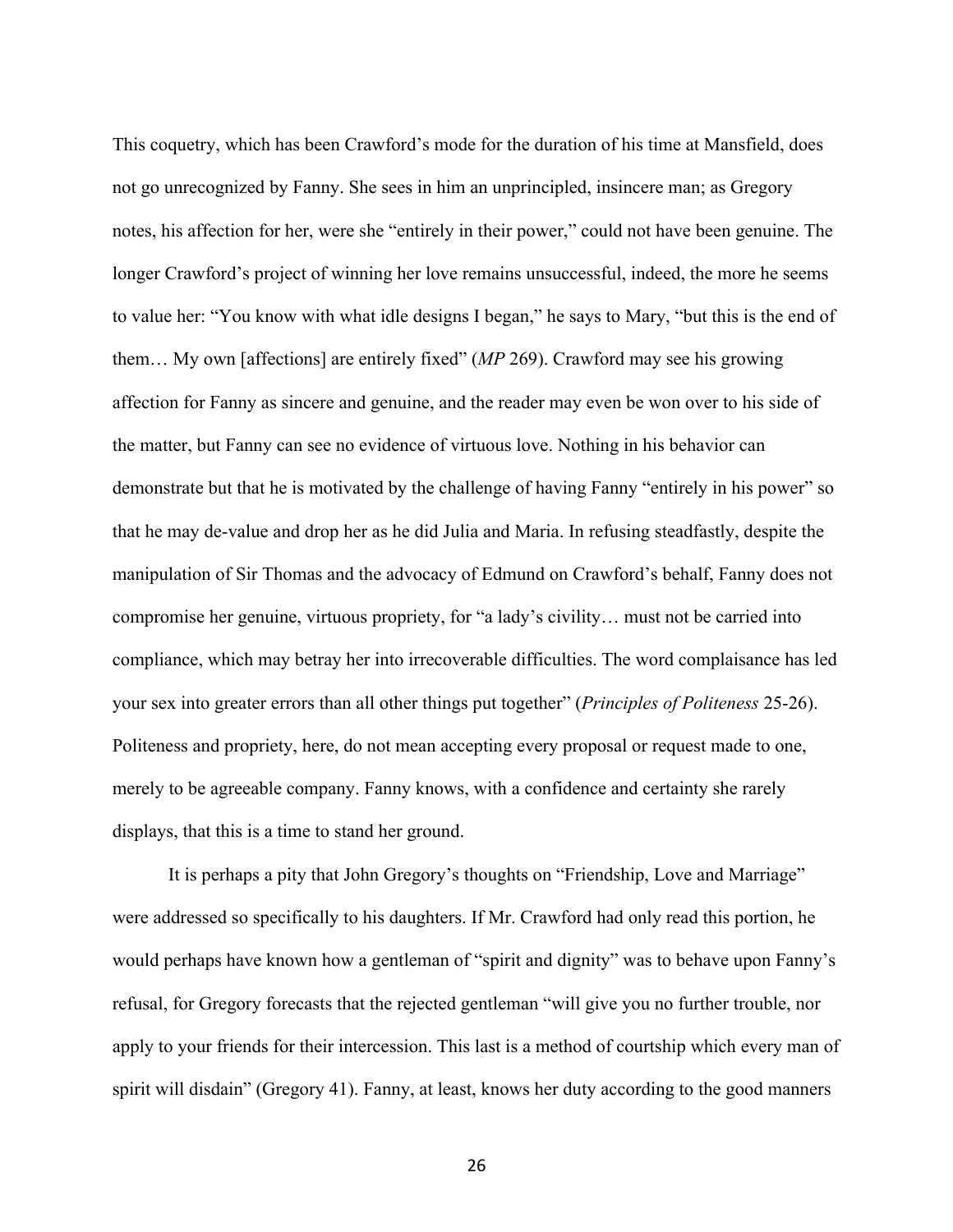of her virtue, for she does not let Mr. Crawford "linger in a miserable suspense" but gives her negative answer immediately (Gregory 39).

In the ensuing weeks, Fanny maintains a balance between listening to and considering the feelings of those to whom she is obliged (Edmund and Sir Thomas) and yet remaining resolute in her considered judgment upon Henry Crawford's character. Jane Nardin describes the art of moral choices in Austen's world thus: "Feelings can never, Jane Austen thinks, be eliminated from the process of making moral choices, but feeling is a very unsafe guide to follow here... because even good feelings can never be consistently good guides to morality" (Nardin 101). Fanny must undergo a lengthy trial of her inward virtue, which she must endure alone, as she is usually the only one who can see Henry's impropriety for what it is. When she consults Edmund about the etiquette problem posed by the gift of Mary Crawford's necklace, she hints at her real concern in wearing it: the necklace may have been an indirect gift of Henry Crawford's. Edmund, caught up in his desire to please Mary Crawford, does not make the connection. But were Fanny's suspicion correct, she would be accepting an expensive gift from a gentleman suitor, which was not strictly correct behavior even did she welcome Henry's advances. As the gentleman author of *The Laws of Etiquette* advised, "Especially never offer to a lady a gift of great cost: it is in the highest degree indelicate, and looks as if you were desirous of placing her under an obligation to you, and of buying her good will" (200). Fanny is a shrewder judge of true good manners than any of the more materially advantaged characters in the book, and neither do her outward manners falter. She will be vindicated only three months later by Henry and Maria's elopement, for a lack of inward virtue will always find its way to the surface of a character's behavior in Jane Austen's society.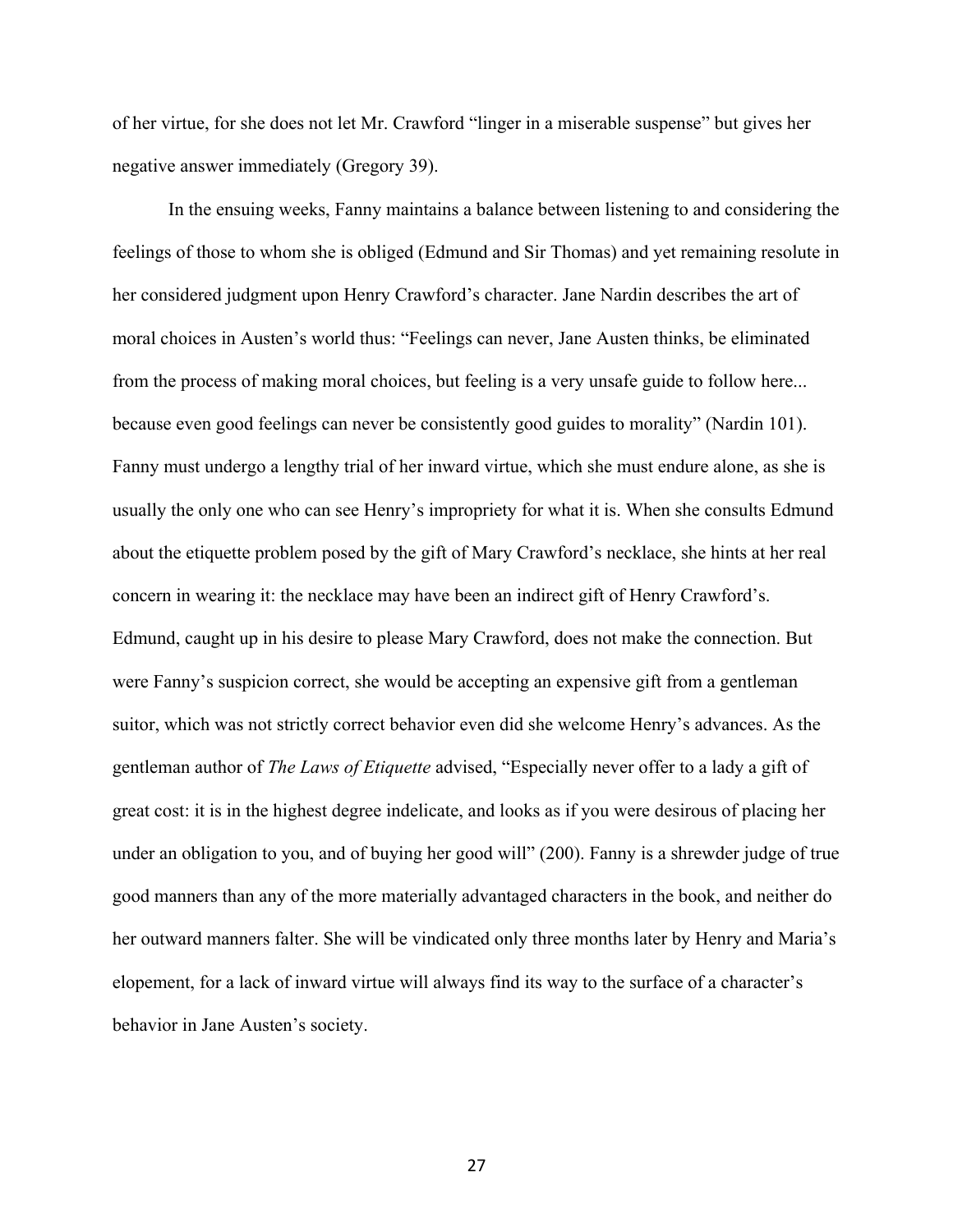Maria's crisis of virtue has been a long time in the making. Both Bertram girls, but the older especially, exemplify the problem of too much disconnect between outward manners and inward character. The "Lady of Distinction" who authored *A Mirror of the Graces* was careful to point out, as she introduced a discussion of what is elegant in the female appearance, that

We may safely teach a well-educated girl, that virtue ought to wear an inviting aspect that it is due to her excellence to decorate her comely apparel. But we must never cease to remember that it is VIRTUE we seek to adorn. It must not be a merely beautiful form; for that if it possesses not the charm of intelligence, the bond of rational tenderness, is a frame without a soul—a statue which we look on and admire, pass away and forget. (*A Mirror of the Graces* 15)

The Bertram girls' manners, like their appearances, are "carefully formed" to please (*MP* 33-34). They gain the favor of the neighborhood with their good humor, attractiveness, and *apparent* goodness of heart, controlling their vanity so effectively "that they seemed to be quite free from it" (*MP* 34). The fact that the girls are not positively said to *be* free from vanity, but rather that they only *seem* to be because of the order they impose upon it, will be noted by the reader familiar with Austen. Likewise, the development of the belief that "they had no faults" should warn the reader that their character will be in serious danger of betraying them (*MP* 34). Maria's manners continue a mere matter of seeming and control; when Mrs. Grant fails to extend her dinner invitation to dine with the Crawfords to Maria (thinking she would naturally prefer to dine with her fiancé at the Park), Maria's "good manners were severely taxed to conceal her vexation and anger till she reached home" (*MP* 67). For Maria, manners are a merely external effort to control any ill-natured or selfish feeling she should happen to feel; they do not bring about, as with Fanny, an internal struggle to feel as she ought to feel. Fanny, having given up her horse to oblige Miss Crawford, had spent the same afternoon endeavoring to feel comforted by Edmund's pleasure in the ride—in other words, in trying to feel as she ought, and adjust her manners from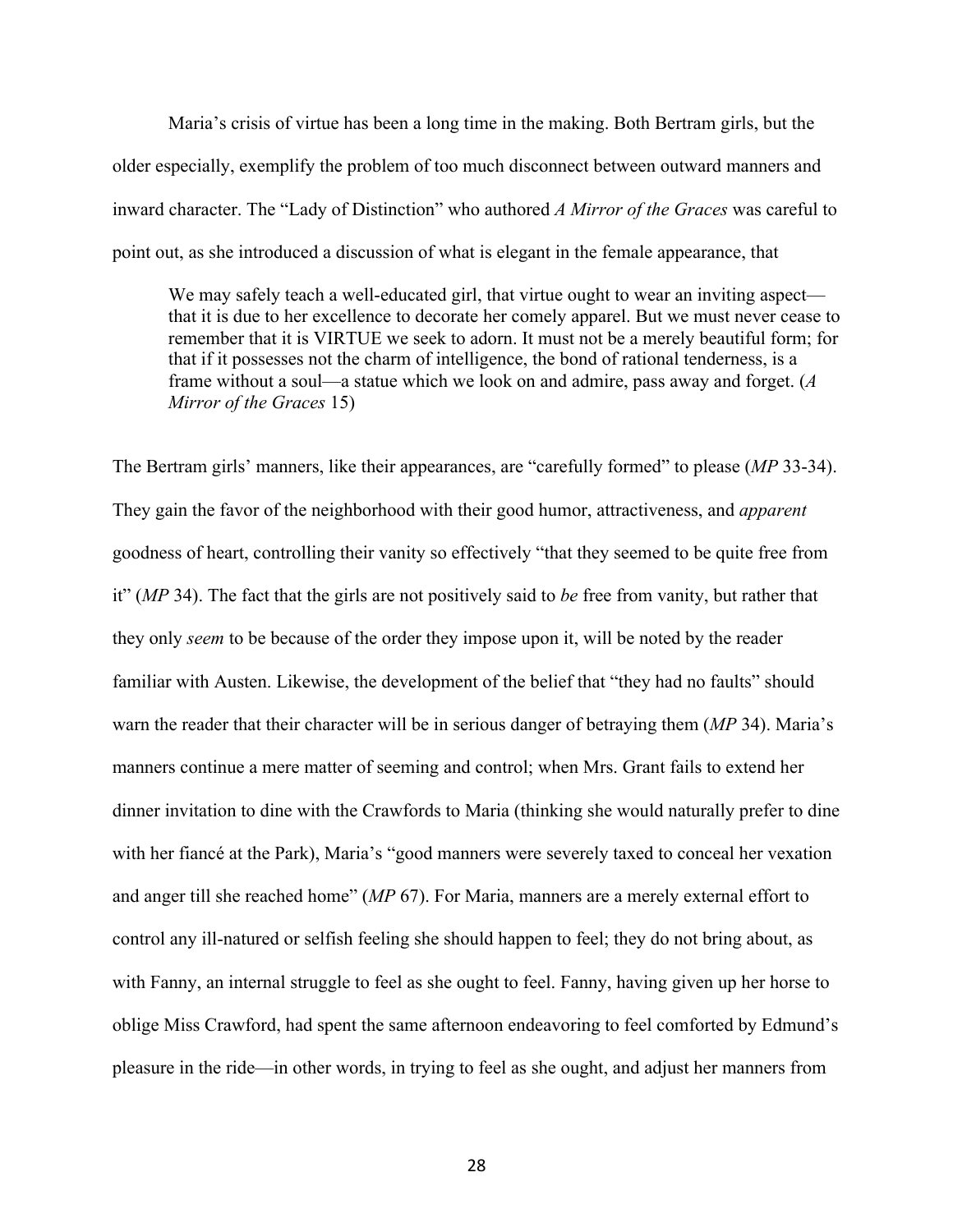the inside. The great disparity in outcomes for Maria and Fanny is the direct result of their two lifetimes of differing approaches to manners.

Maria makes the two causally connected moral choices which ruin her out of this lack of inward virtue. As Jane Nardin prescribes, feelings ought to be considered in making moral choices, though never given full reign in the final decision. Maria makes one choice, the choice to marry Mr. Rushworth, out of no positive feeling at all, but in negative feelings of distaste for her stifled life at Mansfield and in bitterness at Mr. Crawford's rejection, and also in an emotionless sense of ambition. The other choice, to run away with Henry Crawford, she apparently makes solely out of feeling. We remember that Austen describes Maria's character as having been ruined by excessive praise, especially that of Mrs. Norris.<sup>11</sup> Mrs. Peddle puts her finger on the internal problem, that Maria's passions, or feelings, were fed a poor diet: "Perhaps the natural passions of the human mind may be reduced to two—the love of pleasure, and the love of praise, and from the corruptions of these may be traced every irregular affection of the heart" (*Rudiments of Taste* 11). As a result of this poor diet, Maria's virtue grows puny and underdeveloped, but with enough of outward manners to indicate health to Sir Thomas and the neighborhood. Her outward manners attract Mr. Rushworth, but she has not the inward propriety to decline what would be an irrational, unhappy marriage to a fool. Nor does she have the character to keep her feelings forever in check, for she at last flees Mr. Rushworth with Crawford. Thus, Maria's outward manners can be a valuable and sufficient supply of wealth to her only in so far as her virtue can back her expenditures in the social economy. When her virtue is exhausted, she experiences a kind of social bankruptcy which she is forced to share with the

<sup>&</sup>lt;sup>11</sup> It was praises, in chapter 6, which Austen blames for convincing both girls they "had no faults"  $(34)$ . In the final analysis in chapter 48, when Austen deals out rewards and punishments for all, she explains, "that Julia escaped better than Maria was owing, in some measure, to a favourable difference of disposition and circumstance, but in a greater to her having been less the darling of that very aunt, less flattered and less spoilt" (*MP* 432).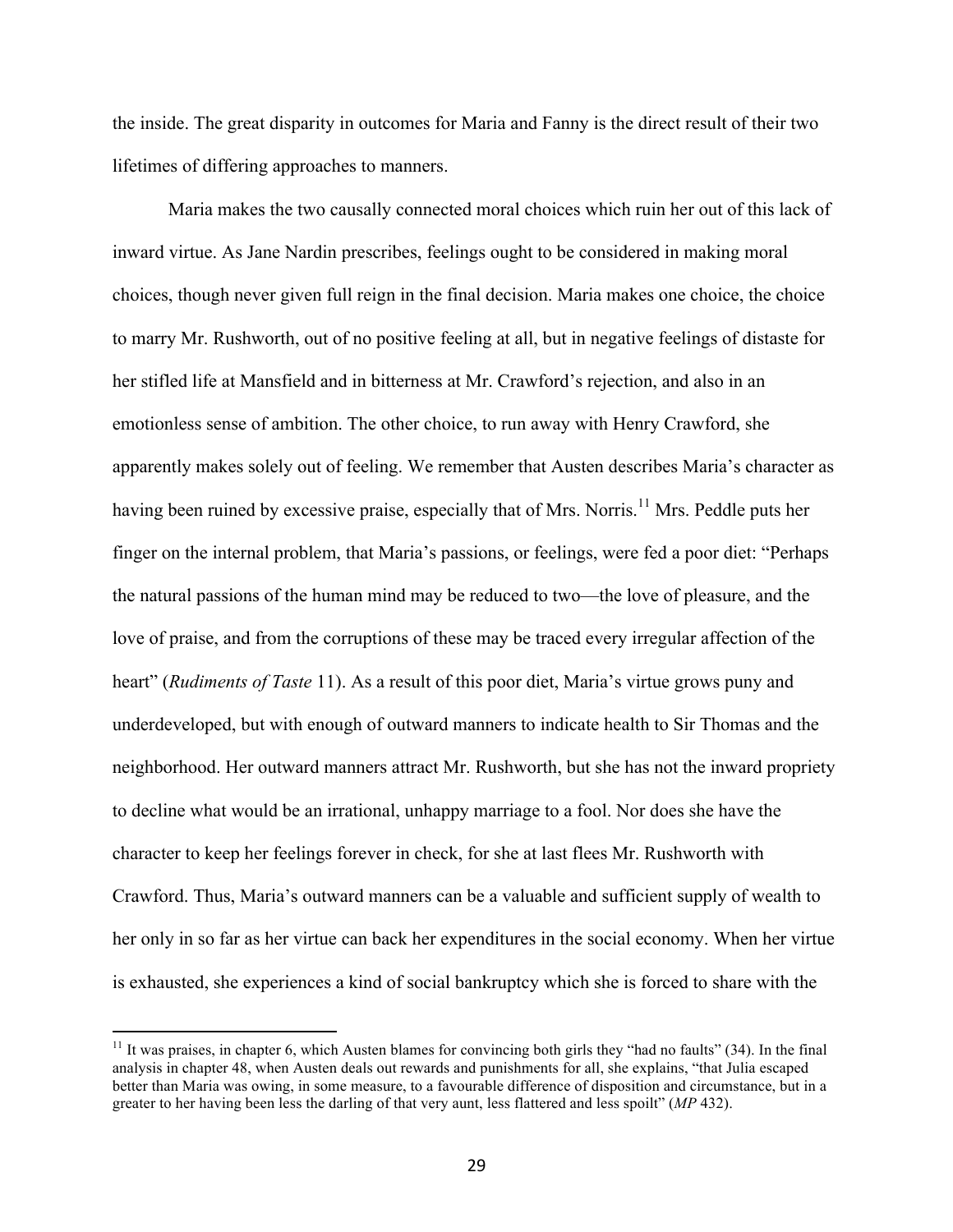inflationary Mrs. Norris. One can trust the invisible hand, the landed gentry in this economy, eventually to sort out those whose moral and social failings should bankrupt them.

The outcome for Mary Crawford, though not harshly punitive as is Maria's fate, is still rebuke, disappointment, and loss. This difference is appropriate to Austen's justice, since Mary's social guilt is less. If Maria lacks the virtue to be uncomfortable, Mary lacks the virtue to be sincere. Manners literature can corroborate Austen's view that good character requires some sincerity. While Chesterfield regulates and limits the uses of female wit, John Gregory declares wit to be utterly inappropriate in a female; for her, even humor is dangerous:

Wit is the most dangerous talent you can possess... Wit is so flattering to vanity, that those who possess it may become intoxicated, and lose all self-command… Humor is a different quality. It will make your company much solicited; but be cautious how you indulge it—It is often a great enemy to delicacy, and still a greater one to dignity of character. (Gregory 17)

Austen turns out not to have such a strong double standard when it comes to male and female talent for wit. In fact, her works contain few male wits compared to the examples of witty females. Such characters as Elizabeth Bennett also demonstrate that a woman can be a lively wit and still remain solidly in the category of virtue. Austen would most likely hold all characters accountable to follow Chesterfield's *Principles of Politeness and of Knowing the World*. For young gentlemen, Lord Chesterfield stipulates that wit must remain sincere—"an affectation of wit" will make one "a coxcomb"—and never cruel—"If you have wit, use it to please, but never to hurt" (*Principles of Politeness* 76 and 79). Mary Crawford wins Edmund's praise early on for her liveliness and playfulness; she draws criticism only when she uses it inappropriately. He allows Mary to have the right to some small indiscretions; as he says, "the right of a lively mind, Fanny, seizing whatever may contribute to its own amusement… perfectly allowable, when untinctured by ill humour or roughness… She is perfectly feminine" (*MP* 61). Stern, serious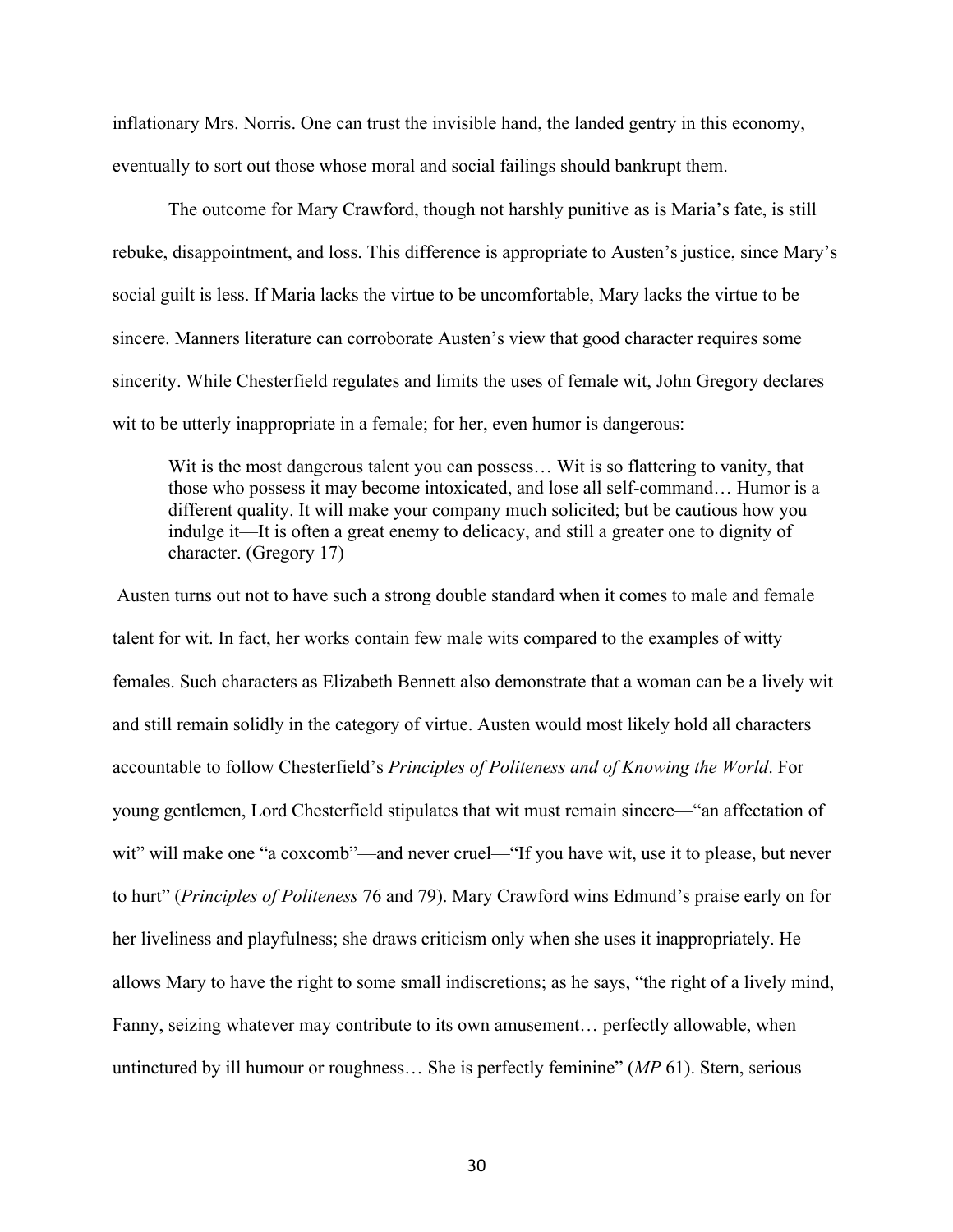Edmund's admiration for Mary's sparkling wit and surface-level pleasantness eventually makes him unable to notice, as Fanny does, that Miss Crawford is often playful when she ought to be serious. In the days of their intimacy at the parsonage, Fanny is described as being only rarely amused by Miss Crawford's wit, and then "often at the expense of her judgment, when it was raised by pleasantry on people or subjects which she wished to be respected" (*MP* 193). In time, however, "the charm is broken" and Edmund sees the lack of virtue and right-feeling beneath Miss Crawford's pleasant manners (*MP* 423). Mary's character is, in fact, corrupted by the hypocritical and vain societal force that Thackeray will name "Vanity Fair." Miss Crawford's manners were able to temporarily captivate Edmund, but without inward virtue, real happiness, at least for a time, must elude her. The invisible hand cannot give her a foothold without the investment capital of a virtuous character.

In Austen's writing, characters usually get what they deserve from society, and in no other novel does she seem so determined to commend the deserving and condemn the undeserving. At the end of the novel, against all odds, Maria is ruined, Julia is embarrassed and young Susan Price is elevated, in what Jane Nardin calls Austen's "novel in praise of hardship, work, and renunciation" (108). Susan, whom Fanny is at first tempted to consider in the same slovenly, unworthy light as the rest of her family, later distinguishes herself by a powerful desire to do right, which the novel treats as a virtue in itself. Without any real hope of gaining social capital from improving her manners, Susan wishes to improve them seemingly on principle. She tries "to be useful, where [Fanny] could only have gone away and cried," and this and other promising signs of inner virtue draw Fanny's notice (*MP* 367). In Austen's novels, for a woman, a solid good character determined to improve itself is a security in itself. Susan is, at last, "established at Mansfield, with every appearance of equal permanency" (*MP* 438). Thus do the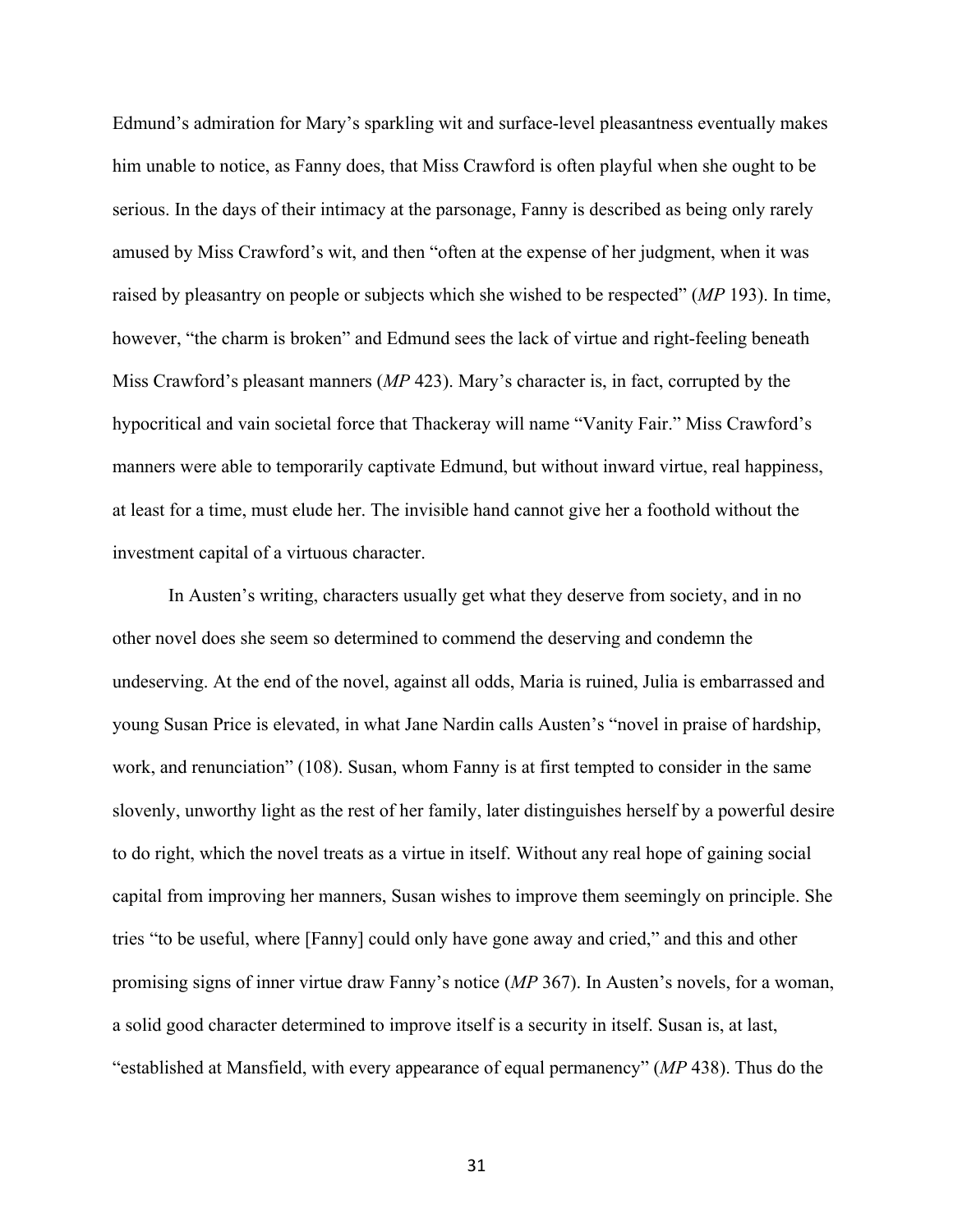circumstances of female characters in *Mansfield Park* adjust themselves to the inward character of each, as demonstrated by their manners. As these women experience improvements or deterioration in their character, their social destinies are accordingly adjusted. Jane Austen demonstrates in her novels a great faith in the invisible hand of this economy. As will be seen, Thackeray's faith in the virtue of the social economy is lower, though the importance he places on the virtue and manners of the individual is equally pronounced.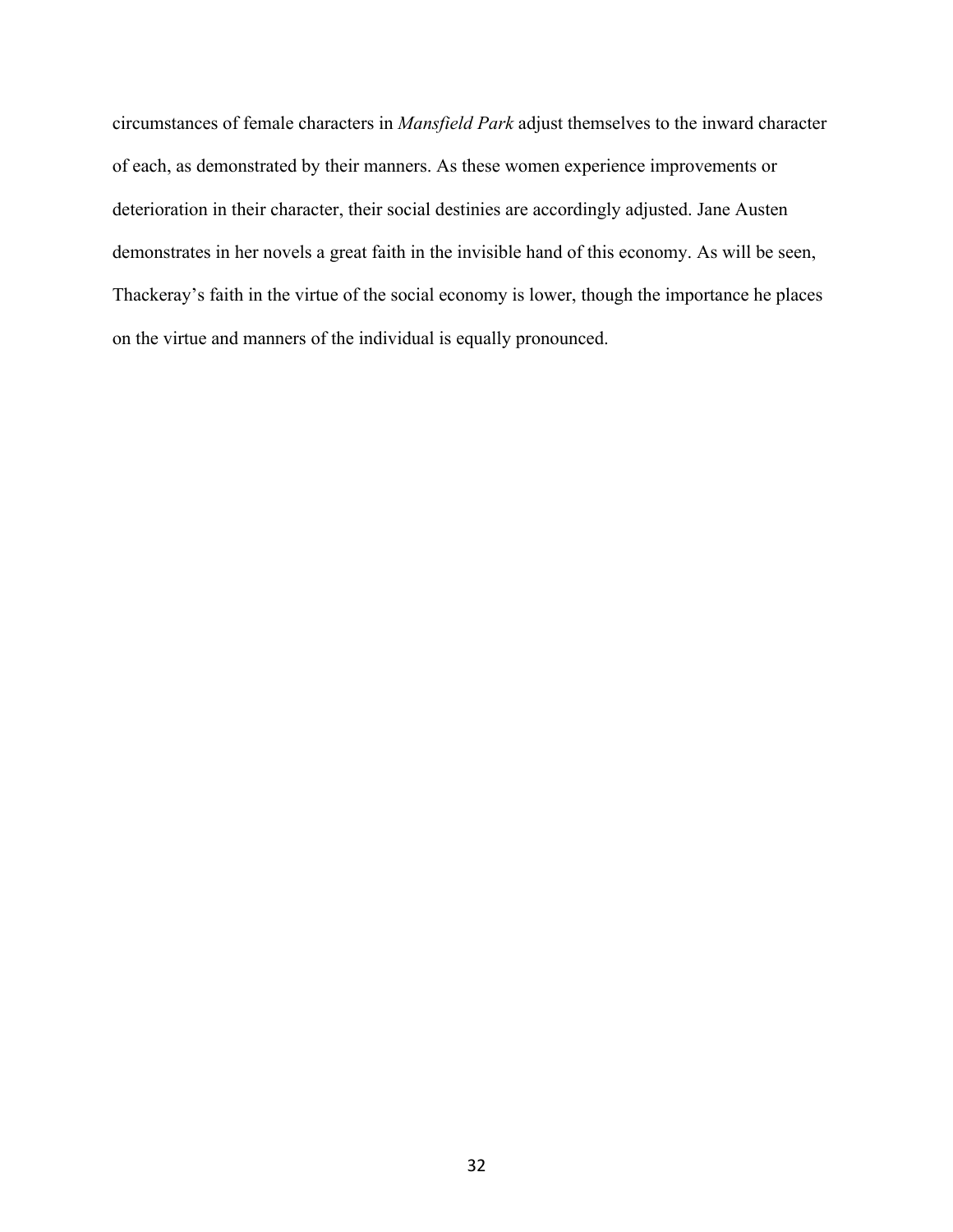## Chapter 2: The Speculative Bubble of *Vanity Fair*

*Implicit in this metaphor [of the looking glass] are certain assumptions about the world that Thackeray finds increasingly difficult to believe in—first, that there is a just relationship between one's actions and the consequences reaped from them and, second, that one may gain a certain wisdom in this world, if only the knowledge that the way one is treated by the world depends largely upon the self one presents to it.*  Robert Lougy, "Vision and Satire: The Warped Looking Glass in *Vanity Fair*."

*Who was the blundering idiot who said that "fine words butter no parsnips"? Half the parsnips of society are served and rendered palatable with no other sauce. Vanity Fair,* chapter 62

## The Victorian Perspective and the Speculative Bubble

William Makepeace Thackeray set *Vanity Fair* in the early years of the 19<sup>th</sup> century, but importantly, he wrote from a later historical context. Thackeray was a Victorian, and this may be just one reason (besides biographical and educational differences between the two authors) why he and Jane Austen reveal such dramatic differences in their attitudes toward society. Thackeray wrote during a time when speculation and bubbles which that activity can create had produced catastrophic results in the British economy. "The great financial crisis of 1847," says Milton Briggs in *An Economic History of England*, "was largely a result" of "wild speculation and feverish progress, culminating in the railway mania of 1840-1850" (Briggs 155). The speculative bubble was not a new economic phenomenon by any means; the late 18<sup>th</sup> and early  $19<sup>th</sup>$  century had known many such bubbles to inflate and burst as the British empire expanded.<sup>12</sup> But the railway mania which triggered the crisis in 1847 would have loomed large on the

<sup>&</sup>lt;sup>12</sup> From McCartney et al: "Investment manias were one of the most striking features of the eighteenth and early nineteenth century British economy. The first was the South Sea Bubble of 1719-1720, the second was the canal mania of 1791-1794, when more than 40 new inland waterways were authorized, but it was the anticipated returns of the new railway companies that provoked most excitement, leading to successive manias in 1824-1825, 1835-1837 and 1845-1847" ("The Railway Mania of 1845-1847" 21).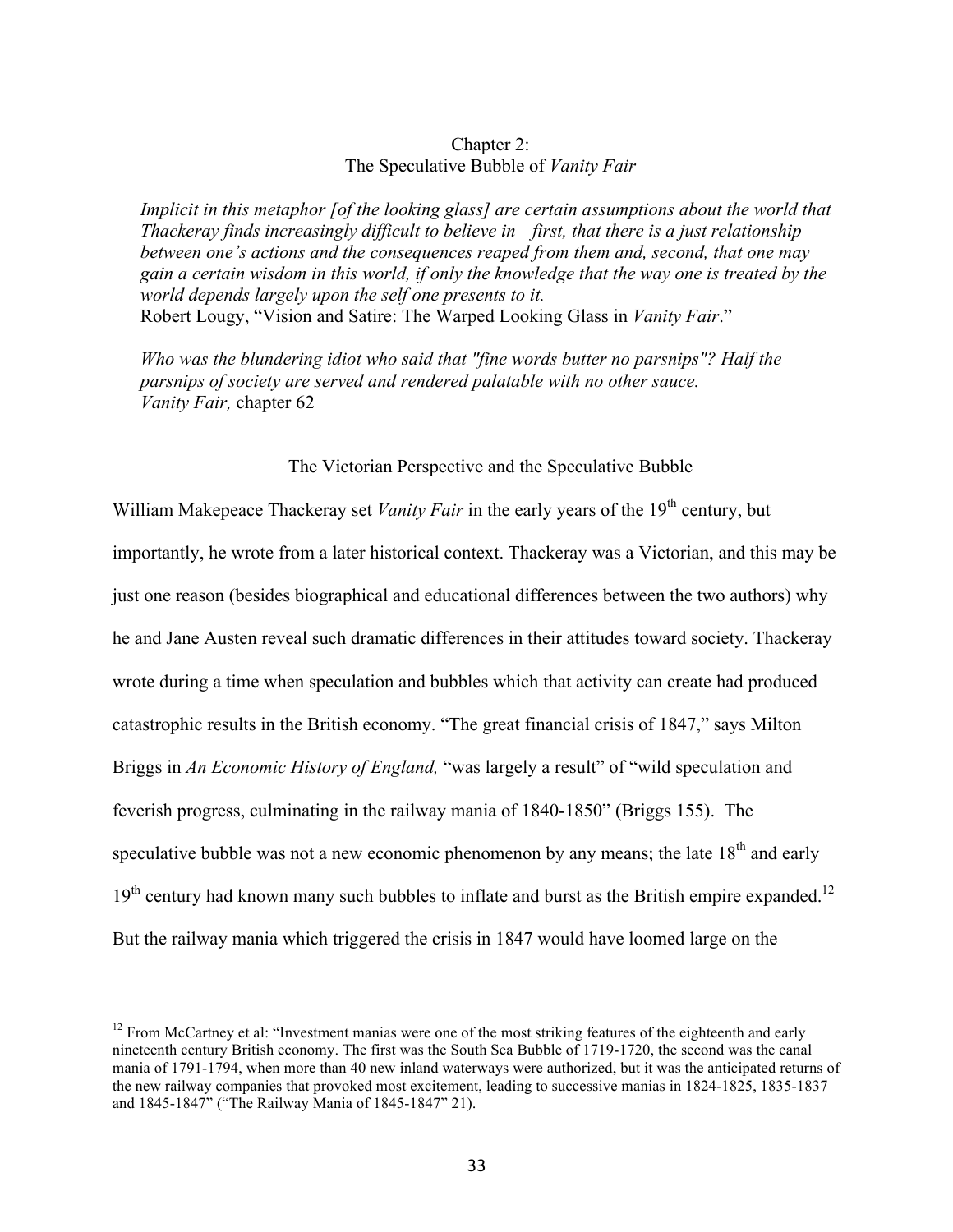economic landscape while Thackeray was writing; we remember that *Vanity Fair* was first published in 1848.

When investors speculate that the price or value of a certain commodity will rise, they abandon the steadier principles of economics in a short-term effort to enrich themselves. One does not engage in speculation because one thinks it will be good for the economy as a whole, in the long term; rather, one speculates to gain an advantage for one's own economic position. Such is Becky, Thackeray's shrewd, speculating heroine, who takes advantage of the temporarily inflated value assigned to charm, fashion, and engaging manners in the context of Vanity Fair. She has no investment in the more stable level of Civilized Society; she cannot trust it to reward her. If she is to make gains, she must make them quickly and take advantage of any favorable economic development she notices. Speculative bubbles not only hurt those investors who do not sell in time to avoid the collapse; there can be more general disasters as well. There can be crises, as in the Crisis of 1847, and banks can fail in the collapse of a speculative bubble. Socially, too, a character's conservative investments in virtue can be of no avail because of the impact of Vanity Fair on Civilized Society. A Lady Jane can find herself on inferior standing among courtiers to a Becky Crawley merely because of the exaggerated appreciation given to Becky's choice of dress. An Amelia Sedley can lose social standing because of years of steadfast devotion to her husband (and his memory) and child. Thackeray must have watched both social and economic bubbles with both amusement and concern, for his tone in documenting *Vanity Fair* contain both emotions. *Vanity Fair* presents a manners economy which still recognizes virtue as valuable, and in which characters still invest in that currency. But the distinguishing feature of this context, and the occasion for the writing of the novel, is the danger presented by speculative bubbles, in which certain commodities are, for a time, over-valued by investors.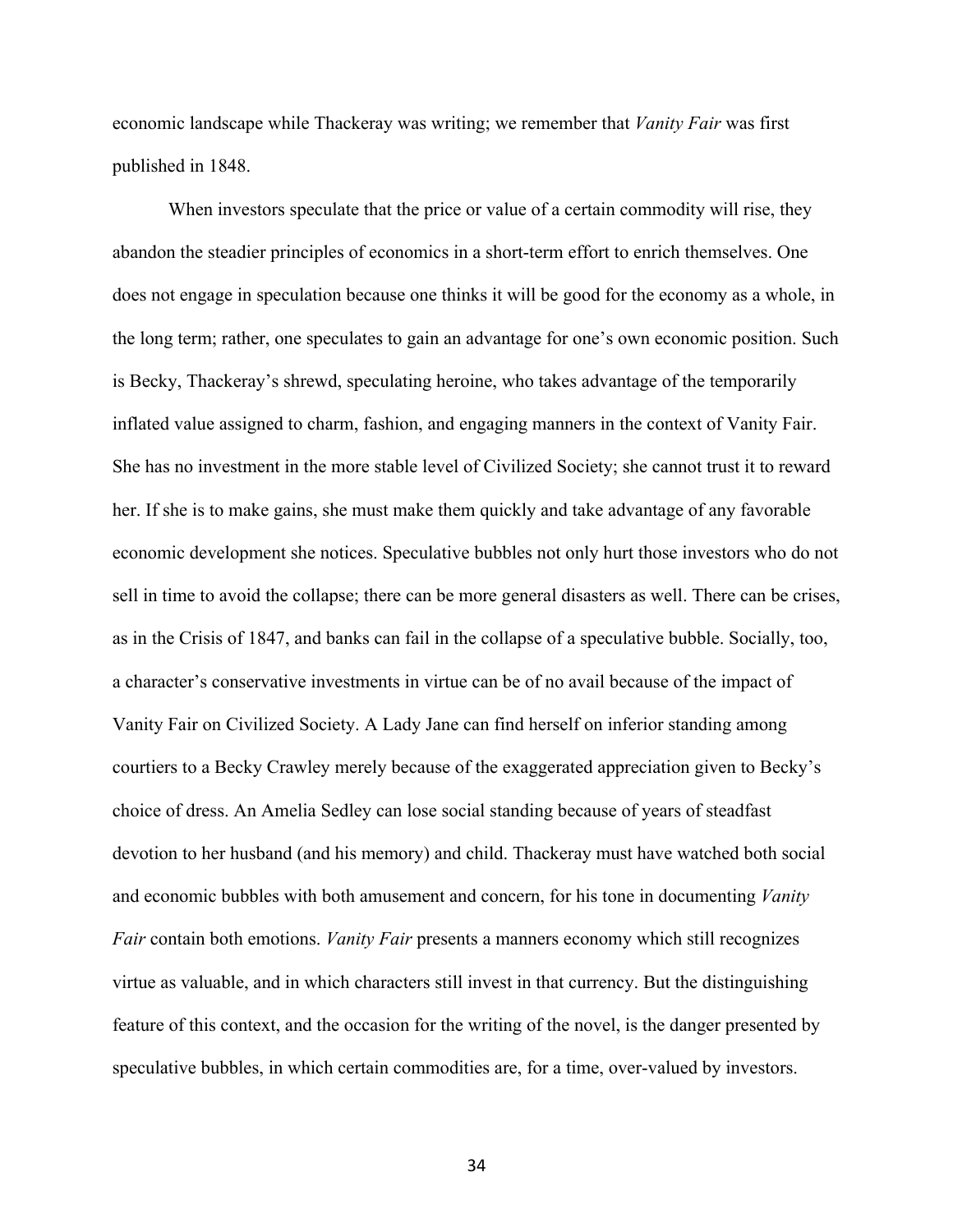Thackeray might advise that his female characters be willing to diversify their investments, so as to take advantage of temporary bubbles without being utterly ruined when they inevitably burst. As we shall see from our analysis of the novel, the notion of temporary small economies which functioned like bubbles on the surface of the main economy is pervasive in Thackeray's sardonic depiction of "Vanity Fair."

## *Vanity Fair:* Social Agency in a Bubble Economy

In order to trace the use of manners as capital for women in *Vanity Fair*, we must first define the social economy in the novel, especially as it differs from that of *Mansfield Park*. Jane Austen's social market is a trustworthy invisible hand. Society will, in time, reward the virtuous and punish the vicious. Those with manners but with no virtue will eventually betray themselves, and the machinations of a basically just society produce good outcomes for those whose good manners point to this developed inward virtue. Not so in *Vanity Fair*. William Thackeray portrays layers of social reality in this novel, for a bubble has emerged in the social economy. Within this bubble, currencies such as charm, fashion and social strategy have in inflated value, and many scramble to take advantage of the bubble while it exists. There is still a layer of society present in the novel which rewards those who adhere to tradition, honor, reverence and family, and which can be understood as Civilized Society. But the bubble, the layer which rewards individuals for sparkling charm, fine clothes, a lofty title, or appearances alongside social elites, is the layer Thackeray dubs "Vanity Fair." In this layer's ability to reward virtue and punish vice, Thackeray has no confidence.

Becky Sharp, who in this "novel without a hero" must stand as an instructive protagonist, knows instinctively how to make use of the superficial layer of society, but her lack of inward virtue gives her no foundation in the ground layer social economy. Still, despite her precipitous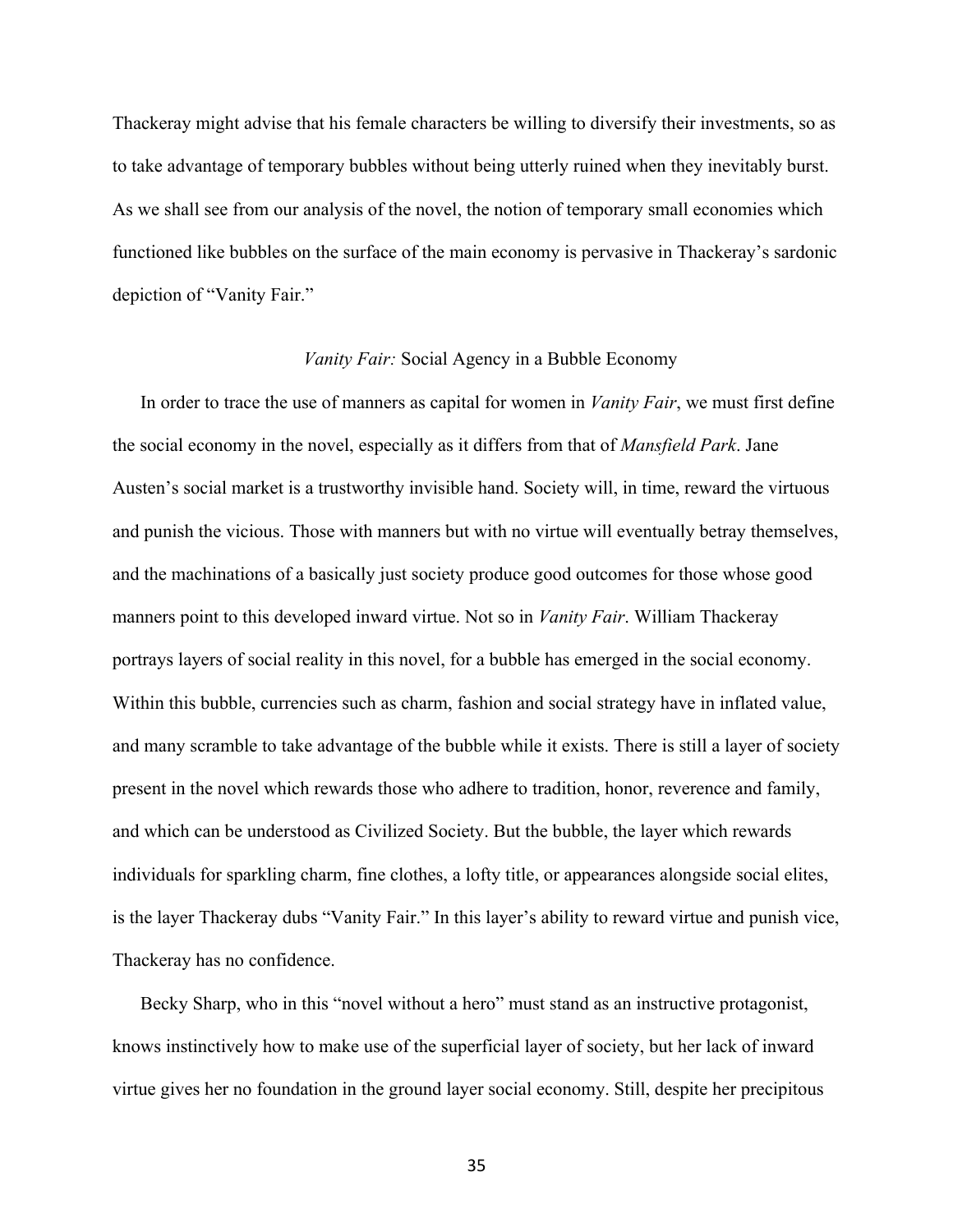fall from grace, degradation and misery do not have quite the last word on Becky's life. Her fate at the close of the novel is so indeterminate that the reader cannot look only to individual characters for insight upon the use of manners in these economies. The novel exists, therefore, not to defame the Becky Sharps (or to praise the Amelia Sedleys, for that matter) but to expose that superficial layer of society Thackeray calls "Vanity Fair" for the corrupt, inflationary and ultimately temporary economy that it is.

An ideal woman, whose adept manners are a reflection of inward virtue and wisdom, does not seem to exist in Vanity Fair. If any can be said who have both virtue and skillful manners, it might be Lady Jane Sheepshanks, but the reader cannot be certain of her real abilities as she never experiences any loss or changes of fortune in the novel. Were Thackeray to present a successful, virtuous heroine, she would be one whose dexterous, intelligent manners are the result of a virtuous and wise character. Instead of an ideal, readers are presented with two paired opposites in Amelia and Becky, each with one half of the necessary equation for socio-economic growth. Amelia has all of the virtue, but none of the intelligent, worldly-wise skill in her manners. Becky possesses every instinct for skillful social manners, often called "charm," but is often revealed to be an utter pauper as to virtue. To succeed in the England which Thackeray presents, one must possess the outward and the inward goods, both the ready banknote check of skillful manners, and the abundant wealth of inward virtue.

This sense of more than one society co-existing can be seen, as Robert E. Lougy points out, in Thackeray's illustration on the title page of the book. This illustration features a seriousfaced fool in motley gazing into a mirror, while out the window and in the background can be seen a dignified gothic cathedral and smaller tidy buildings, and about the image Lougy observes, "These two worlds are divided…The sense of two separate worlds also characterizes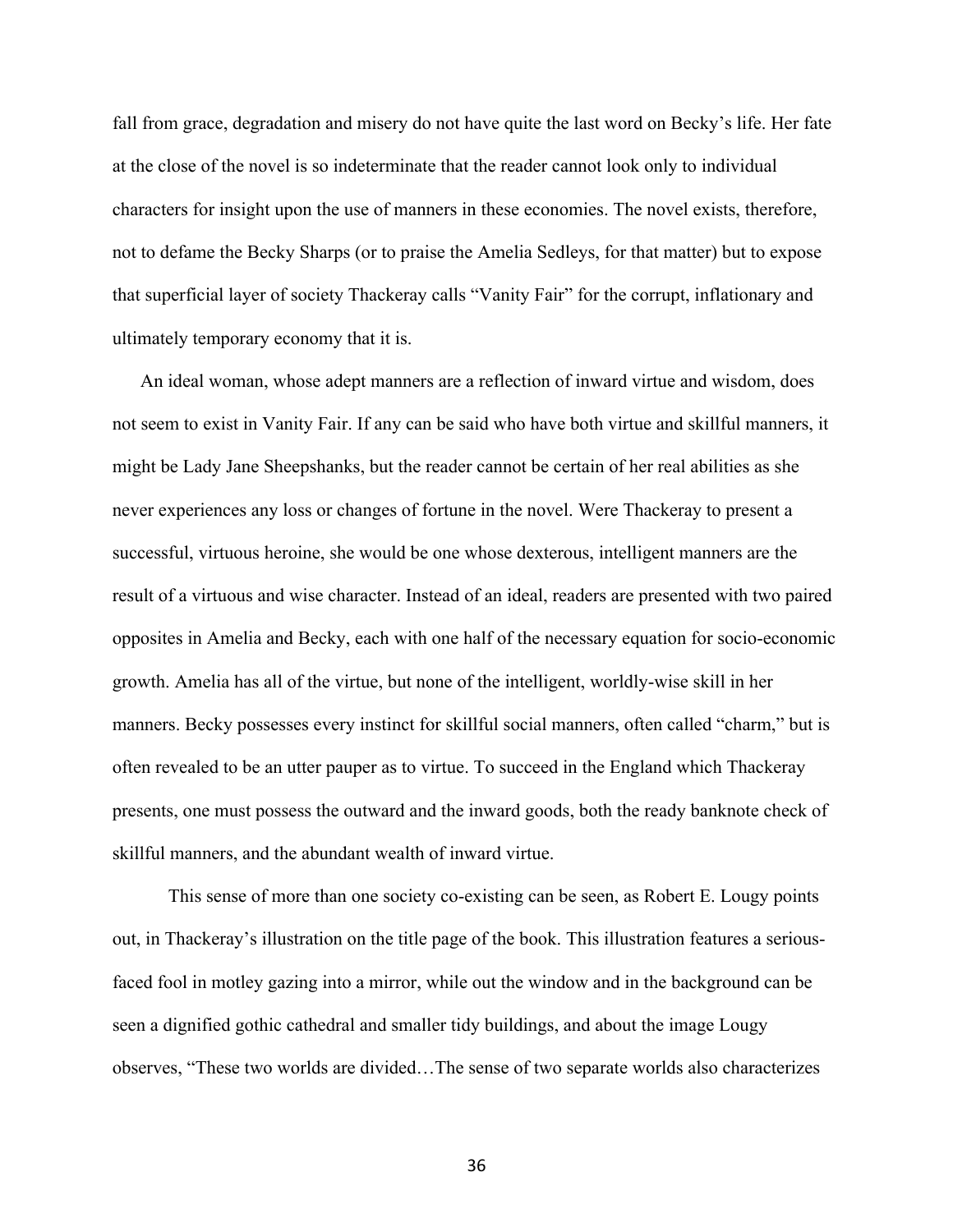the novel itself, with the pastoral or private vision in the background, set off against the predominant world of façade, loneliness, and alienation" (Lougy 256). The game being played in Vanity Fair can bring literal wealth and social mobility opportunities, but it is also dangerous to one's virtue to play the game for very long, just as it is dangerous to invest too much wealth in the stock market. Vanity Fair is a thrilling social casino, and just as risky as a literal version. Vanity Fair is, however, a social reality; in order to navigate the social layers successfully and to make the best use of that wealth of virtue, it is sometimes necessary to be a woman of the world as well as a lady of virtue. The 1836 *Laws of Etiquette* is, generally, a conduct book, focusing on outward behaviors more than inward character. However, the author does distinguish between the person who is a mere "man of fashion" and the person who deserves the title of "gentleman." He explains,

"We must here stop to point out an error which is often committed both in practice and opinion, and which consists in confounding together the gentleman and the man of fashion. No two characters can be more distinct than these. Good sense and self-respect are the foundations of the one — notoriety and influence the objects of the other. Men of fashion are to be seen everywhere: a pure and mere gentleman is the rarest thing alive." (*Laws of Etiquette* 22)

To be a pure gentleman would be the superior aspiration, of course. However, in order for a person to be recognized as a gentleman among gentleman, he must learn to make use of his abilities in the fashionable world. It is notable that the author considers "good sense" to be essential to the identity of a gentleman; clearly, Mr. Thackeray also considers good sense to be indispensable in a lady, and would most admire a lady with both inward virtue and the outward charms to make that virtue truly useful. It is not enough for a person to possess wealth; one must also be adept at spending it appropriately and with effective generosity.

Miss Amelia Sedley possesses that wealth of virtue in large quantities. When Amelia leaves Miss Pinkerton's Academy for Young Ladies, she has no need of social mobility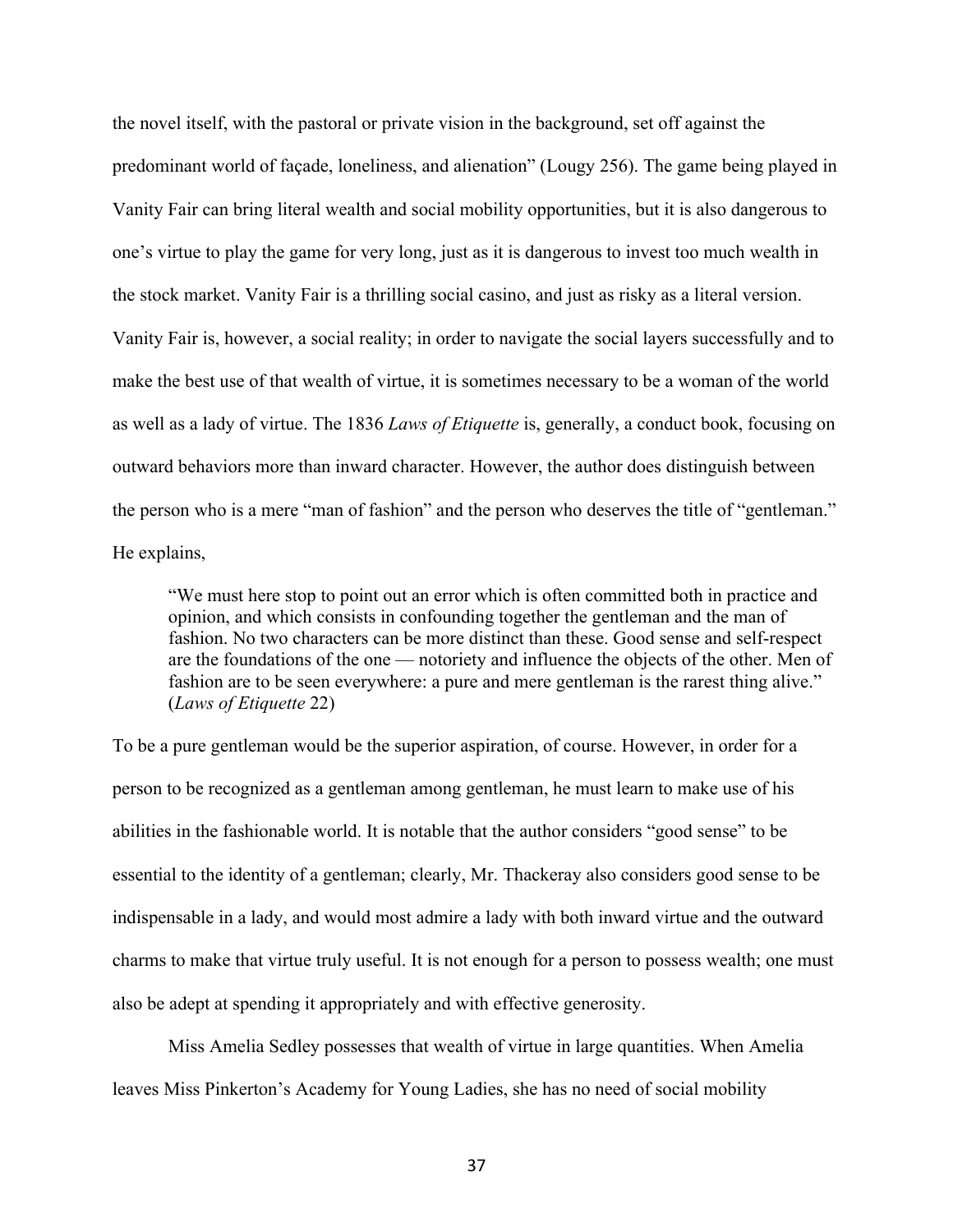opportunities. She is the only daughter of an affluent family, who leaves school in possession of the coveted "dixonary" and letter from Miss Pinkerton detailing the accomplishments and graces she has attained at school, and set up, it would seem, for a charmed life. She has had few enough in the way of trials and challenges at school; her timid nature (belonging as it does to a daughter of wealthy parents) had inspired Miss Pinkerton to give "all masters and teachers particular orders to treat Miss Sedley with the utmost gentleness, as harsh treatment was injurious to her" (*VF* 11). Amelia should have few exertions to make to maintain her place in society at the opening of the novel. She does, it is true, at times display naiveté and a lack of good worldly sense. George Osborne, after cutting the aspirational Miss Sharp rather coldly, admonishes his "dearest Amelia," saying, "you are too good—too kind. You don't know the world. I do. And your little friend Miss Sharp must learn her station" (*VF* 69-70). As it happens, Miss Sharp does not need a better acquaintance with "the world" nearly as badly as Amelia does. Miss Sedley has taken very much to heart moral advice such as this from the author of *The Mirror of the Graces*, who wrote in 1811.

Let religion and morality be the foundation of the female character. We may safely teach a well-educated girl, that virtue ought to wear an inviting aspect—that it is due to her excellence to decorate her comely apparel. But we must never cease to remember that it is VIRTUE we seek to adorn. (*The Mirror of the Graces* 6-7)

Amelia emphasizes the religion, the morality, the VIRTUE within herself, but as later events reveal, she has not developed that outward "inviting aspect" of outward ingratiating behavior. Amelia does not make use of the wealth of her virtue in such a way as to secure herself when her fortune changes. She is not prepared to take advantage, even in a small way, of the opportunities available in Vanity Fair's bubble economy.

Amelia's first crisis occurs after the loss of her father's fortune. She retains possession of her accomplishments, her virtue, and her reputation for innocence, and if she only possessed the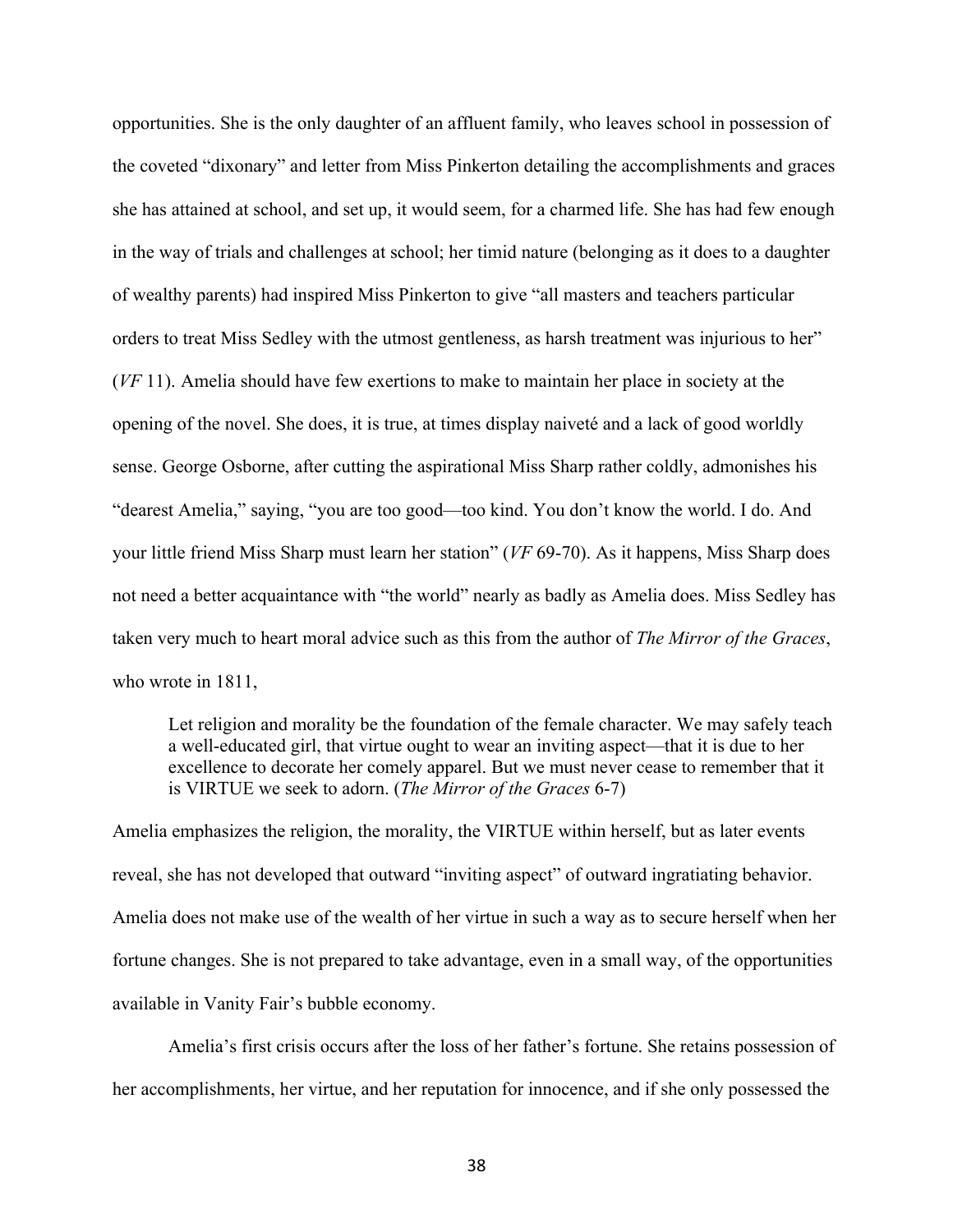"knowledge of the human heart" which Mrs. Pebble advises should be a young lady's chief aim (*Rudiments of Taste* 11). Amelia might have recognized that she possessed one other thing of great value: the heart of Captain Dobbin.<sup>13</sup> She does not possess sense and spirit enough to realize that George Osborne's heart is not, and never has been, truly in her possession, and to withdraw her own and dispose of it more advantageously; as Thackeray explains, "Given once, the pure bashful maiden was too modest, too tender, too trustful, too weak, too much woman to recall it" (*VF* 196). Amelia makes little effort to charm her betrothed Captain Osborne back to her side when he is distracted. The submissive letter which her father orders her to write, releasing George from the engagement, she writes, with no artful attempts to retain him. It is only by the offices of her real admirer, Captain Dobbin, that George is persuaded to marry Amelia after all, and raise her from her the ignominy of poverty. In short, Amelia had virtue enough "in the bank" but was unable to apply herself to winning manners and knowledge of the world to secure happiness for herself. Though the foundation of Civilized Society requires that women possess virtue, and she would be foolish to gamble her virtue away entirely, one is also wise to take advantage of a speculative bubble. It is this sort of worldly wisdom that Amelia lacks, utterly.

When George is disinherited and receives the news of it, Amelia faces her second crisis. Far from recognizing the seriousness of their situation, Amelia's concern is primarily for the

<sup>&</sup>lt;sup>13</sup> This realization is one at which Amelia's friend Becky would have had no difficulty arriving, in her place. We may perhaps lay some (though not all) of the blame for Amelia's deficiencies in knowledge of humanity and "the world" upon her having been sheltered over-much at home and at Miss Pinkerton's school. Lord Chesterfield remarks upon the difficulty of arriving at a knowledge of the world when one has been too little exposed to it in his *Principles of Politeness, and of Knowing the World*. He writes, "I will allow that one bred up in a cloister or college, may reason well on the structure of the human mind; he may investigate the nature of man, and give a tolerable account of his head, his heart, his passions, and his sentiments: But at the same time he may know nothing of him; he has not lived with him… He must be ignorant of the various prejudices, propensities and antipathies, that always bias him, and frequently determine him. His knowledge is acquired only from theory, which differs widely from practice…whereas a man of the world, one who collects his knowledge from his own experience and observation, is seldom wrong; he is well acquainted with the operations of the human mind" (45-46).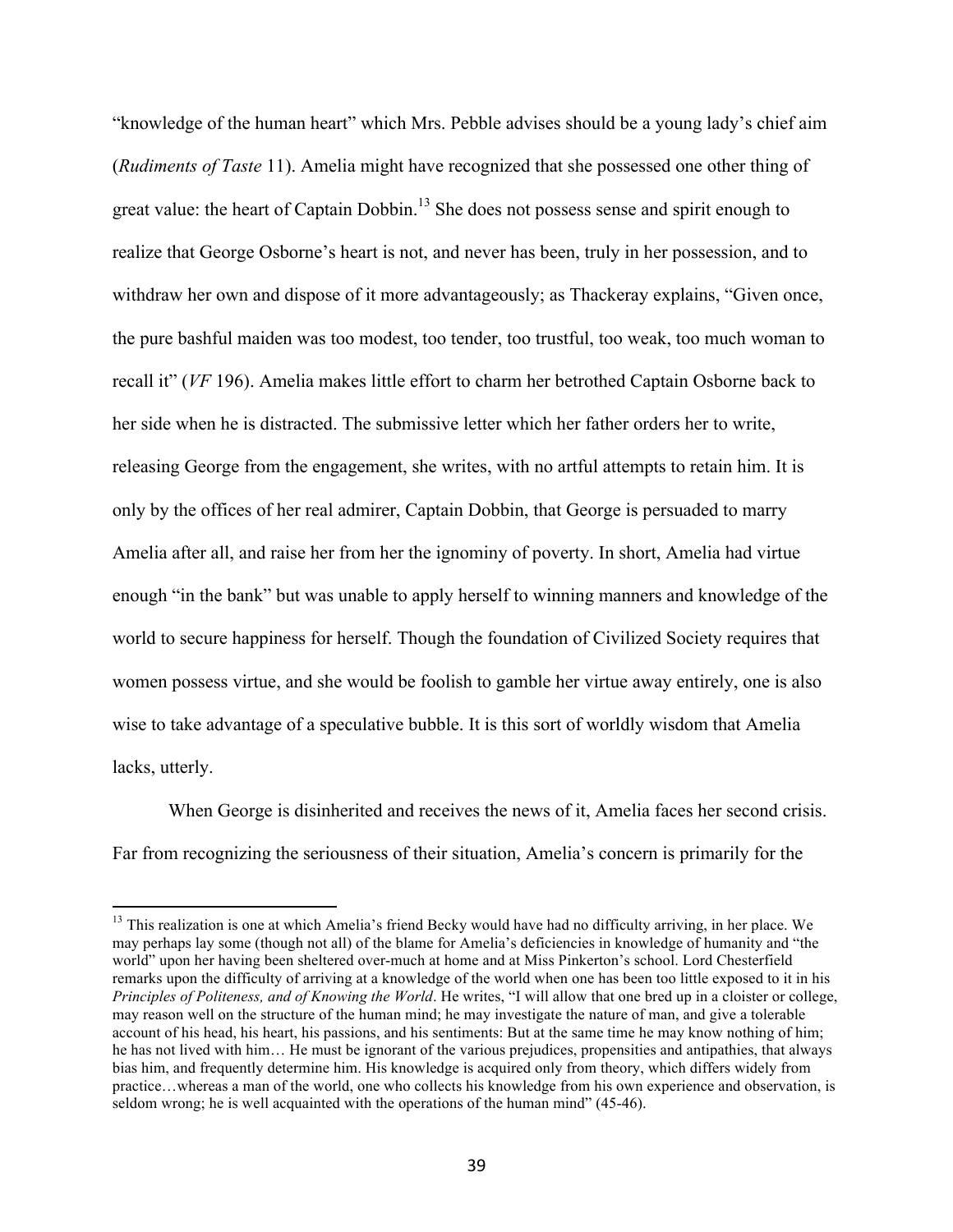ruffled feelings of her new husband. Inside, she is all sentiment: "The idea of sharing poverty and privation in company with the beloved object is, as we have before said, far from being disagreeable to a warm-hearted woman. The notion was actually pleasant to little Amelia." George receives another opportunity to smirk at Amelia's naiveté; she thinks two thousand pounds "an immense deal of money." Far from trying to convince George to write to his family, far from trying to ingratiate herself to any members of the family to secure an ally, Amelia freezes her manners account, so to speak, and will make no withdrawals. In the very same chapter, in direct contrast to this episode, Becky dictates a letter which Rawdon writes to his estranged (and wealthy) Aunt Crawley, which will later be reflected upon. (*VF* 280-281)

Amelia's deficiency is not in virtue, nor in the knowledge of polite behavior. No, her problem is in her unwillingness to make what might seem to her to be a vulgar, designing use of her abilities. She wants to be taken "on credit," in a society which rejoices to reward small investments of charm and pleasing manners. She is one of those women whom John Gregory describes as being

…gentle, modest, blessed with sense, taste, delicacy, and every milder feminine virtue of the heart, but of such weak spirits, bashful and timid: I see such women sinking into obscurity and insignificance, and gradually losing every elegant accomplishment; for this evident reason, that they are not united to a partner who has sense, and worth, and taste enough to know their value… who, by his affection and tenderness, might make such a woman happy in exerting every talent, and accomplishing herself in every elegant art that could contribute to his amusement. (Gregory 47)

Amelia has the materials for social success in abundance, but either from pride or from general weakness of intellect, she does not "exert her talent." The speculative bubble of Vanity Fair does not ruin her, but it does impoverish her as she refuses to speculate even on a small scale.

True to Gregory's prediction, for quite a long time Amelia's life is one which sinks "into obscurity and insignificance." Upon the death of George, the third crisis in Amelia's life, Amelia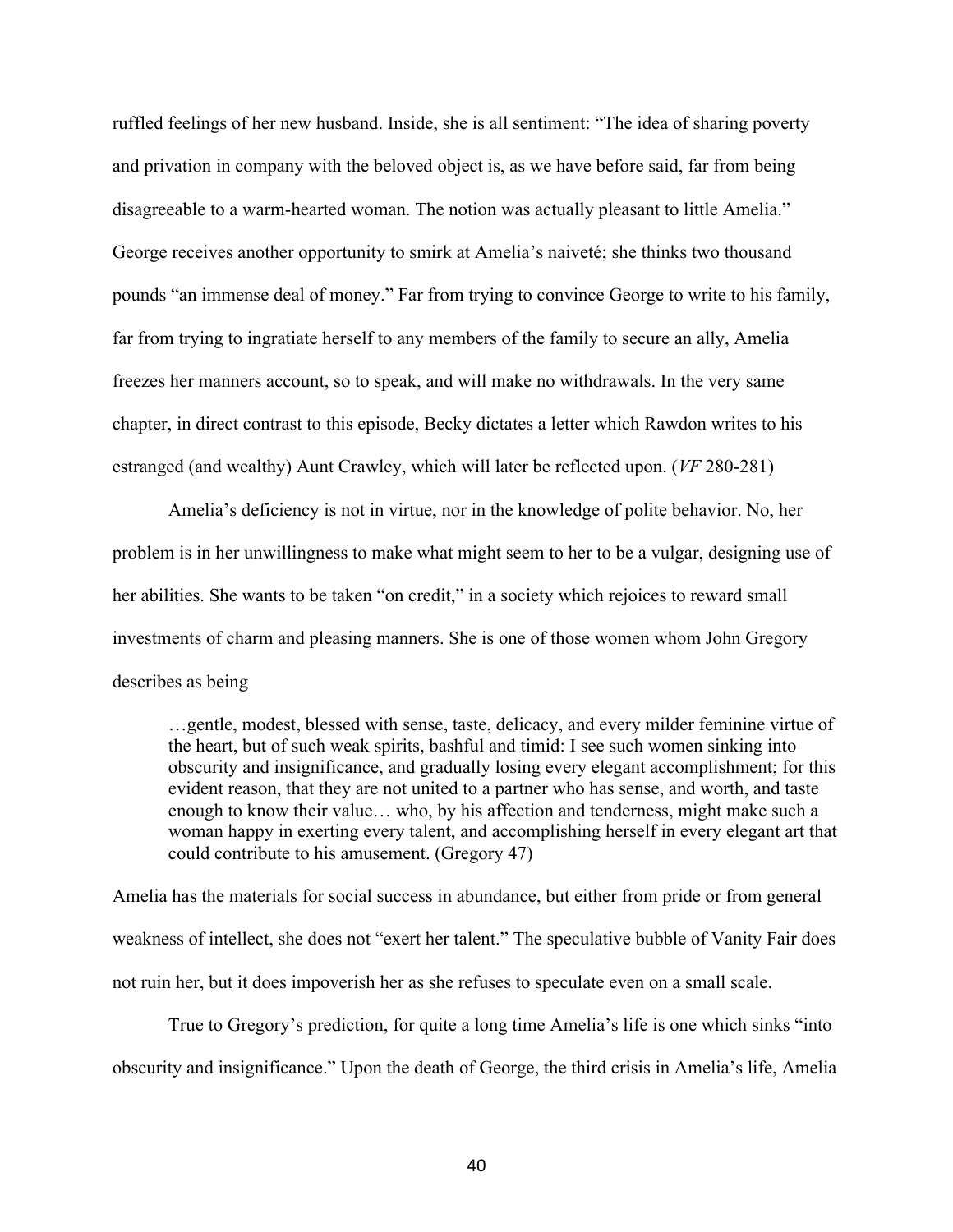continues to play the martyr; her object of single-minded concern has only shifted, from George, to his infant namesake. She does not trouble to write to George's family and makes no effort to arrange a meeting. When Old Osborne spies her from afar, she "did not know who had passed" (*VF* 413). Amelia not only does not see old Mr. Osborne in the street, she hardly notices when William Dobbin, her faithful assistant, leaves her in despair: "She was looking at her child, who was laughing in his sleep" (*VF* 417). Amelia sees no reason to "exert her talent" upon her personal appearance, either. Her widow's cap of chapter 33 is standard and decorous, but even years later, after rules governing the severe mourning garb would be relaxed for her, Amelia still gives no thought to a charming appearance. According to Lou Taylor's *Mourning Dress*, "Widows… mourned their husbands for two and a half years" (136). But even when Georgy is old enough to be learning to read, Thackeray notes that, "the thrifty widow… always wore a black gown and a straw bonnet with a black ribbon" (*VF* 454). Although Taylor later notes that "Many widows never came out of half-mourning" (146), mourning dress would certainly be offputting for any potential suitors Amelia might receive. Amelia's well-groomed appearance, after her prescribed mourning period had ended, could have been a source of wealth for her; as the author of *Laws of Etiquette* quips, "Numbers have owed their elevation to their attention to the toilet. Place, fortune, marriage have all been lost by neglecting it" (52-53) To prolong widowhood, in Amelia's case, was to prolong poverty. It would be in her interest to find a way to re-marry respectably, but Amelia is not particularly skilled at looking out for her own interest.

The task of looking out for Amelia always falls to the reliable Captain Dobbin. It is to him that Amelia owes her eventual reconciliation to George's father and her subsequent reversal of fortunes when he includes her in his will. Amelia has the good fortune to have an intermediary, who will sing her praises and charm the world for her. It is a hard truth that the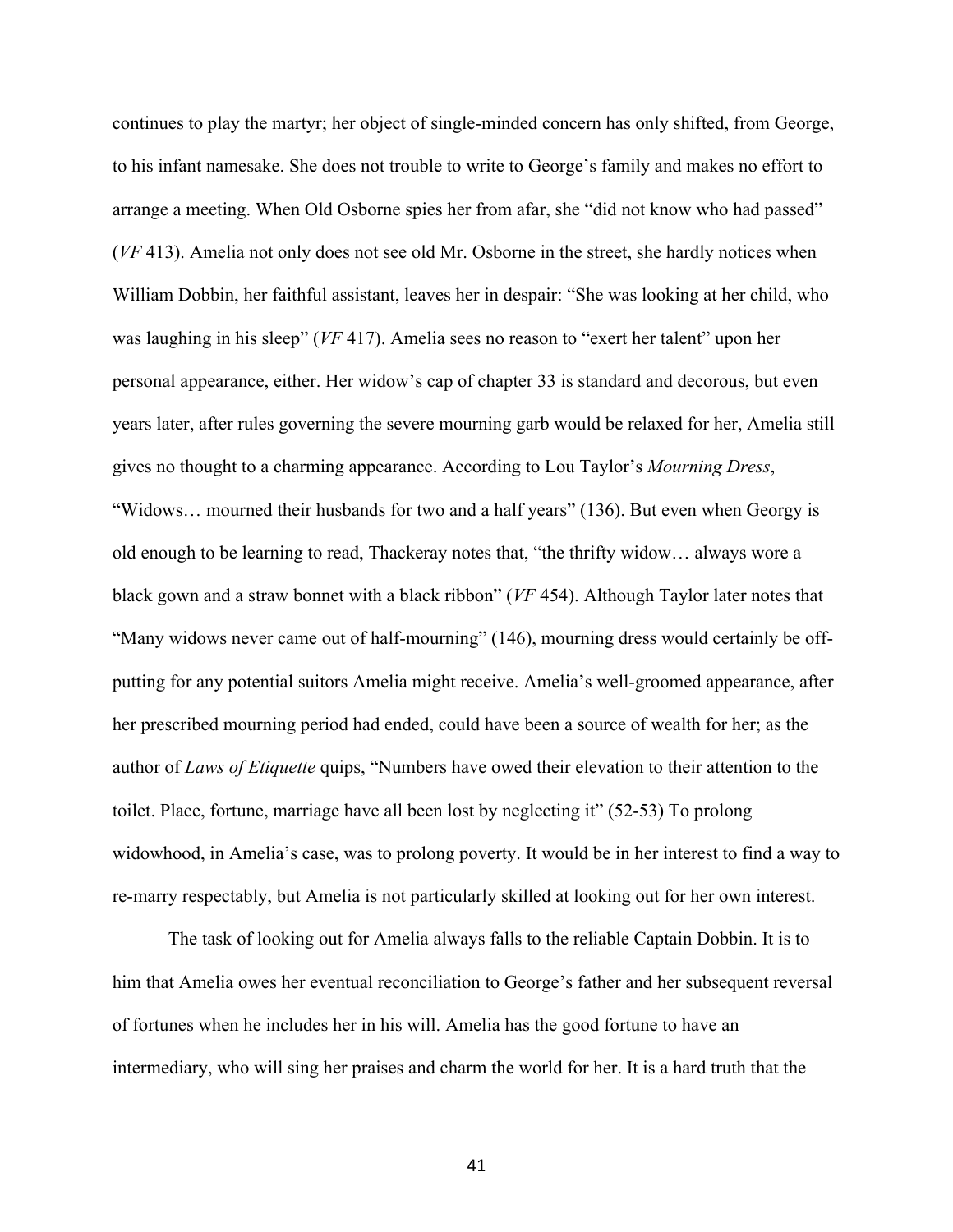hypocrisy of Vanity Fair does not see value in one who is good but not charming; it is this hypocrisy that Thackeray highlights when he observes, drily, that upon her sudden elevation in fortune, "It was edifying to remark how Mrs. George Osborne rose in the estimation of the people forming her circle of acquaintance" (*VF* 717). He goes on to highlight her rise in cynical terms; from a jewel in the rough, Amelia has become a jewel, set and polished. How much earlier Amelia could have come into this good fortune had she made strategic use of charming manners, can only be guessed. But it is surely significant that, when her last chance at Dobbin's hand (and income) was nearly lost, it was Becky who sat her down and convinced her of Dobbin's worth. Becky echoes George's sentiments, but unlike George, chivalry does not forbid Becky from giving Amelia her full opinion: "You are no more fit to live in the world than a baby in arms. You must marry, or you and your precious boy will go to ruin" (*VF* 801). Significantly, Becky's advice involves a social act: "Now let us get pen and ink and write to him to come this minute" (*VF* 802). It does not turn out to be too late for Amelia to gain William Dobbin's hand, but it is decidedly too late for her to have his wholehearted devotion as before: "Had she been worthy of the love I gave her," Dobbin muses to himself as he prepares to return to military service, "she would have returned it long ago" (*VF* 797). Amelia, as refined and virtuous as she is, is too passive to have been so bold as to return love, even when it is in her own and her son's interest. Her wealth of virtue is of no practical use to her.

Listening at the door during William Dobbin's dramatic farewell speech to Amelia is her opposite, Becky. The sensible Mrs. Rawdon Crawley was able, interestingly, to divine Dobbin's worth: "If I could have had such a husband as that--a man with a heart and brains too! I would not have minded his large feet" (*VF* 788). Becky recognizes that time is of the essence in that last crisis of Amelia's life, and she raced off immediately to write him a letter. That the letter proves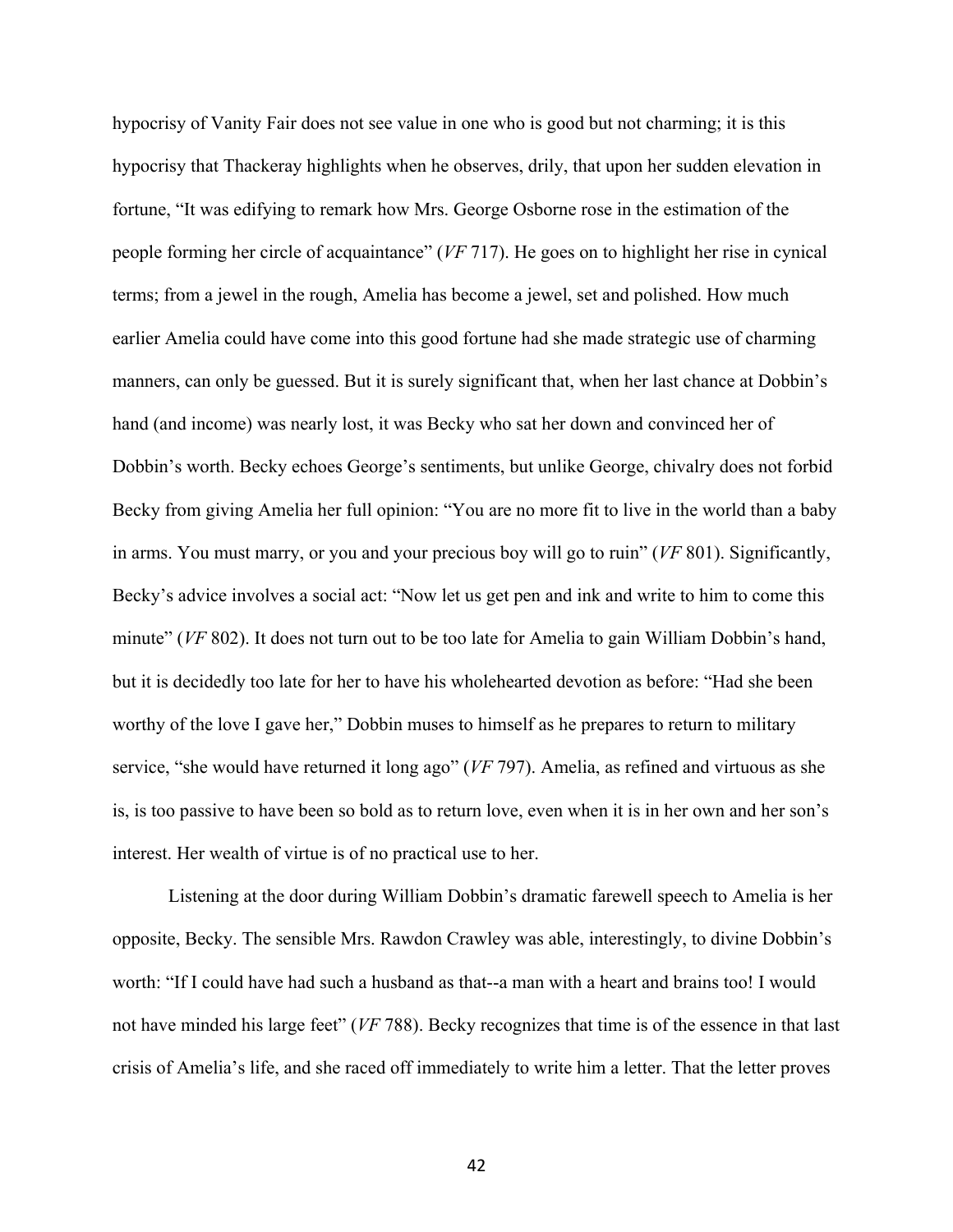ineffectual does not diminish Becky's resourcefulness or social wisdom. In making her case to Amelia that her extended devotion to George Osborne's memory has, in fact, been a bad investment, Becky produces her evidence: George's letter: "It was that which George had put into her bouquet and given to Becky on the night of the Duchess of Richmond's ball. It was as she said: the foolish young man had asked her to fly" (*VF* 801). Becky did not accept George Osborne's offer that day, but she did retain the letter, knowing that it might serve some strategic use. To take a strictly honorable approach, as Amelia might have done, one could say that she should have destroyed this evidence of dishonor. But as always, Becky can never bring herself to be purely virtuous when doing so would be impractical. In this case, the real offender against virtue and etiquette alike is George himself. The "gentleman" who wrote *The Laws of Etiquette*  cautions the letter-writer to be discreet:

In letters of every description, even those to the most intimate and reliable friends, there is need of the upmost caution in expressing sentiments and opinions. In spite of promises and injunctions, no man ever burns a letter… A short lapse of time, and a much smaller matter than a thunderstorm, will change your friends as readily as your cream; and if their affections do not change, your opinions may, and the evidence of the change may be an inconvenient document. (95-96)

Had George survived, this letter would have proved an inconvenient document indeed, but in Becky's hands, retaining it proved most convenient and she did not hesitate to use it. Sharp, later Mrs. Rawdon Crawley, makes free and cunning use of whatever is available to her, including her charming manners. Her expenditures are always timely, and always strategic, but unfortunately for her, they at last exceed her wealth.

Becky, the poor orphan, charity student and later indentured employee of Miss Pinkerton's academy, had not, according to Thackeray, "been much of a dissembler, until now her loneliness taught her to feign" (*VF* 20). Because of her status and lack of family connections she has not been ever granted the luxury to do other than make dexterous use of her social skills to secure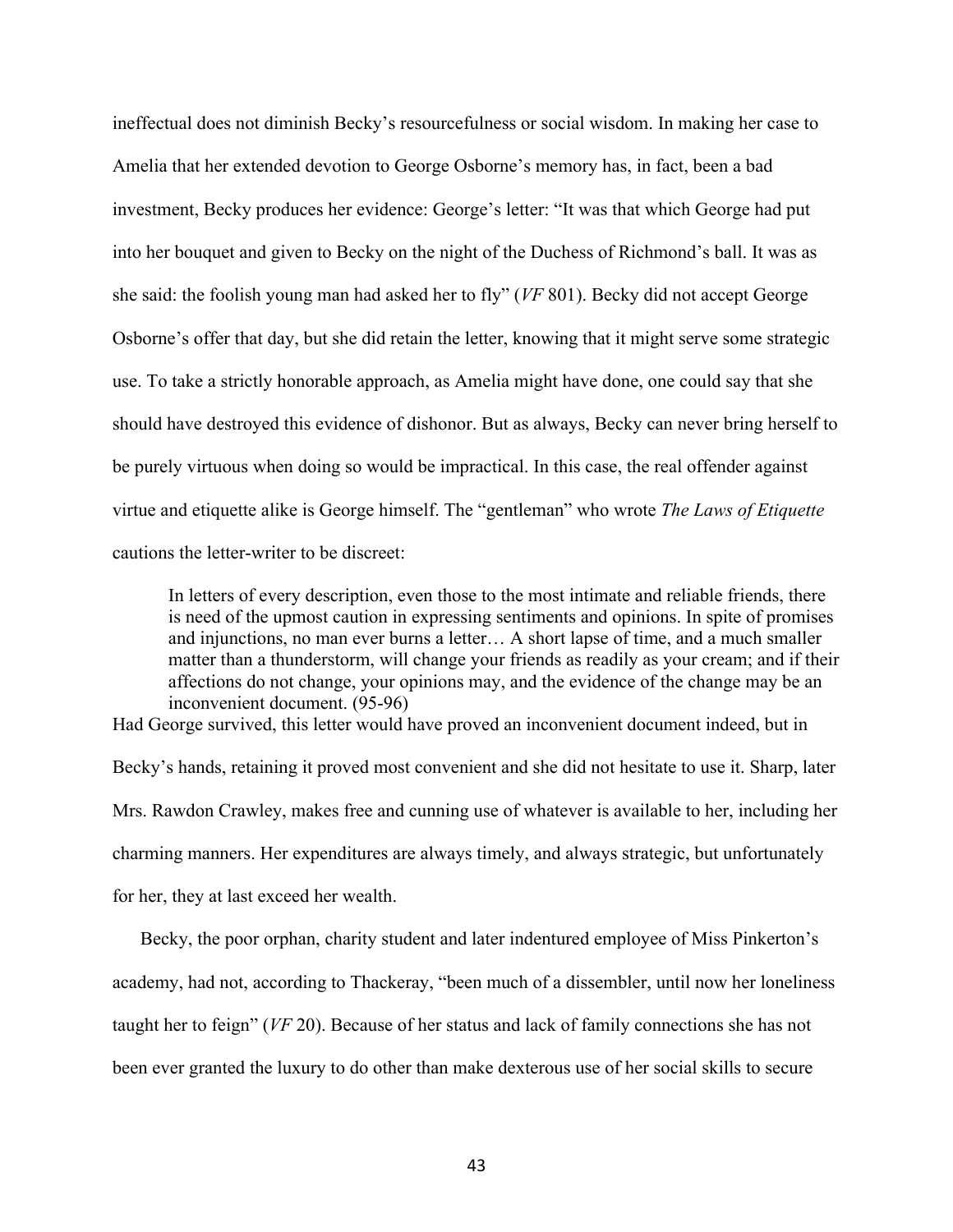her well-being. The upbringing Rebecca receives, made to represent her father to bankers and debt collectors, and rewarded as she was in childhood for her wit and ability to entertain, these are not the most promising conditions in which nourish virtue. Thackeray reports that, at sixteen, Becky's "sense of ridicule was much stronger than her gratitude," evidence of a desperately low balance of inward virtue (*VF* 19). What Becky has, in contrast to Amelia, is the ability to appear virtuous, by means of generous and timely deposits of charming behavior. Becky is a splendid actress, and as Thackeray reinforces, "we have written to no purpose if [our readers] have not discovered that she was a very clever woman" (*VF* 104). Becky allows her charm to drop sufficiently in front of Miss Pinkerton so that she can achieve her goal of being sent away from the school at last. She has made use of her wit with her father's friends, and her skills at school; Becky's visit to Amelia represents the first high stakes test of her charming manners.

The ability to custom mold one's manners to the audience and circumstance, far from being universally regarded as hypocrisy, is recommended by authorities on politeness. In *Principles of Politeness*, Lord Chesterfield prescribes:

Wherever then you are, search into the characters of men; find out, if possible, their foibles, their governing passion, or their particular merit; take them on their weak side, and you will generally succeed; their prevailing vanity you may readily discover, by observing their favorite topic of conversation; for every one talks most of what he would be thought most to excel in. (44)

This strategic application of manners is Becky's great gift. Becky is a young woman with nothing to lose and everything to gain from a speculative bubble. She takes the measure of Jos Sedley immediately. She sees his shyness, his unattractive girth and yet vain attention to showy dress, and his blundering foolishness, and recognizes that he must not be frightened off. She begins by complimenting his features girlishly to Amelia, and the narrator boasts of Becky, "The first move showed considerable skill" (*VF* 29). She knows this compliment will make its way to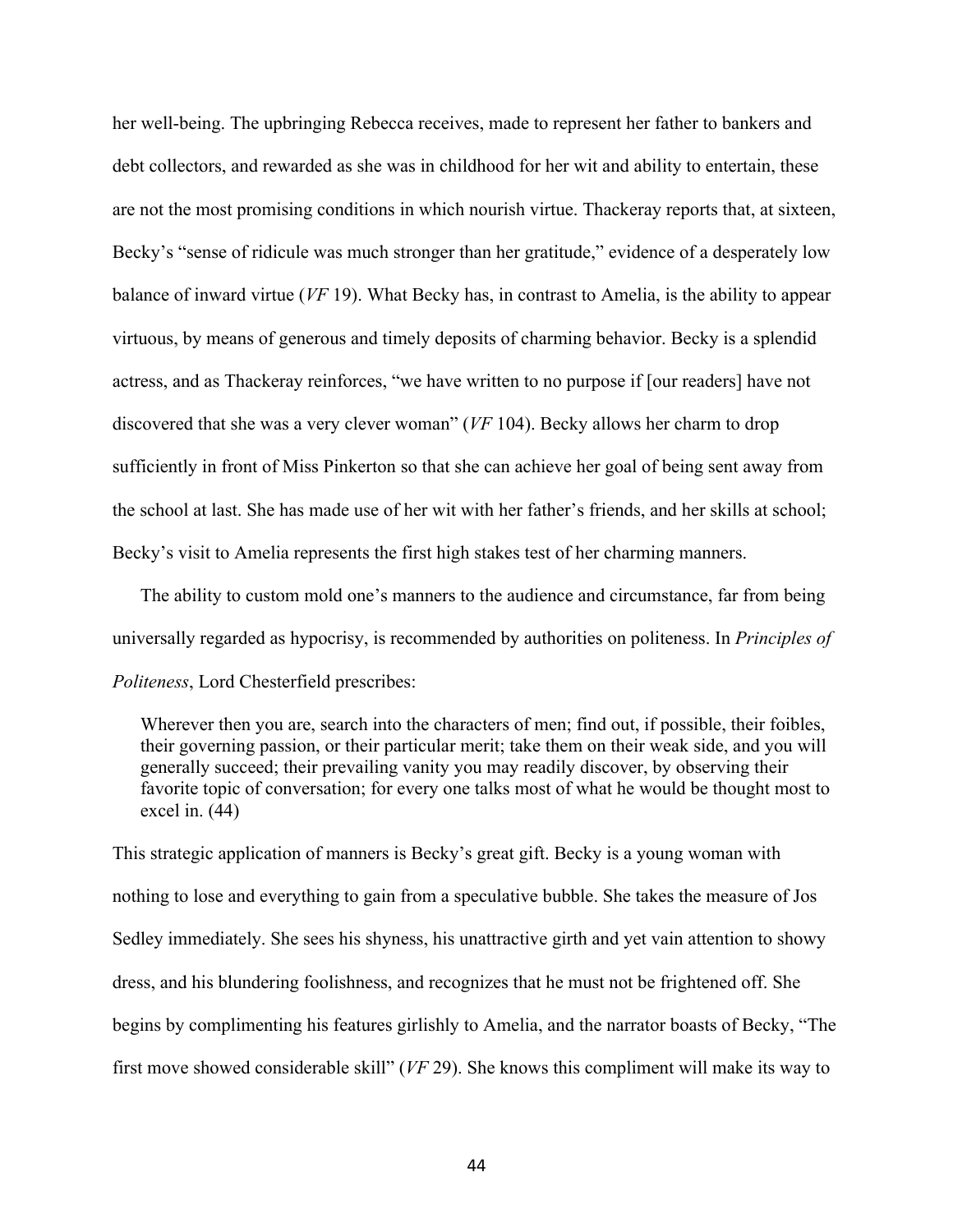Joseph, but she also knows that by communicating it to Amelia, it will most likely get to Joseph by way of his mother. The narrator's observations then upon the effectiveness of complimenting children to their mothers is reminiscent of the *Laws of Etiquette*'s similar advice: "Talk to a mother about her children. Women are never tired of hearing of themselves and their children" (114). Next, Becky advances her campaign. Recognizing his points of weakness and his points of vanity, she says to herself, "I must be very quiet… and very much interested about India" (*VF*  30). The virginal white dress, the apparent naiveté, and the carefully applied flattery proved marvelously effective, and in a span only a few days Becky has Jos Sedley, hitherto a stranger, on the point of proposing, when her plans are ruined by—well in part, by Vanity Fair. The atmosphere of Vauxhall ("everybody had rack punch at Vauxhall") itself, working upon the unsophisticated Jos Sedley, causes him to wreck all of Becky's progress in a dramatic display of drunkenness, and to drive in the death knell in a hangover soaked letter (*VF* 64). That nothing Becky said or did was able to embarrass Jos like his own foolishness was, however, a mark of her very great skill.

Becky's later career is filled with deft social moves. She suits her strategy, as Chesterfield advises, to the unique foibles of each individual she encounters. As she settles at Queen's Crawley as governess, Becky individualizes her charm offensive for each person there. Her flattery of Sir Pitt, pretending as she does to require his help with French, and her studied admiration for Pitt Crawley's moralizing are quite brilliant. Becky flatters, it is true, but she does so in a subtle, situational manner that usually gains her object. She follows Lord Chesterfield's instruction admirably: "…A man of the world," explains Chesterfield, "one who has made life his study, knows the power of flattery... he knows how to apply it; he watches the opportunity and does it indirectly, by inference, comparison, and hint" (*Principles of Politeness* 43). Becky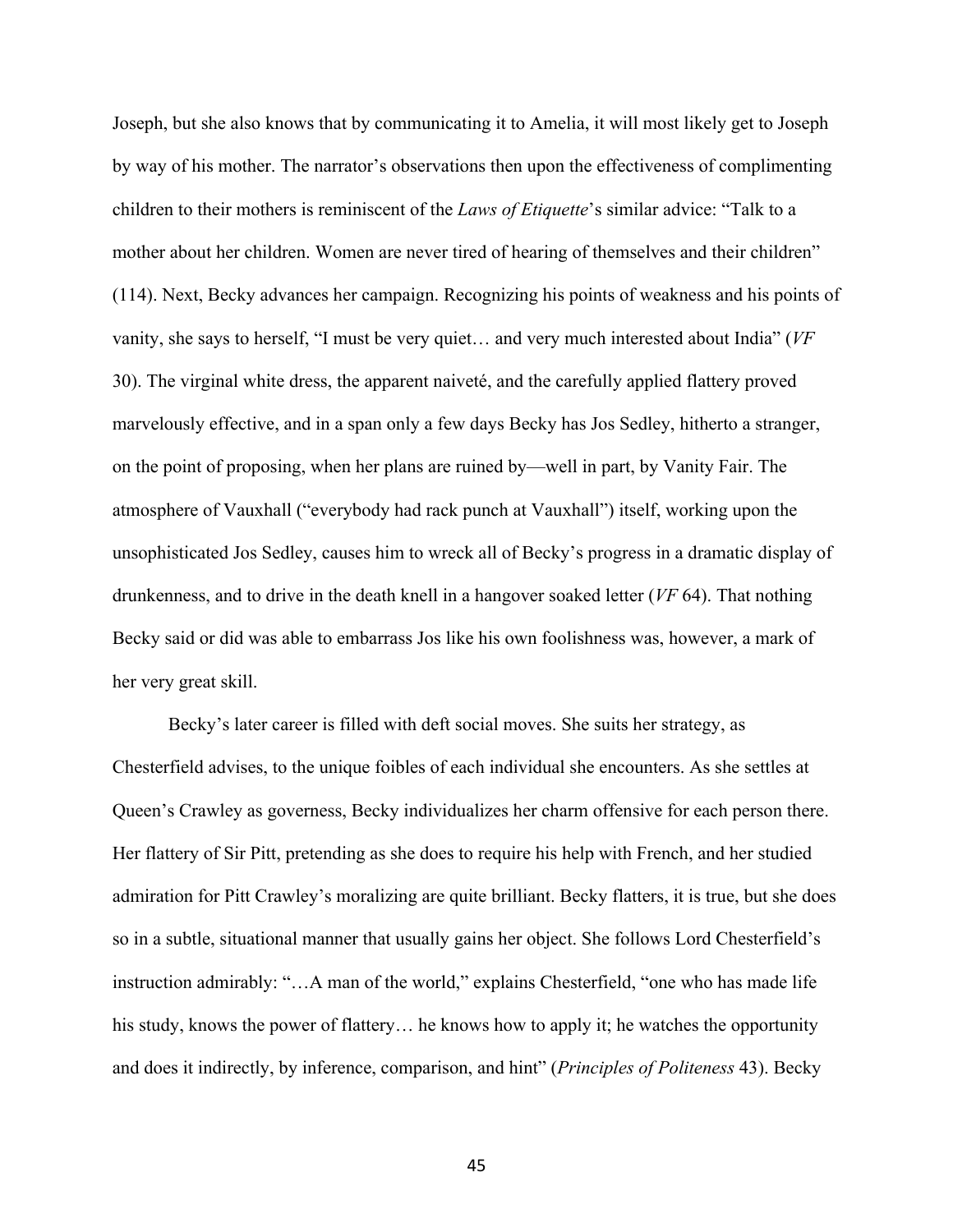Sharp misses no opportunity, because she cannot afford to do so. In this patriarchal world, her best chance at advancement and comfort in life is to marry, and as well as she can manage. Becky seems to think it best to make her move and secure a husband as quickly as possible; perhaps to avoid the details of her past catching up with her and ruining her prospects, as later happens when Mrs. Bute becomes curious about her new niece's connections. Becky successfully charms and secretly marries Rawdon Crawley, notably not the eldest son but the one most favored by his wealthy aunt.<sup>14</sup> However, her charms prove doubly effective, for Sir Pitt himself proposes marriage to the pretty little governess.<sup>15</sup>

From that time on, Becky maximizes every opportunity to ingratiate herself with those who might be useful to her ambitions. When his marriage to Becky cause Rawden to be cast off by his wealthy aunt, Becky applies every diplomatic strategy available to the wife of the offender. In an amusing contrast to the same chapter's earlier scene in which Amelia submits to poverty with George with trusting meekness, Becky rallies: "You will now, if you please, my dear, sit down at the writing-table and pen me a pretty little letter to Miss Crawley," she directs her husband and if Miss Crawley recognizes that Rebecca is the real author of Rawdon's conciliatory letter, it at least gains him an audience (*VF* 288). Rawden, alas, does not have the pluck to make what would have been a very polite, and probably very profitable, visit to his aunt while she was in the humor to receive him. Rawdon generally is most successful when he listens

<sup>&</sup>lt;sup>14</sup> This may not have been so wisely done. John Gregory advises his daughters, "Do not marry a fool; he is the most intractable of all animals; he is led by his passions and caprices, and is incapable of hearing the voice of reason. It may probably too hurt your vanity to have a husband for whom you have a reason to blush and tremble every time they open their lips in company. But the worst circumstance that attends a fool is his constant jealousy of his wife being thought to govern him" (Gregory 53-54). Becky underestimates the jealousy of her fool husband, and the consequences of this oversight are severe.

<sup>&</sup>lt;sup>15</sup> An interesting detail is that this proposal scene contains, for Becky, "some of the most genuine tears that ever fell from her eyes" (*VF* 164). The reader is left to guess the meaning of these tears, but a possible interpretation is that Becky regrets having married Rawdon so hastily, now that a baronet is offering her his hand.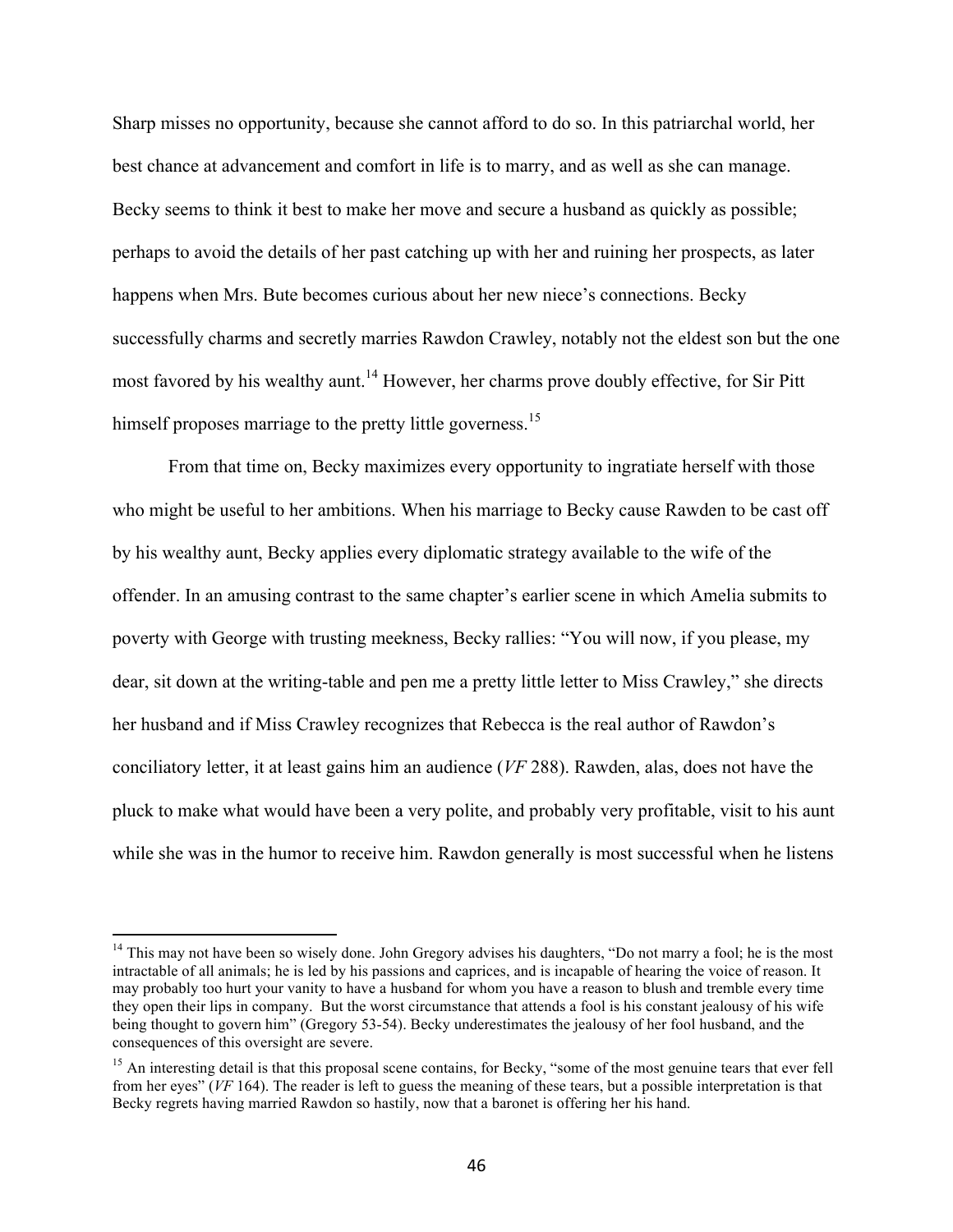to his wife. On his own, he has no idea how to ingratiate himself, and is foolish enough to underestimate the importance of securing allies among the servants, and as a result he is "only obeyed with sulky acquiescence; when his disgrace came, there was nobody to help him" (*VF* 209). But Rebecca is often able to be of service to her husband in a conduct advisory capacity. Upon the death of his father, for example, Pitt Crawley follows the custom explained in *The* 

# *Laws of Etiquette*:

When any member of a family is dead, it is customary to send intelligence of the misfortune to all who have been connected with the deceased in relations of business or friendship. The letters which are sent contain a special invitation to assist at the funeral. An invitation of this sort should never be refused, though, of course, you do not send a reply, for no other reason that I know of, excepting the impossibility of framing any formula of accept-ance. (182)

Becky is well aware that the request this letter extends must be accepted. She insists despite Rawdon's protestations that she and Rawdon *will* attend Sir Pitt, though admittedly, not merely because politeness requires it, but because "I mean that your brother should give you a seat in Parliament, you silly old creature" (*VF* 476). More and more as her saga continues, she reveals the ruthlessness of her ambition, and her meagre supply of virtue cannot keep pace with her charm expenditures. Becky may know better than to literally gamble with Rawdon and the officers in order to live on nothing a year, but her whole life can be seen as a series of gambles, some of which are to her profit, and some to her loss.

Becky continues to steer their family ship into greatness, but her ambition begins to out-strip her abilities. She courts the favor of the Steyne family, and with great success for a long time. Her playing religious, nostalgic music for Lady Steyne was one of her more brilliant strategies, and successfully protected her from that Lady's wrath and jealousy. But the company of some of the most shining heroes of Vanity Fair seems to be Becky's rack punch, for her ambition in this portion makes her uncharacteristically clumsy. Becky finds herself among not only nobility but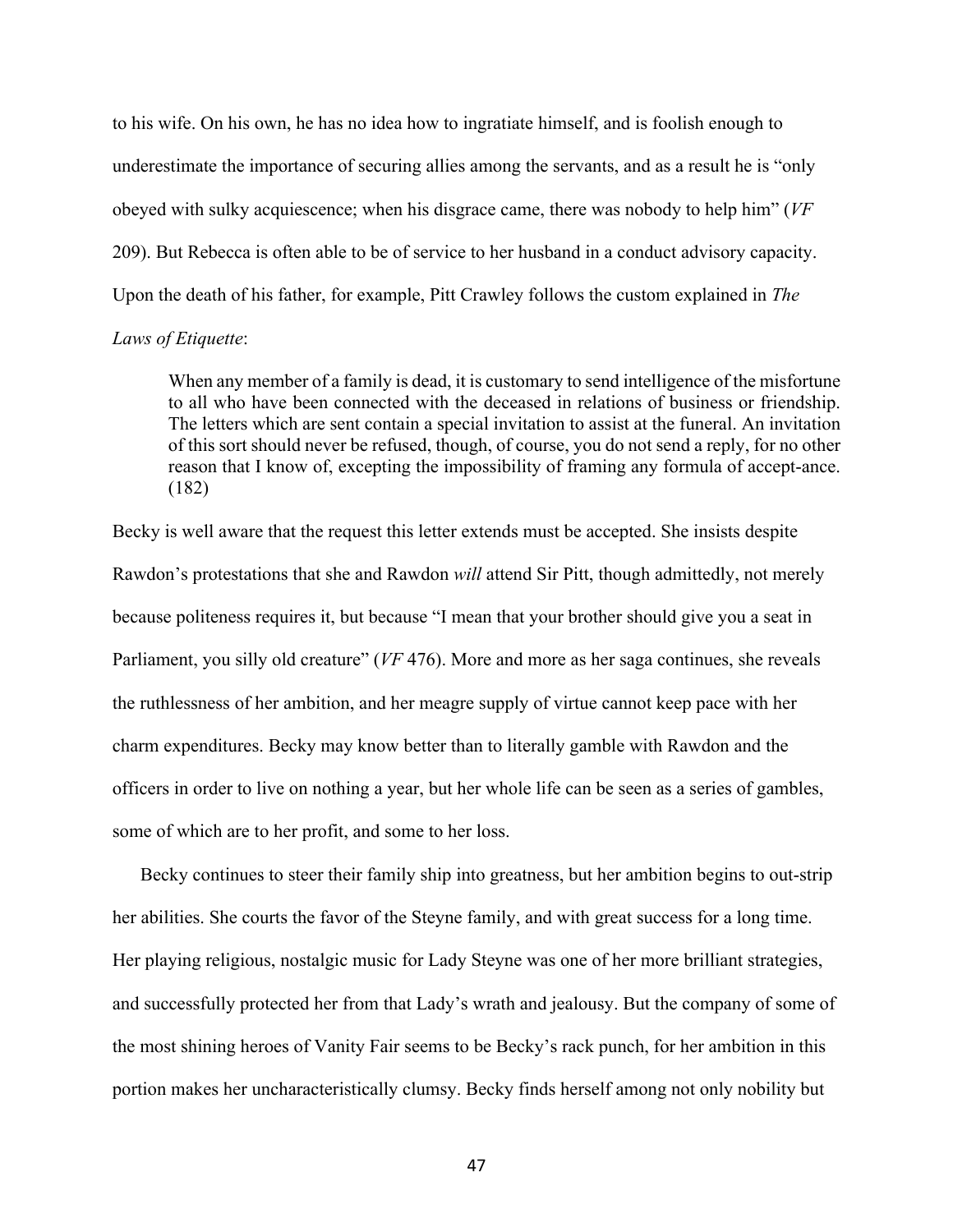actual royalty in chapter 48, and her confident assumption of the diamond-wearing courtier actually made Lady Jane, her sister-in-law, laugh. The narrator explains that "to be thought, a respectable woman was Becky's aim in life, and she got up the genteel with amazing assiduity, readiness, and success. We have said, there were times when she believed herself to be a fine lady and **forgot that there was no money in the chest at home**" (*VF* 555, emphasis mine). This money which runs out has a metaphorical equivalent in Becky's almost total absence of virtue. When Becky does not bail Rawdon from jail immediately, but instead continues her campaign into Lord Steyne's good graces, the reader sees that her judgment has been corrupted by Vanity Fair. She has attempted a charm investment which reveals the empty state of her character's account. It is no accident that the night in which Becky's social credit is destroyed by her implied affair and lack of wifely virtue, is also the night which marks Becky's financial ruin. "All her lies and schemes," Becky muses in chapter 53, "all her selfishness and her wiles, all her wit and genius had come to this bankruptcy" (*VF* 625). Becky's skill had won her relative security and respectability, at least by association, but Vanity Fair had taught her not to be content. The world of Vanity Fair, as Thackeray portrays it, urges all who visit to reject the teachings of virtue, such as the admonition in *The Mirror of the Graces* that "ambition condemns its wretched votary to forego the sweets of content and present ease, for the uneasy dreams of rank and power" (9). That foundation of Civilized Society, which judges individuals by their virtue, tumbled Becky from the heights in a great seismic lurch. The bubble finally burst.

Becky's fate, however, is rather more ambiguous than the fate of unvirtuous women in Jane Austen. True, she has been cast out of decent English society, but Becky continues to have agency in her life after her rupture from her husband. She is not unhappy, even after having left the "life of hum-drum virtue," for "Becky loved society and, indeed, could no more exist without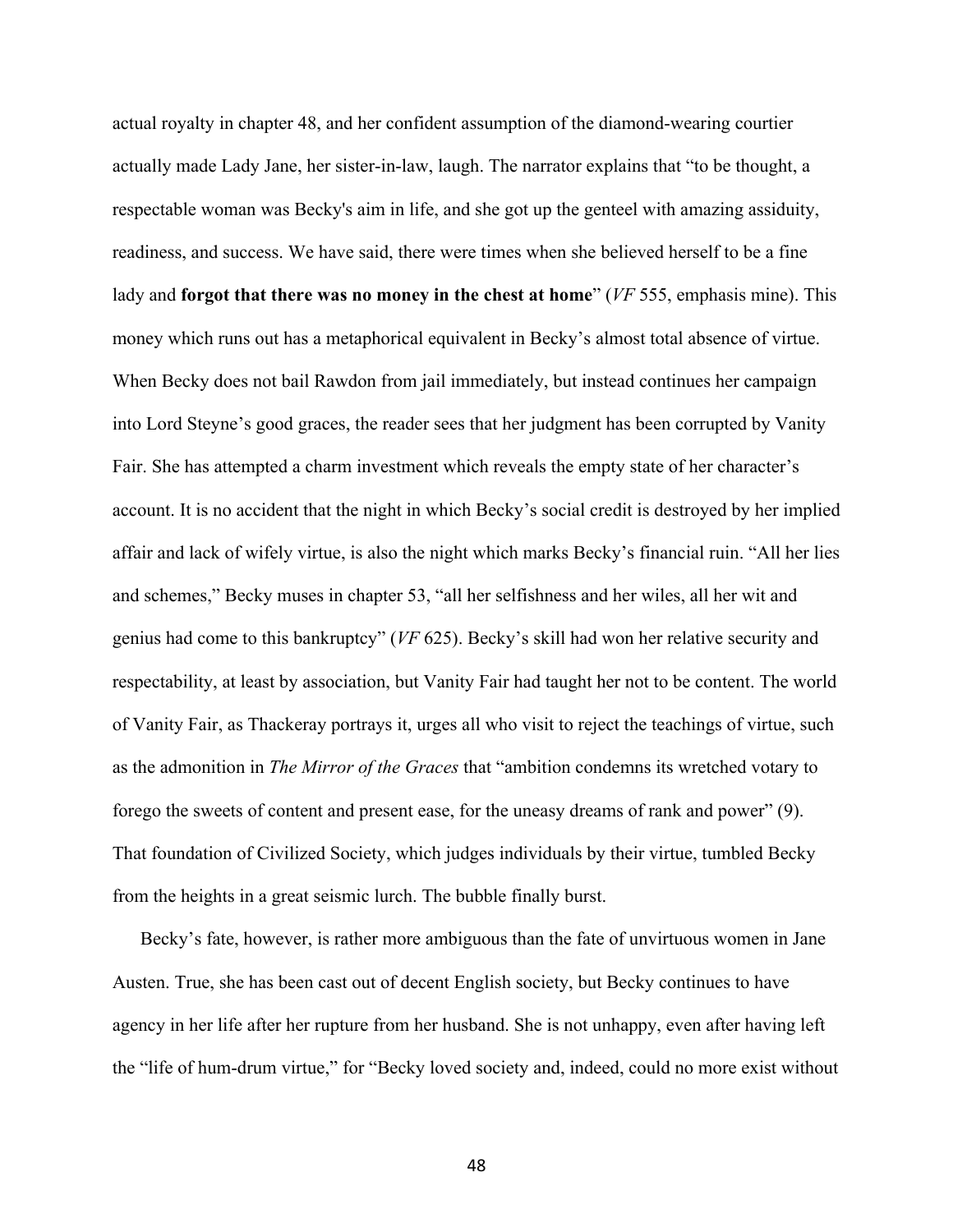it than an opium-eater without his dram, and she was happy enough at the period of her boarding-house life" (*VF* 755). Becky is even given a second chance at respectability, as she is able to re-enter Amelia's good graces with her charms and counterfeits. Upon the closing of the novel, though estranged from her husband, child and respectable English society, Becky's charms mean that she never wants for bed, board, and entertainment; "she goes to church, and never without a footman" (*VF* 808). As for Amelia, she is married and secure, but having rebuffed her faithful Dobbin for so long, she must sigh at times and wonder if he does not love his daughter better than he loves Amelia herself (*VF* 809). This rather ambivalent ending for his central female duo, who, as Kathleen Rogers has it, "Thackeray balances one…against another," prevent the reader from seeing the novel as a clear, cautionary moral tale (258). A woman must be both skilled and virtuous to survive in this layered social world. Amelia has found a foundation to support her, though seems incapable of bettering her condition alone, and Becky? She floats along upon the surface of Vanity Fair, subject to occasional tectonic shifts from the moral foundation. In this way her character is a living argument for Thackeray's critique of Vanity Fair as a bubble which could permanently advantage undeserving agents. As Peter Capuano explains in his book, *Changing Hands*, "the socially ambitious Becky offer[s] a fictional realization of what many members of the genteel class feared most: those who merely *acted* like they belonged to proper society" (92) Becky's dexterous maneuvering does grant her a measure of long-term stability, and the possibility of a renewed "career" in the future.

The condemnation in the novel, then, is not for any particular characters (who, we are reminded upon its conclusion, are merely puppets). *Vanity Fair* is an exposé, rather, of a duplicitous, corrupt and inflationary social economy. Vanity Fair, in contrast to the generally virtuous society which Austen presents (and which is still present in this novel among such as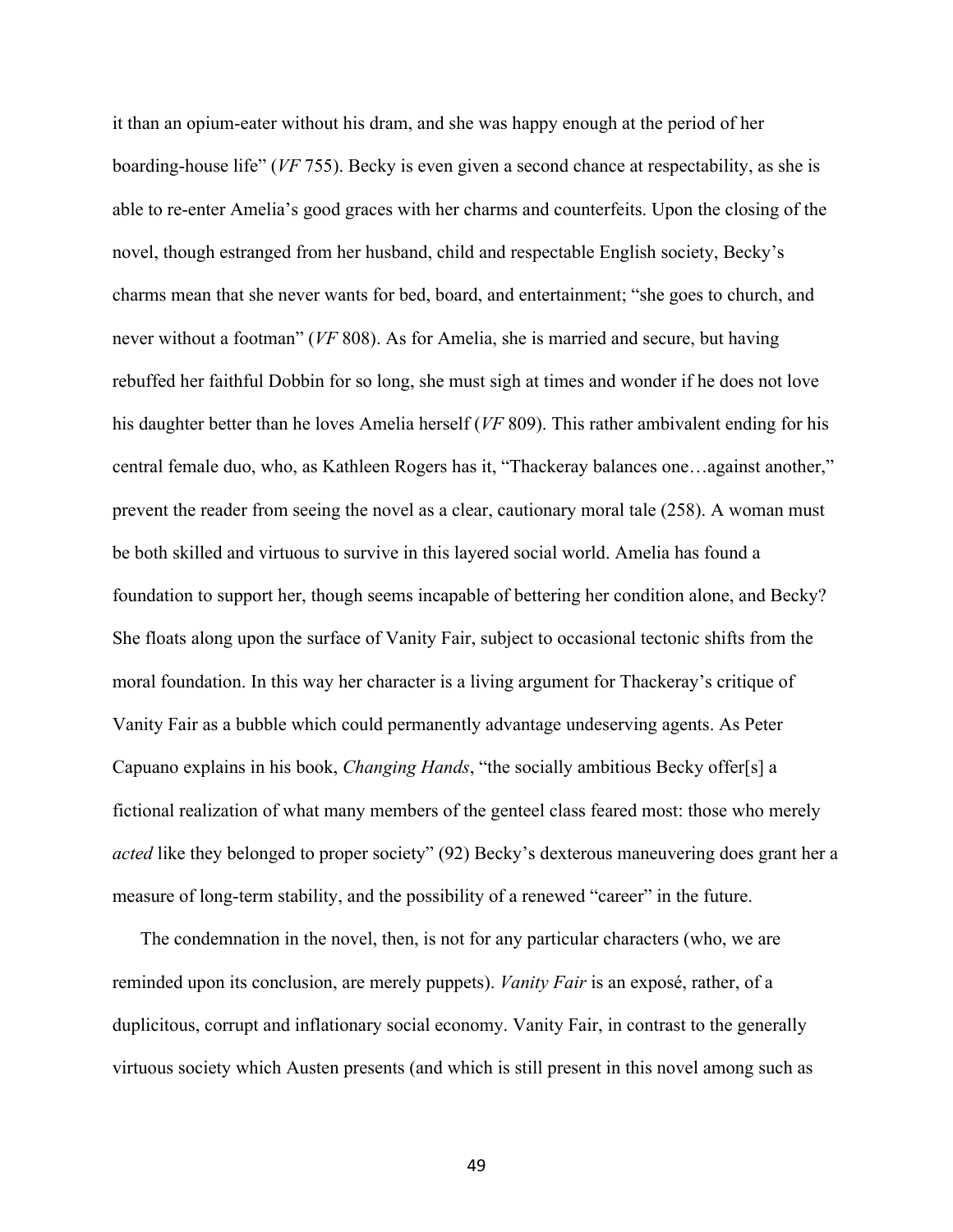Lady Jane) does not reward prudent investing, integrity, and good social credit. It promises cheap social loans, it opens up endless line of credit and is completely unaffected by the ruin of the unwary. Thackeray gives practical, if sarcastic advice for women attempting to be successful in this economy: "never have any feelings which may make you uncomfortable," he warns, "or make any promises which you cannot at any required moment command and withdraw. That is the way to get on, and be respected, and have a virtuous character in Vanity Fair" (*VF* 201). But his best and most sincere advice for any virtuous character in Vanity Fair is escape, such as that the narrator hopes for Miss Crawley: "Let us hope that Lady Jane supported her kindly, and led her with gentle hand out of the busy struggle of Vanity Fair" (*VF* 405). <sup>16</sup> Outside, or perhaps beneath the insubstantial atmosphere of Vanity Fair, a woman's virtue could translate more directly into wealth. But Vanity Fair has a way of persisting and of permeating even to more stable layers of society, so it is perhaps best to be prepared to make practical use of one's virtue in the form of charming, polite, and consistent "politeness, and knowing the world."<sup>17</sup>

<sup>&</sup>lt;sup>16</sup> That one seems to escape fully only in death, however, does not leave the reader with much sense of optimism on this point.

<sup>17</sup> From Lord Chesterfield's title, *Principles of Politeness and of Knowing the World*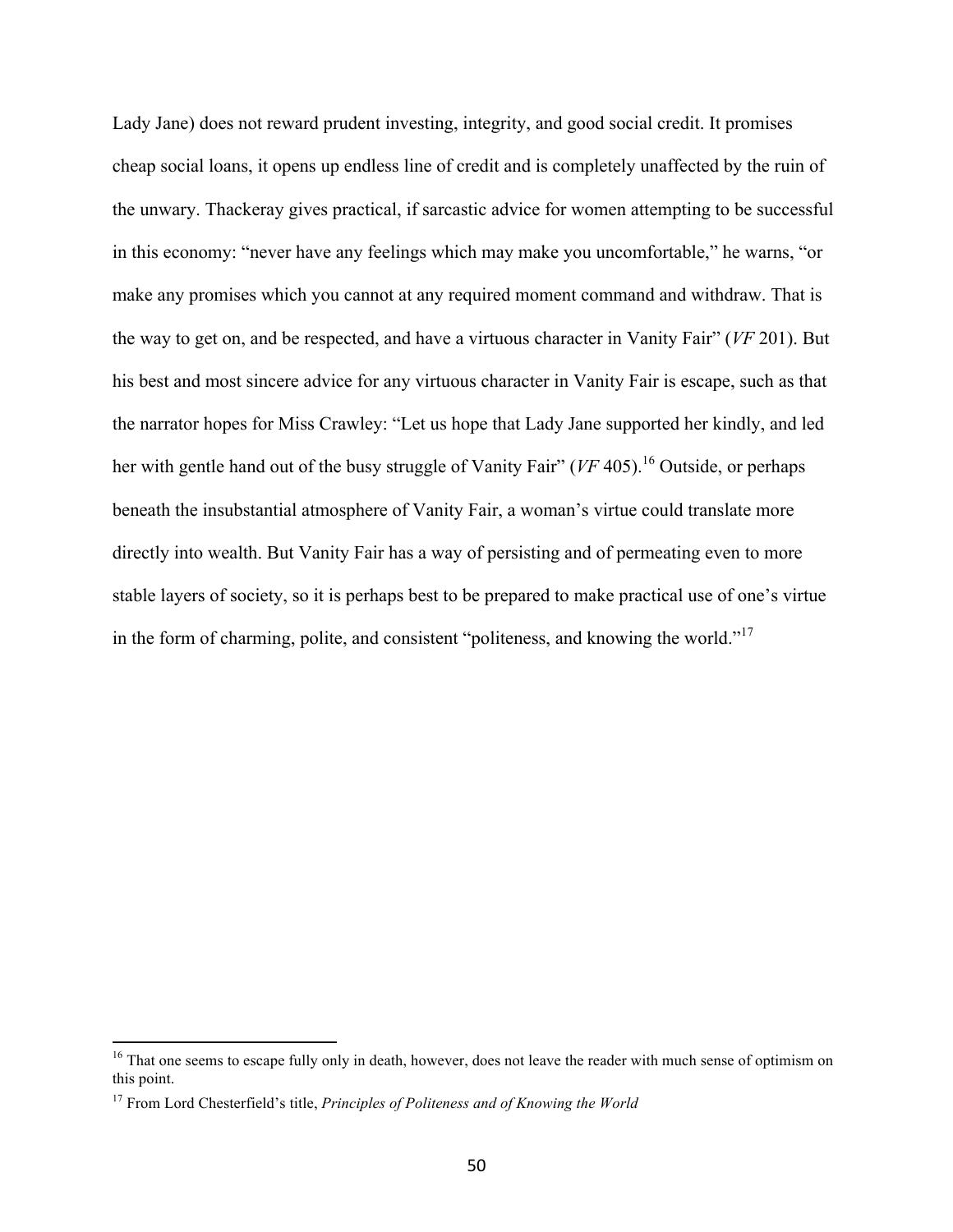## Chapter 3: *The House of Mirth*: Off The Gold Standard

*There might have been an excuse, or some semblance of a cause, for our borrowing our etiquette from England while our own habits were unfounded. There is certainly none now. American ways are running in well-oiled grooves.* (*Etiquette for Americans* 5)

*Economic histories undoubtedly offer better descriptions of the triumph of finance capital in the early years of this century. But Wharton's novel is without peer when it comes to defining the* culture *of capitalism, especially insofar as that culture was a rigidly gendered phenomenon.* 

(Lillian S. Robinson, "The Traffic in Women: A Cultural Critique of *The House of Mirth*")

### Economic Context: Anxiety over Value

The turn of the twentieth century in America was certainly a time of social upheaval, but it was also a period of great economic anxiety. Much of this anxiety related to a question of currency and of value, of gold standard versus free silver. Those who favored "free silver" favored an increase in the official value of silver compared to gold, as they feared the scarcity of currency which they felt would result from remaining on the gold standard. In the election of 1896, the two major parties focused many of their arguments around the question of whether or not to remain on the gold standard. The Democrats, and their nominee, William Jennings Bryan, supported bimetallism; the Republicans (and William McKinley, their nominee) supported remaining on the gold standard. This economic debate was a deeply emotional one for many involved. The question of currency touched upon issues of identity, class, the value of work, and participants' sense of what was natural or unnatural.

For Democrats, the appeal of free silver was an appeal to the common man; to remain on the gold standard would be to allow the continued tyranny of the wealthy over the ability of the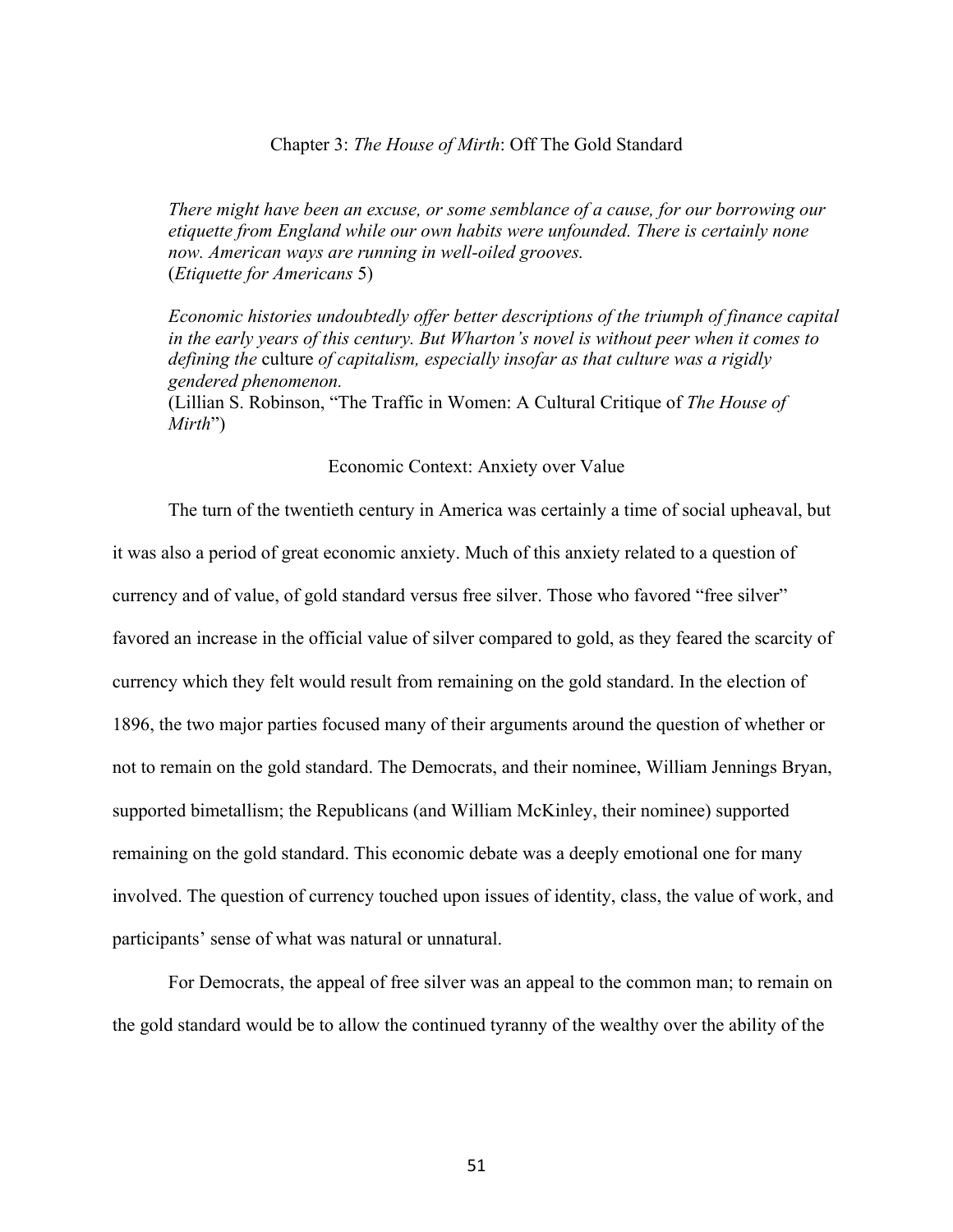working class to flourish.<sup>18</sup> The indictment of the gold standard position comes from a sense of loyalty to the working classes, and from a sense of silver as an American currency, and not one which the British controlled. In contrast, the Republican argument is framed in David Jayne Hill's *A Primer of Finance: The Honest Dollar the Basis for Prosperity* as less an issue of class loyalty and more of education. Hill agrees that the issue of currency is "on the front line of battle" for the 1896 election, but asserts that the American people need to be educated in order to understand what is at stake.<sup>19</sup> The free-silverites, according to Hill, favor the inflation of the value of silver in order that those in debt might have an easier time re-paying their debts (21). But for the government to thus artificially inflate the value of silver compared to gold would be to challenge the very nature of value. Do we value a thing because it is rare, Republicans seem to challenge voters, or do we value it because an authority determines its worth?

This question of differing methods of valuing currency was part of the background of political life in America at the turn of the century. Socially, too, the question of what retained its value, in a manners economy which had undergone great change with the rise of a new wealthy

<sup>&</sup>lt;sup>18</sup> It was also a question of asserting a distinct American identity in the world marketplace. Ignatius Donnelly's 1896 book, *The Bryan Campaign for the American People's Money*, is a many-faceted argument both for the Democratic platform and for William Jennings Bryan as a presidential candidate. After an introduction to Jennings Bryan as a man and a politician, Donnelly begins to address the most important issues on the party's platform, while "[r]ecognizing that the money question is paramount to all others at this time" (Donnelly vi). Much of the book is devoted to the issue. To Donnelly, "gold monometallism is a British policy," which is "not only un-American, but anti-American" (vi). He also frames the conflict as a kind of class warfare, and has his fictional farmer character defend the free silver position to a skeptic in these terms: "You want scarce money; [Free-Silverites] want abundant money. They want everybody out of debt; you want all those who have any assets in a condition that they will be forced to borrow from you, at a high rate of interest. They want universal prosperity; you want general embarrassment. They want to rise to a higher level of civilization; you are hanging on to their legs to pull them down. They desire to work for themselves; you want them to work for you, that you may live in idleness. They are producing, you are consuming; they are created, you are swallowing" (Donnelly 141).

<sup>&</sup>lt;sup>19</sup> "But it is evident that adequate comprehension of the momentous issues involved in the inflation of the national currency, and especially in a sudden change of the standard of value, is not to be acquired without serious and patient investigation on the part of every citizen" (Hill 2). Hill's approach is methodical, historical, and also appeals to an ideology based in his sense of what is natural to humanity. In explaining the difference between "real money" and "representative money," Hill asserts, "Human nature the world over has settled upon the precious metals, gold and silver, as commodities fitted to constitute real money. If there is a doubt as to which of these two is to be preferred to the other, it must be settled by asking the question, Which is most *desired*?" (Hill 2-3).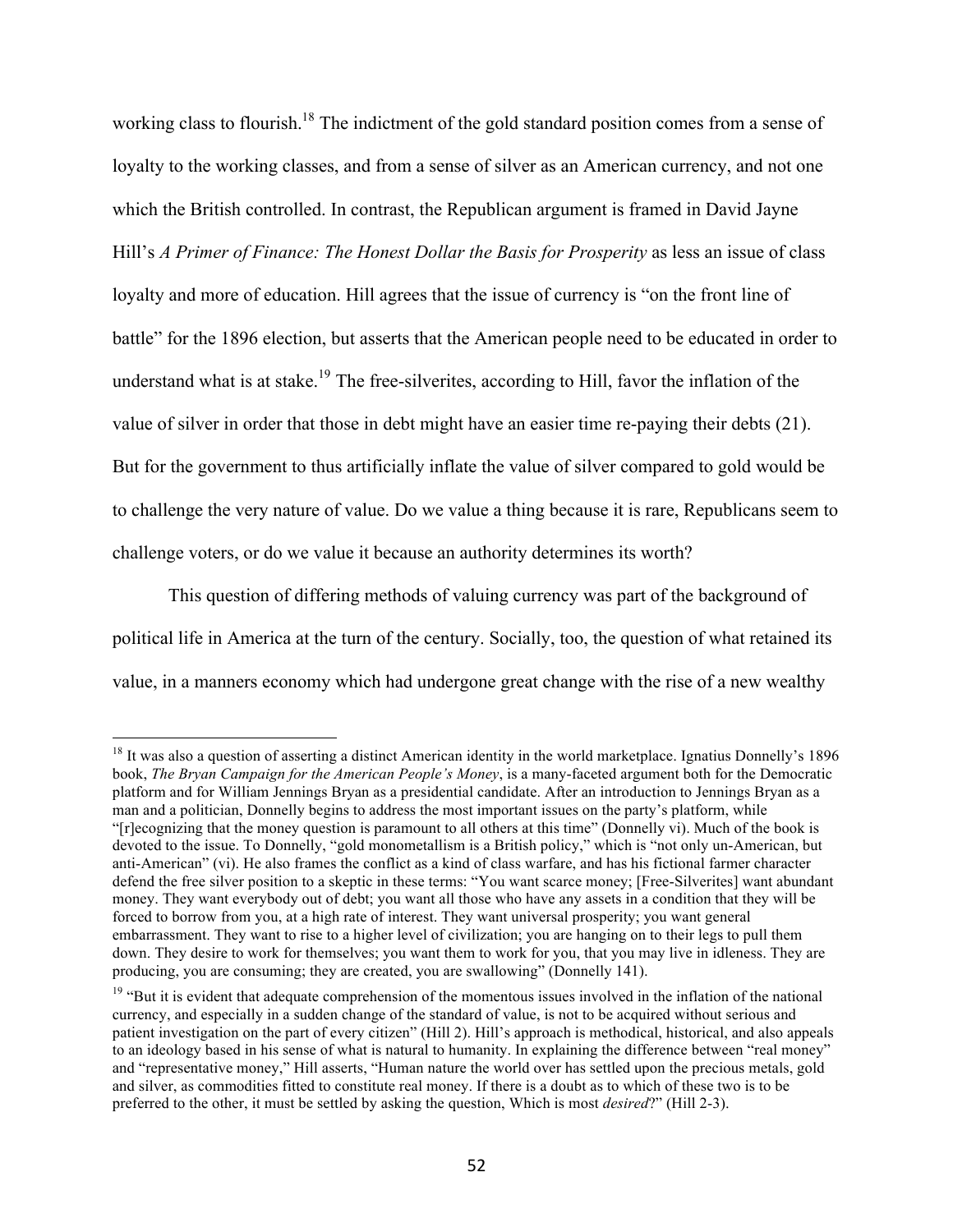entrepreneur class, was a pertinent one. Wharton participated in the conversation about the nature of humankind and of the social changes and their implications. In *The Novel of Manners in America,* James Tuttleton presents this theme in his chapter on Edith Wharton: "In 'The Great American Novel,' Mrs. Wharton asked whether *human* nature could exist if denuded of 'the web of custom, manners, culture it has elaborately spun upon itself?'…If you strip away the web of custom and manners, she argued, the only thing left is 'that hollow unreality, "Man" ' " (124). Edith Wharton speculated about this question in her fiction, as well. *The House of Mirth* can be viewed as an attempt to hold up a mirror to New York society to ask the question, Is this what we are like? Is this what we have become? Are these the things which now have value?

Another critic who connects the economic questions of the turn of the  $20<sup>th</sup>$  century to the period's literature is Walter Benn Michaels. His *The Gold Standard and the Logic of Naturalism* begins with a question of how the work of producing literature is valued: "What kind of work is writing?" asks Benn Michaels, and his exploration of the question leads him to consider the atmosphere produced by the debate over the gold standard (3). He discusses the twin phenomena of "misers" and "spendthrifts" in literature like Frank Norris' *Vandover and the Brute*, and incorporates much of the political propaganda surrounding the currency debate into his exploration. Benn Michaels' language in recounting this literature gives an overall mood of anxiety in this period. For Norris' character Ignatius Donnelly, there is a "threat" in the issue; the "polemics of the nineties" are "motivated by… fear;" Norris' *McTeague* describes a "threat that the money will disappear;" *McTeague*'s ending is "staging the great fear of the silver men" (Benn Michaels 144, 147, 148, 150). This fear and sense of threat threaded between the political and the literary writings of the day, and the debate all centers around the question of value.<sup>20</sup>

<sup>&</sup>lt;sup>20</sup> Benn Michaels' discussion of David A. Wells' *Robinson Crusoe's Money* uses language which, though economic, can certainly apply to Wharton's social questions: "The real point of *Robinson Crusoe's Money* is to show that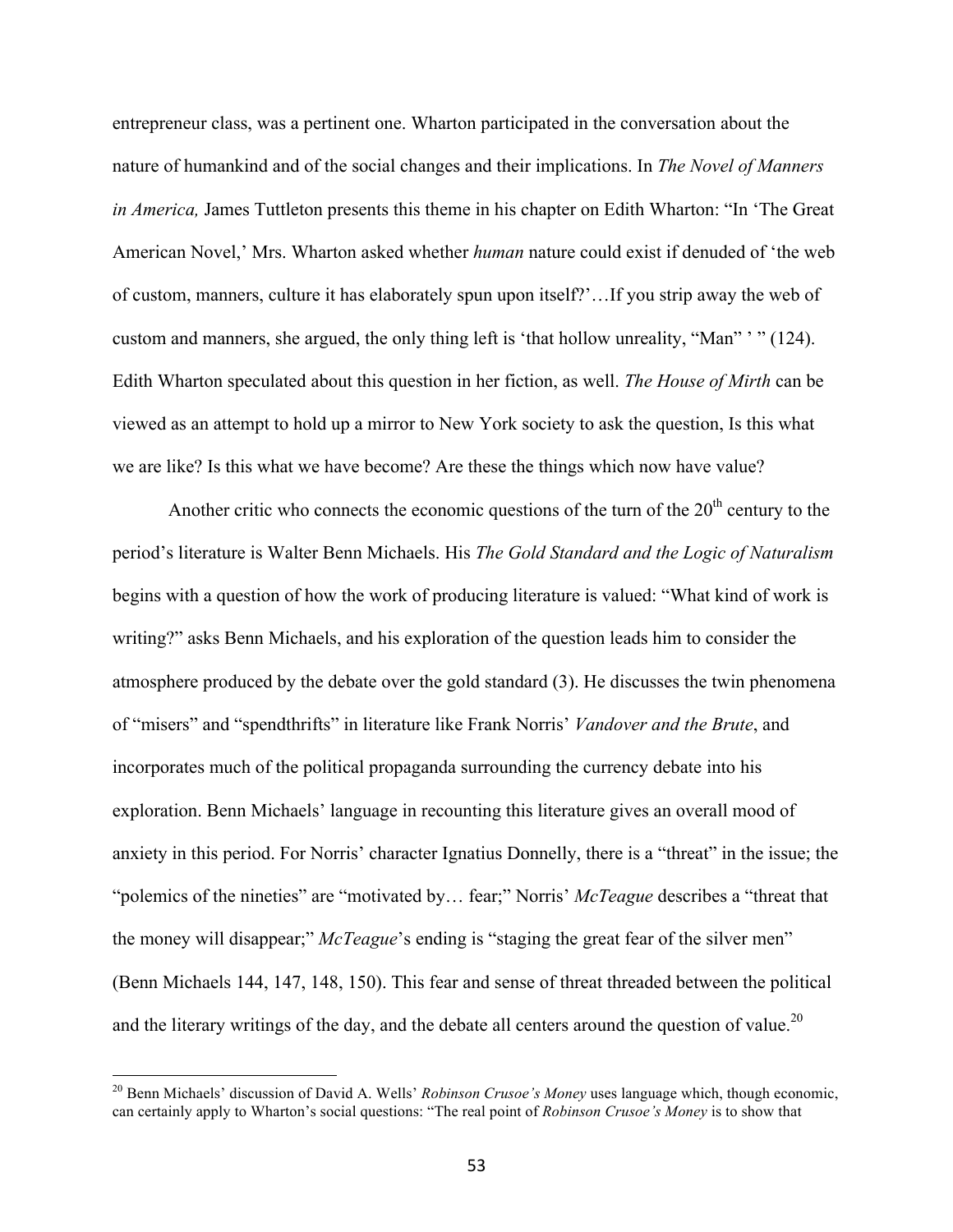Those who defended adherence to the gold standard, by Benn Michaels' depiction, drew their arguments from a tradition which, they held, was rooted in nature itself. In a later chapter, Benn Michaels extends his application of the economic anxiety over value which he describes to *The House of Mirth* in great detail.<sup>21</sup>

Edith Wharton was no economist. Her interest in society had more to do with the social than with the overtly financial. And yet, the questions raised by the debate over the gold standard make their way into the central allegation of the novel, namely that one's social wealth no longer rests firmly upon one's character or virtue, and has rather shifted to rest more upon one's visible association with wealth. Personal virtue may well be the gold standard to which Wharton would adhere, while she depicts a society which had abandoned that standard, only to artificially inflate the value of other commodities, such as one's ability to publically consume, or one's possessions.

Wharton gives us a heroine who is a strong economic agent in her context, but who, in her desire to use currency no longer accepted in that context, demonstrates herself to be an economic anachronism. Arguably, the more Lily tries to make virtuous decisions, the faster she

nothing ever acquires value, that no money can become good and true unless it is already good and true, and therefore that nature's money, like Robinson Crusoe's, must be made of gold" (150).

<sup>21</sup> That Walter Benn Michaels includes Edith Wharton in his examination of *The Logic of Naturalism* may or may not mean that he considers her a naturalistic writer (Benn Michaels also discusses Hawthorne's gothic "The House of Seven Gables" at length in chapter three, leading one to conclude that he does not limit his discussion to naturalist writers). But he sees her as very caught up in the literature depicting a "market society" (225). Benn Michaels sees a Lily Bart whose impulses "embody her desire to escape the market" and the tragedy of *The House of Mirth*, for him, is "her inability to do so" (227). Lily, in this assessment, wishes to be an independent speculator, who can take calculated risks and see them pay off. For Benn Michaels, Lily's failure in this social economy was rooted in her need to be a speculator and not a commercial investor (228). I contend that the social economy portrayed in *The House of Mirth* simply had no place for a woman operating independently of a man's legitimizing sponsorship. But both Benn Michaels' analysis and that in this essay see a conflict between the kind of economic agent Lily wished to be, and the changing economy within her society. Benn Michaels observes that in *The House of Mirth,* "making one's way on the social and financial markets of New York begins to look more like farming than gambling" (225). In order to farm, one must first have the raw materials; one must have land to farm it, just as in *The House of Mirth*  one must have wealth to gain it. The metaphors differ, but Lily's conundrum is the same.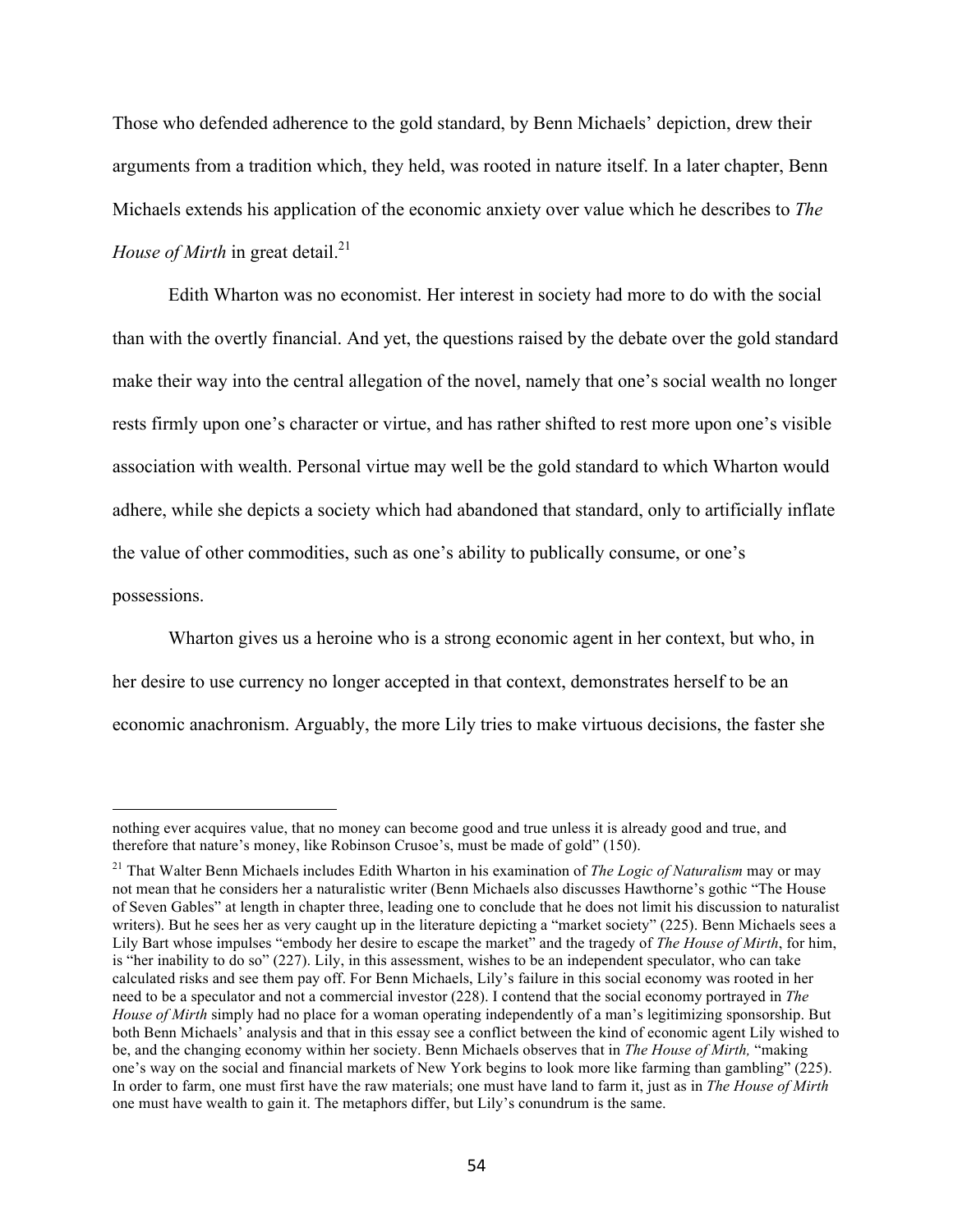loses her social wealth. Her refusal to make use of Bertha Dorset's letters, for example, seals her doom with that set of people. Often when her competitive spirits are at the point of rallying her to offensive action against another, her powers are checked by a rising compassion and pity. When Bertha Dorset reveals her antagonistic posture toward Lily, Lily experiences "a sense of remembered treachery that was like the gleam of a knife in the dusk. But compassion, in a moment, got the better of her instinctive recoil. What was this outpouring of senseless bitterness but the tracked creatures's attempt to cloud the medium through which it was fleeing?" (*HoM*  162). When making out her final accounts, rather than paying Gus Trenor only a small sum to "pacify" him as Lily used to pacify her dress-maker, she repays the whole debt, thus bringing her accounts to zero (24). Selden observes in his eulogistic visit to her room that "the obligation [to Trenor] had been intolerable to her, that the first opportunity she had freed herself from it, though the act left her face to face with bare unmitigated poverty" (255). Nothing impoverishes one in this economy like adherence to principles of morality; as Wai Chee Dimock points out, "[w]hat is honorable from a moral point of view is plain foolishness within the context of the marketplace" (788). When her accounts are at zero, Lily can no longer hope to succeed in a society which requires a woman possess money in order for her to earn it. With her balance of social and literal wealth at zero, Lily's sense of bankruptcy leads to her fatal overdose; her attempts to make use of virtue avail her nothing.

Though women's wealth of virtue in other social economies did require a man's financial endorsement, there was, at least, a way for a woman of poor economic means to increase her own value on the market. She could reinforce and retain her virtue, and she could make pointed expenditures of charm and manners in order to draw attention to that virtue. But in the society in which Lily moves, which does not accept virtue as currency (and has devalued etiquette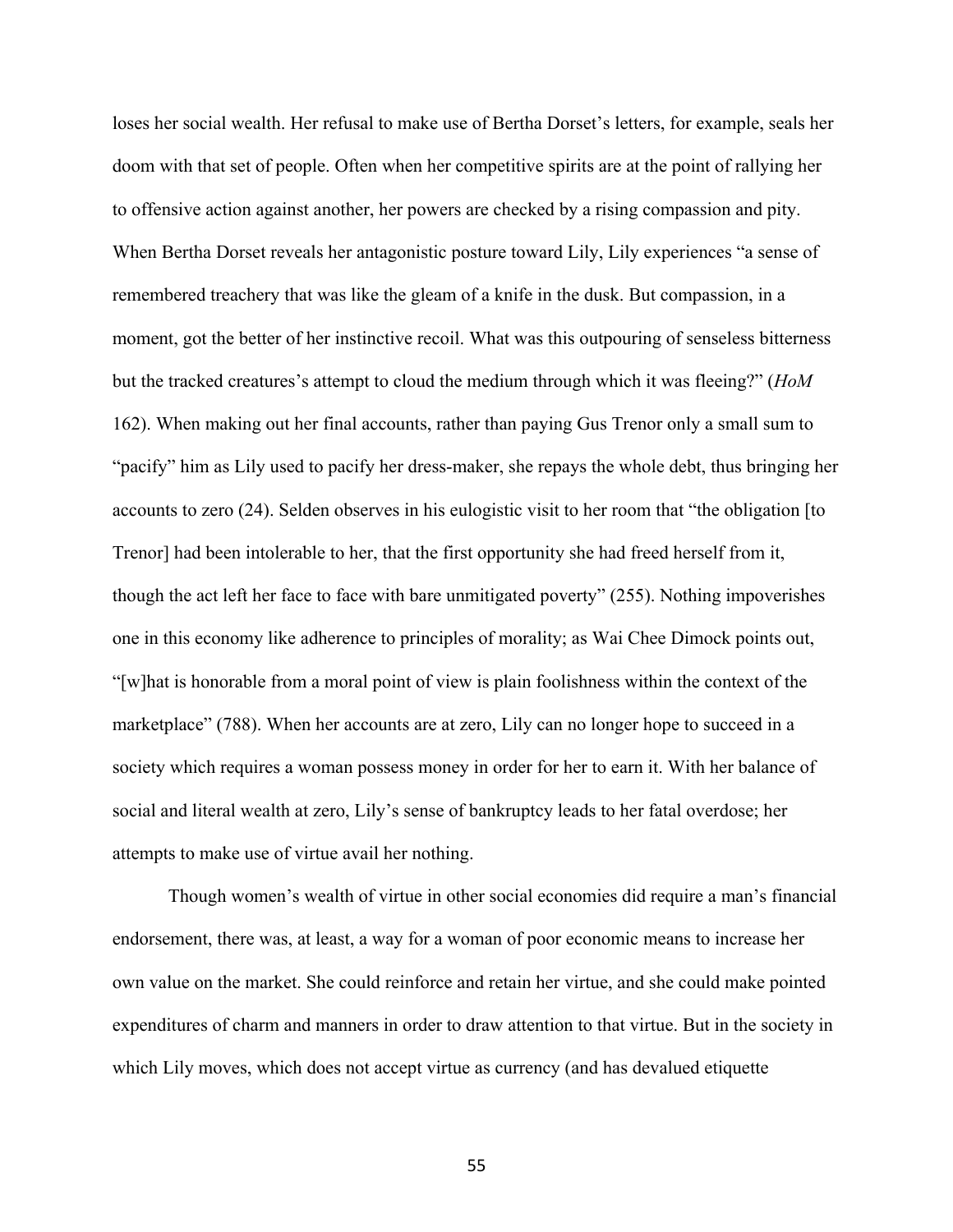considerably), women are increasingly without means to increase their own social (and material).<sup>22</sup>

Whether Edith Wharton literally shared this concern about free silver, or indeed whether her concern stretched to the interests of the working women, the Gerty Farishes of the world, is uncertain. But she did share the concern that women are particularly vulnerable to social and economic change. Simon Rosedale's social fortunes may rise and fall, but no one can take away from him the ability to earn. But a removal from the gold standard of virtue seriously threatened any independence a woman in an economy of manners might be said to possess. For many women, such as Charlotte Perkins Gilman (as discussed in the coda), women's agency in these economies had become so weak that they called for abandoning the social economy altogether.

### Etiquette Literature and *The House of Mirth*: Expensive Externalities as Capital

In the economy of *Mansfield Park,* Jane Austen presents an economy in which any woman who retains her virtue (and the manners which display that virtue) possesses capital, no matter her literal economic status. In *Vanity Fair*, William Makepeace Thackeray displays a bubble economy which has artificially inflated the value of charm, but which still has the firm ground of the old economy of virtue beneath it. Edith Wharton shows us another snapshot of a

<sup>&</sup>lt;sup>22</sup> The plight of the working woman was of a concern for one editorial writer in 1896, who saw working women's independence as threatened by the advent of free silver. In an article which appears in the October 10, 1896 edition of the *Clinton Mirror*, the unnamed author expresses this concern: "While the value of the wages earned by everyone who works for a living will be greatly reduced by the free coinage of silver, the working women will be far worse off than the men. Their wages will not probably be reduced in a greater ratio than the wages of the men, but they will stand a poorer chance of securing an advance to meet the increased cost of living." ("Would Affect Women" 6) Speaking of working women, the author says, "They are an industrious, self-supporting class, many of them contributing to the family fund from their weekly earnings and having a just pride in their ability to aid others" (6). The author also recognizes the unique vulnerability of women to economic turmoil, when he observes, "as always, it is the weaker that must bear the greater share of the burden" (6).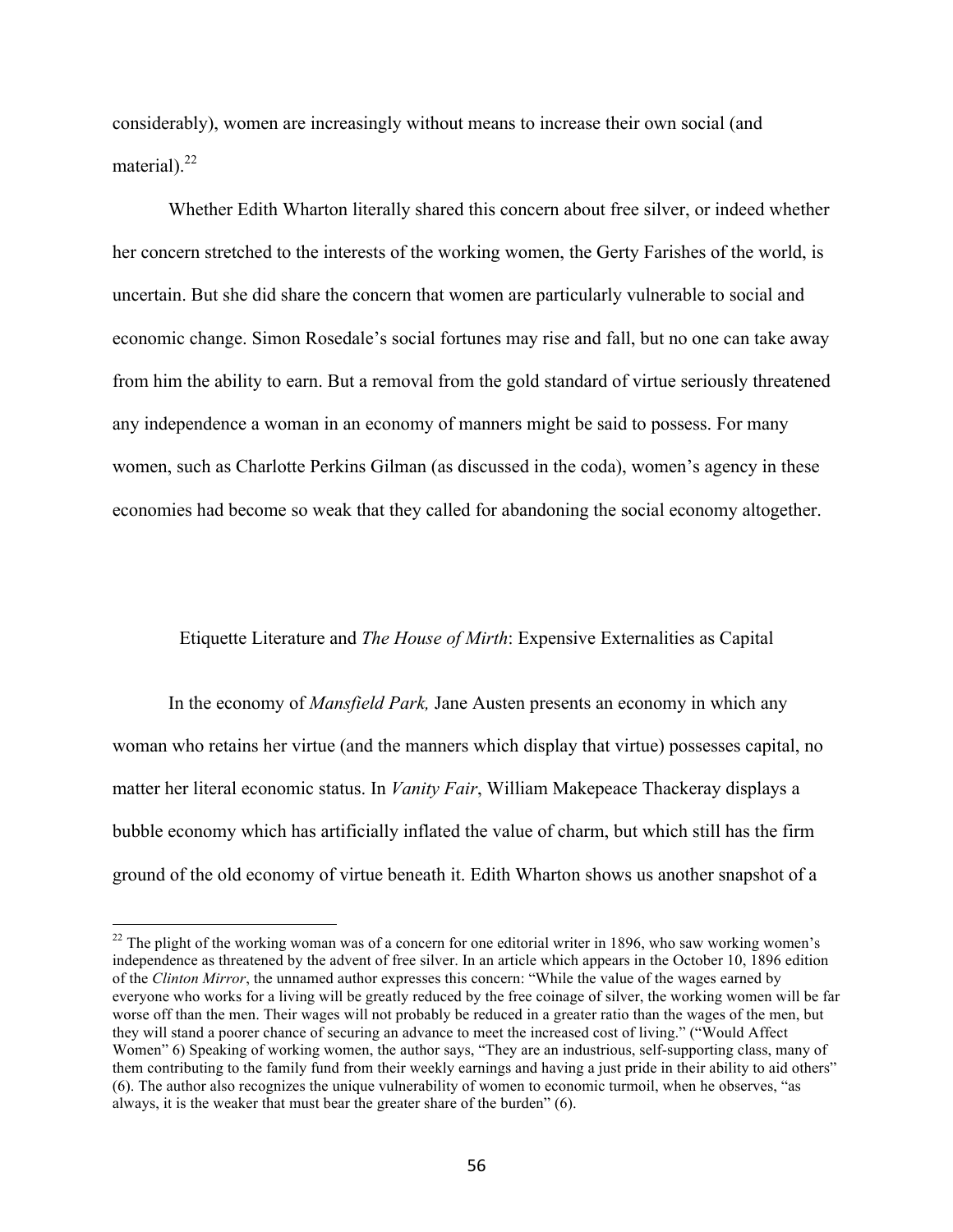distinct economy, half a century and an ocean removed from that of *Vanity Fair*'s. *The House of Mirth* depicts a social economy in which the gold standard of virtue has been abandoned. The currency accepted by the society which surrounds our heroine, Lily Bart, is a conspicuous display of the trappings of wealth. As we shall see, the anxiety over the debate over literal currency (adhering to the gold standard vs. bimetallism) formed a background to anxiety over social change and the sudden advance of newly rich families into society.

Of the three novels under consideration in this project, *The House of Mirth* might be the most explicitly economic in its descriptions of the social market. Many critics in the 20<sup>th</sup> century have remarked upon the economic overtones of this novel. Jennie Wahl's essay, "Edith Wharton as Economist" observes that "fundamental economic concepts of markets, gains from trade, opportunity costs associated with choices made, and cost- benefit calculations permeate Wharton's work" (9). All novels of manners involve economics, as the wealth status of one's would-be marriage match must factor into a protagonist's calculations. But Wharton's *The House of Mirth* abandons subtlety in its treatment of the economy of manners it portrays. Prominent among critics who analyze economic issues in this work is Wai Chee Dimock, who offers a strong Marxist critique of the "all-consuming system of exchange" within which Lily operates. As she considers the forces at work on Lily, and the language Wharton employs to describe them, Dimock wonders rhetorically: "The persistent talk of 'cost' and 'payment' in *The House of Mirth* raises the question of currency. How does one compute the 'cost' of an action, what constitutes a "debt," and in what form must 'payments' be made?" (Dimock 783). Dimmock's powerfully argued indictment against the brutality of capitalism in *The House of Mirth* has generated a great deal of critical response since its 1985 publication. In their consideration of the economics of *The House of Mirth,* some critics see Lily herself as a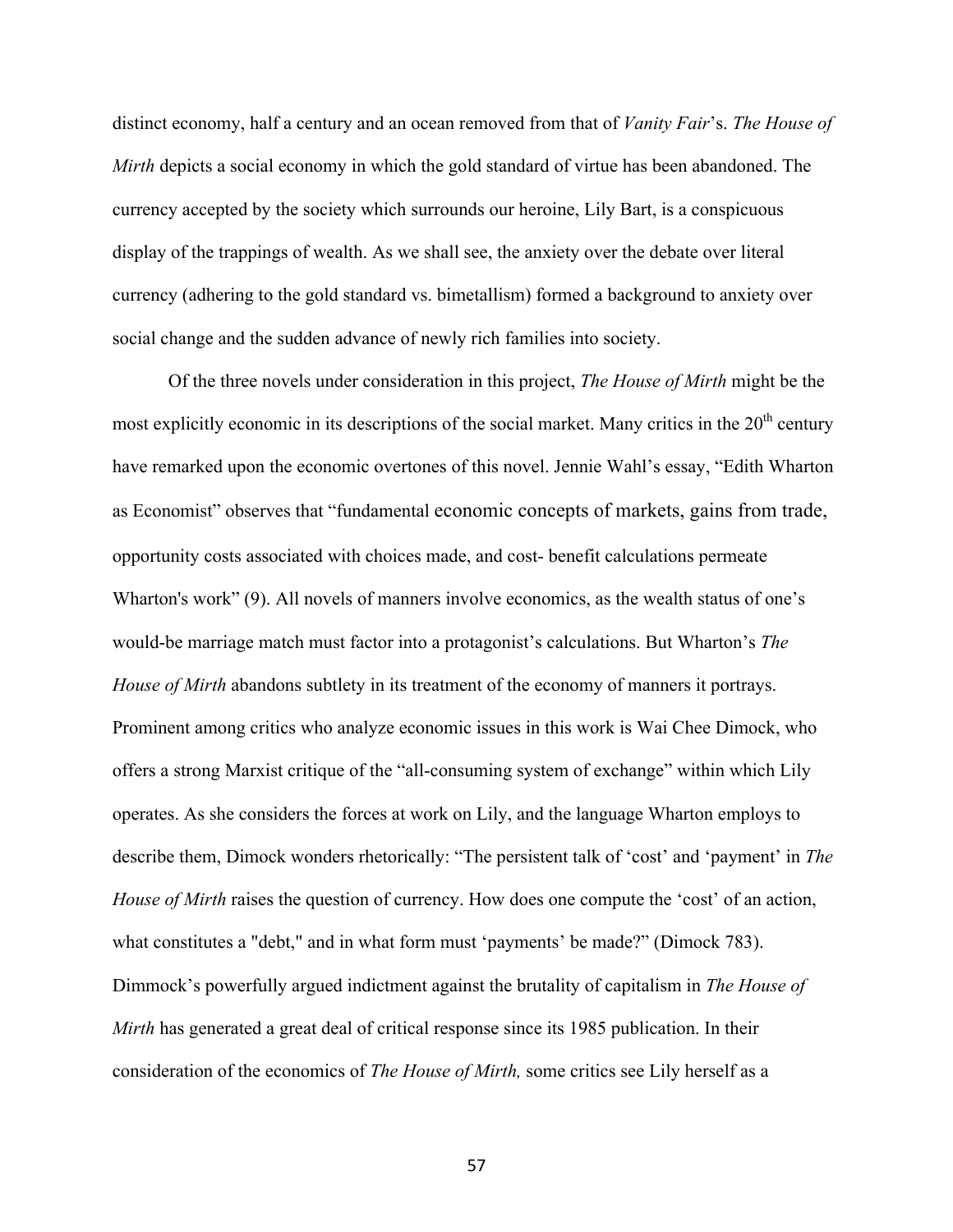commodity, such as Lois Tyson who describes Lily in "Beyond Morality" as a "commodityfetish" who must sell herself on the market (8). Others grant her more agency as see her as selling services for social gain. Though for Wendy Dubow, "Lily learns at a very early age to think of herself as a commodity," Dubow sees her as "our heroine" who "controls every situation" (12, 11). Many have been the re-workings of the economic forces in of *The House of Mirth*, and with good reason. Wharton's language in her novel is brazenly economic because questions of class and wealth and value were at the forefront of the cultural conversation at the time.

The turn of the twentieth century in America brought seismic changes to society and convention. Innovations in technology were rapidly inserting themselves into peoples' daily lives, and changes such as the rise of women's suffrage movement threatened the foundations of social structures. This period also brought sudden wealth to a class of people who had not been used to possessing it. As the upper classes sneered at the vulgar nouveaux riches, these newly wealthy Americans had to scramble to learn the ways and manners associated with respectable and elegant wealth. It is perhaps because of this phenomenon that, as Esther Arnesty observes,

Never in American history had there been so much printed preoccupation with etiquette as in the first decade of the  $20<sup>th</sup>$  century. At least seventy-one etiquette books and twice that number of magazine articles were published between 1900 and 1910. Significantly, most etiquette books now avoided "Society" in their titles—perhaps for good reason. Society's reputation for vulgar spending and tasteless antics had gone from bad to shocking with millionaires staging dinner parties where guests in formal attire dined on horseback or drank toasts to a monkey as guest of honor. (275)

We see from this depiction that "society" in the minds of middle-class Americans had begun to include the nouveaux riche—or that enough of the old guard had begun to emulate the rising wealthy to erode the respect of the middle class for the elite.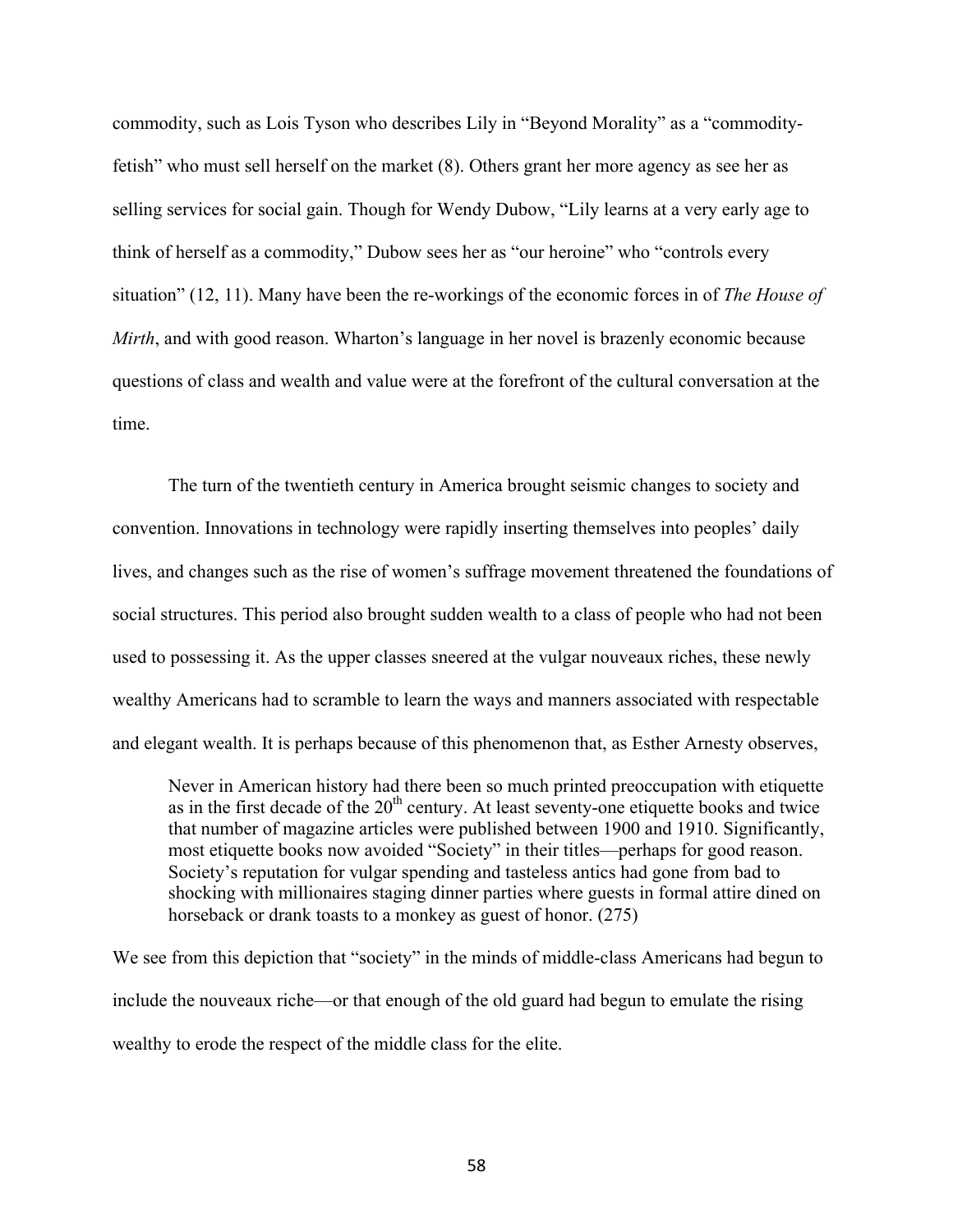In his satirical book, *Manners for the Metropolis,* Francis Crowninshield felt it necessary to address both "people who have been born and brought up in refined and well-bred families, and are, at the same time, desirous of entering fashionable society" (one notes that "well-bred" is not seen as synonymous with "fashionable" here) and "our newer millionaires and plutocrats" in the foreword (4-5). Etiquette books such as those satirized in Crowninshield's book were not intended for the consumption of the established upper classes; as Aresty explains, "Anyone who found it necessary to inquire about etiquette books did not belong in society" (276). These rapid changes in who was allowed to benefit from the trappings of society created some degree of anxiety in the established upper classes. Crowninshield's foreword begins with a reference to the long history of social custom (though his tone is considerably less reverent than that of Lord Chesterfield, for example): "From time immemorial," he begins, "the gregarious instinct has contributed greatly to the charm of all populated regions" (2). Though satirical in intention, *Manners for the Metropolis* begins by alluding to the very real perplexity caused by a rapidly changing world:

It is worthy of remark that, during the past decade, both in America and in England, sudden and violent changes have somewhat ruffled the placid waters of polite society. These new conditions of life have naturally necessitated new methods of social procedure. The telephone, coeducation, wireless telegraphy, motor cars, millionaires, bridge whist, women's rights, Sherry's, cocktails, four-day liners, pianolas, steam heat, directoire gowns, dirigible balloons, and talking machines have all contributed to an astonishing social metamorphosis…. It is, therefore, with motives of generosity, charity, and kindness that this little guide has been prepared by the benevolent author…To our newer millionaires and plutocrats it should be a very present help in time of trouble, for it is undeniable that many of these captains of industry—however strong and virile their natures—become utterly helpless and panic-stricken at the mere sight of a gold finger bowl, an alabaster bath, a pronged oyster fork, or the business end of an asparagus." (2-4)

This paragraph speaks to many of the same absurdities highlighted by Edith Wharton; namely, that the profound ideological questions of life ("women's rights") are given the same weight and importance in fashionable society as more trivial innovations ("cocktails" and "steam heat") and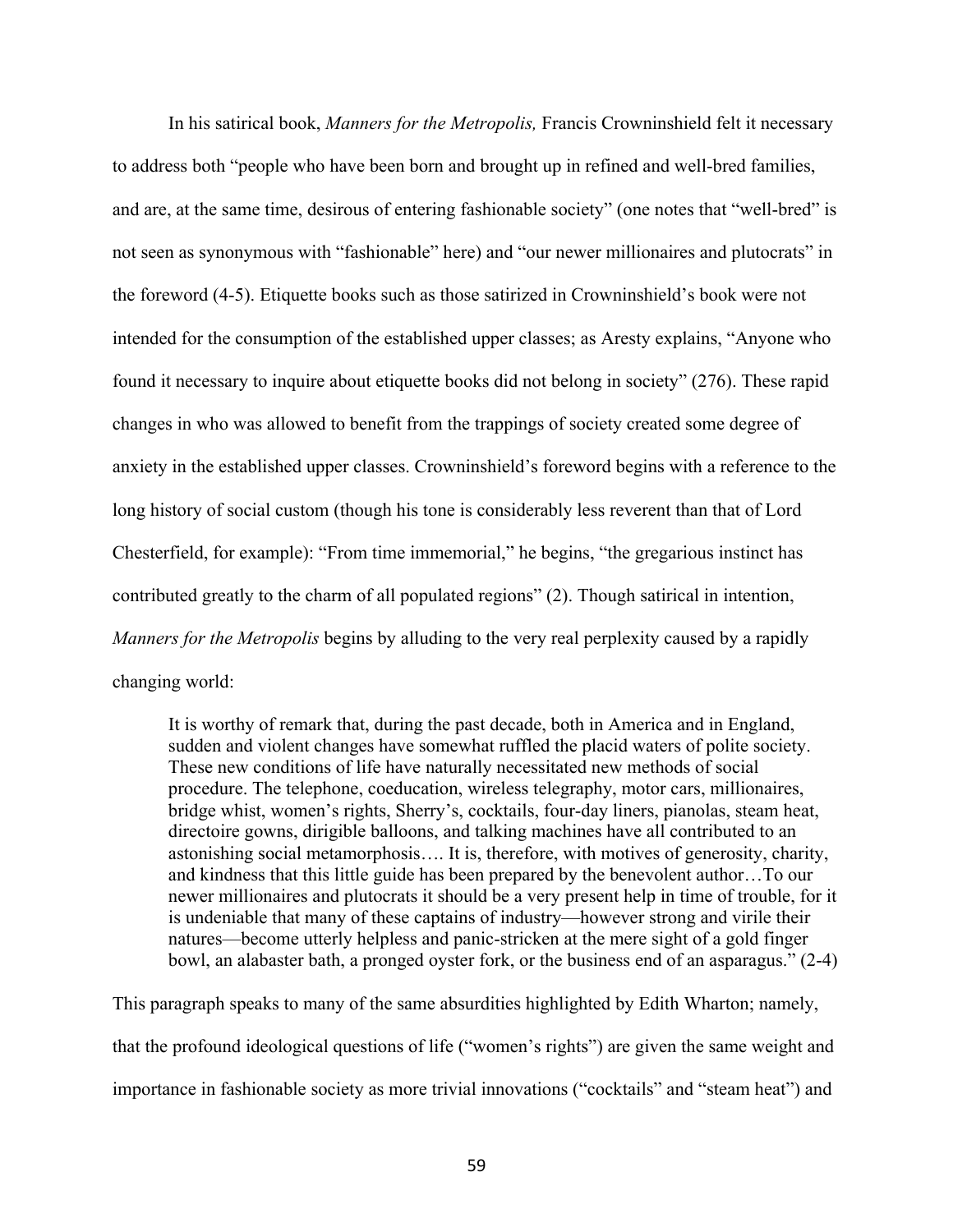merely practical questions of what to do with a finger bowl or oyster fork. The upper classes were experiencing an identity crisis.

Though etiquette literature in turn-of-the-century America was, on the whole, more practical and less ideological than that of Regency England, many authors still insisted that etiquette had an ideological basis in morality. "At the root of fine manners," Mrs. Burton Kingsland insists in *Etiquette for All Occasions*, "usually lie the eternal principles of kindness and thoughtfulness; and, as some one has said, although courtesy is not Christianity, it is a very good imitation of it, since most of the rules of etiquette are based upon unselfishness, and the proper regard for the feelings of other people" (3). For the writer of *Etiquette for Americans*, the social graces exist for the purpose of social comfort: "There is no ordinance in the social legislation which does not confer comfort for obedience, and no well-established usage that has not been founded for that reason" (5). In contrast, Marion Harland's 1905 book, *Everyday Etiquette*, contains no preamble and simply begins by stating conventions for receiving social invitations. The majority of the content of these American etiquette books in the gilded age is specific, situational advice for correct behavior. One difference from similar literature from the English Regency highlighted here is the greater degree of social mobility which can be said to exist in the American context; manners manuals in America were produced to assist people in social climbing. Conduct books in Regency England were produced to provide an ideological underpinning for the etiquette the upper class already observed. Because manners manuals in America were associated with social mobility, the content was more concrete, indicating a closer cultural association between correctness of specific protocol and actual societal power. In other words, observance of social protocols, in America, had changed from signifier to signified. Social capital, in this context, consisted in externalized behaviors associated with the upper class.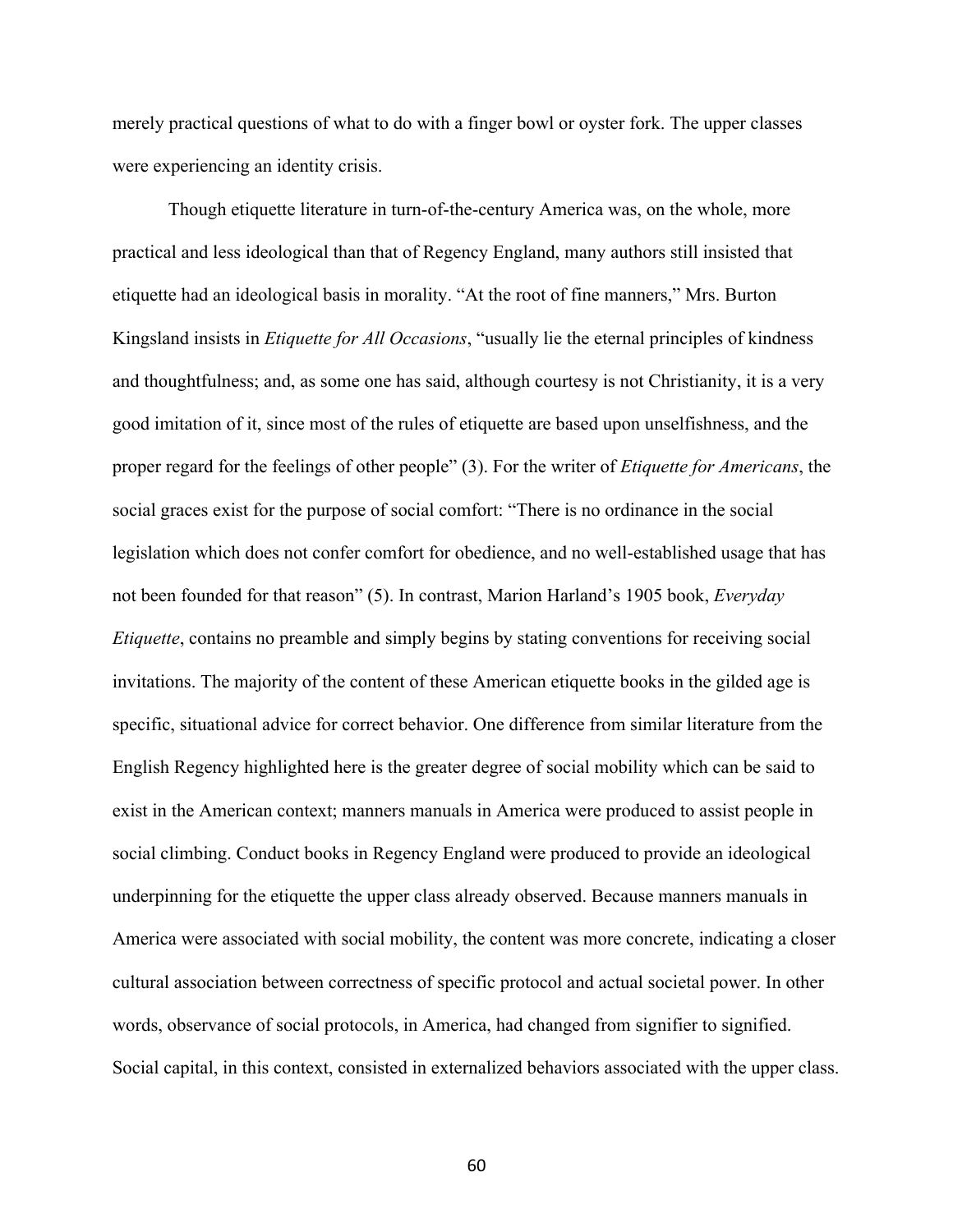That these external behaviors were the most acceptable social currency in New York society is obvious to Wharton's Lily Bart. Lily may not have come to her Aunt Peniston with any monetary fortune, but she grows up wealthy in the knowledge of how to please with externalities. She certainly works very effectively upon Lawrence Selden, who is "refreshed" (*The House of Mirth* 1) by the very sight of her in Grand Central Station. The "eleven years of late hours and indefatigable dancing," the effects of which Lily must conceal with the artful use of a hat and veil, are themselves a kind of tax paid to the economy in which she moves (*HoM* 5- 6). As the novel opens, we find Lily using her social credit to purchase what for a young woman in this economy is a luxury item: an afternoon speaking semi-candidly with a single, male friend. During their conversation, Lawrence Selden confesses his unwillingness to marry for money, though he knows this to be Lily's line of business, her only lasting chance at economic security. Lily insists from the beginning that the freedom Selden enjoys is not available to her. She provides an example of the way society forces women who are not content to be poor to daily make a sale of their externalities: "Your coat's a little shabby—but who cares? It doesn't keep people from asking you to dine. If I were shabby no one would have me: a woman is asked out as much for her clothes as for herself" (12). Etiquette manuals quite plainly underline a woman's obligation to own an attractive and correct gown for every occasion. *Etiquette for Americans*  speaks of the "demands" which the current fashion places on women in society:

The day is past when latitude or great variety in dress is considered original. Clothes, if they are startling at all, must be startling in degree to be borne…A garden-party, for instance, or out-of-door tea at a private house demands a muslin, silk, at any rate, an elaborate toilet… It is difficult to follow the vagaries of fashion in these regards; and etiquette unfortunately decrees that we shall follow the prevailing fashion. (239)

The "woman of fashion" responsible for this book creates an interesting distinction here between etiquette and fashion, etiquette being the rationale for following a fashion. Etiquette, though this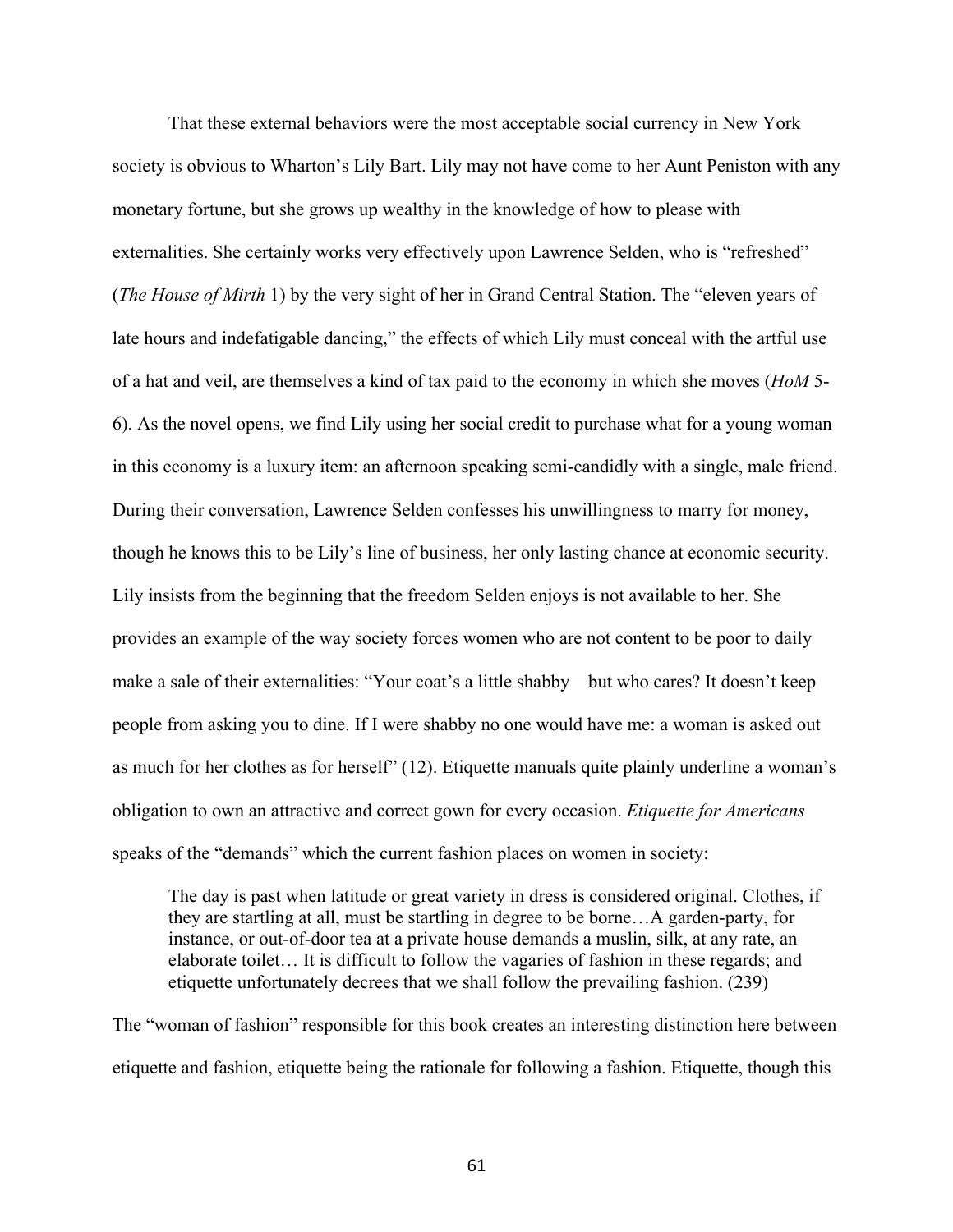book considers it stable in principle, requires attention to the changing social conventions of the day, fashion being one. A woman in Lily's position, if she is to behave correctly, must follow the fashion of her set.<sup>23</sup> Selden's response may be somewhat sarcastic, but it alludes to the plain truth of Lily's situation: "Ah, well, there must be plenty of capital on the lookout for such an investment" (12). That women were themselves commodities offered on a market is not a new reality, but the crassness with which characters allude to it ("It's part of the business!" Lily quips later on the same page as she speaks of a dull party at which she must be seen) offers a contrast to the discourse in *Mansfield Park* and even in *Vanity Fair*. Lily cannot afford to invest in her principles or character, for the internal value of personal virtue will not be recognized in the market depicted in *The House of Mirth*. Social capital no longer has virtue for its basis.

After her meeting with Selden, Lily is overwhelmed with buyer's remorse; the visit with Selden was an indulgence bought on credit, and she must now find a way to make a sale. But she is fortunate, for she finds herself on board the train with the eligible and wealthy Percy Gryce. This scene contains some of the most skillful self-commodification we see in the novel, for Lily is not only able to sell herself, she is able to personalize her salesmanship to the intended buyer. She knows that Gryce is no socialite, that he remains very attached to his mother, and that he collects Americana (not a fashionable hobby, though an expensive one), and she proceeds accordingly. Though she has only just drunk tea with Lawrence Selden, Lily shrewdly decides to order tea on the train, and to pour it herself. The spectacle of her performance of "making tea on a lurching train" is an externality which she offers for this situation, in order to "impart a gently domestic air to the scene" (18). Lily not only offers Gryce aesthetic pleasure and the comfort of a

 $^{23}$  Lily's garments for travelling, if dull in color, still allow her to sweep by the char-woman "with a murmur of silken linings" (*House of Mirth* 13). Silk, though expensive, had become one of the demands of fashion: "Silk dresses, which for some years have been tabooed, for daily and out-of-door wear, have come in again. They are now worn a great deal" (*Etiquette for Americans* 240).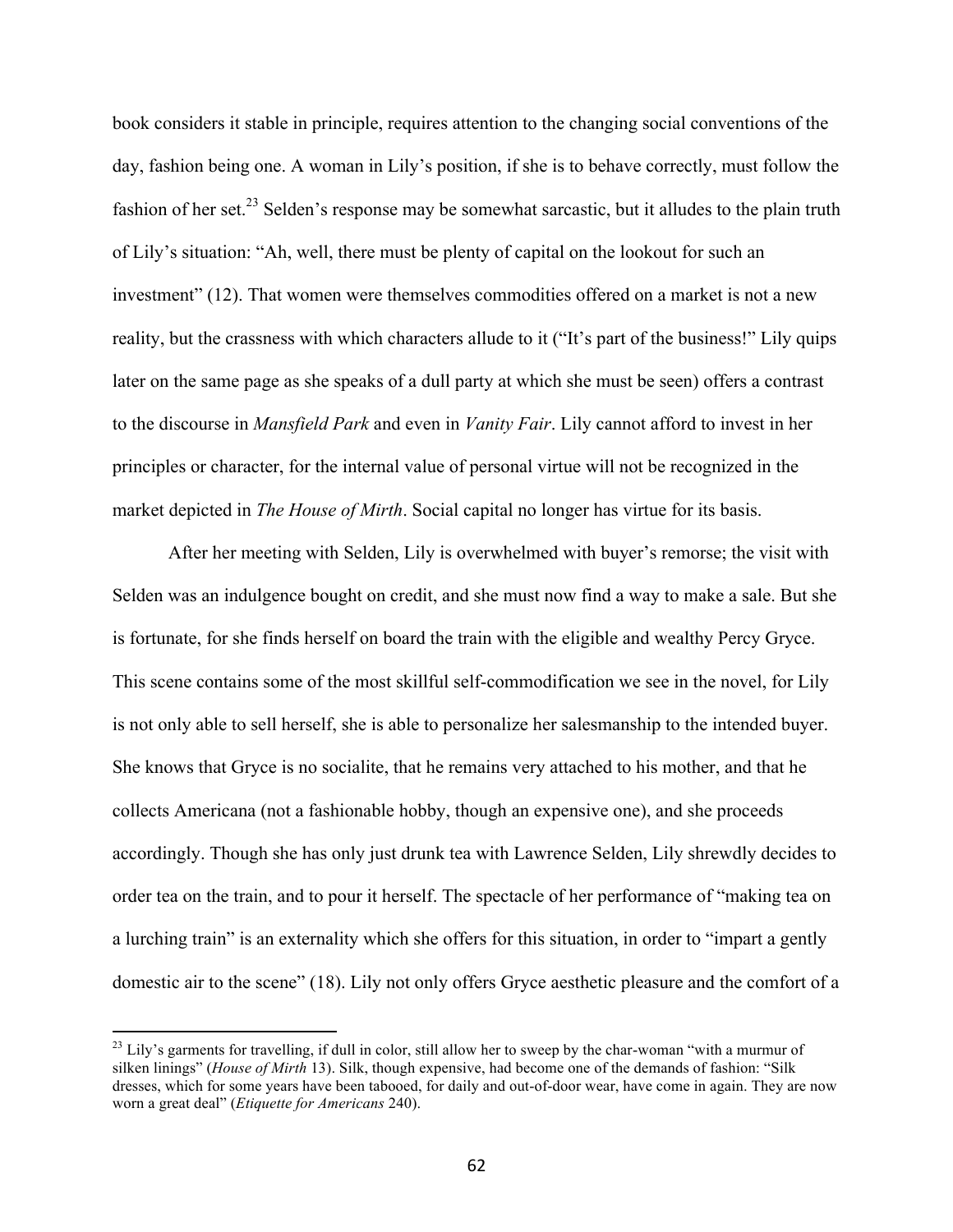hot cup of tea, she offers him the vision of herself as a hostess, a wife, someone with whom he might share an domestic table. The prettily poured tea is a good aesthetic choice, for as Mrs. Burton Kingslad observes in *Etiquette for All Occasions*, "[T]here is always something of oldfashioned homeliness about tea, which may account for its choice above other beverages" (Kingslad 111). Lily's strategic decision to serve Gryce tea would not only put him in mind of a hostess for a gracious home, but also of a tender wife whose wealth of external charm was all for him. Mrs. Kingslad describes a "tactful wife" who "tempts her husband as her last, best guest into the pleasant room after the guests depart where she sits before her urn" and "makes him a fresh cup of tea" (Kingslad 114). With this pleasant vision planted in his mind, Lily skillfully applies just the right quality and conversational lead to make herself appear a thoroughly tantalizing investment to Percy Gryce. "A good hostess" according to *Etiquette for Americans, "*can promote talking by her own course of procedure, if she chooses" (144). When "conversation flag[s]," Lily has just the product for the occasion: she expresses interest in Gryce's collection of Americana (*HoM* 18). This is the valuable skill which Judy Trenor will praise in chapter four ("I know you're wonderful about getting up people's subjects"), the ability to offer just the right remark and apparent interest in her object's conversation (38). Lily's salesmanship is superb, and as the scene closes she begins to think her afternoon at the Benedick paid for—when she is interrupted by a reminder, in the form of Bertha Dorset, of other sorts of social taxes she has paid, and must continue to pay.

As Lily explains to Selden, a woman in her position (without a personal fortune but expected to marry well) has a certain debt to society, and this debt cannot be paid merely by wearing elegant dresses and appearing ornamental. She must keep the wealthy company in their vices. Lily smokes because the fashionable people with whom she associates smokes, but that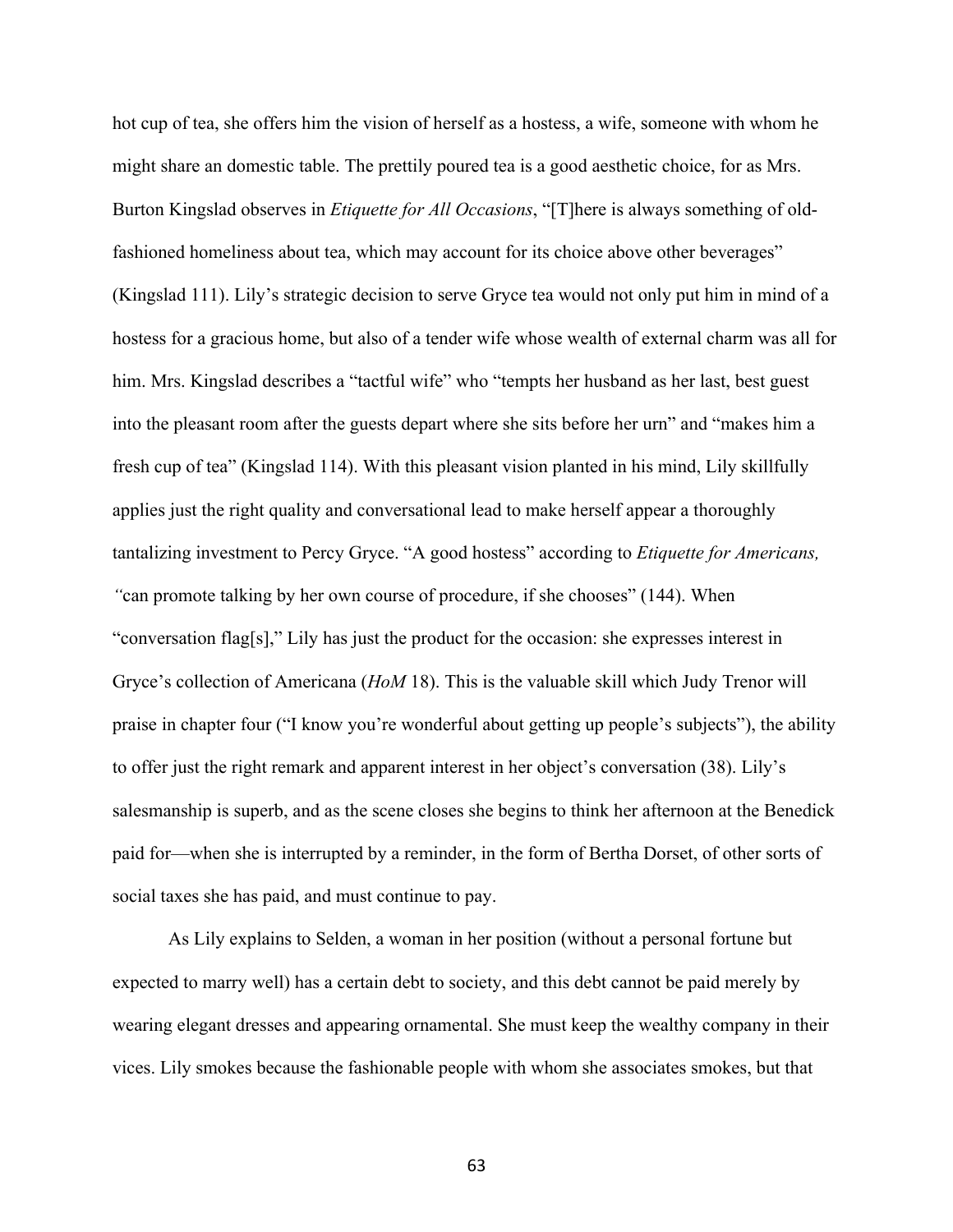does not mean she is free to enjoy it. Smoking is a social tax for spending time with the wealthy, but it is a tax which, in this instance, costs her social credit as well as literal money.<sup>24</sup> Lily must pretend not to smoke while in the company of her potential investor, Percy Gryce, and Bertha's casual reference to her past smoking loses her some credit in his eyes (22). Chapter three opens with a description of another vice Lily is expected to afford. Bridge, according to Lily, is "one of those taxes she had to pay for their prolonged hospitality, and for the dresses and trinkets which occasionally replenished her insufficient wardrobe"  $(24)$ .<sup>25</sup> Bridge is a game which hardly receives any mention in the etiquette books of the early century, nor are women depicted in these manuals as smoking.<sup>26</sup> But we must remember that the intended audience of most etiquette books was the aspirational middle class, not the wealthy. For the wealthy, vices could be indulged with little to no loss in social standing. Interestingly, in Francis Crowninshield's satirical etiquette book, bridge receives an entire chapter of its own. Crowninshield begins by listing accessories associated with bridge-playing among fashionable elites:

In order to be an accomplished bridge player one must possess the following attributes:

<sup>&</sup>lt;sup>24</sup> Meredith Goldsmith provides this analysis of Lily's consumption of cigarettes in her social economy: "By endowing Lily with the smoking habit early in the novel, the text establishes the precariousness of her class status; while the middle classes cordoned themselves off from behavior that might unsettle their position, the elites could afford, or so they believed, to dabble in behavior considered more appropriate to immigrants and prostitutes. Despite the freedom of experimentation granted the leisure class, the novel makes clear that for Lily to indulge *too*  conspicuously would be to endanger her class position" (Goldsmith, "Cigarettes, Tea, Cards, and Chloral: Addictive Habits and Consumer Culture in *The House of Mirth*," 245).

<sup>&</sup>lt;sup>25</sup> *Etiquette for Americans* does acknowledge a social obligation which the unmarried and young have for "People who open their houses to you and give you food and drink, and bore themselves to death that you may have a chance to carry on a flirtation, or break one up dramatically, deserve some show of regard." However, far from recommending this debt be paid in games of bridge or shows of wealth, the author recommends the following recompense; "If you take the trouble to discover what has happened to them lately, so as to address at least two civil remarks on a topic of interest, you will find the investment a paying one" (150-151).

<sup>26</sup> *Etiquette for Americans* lists "cigarettes and lights for the men" among after-dinner amusements (*Etiquette for Americans* 77). *Etiquette for all Occasions* admonishes, "Gentlemen never smoke in the presence of ladies, unless by special permission" (Kingsland 349). *Everyday Etiquette* mentions that "Cigars may be lighted by the men after they have asked permission of the women to smoke" (Harland 173). Of the three, only *Etiquette for Americans*  mentions the possibility of a woman smoking, stating that "highly respectable women" have been known to join gentlemen in smoking in public places, but declares that "there is no book on etiquette that does not reprehend" this practice (*Etiquette for Americans* 175-176).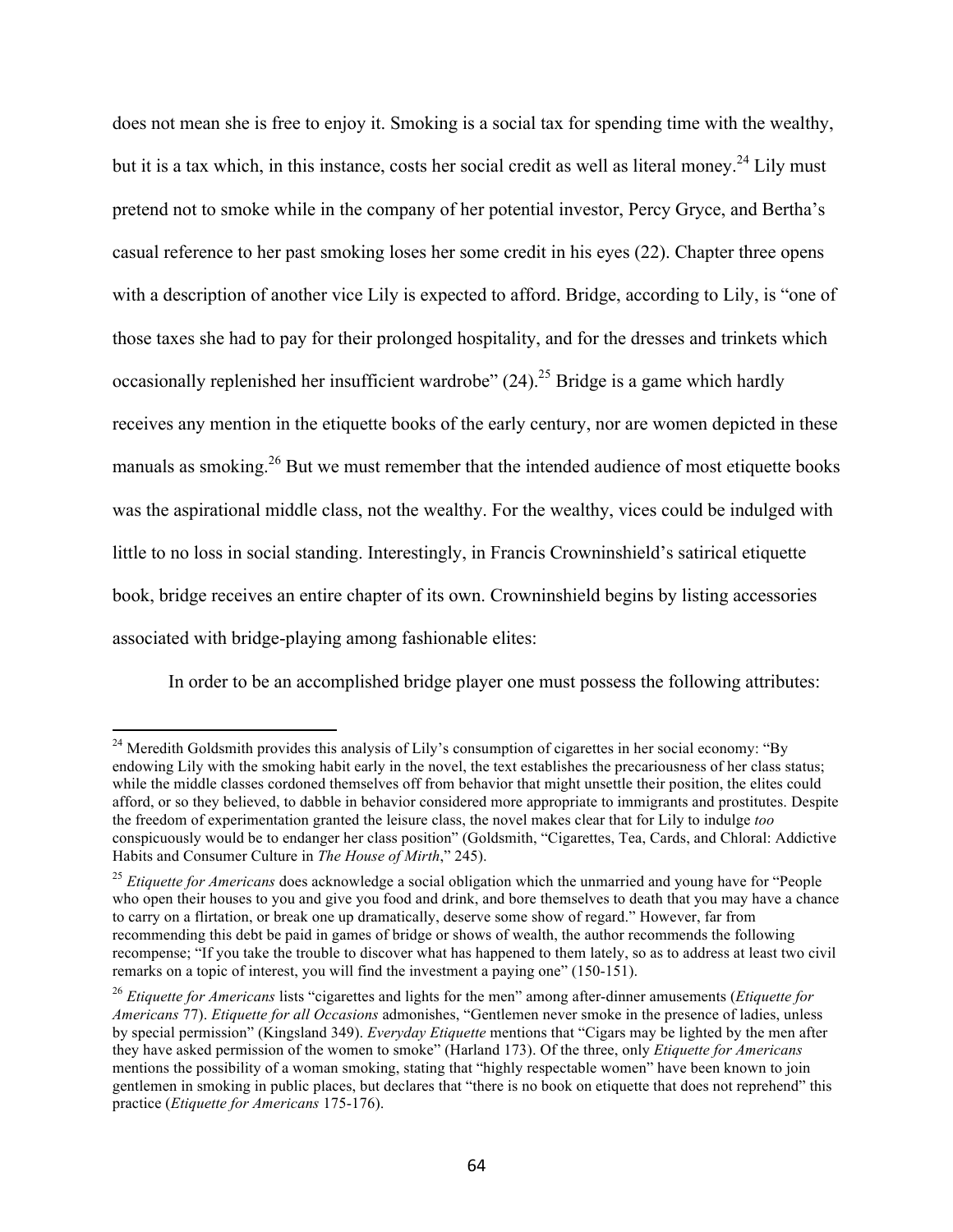A dress suit (This does not apply to ladies)

A large roll of clean bills with a rubber band encircling them.

A cigarette and ash tray

A stoical, blond and unimpassioned nature

A partner—usually of the opposite sex." (65-66)

This droll picture associates the playing of bridge firmly with elegance of dress, fashion, ready money and the presence of other new vices such as cigarettes. The display of all of these items and activities are social currency in *The House of Mirth*, for they help complete the *tableaux vivants* of wealth, ease, and visual beauty which the wealthy wished to see around them as an image in a mirror, reflecting their own wealth. In this economy, one does not improve oneself by making a study of books, or art, or any serious subject. According to Crowninshield, "The leaders of the Smart Set have ceased occupying their brains with literature, music, politics, art subjects which were, a long time ago, discussed in our best society"; here, "their entire mental activities are now focused upon the game of bridge" (Crowninshield 68-69). The paradox for one such as Lily is that if she wants to secure wealth for herself by securing her welcome in society, she must make a show of already having the trappings of wealth. Lily spends the sight of herself in elegant and fashionable gowns, her presence at the bridge table, and her company in smoking cigarettes, just as she sells her charm and conversational prowess, and yet the cost of many of these currencies to Lily means that she operates in this economy at a continual deficit which only a wealthy marriage can relieve.

Lily displays flawless mastery of the conventions of her set, yet she finds herself in a paradoxical position. She cannot afford to behave truly immorally, yet the price of virtue is equally beyond her. Lily cannot "afford" to have been seen visiting Lawrence Selden's rooms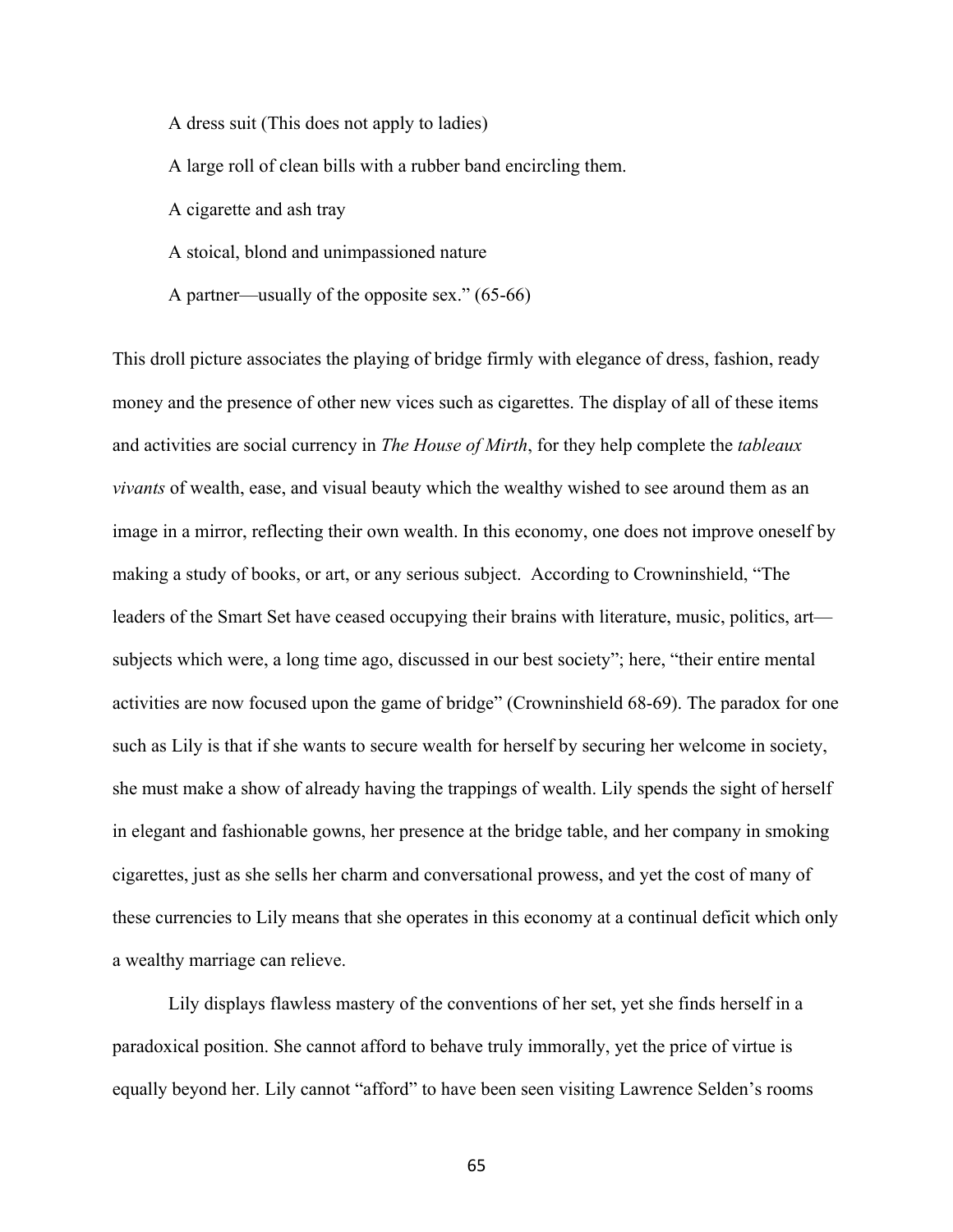unchaperoned, yet she cannot afford to shrink from buying Mr. Rosedale's discretion with her company at the train station (*HoM* 15). Both her "impulse" and her "repugnance" are beyond her means (*HoM* 15-16). She cannot afford to smoke except when keeping such as Bertha Dorset company, nor can she be unmindful of her reputation. When the char-woman mistakes Lily for Lawrence Selden's mistress, and thus the writer of the letters she wishes to sell, Lily realizes the precariousness of her position as an unmarried woman in her society. Wharton reflects, "The code of Lily's world decreed that a woman's husband should be the only judge of her conduct: she was technically above suspicion" (82). Without a husband, Lily must avoid the censure of the world in every way she can. And yet, she often finds the way of virtue inaccessible. Since the letters are at large, Lily would prefer to simply buy and destroy them, though she knows well that "there is nothing society resents so much as having given its protection to those who have not known how to profit by it" (82). Lily must spend more of her own dwindling money in securing the letters, and then finds it almost as difficult to destroy them: "Mrs. Peniston's icy drawing-room grate shone with a forbidding lustre: the fire, like the lamps, was never lit except when there was company" (84). Lily is not company, nor is she afforded the privacy to deal with such matters anyway; Mrs. Peniston appears almost immediately after Mrs. Haffen's departure. Later, when Mr. Rosedale suggests that she use the letters to "get Bertha Dorset into line" and restore herself to good society, he remarks that the tarnish Lily's reputation has incurred is "bound to happen to a good-looking girl with stingy relatives" (202). In this economy, maintaining a good reputation, and refusing to participate in blackmail, are both the moral luxuries of someone whose wealth is hers to command.

Wendy DuBow observes that "Lily's moral principles frustrate her natural potential" (13). That it is her burgeoning morality which frustrates her efforts in the marriage market show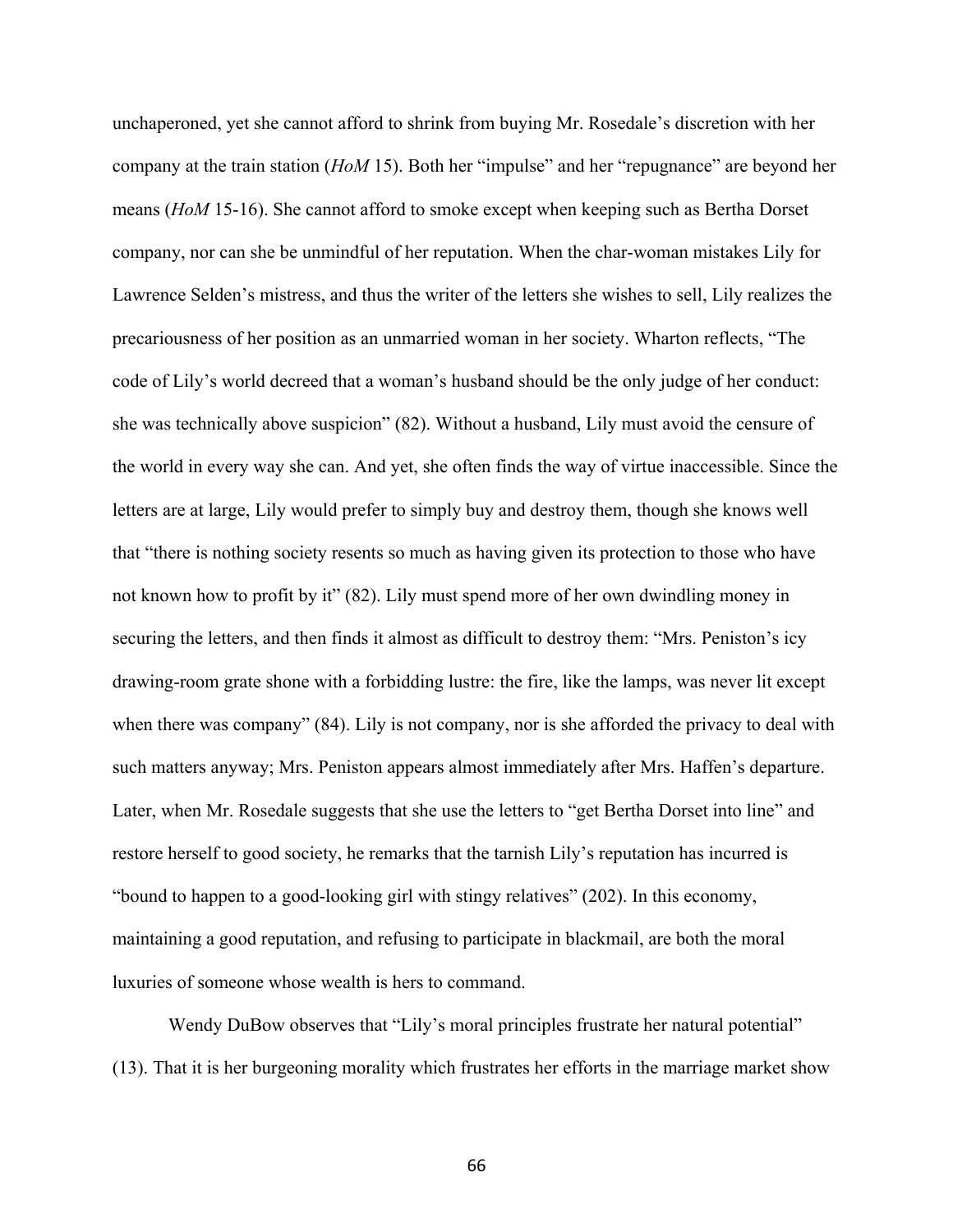how far removed is this manners economy from that depicted in Austen (13). Lily could never afford the middle-class morality prescribed in *Etiquette for Americans*, which commands, "Do not show a friend's letter to anybody, no matter how trustworthy the friend, and never send it about" (135-136).<sup>27</sup> When Lily asks if it changes "the situation" that the compromising stories about her are not true, Mr. Rosedale puts it bluntly: "I believe it does in novels; but I'm certain it don't in real life" (*HoM* 199-200). If Rosedale's estimate can be trusted, actual virtue carries no value in this economy.

The only kind of virtue which this economy recognizes as valuable is that virtue which is bought by literal wealth, for wealth, in this social economy, is able to confer virtue. Mrs. Dorset's story, says Lily, is easier for the public to believe "because she has a big house and an opera box, and it's convenient to be on good terms with her" (176). Society here would rather make the wealthy virtuous than make the virtuous wealthy. Francis Crowninshield skewers the vulgar American veneration for wealth in his comparison of English "precedence at dinners" and that at American dinners. In England, he explains, this matter is decided by a clear hierarchy of rank. In America, Crowninshield suggests facetiously, "Let an opera box count 6 points; steam yacht, 5 town house, 5; country house, 4; motors, 3 each; every million dollars, 2; tiara, 1; good wine cellar, 1; ball-room in town-house, 1; a known grandparent of either sex,  $\frac{1}{2}$ ; culture,  $1/8$ " (43). Wharton portrays the truth behind Crowninshield's satire: to be admired in America only requires that one possess material luxuries. Society will grant honorary virtue to those who can

 $27$  One cannot help but contrast Lily's response to letters which provide fodder for potential blackmail—with Becky Sharp/Crawly's response to a similar possession. Becky's instinct tells her to hold on to something which may prove to be socially valuable to her in the future; Lily's instinct is to wish to destroy the damning letters. When provided with the opportunity, and indeed when encouraged to take advantage of the prized letters, Lily refuses to participate in blackmail. Becky, one suspects, would have been happy to blackmail someone with George's letters and only lacked opportunity; nevertheless, she is able to produce them and is happy to make use of them when the time comes.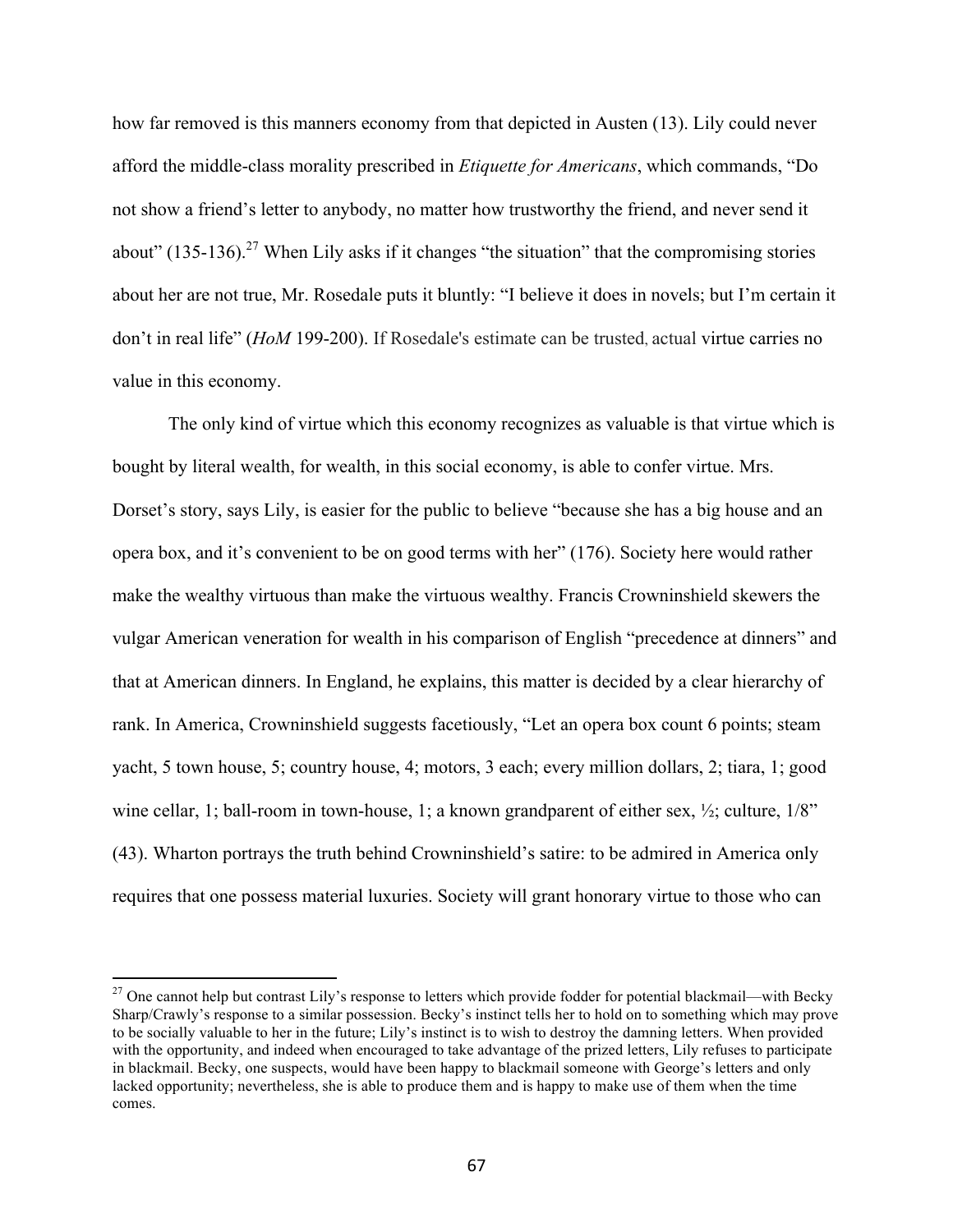afford an opera box. Lily can neither afford the virtue conferred by wealth nor is she able to become wealthy without it.

In no episode is this departure from the value of virtue more evident than in Gus Trenor's attempt in chapter thirteen to cash in on the favor he says Lily owes. Lily's allowing a married man to have a hand in her financial investments would certainly not find approval in *Etiquette for Americans,* which recommends that men "have as few financial dealings as possible with acquaintances of her sex" (211). But this is a different world from that described in these etiquette books, as we will discuss later. Lily believed herself to be making use of her acquaintance's knowledge of the money economy, and no more. But just as the usual code did not apply to George Dorset in the question of protecting his wife's reputation, Gus Trenor is equally able to decide for himself which rules apply—and how to value the currency of women.<sup>28</sup> Never mind that he chose to invest with his own money instead of Lily's; after demanding that she pay up, Trenor rationalizes, "There's such a thing as fair play—and interest on one's money—and hang me if I'd had so much as a look from you" (*HoM* 116). Trenor decides how to interpret Lily's request for investment advice; Trenor decides how to evaluate the value of the favor. Here we see the vast distance between the world where a Gus Trenor can buy a woman's reputation with currency whose value he determines himself, and the world where Mrs. Burton Kingslad can advise, "A young man regardful of the proprieties never asks a girl to accompany him to any place of amusement without either extending the invitation to her mother or chaperon, or asking some married woman of suitable age and position to accompany them" (197). The world depicted in etiquette books has no bearing on the real behavior of the upper

<sup>&</sup>lt;sup>28</sup> Jennie Wahl sees Trenor's ability to exact his own form of repayment as "typical in a market" where "both suppliers and demanders influence the price paid" (Wahl 11). In a literal market, demanders may influence the price but they do not choose the currency. Lily is not able to have a business transaction with Gus Trenor analogous to the literal market, because the demander (Trenor) is able to interpret the contract however he wishes.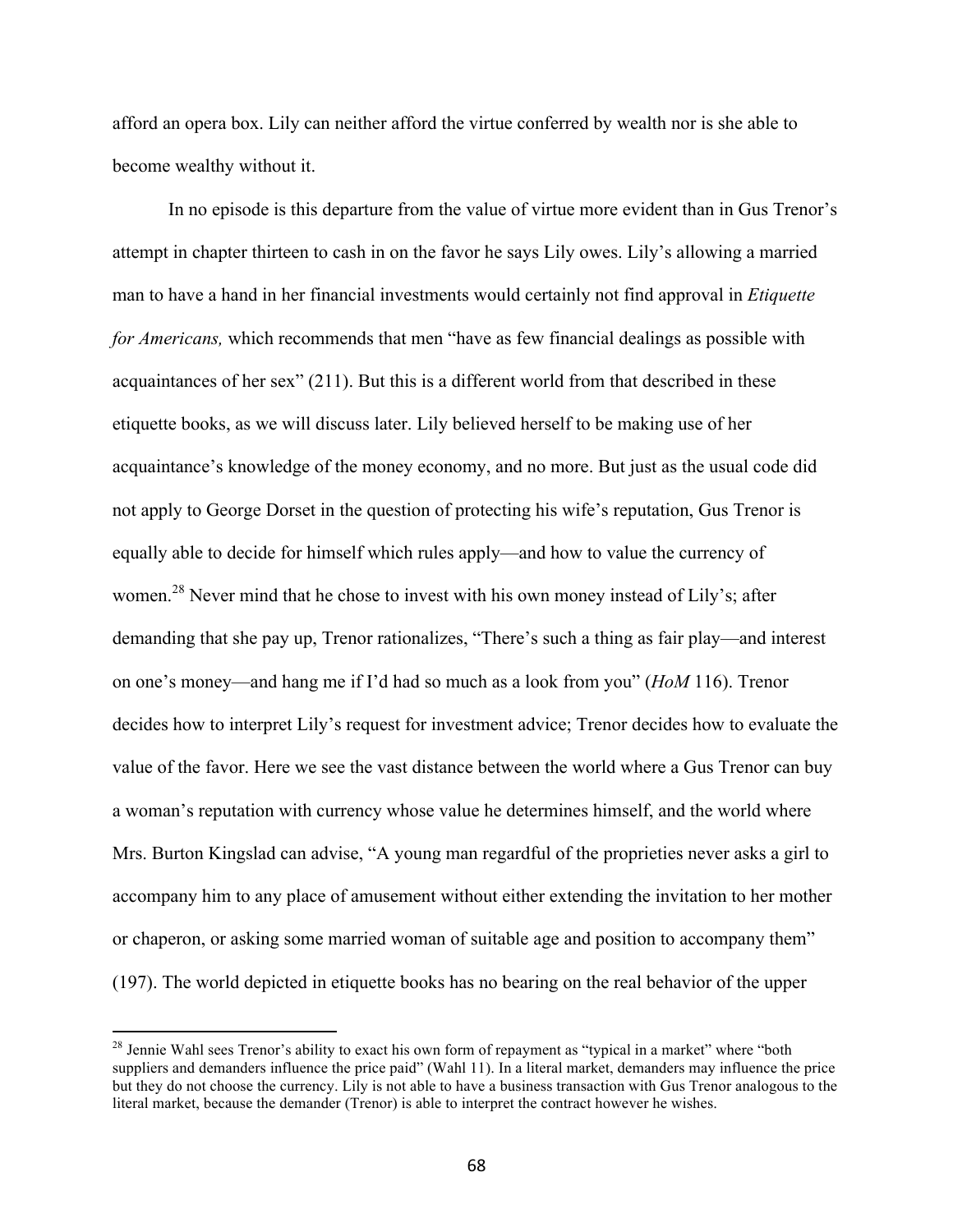classes, particularly on upper class men. After Lily's skillful efforts free her from paying Trenor's detestable price (and thoroughly shame him for asking it, at the same time), she realizes that she must now repay what Trenor chose to spend on her in order to "restore her self-respect" (*HoM* 134). She reflects that "a woman's dignity may cost more to keep up than her carriage; and that the maintenance of a moral attribute should be dependent on dollars and cents, made the world appear a more sordid place than she had conceived it" (*HoM* 135). Far from being something which one can convert into social currency, virtue in this context is something which one must spend literal and social currency to afford.

In truth, Lily is living in a world in which etiquette books, in which knowledge of etiquette, can do very little for her. The etiquette books of the time do not have in mind an audience with old money. Marion Harland directs her advice quite openly to a symbolic "Mrs. Newlyrich" and explains quite candidly for whom her advice is meant—and for whom it is not: "We have put the wealthy, pushing vulgarian, who is part of the stock company of caricature and joke-wright, entirely out of the question. She has her sphere and her reward. Our business is with the woman of worthy aspirations and innate refinement, raised by a whirl of Fortune's wheel from decent poverty to actual wealth" (*Everyday Etiquette* 233). <sup>29</sup> Mrs. Harland wrote for the benefit of Mrs. Newlyrich, the social climber, in order that they might avoid imitating the "vulgarian" class. Far from consulting etiquette books, the families at the very top of New York society are a law unto themselves.

<sup>&</sup>lt;sup>29</sup> Ms. Harland continues, making it utterly clear that her business is with the upwardly mobile, not with the moneyed establishment: "She has a natural desire to mingle on equal terms with the better sort of rich people… Money has bought her fine house, and for money the artistic upholsterer has furnished it. Money has hired a staff of servants, whereas up to now, a maid-of-all-work was her sole 'help.' Money does not enable her to master the 'shibboleth' that would be her passport to the land she would possess. And to mangle it into 'sibboleth'—as the least sophisticated of us know—means social slaughter at the passages of Jordan" (233-234).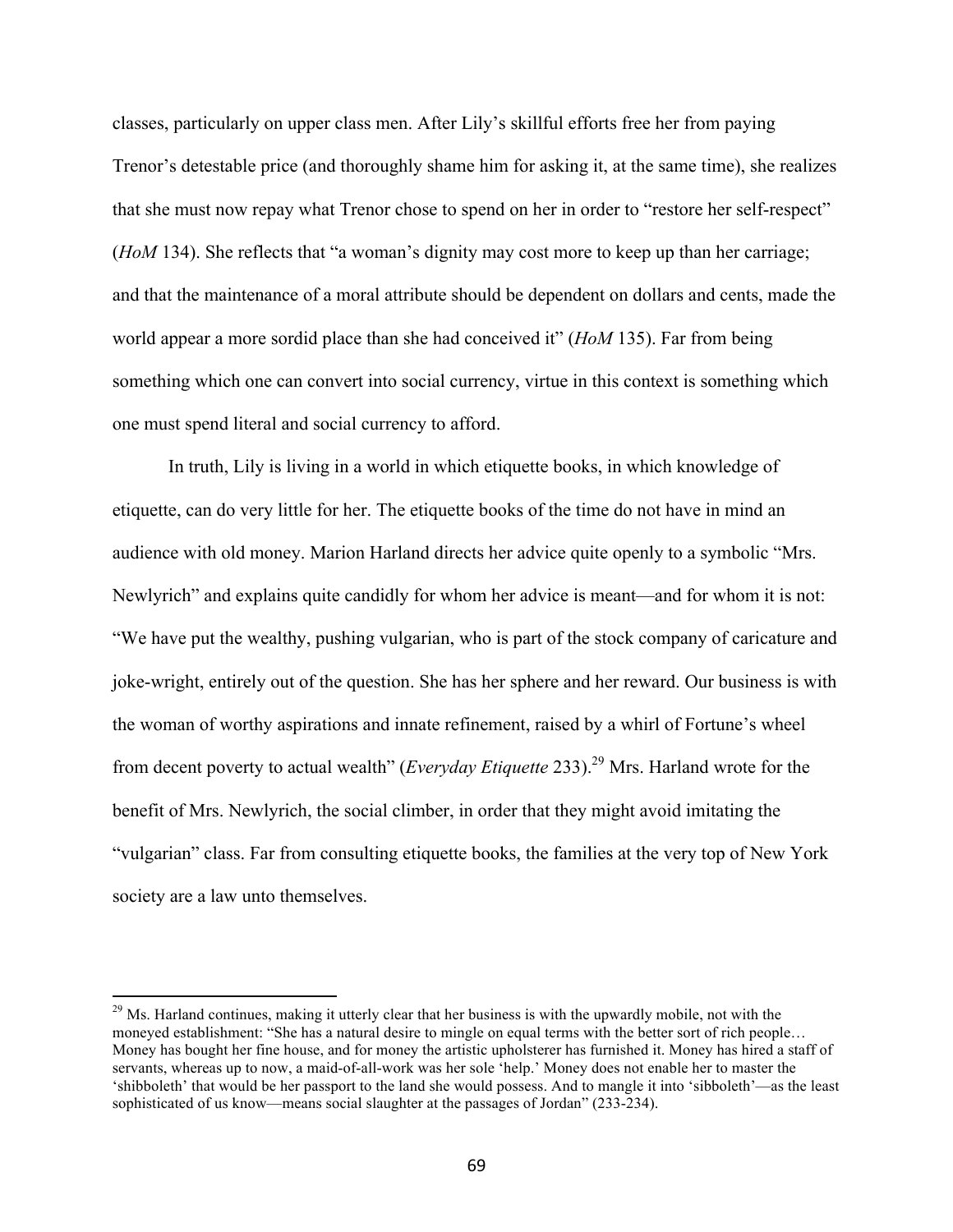Lily demonstrates how thoroughly she inhabits this fashionable class of old money New Yorkers when it is revealed that she, like the adult Trenors and the other "Bellomont puppets" goes to church only rarely (*HoM* 43). As she contemplates attending church one week for the purpose of securing Percy's Gryce's confidence in her morality, we finding her "aris[ing] earlier than usual" and considering the novelty of her appearance in a "gray gown of devotional cut"  $(43)$ <sup>30</sup> The reader is amused at the hypocrisy of the moneyed elites who feel that allowing an omnibus to arrive and depart discharges any moral duty they may have to go to church. The readers of *Everyday Etiquette* were certainly convinced of their moral obligation to attend, however; Mrs. Harland idealistically observes about church that "There, if anywhere, the rich and the poor meet together on terms of absolute equality"  $(277)$ .<sup>31</sup> Francis Crowninshield has no illusions about the real habits of the wealthy, however: "Church-going is no longer considered fashionable," he observes in *Manners for the Metropolis*: "If a lady finds that she *must* attend church, it is a wise precaution to bring a little child with her. This will not only make a good impression but will give her an excellent excuse for leaving before the sermon" (Crowninshield 122-123). <sup>32</sup> One notes that Lily intends to go to church in the company of the "young Trenors" (*HoM* 43). The neglect of church attendance among the upper classes is meant to amuse the reader, but it carries another significance. The wealthy neglect custom and morality itself. Jane Austen has Edmund express in *Mansfield Park* that the clergyman "has the guardianship of

<sup>&</sup>lt;sup>30</sup> It may be worth noting that, though not "Newlyrich" themselves, the Gryces are from Albany, new to New York City society, and thus, outsiders to this economy (*HoM* 21).

 $31$  Still, Mrs. Harland urges her readers not to capitalize on any closeness with the upper classes they may enjoy at church, for "Pew-proximity does not bring about social sympathy" (279).

 $32$  This observation by Crowninshield may be compared to the attitude which Mary Crawford has toward church attendance. When Mrs. Rushworth explains that the family no longer keeps up the tradition of chapel attendance, Mary quips, "Every generation has its improvements" (*MP* 81). We hear Jane Austen's own opinion in Fanny and Edmund's defense of the practice. Though the Rushworths may have stopped attending chapel, there are still those who adhere to the tradition among the landed gentry. Virtue dies last in the country, as Austen presents it.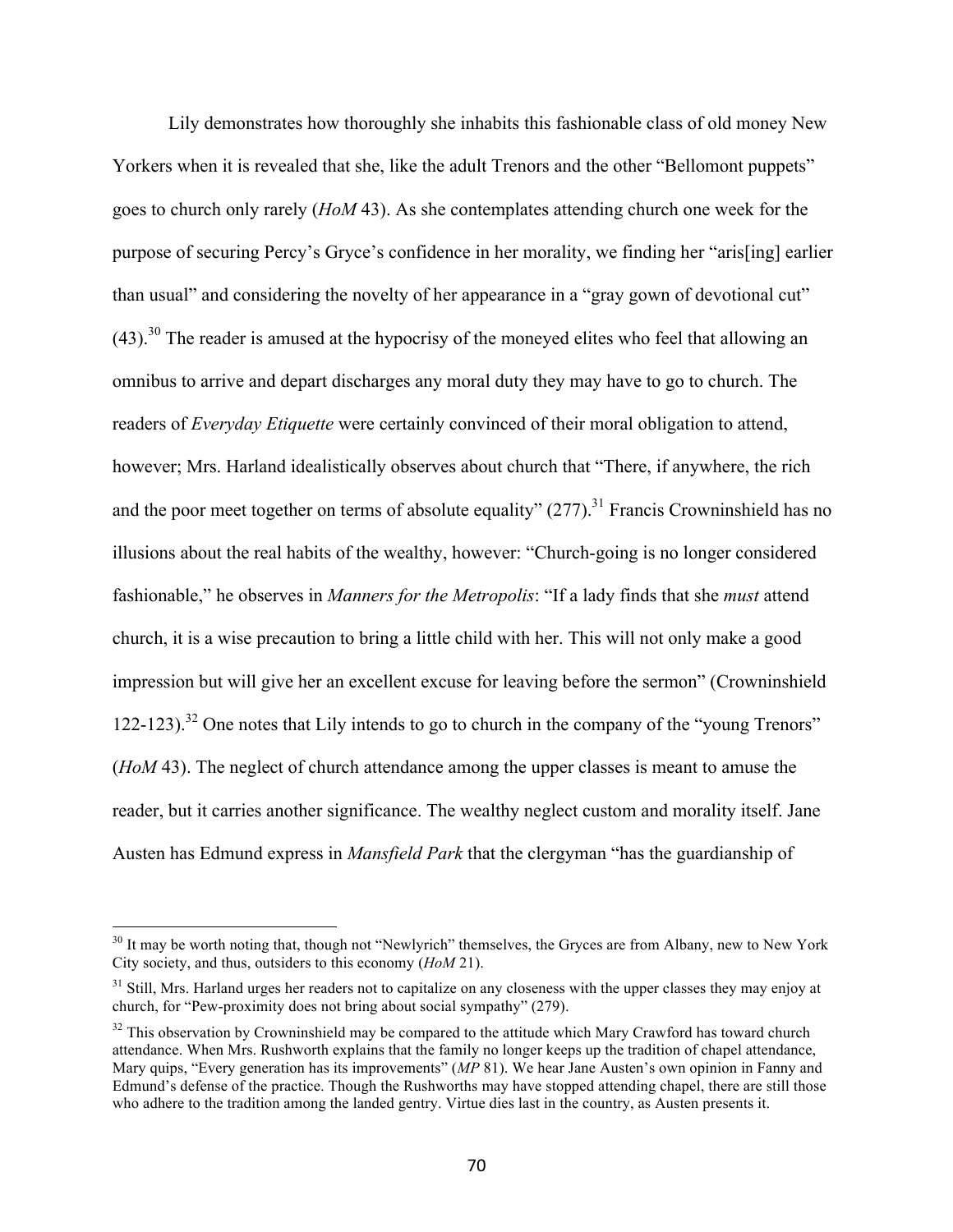religion and morals, and consequently of the manners which result from their influence" (*Mansfield Park* 86). New York society in *The House of Mirth*, however, has found that the experience of going to church has nothing of contemporary value to impart. Virtue, and much of etiquette, has lost all value to the "Bellomont puppets."

Francis Crowninshield candidly and humorously acknowledges the cultural gap between those who adhere to etiquette and those whom Edith Wharton portrays when he remarks, "Ladies do not call upon a bachelor, in his rooms, after attending a dinner given by him—except in Mrs. Wharton's novels" (38). Crowninshield makes one other reference to "Mrs. Wharton" in his chapter on "Conversation": "In discussing literature at a lunch or dinner," he drolly advises, "try to remember there are but a very few fashionable authors: They are as follows: Mrs. Wharton, Colonel Mann, Mrs. Glyn, Robert Hichens, F. Peter Dunne, John Fox, Jr.. and Billy Baxter" (29). In acknowledging Wharton as a "fashionable" author, he associates her firmly with the class he is skewering: wealthy New York society. Crowninshield plainly indicates a distinction between those who would benefit from etiquette manuals, and those "fashionable" people who, like Mrs. Wharton and her novels, operate outside of established etiquette. I would likewise acknowledge this distinction between the etiquette literature and the economy portrayed in "Mrs. Wharton's novels" by examining the economy in *The House of Mirth* for itself, without further reference to prescribed etiquette.

If virtue and correct etiquette are not the currency of this economy, what does carry value? Again and again Wharton answers this: the most valuable currency which a woman in this economy could possess was money itself; and if she could not lay claim to actual wealth, she must display the appearance of it at every opportunity. Judy Trenor's social talents are "backed by Mr. Trenor's bank account;" Bertha Dorset's "social credit is based on an impregnable bank-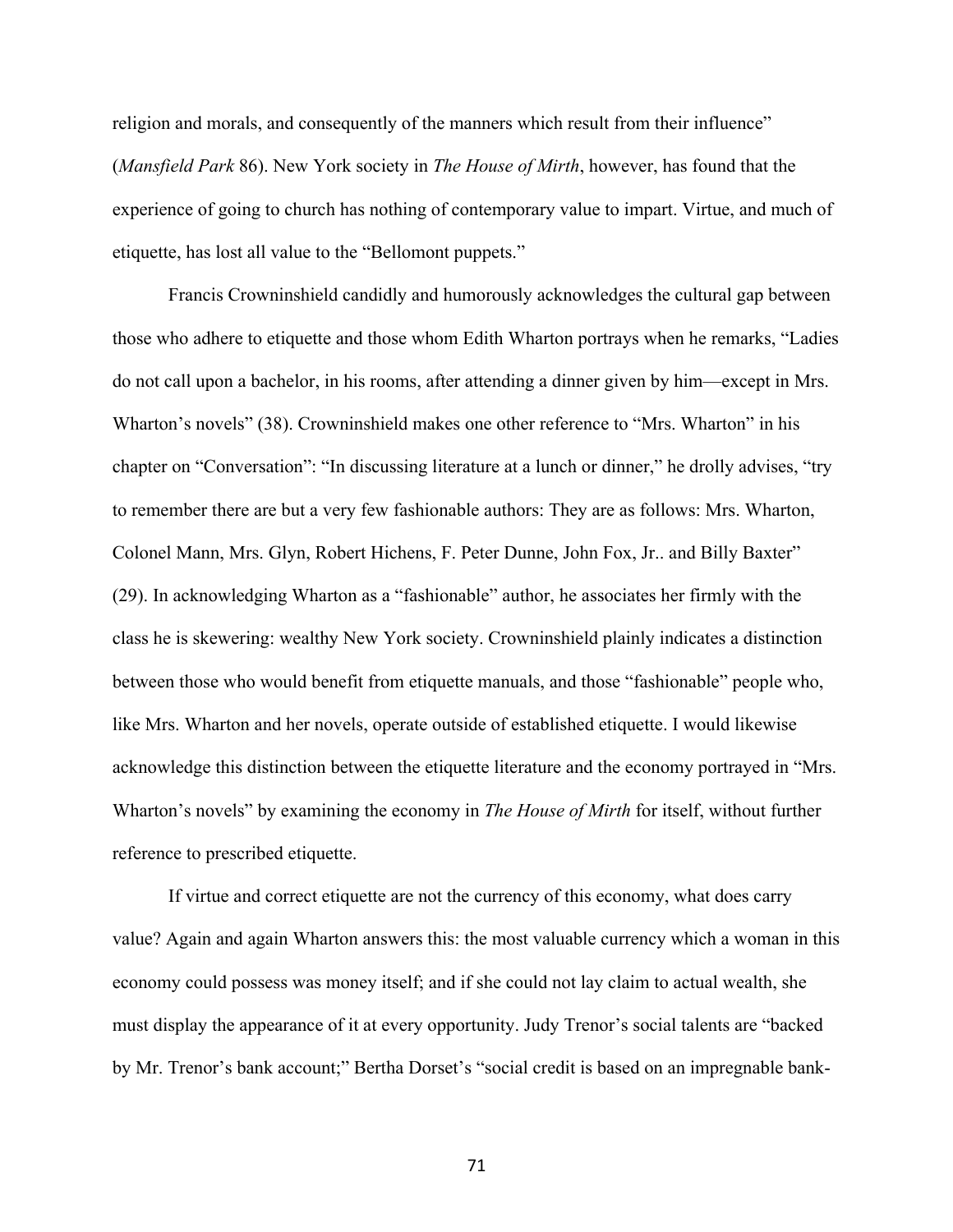account" (34, 204). Cash is the preferred method with which to pay one's social obligations. The preferred substitute for cash, if one must substitute something, is the appearance of wealth in elegant scenes of public affluence. Lily, "brought up to be ornamental," must appear in beautiful, elegant (and expensive) clothing, she must appear to be able to afford frequent games of bridge, and she must do these things in order to provide in herself a charming ornament to society functions (232). Occasionally, the society woman without wealth of her own must smooth over the indiscretions committed by her wealthy friends. Selden watches admiringly as Lily takes the focus off of the Dorsets' scandal: "She did… a great deal to adorn it" (169). Carry Fisher, reliably, puts the situation bluntly: "[Lily's] part in the affair was… to distract Dorset's attention from his wife. That was what she was 'there for': it was the price she had chosen to pay for three months of luxury and freedom from care" (177). The substitute for actual wealth which Lily must provide, the rent which she must pay for being among them, was an elegant, pleasing, fashionable and prosperous appearance. Lily explains to Gerty Farish that the substitutes which this society accepts for money themselves cost a great deal of money to provide:

You think we live ON the rich, rather than with them: and so we do, in a sense—but it's a privilege we have to pay for! We eat their dinners, and drink their wine, and smoke their cigarettes, and use their carriages and their opera-boxes and their private cars—yes, but there's a tax to pay on every one of those luxuries. The man pays it by big tips to the servants, by playing cards beyond his means, by flowers and presents—and—and—lots of other things that cost; the girl pays it by tips and cards too—oh, yes, I've had to take up bridge again—and by going to the best dress-makers, and having just the right dress for every occasion, and always keeping herself fresh and exquisite and amusing! (207)

A man in this society who must pay his "tax" in tips, flowers, and presents has the possibility of earning the money for these things in some profession, as Selden does with his law practice. But Lily knows that a woman cannot afford this independence. She cannot quite believe, therefore, that Selden's "republic of the spirit" is truly available to her; as she points out, "one of the conditions of citizenship is not to think too much about money, and the only way not to think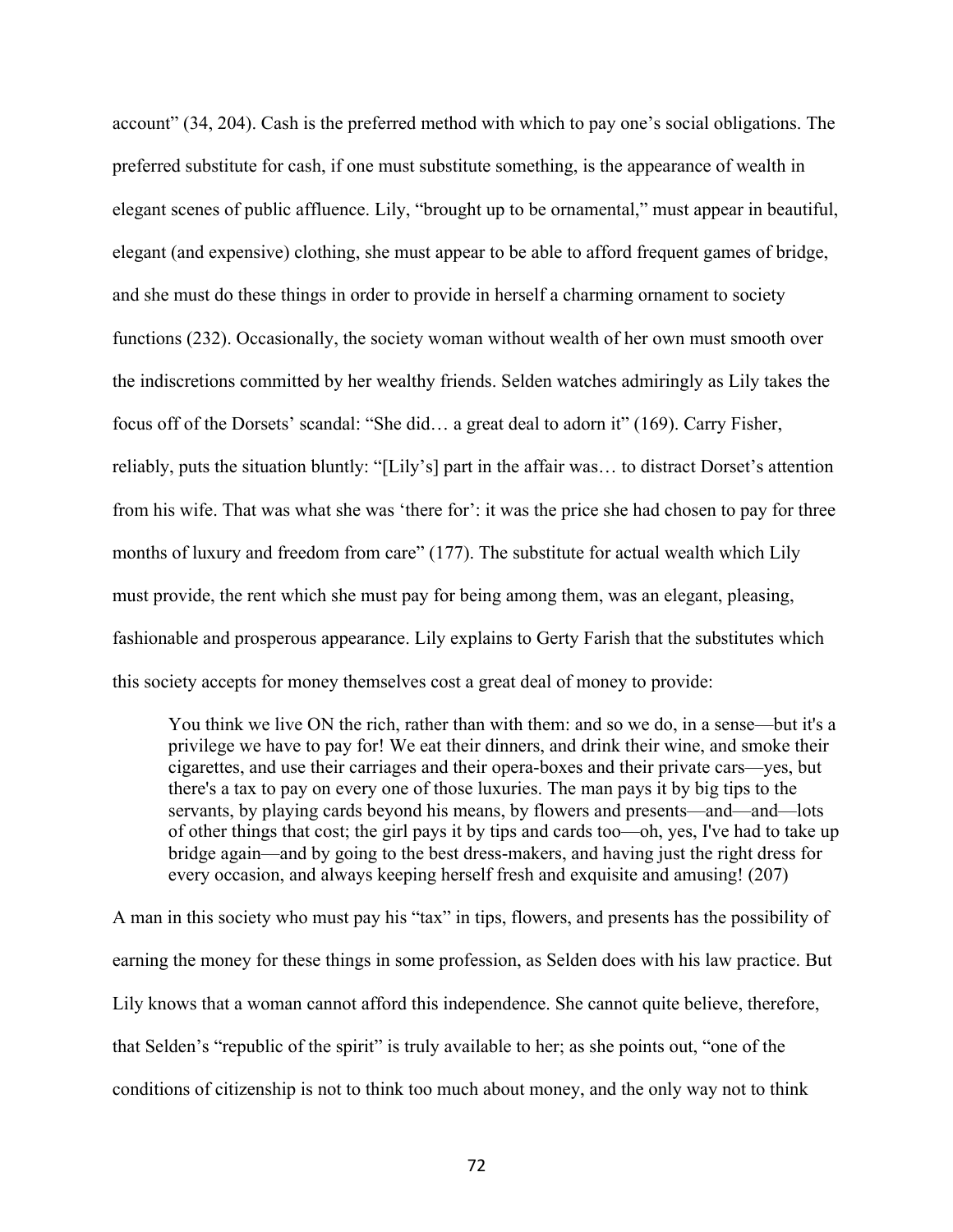about money is to have a great deal of it" (55, 56). Mr. Rosedale agrees with this assessment in his rather vulgar proposal to Lily: "I know there's one thing vulgar about money, and that's the thinking about it; and my wife would never have to demean herself in that way" (140). Rosedale shrewdly recognizes that a woman, to be respectable, must have access to money which she does not have to think about, and for that she must look to a man. If Lily were truly valued for her virtue, she would by no means be bankrupt; if she could be credited for her flawless manners, she would be wealthy indeed. But in a society in which women can no longer produce their own virtue, but must have it conferred on them because of their wealth, the independent woman is at an absolute disadvantage. Lily's independence and hints of a growing moral character are detrimental to her success in this social economy.

Critics generally see Lily as a victim of social forces more powerful than she, but not all recognize Lily as a moral character or indeed view her as sympathetically as she is viewed in this project. Joan Lidoff accuses Lily of being "locked in the regressive emotional state of primary narcissism" (521). C.J. Wershoven says of Lily that she "lack[s] the inner resources to constructing an independent life" (35). Lily undoubtedly has character flaws; she has not differentiated herself from her shallow society to develop a truly virtuous character in the vein of a Fanny Price. But Wharton purposely gives readers Lily's back story early in the novel so that we may see her formation; we are given the history of her "revised[d]" "view of the universe" which created her adult worldview (*HoM* 27). Her mother's words, "You'll get it all back, with your face…" echo in the reader's consciousness as we learn how her mother jealously worked to develop Lily's beauty, "as though it were some weapon she had slowly fashioned for her vengeance" (*HoM* 25, 29). We see the birth of Lily's own ambivalence toward marriage in her mother's strictures against love matches, while Mrs. Bart maintained that she had been "talked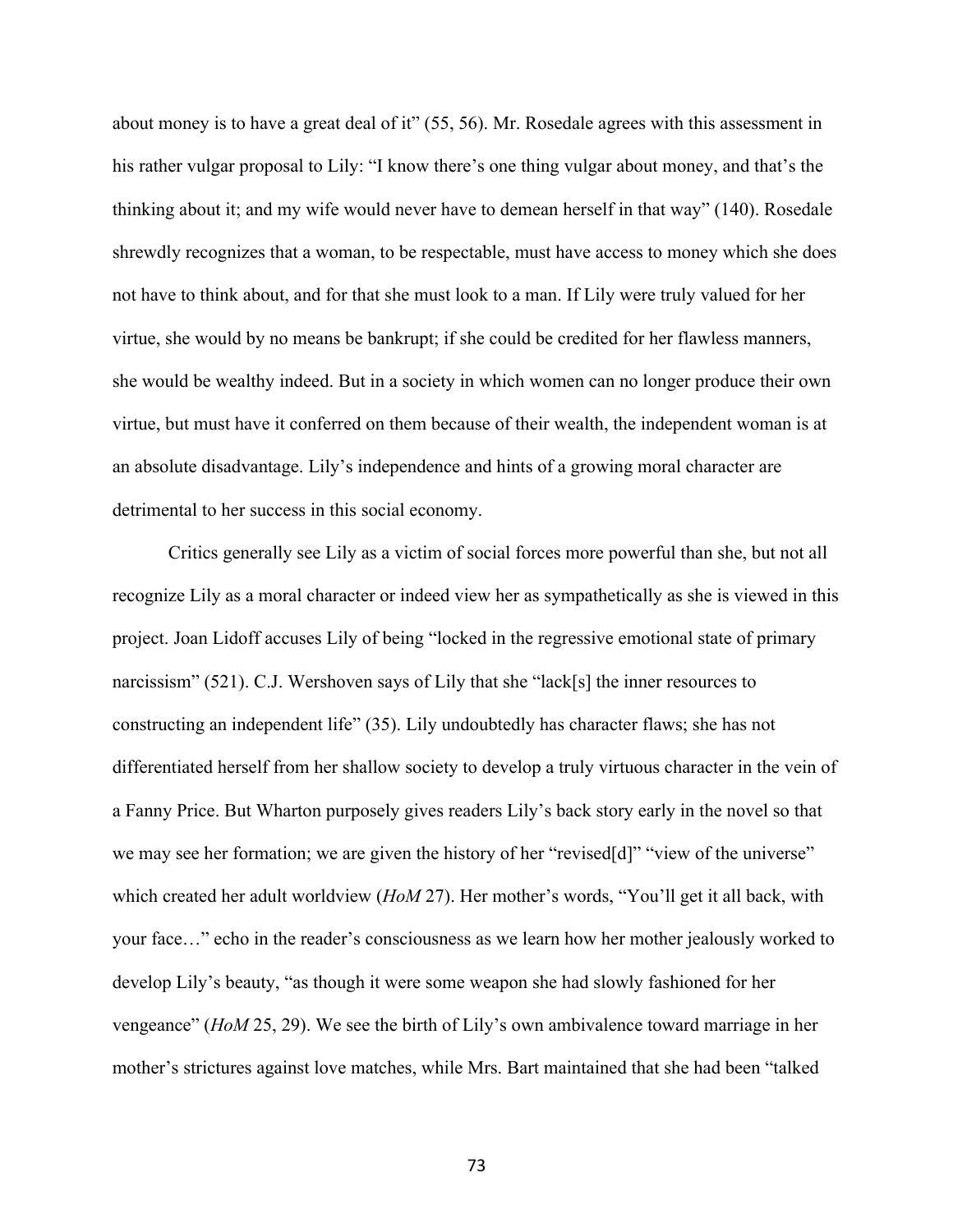into" her own marriage (*HoM* 29-30). In short, the reader witnesses the formation of every negative quality in Lily from her youth. In the wake of this formation, the birth of scruple, morals, and sprouts of virtue in Lily seem a miracle for which one is inclined to praise this orphaned heroine. Lily cannot be blamed for her failure by a just reading of *The House of Mirth.*  To her small supply of virtue are added manifold other sources of currency (such as personal style, beauty, and impeccable and engaging manners) which still cannot "get it all back" in an economy whose system of valuation has become so skewed.

Ultimately, Lily is doomed because she operates in an economy in which she cannot produce her own wealth. She can labor at producing charm and ornament, she can cultivate her beauty and set it to advantage with expensive clothing, she can work to manage awkward situations so that the wealthy people around her are more comfortable, but she has no say over how the fruits of her labor are valued. In attempting to access the legacy her aunt Peniston left her, Lily is frustrated by the impenetrability of this legal institution, run by men, to her "personal appeal," and she "returned from her expedition with a sense of the powerlessness of beauty and charm against the unfeeling processes of the law" (179). The truth is that all women in this society depend upon men for the legitimacy of their wealth. They can accumulate all the public acclaim in their power for beauty, charm, a fashionable appearance and social dexterity, but it is men who decide on whom to confer literal money through marriage, through law, and through the power to participate on their behalf in the literal money economy. A woman who, like Lily, is unwilling to attach herself to a man simply for the benefit of access to his wealth, can find herself, however skilled, suddenly without any viable economic options at all. Having been discarded by the Bellomont set, Lily discovers that all that she has labored for, all that seemed to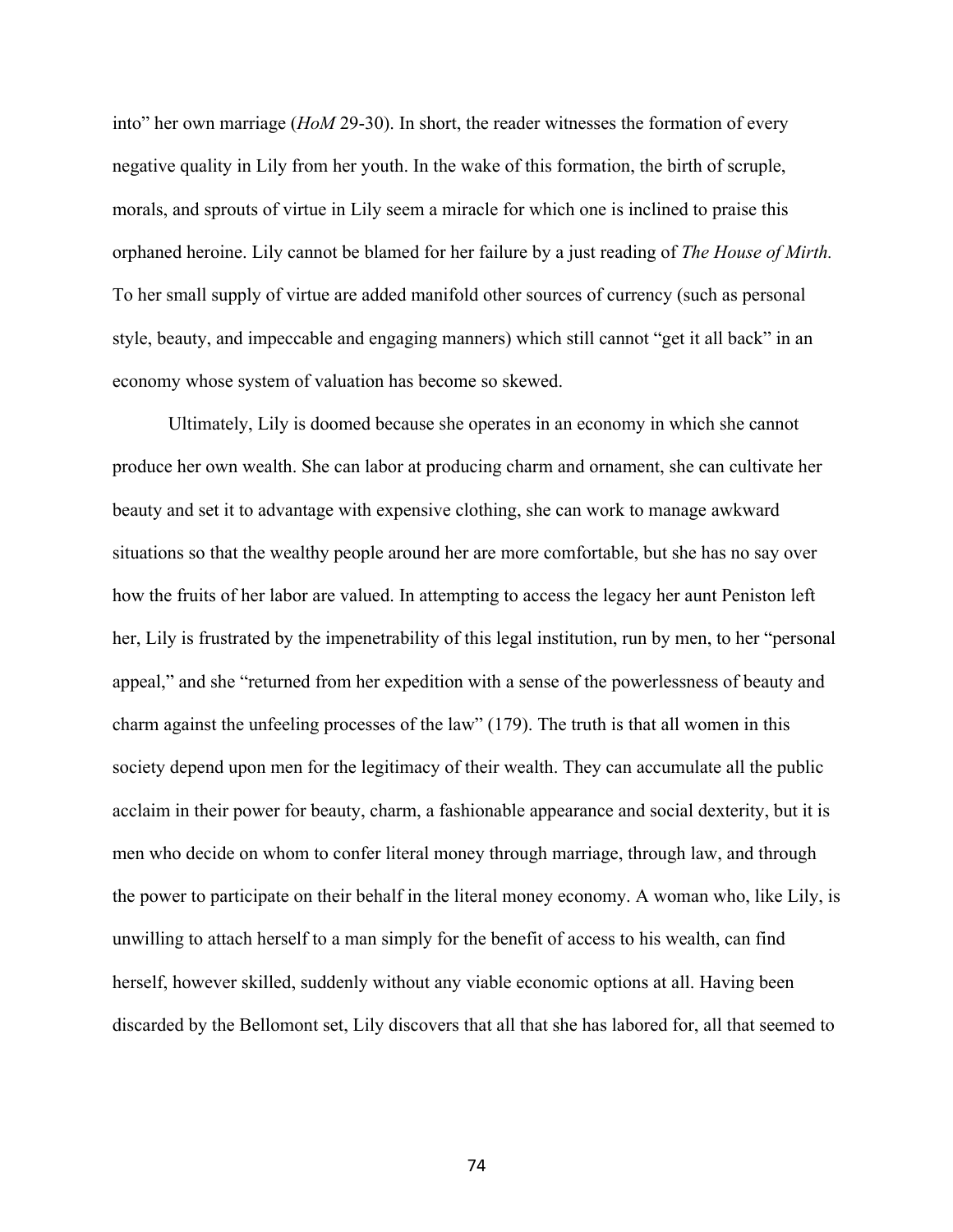carry objective value in the world, was worthless without the literal wealth which only men could earn:

Having been accustomed to take herself at the popular valuation, as a person of energy and resource, naturally fitted to dominate any situation in which she found herself, she vaguely imagined that such gifts would be of value to seekers after social guidance; but there was unfortunately no specific head under which the art of saying and doing the right thing could be offered in the market, and even Mrs. Fisher's resourcefulness failed before the difficulty of discovering a workable vein in the vague wealth of Lily's graces. (209)

Her wealth is made "vague" because it has not found a suitable market; the value of currency, in the social as in the literal economy, depends on market forces. Women in wealth-based economies, where only men could earn their fortune, could never be the kind of economic agents which it was possible for them to be in economies based upon virtue. Edith Wharton's presentation of the New York society economy demonstrates that for women like Lily, the "standard of values had changed" (247). Lily's ruin and tragic death communicates a deep dissatisfaction with her society; Wharton's confidence in her context does not equal Jane Austen's in hers.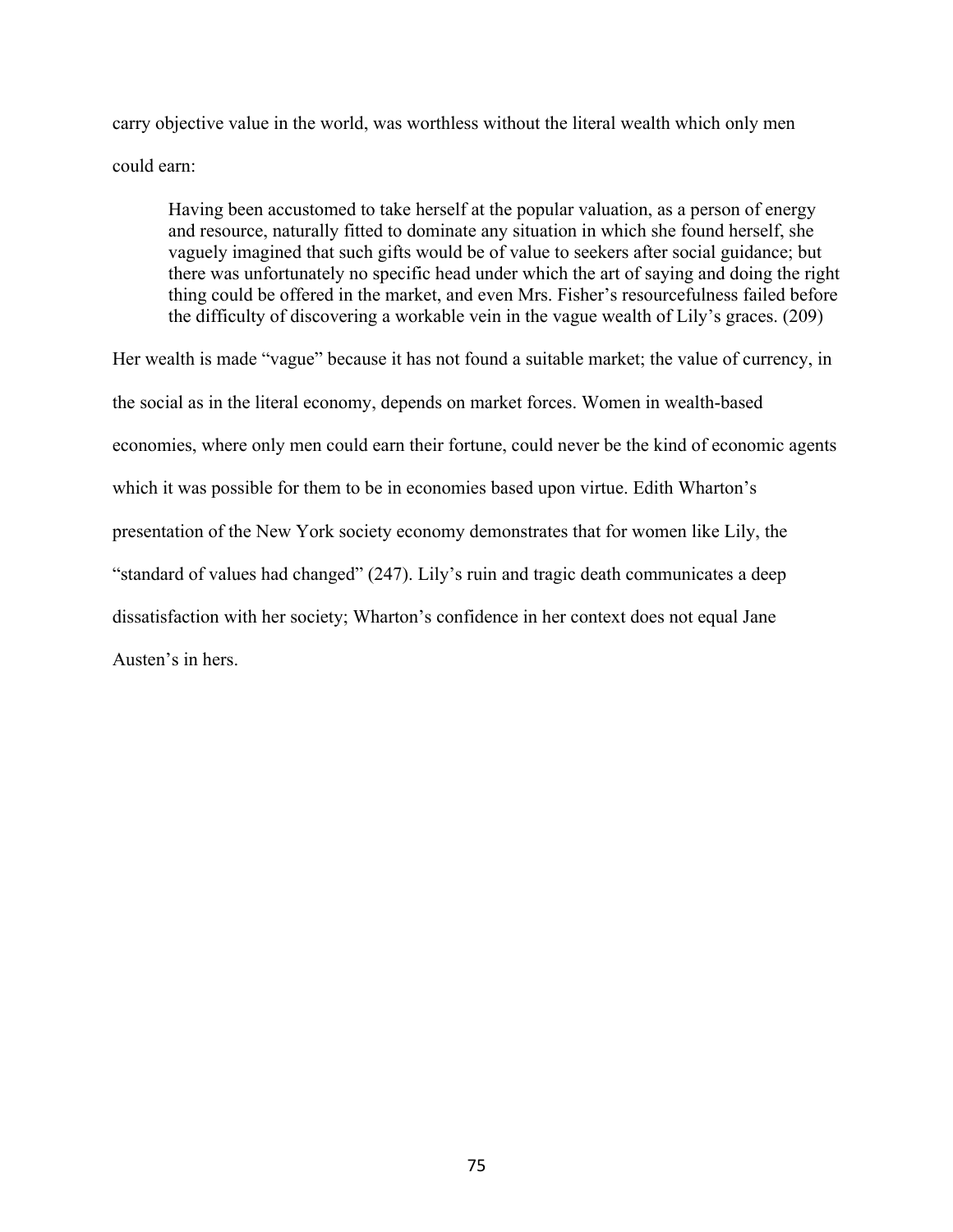## Coda

## *In times of heightened social change, watch the women.* (Nancy Bentley, *The Ethnography of Manners*, 163)

Social change being one of the few constants of the twentieth century, one might imagine that a greater number of novels of manners would be required as writers struggled to document and comment upon those changes to society. Instead, the social change which resulted in women entering the workforce has, at least as far as critics and canonizing thinkers are concerned, been accompanied by the near death of the form. In his *The Novel of Manners in America*, James Tuttleton observes with some regret the dearth of later  $20<sup>th</sup>$  century novels of manners: "The most exciting writers today…are preoccupied with forms other than the novel of manners" (262). Tuttleton blames this reality in part on our modern literary criticism, which has made the selffulfilling prophecy that "the realistic-naturalistic novel (and *particularly* the novel of manners) is dead" (264). I would argue that a major factor in the decline of this form (or at least, of officially recognized examples of it) is the decline of the assumptions it rested upon. The assumption that women must gain their fortune using such currencies as virtue, manners, beauty and charm, has slowly been done away with as women have entered the literal economy in steadily greater numbers throughout the century. Most novels of manners feature a female protagonist or protagonists involved in some sort of marriage plot, and often upon this marriage plot hangs their hope for material comfort or social mobility. This sort of economy existed in dependence upon the literal economy, which was controlled largely by the choices of men and of man-made law. As women trade in their social capital for literal capital by entering the workforce themselves, their independence makes them less captivating subjects for a novel of manners.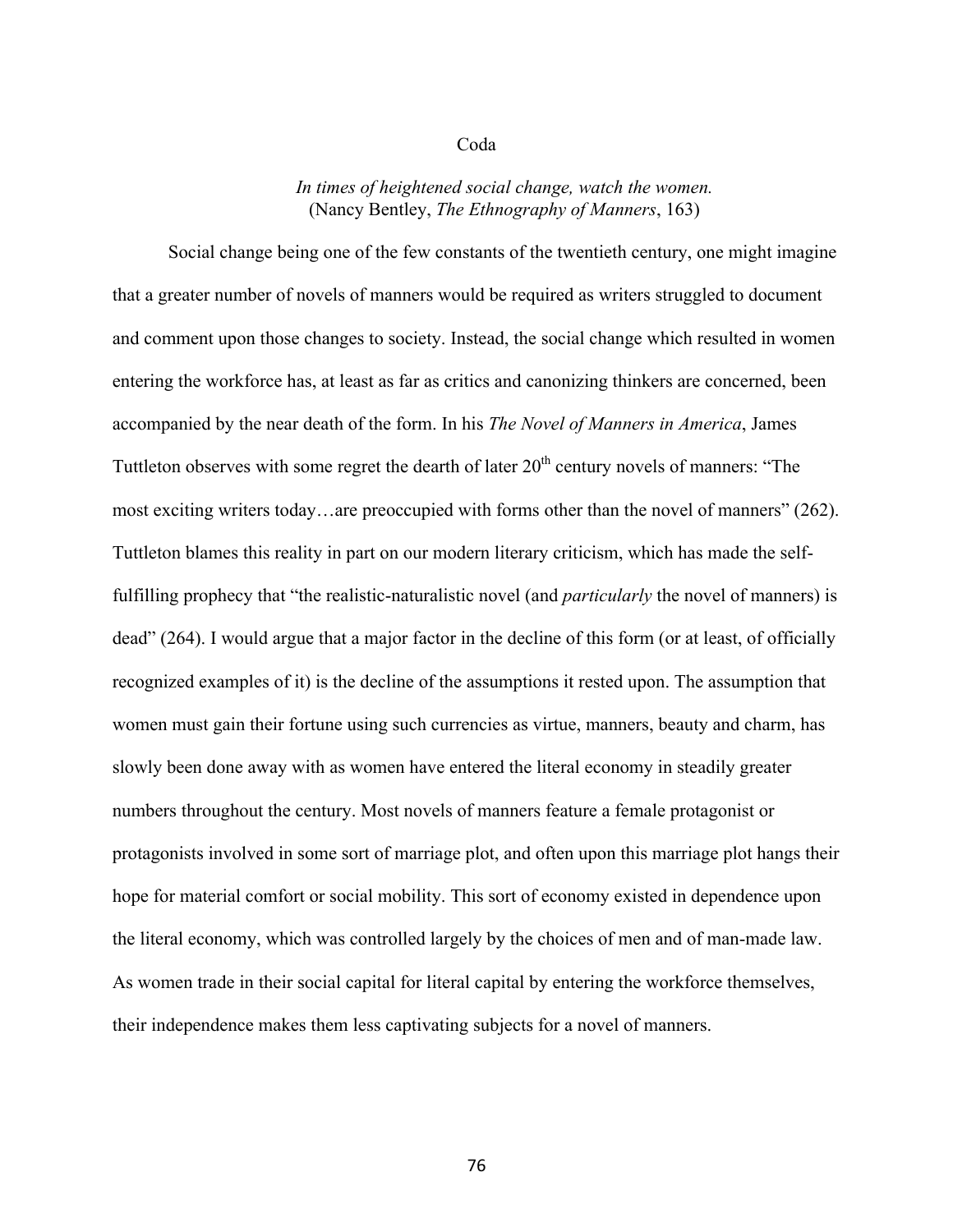Edith Wharton may have been among the last of the novelists of manners, and the economy she portrays, the crumbling crisis of the economy of manners. In *The House of Mirth*, social wealth depends upon literal wealth, instead of the other way around.<sup>33</sup> And though Lily had not been prepared to enter the workforce, nor to think of earning her own wealth as an acceptable possibility, some contemporaries of Edith Wharton (and her characters) were thinking along these lines. The writer and sociologist Charlotte Perkins Gilman was born just two years before Wharton (and died two years before Wharton as well, interestingly), but her attitude toward the economy of manners was much less nostalgic. In her book *Women and Economics,*  Gilman expressed herself more than ready to see the collapse of any need for a marriage plot to make women economically secure. She points with disapproval to the singularity of the human woman's dependence on men: "With us an entire sex lives in a relation of economic dependence upon the other sex, and the economic relation is combined with the sex-relation" (288). It is not the separate means of earning a living which Gilman most criticizes, but the dependence of women's work upon men's valuation. For "the human female," "their labor is the property of another: they work under another will; and what they receive depends not on their labor, but upon the power and will of another" (289). With her characteristic boldness, Charlotte Perkins Gilman states frankly the bare reality which undergirds the novel of manners:

With the growth of civilization, we have gradually crystallized into law the visible necessity for feeding the helpless female; and even old women are maintained by their male relatives with a comfortable assurance. But to this day—save, indeed, for the increasing army of women wage-earners, who are changing the face of the world by their steady advance toward economic independence—the personal profit of women bears but too close a relation to their power to win and hold the other sex. From the odalisque with

<sup>&</sup>lt;sup>33</sup> Even in England, landed aristocracy declined in both power and wealth. The decline had been slow, perhaps beginning early in the 19<sup>th</sup> century, but as F. M. L. Thompson describes, "[I]n political, economic and administrative essentials the landed interest had surrendered the keys of power before 1880. It remained for agricultural depression to make plain the extent of the accomplished fact, and for the landed aristocracy to enjoy the long twilight of great honor, prestige, and personal wealth, although their ascendancy was over" (291).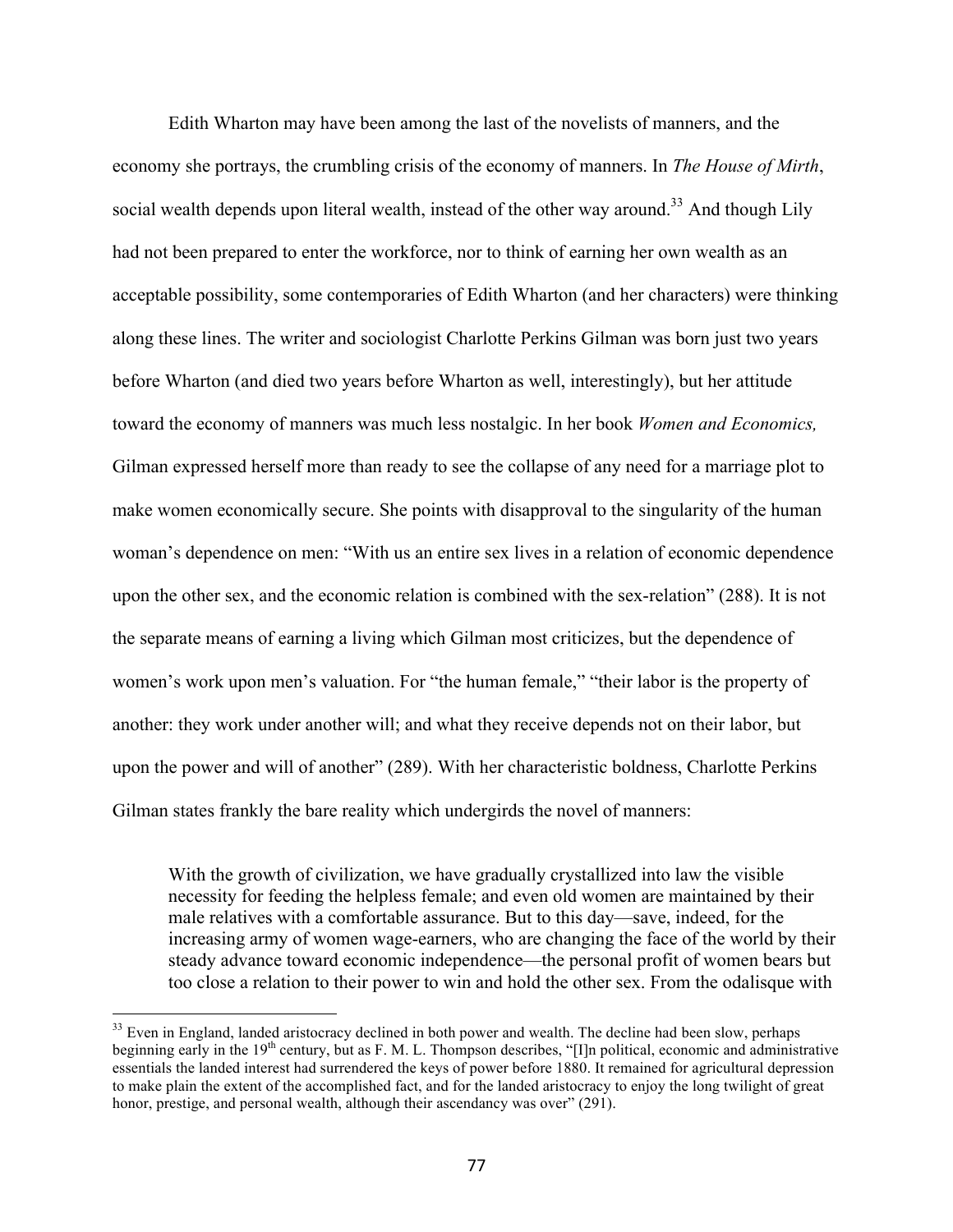the most bracelets to the debutante with the most bouquets, the relation still holds good,—women's economic profit comes through the power of sex attraction. (290)

For as different as they are, and as differently as their recorders present them, the economies in *Mansfield Park*, *Vanity Fair*, and *The House of Mirth* have in common that women live and act and make decisions within economies which are entirely dependent upon external, literal money economies. Whether women trade in virtue, proper etiquette, an ornamental appearance, strategic social acts, conversational arts, or the simple appearance of wealth and prosperity, they trade in something other than money. When once they gain access to a paycheck of their own, it should not cause astonishment that women's use of these other forms of currency should be in decline. The etiquette manual or conduct book is a genre which has died a parallel death with the novel of manners, for etiquette as a currency has been devalued. In describing Emily Post, one of the most prominent 20<sup>th</sup> century etiquette writers, Esther Arnesty comments, "Mrs. Post's own world was a narrow one, on the verge of disappearing" (294). Still, Arnesty remains optimistic about the state of true etiquette, which she defines in contrast to "knowing all the rules" as simply, "consideration for others" (294). Modern conceptions of manners may seem less intricate and arbitrary than those of the 19<sup>th</sup> century, but they are still rooted, Arnesty assures us, in social ideals. The difference is perhaps that a woman's social decisions can no longer be observed as weighing as heavily on her economic fortunes. Her world is enlarged; therefore, the sort of close observation typical of the novel of manners no longer gives the comprehensive picture it once did.

Artistically, many will feel this to be regrettable. The novel of manners remains a favorite genre into the 21<sup>st</sup> century, and Austen, Thackeray and Wharton have all known their share of modern film adaptations and cultural interest. James Tuttleton admits, "Far from being dead, the novel of manners is so flexible and elastic a form that I cannot help feeling sanguine for its future" (274). The reality which women (and men) inhabit in the  $21<sup>st</sup>$  century is one which still involves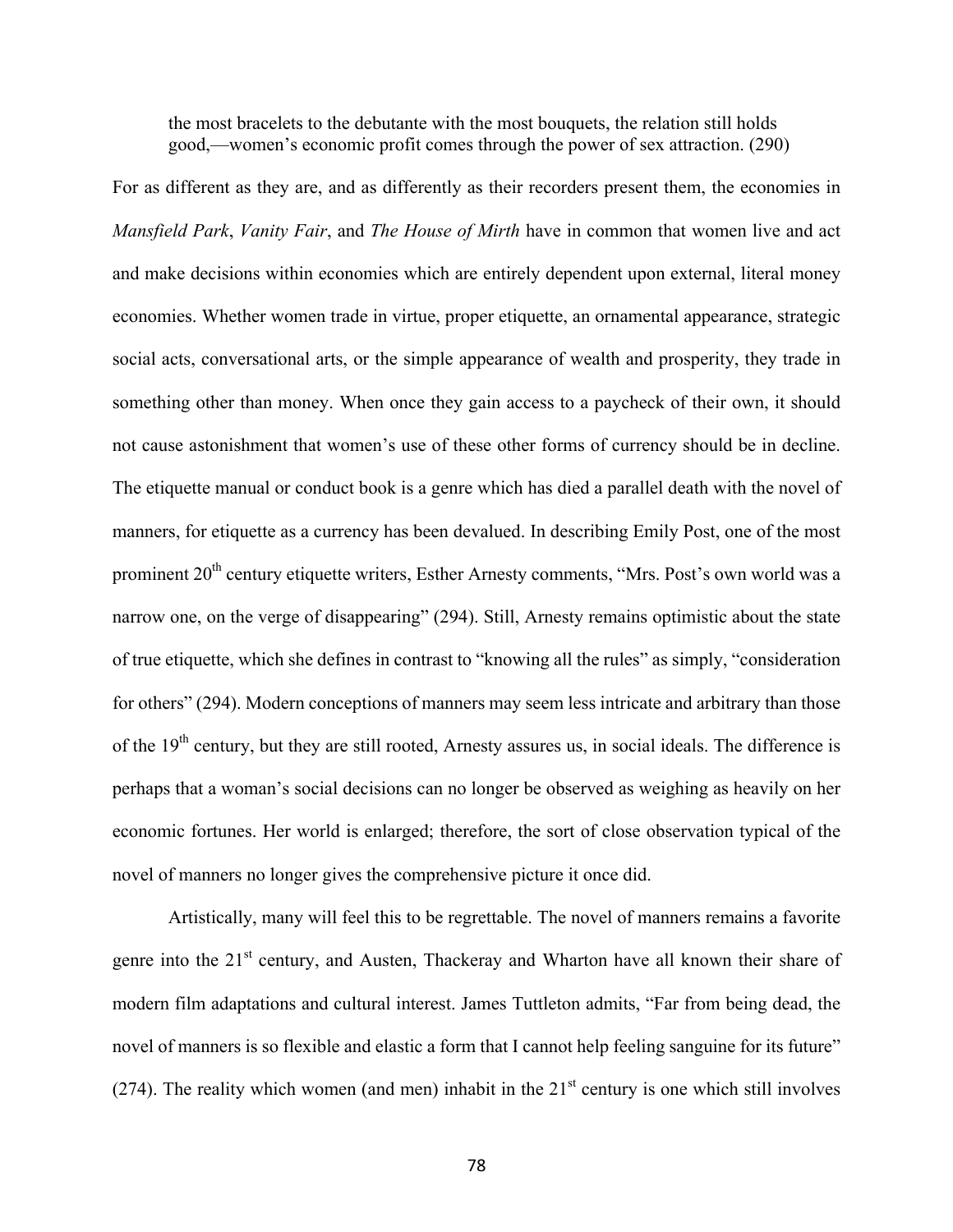social decision-making, strategic relationship-building, and considerations of social ethics. These are eternal factors in the human experience. A new generation of novelists may be preparing to revive the novel of manners. When they do, they will illuminate again the reality that every human decision, however small, may be said to have some economic value.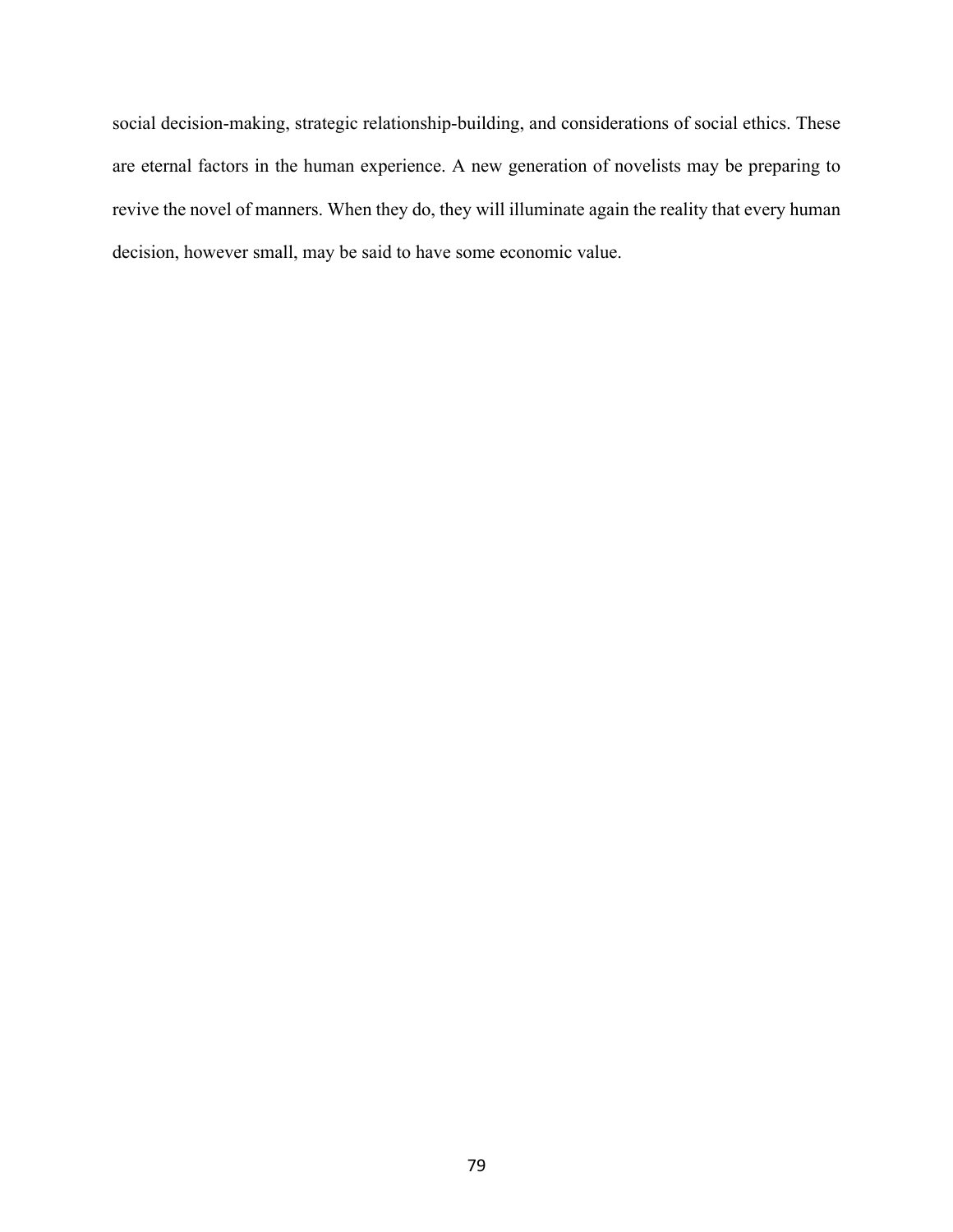## Enterprising Women in Novels of Manners

## Works Cited

An American Lady. *A Hand-book of Etiquette for Ladies*. New York: Leavitt and Allen, 1847.

- Ammons, Elizabeth. "Edith Wharton's Hard-Working Lily: *The House of Mirth* and the Marriage Market." *The House of Mirth: Norton Critical Edition* edited by Elizabeth Ammons, Norton & Company, 1990, 345-357.
- Arditi, Jorge. "The Feminization of Etiquette Literature: Foucault, Mechanisms of Social Change, and the Paradoxes of Empowerment." *Sociological Perspectives* 39.3 (1996): 417-434.
- Aresty, Esther B. *The Best Behavior: The Course of Good Manners—From Antiquity to the Present—As Seen through Courtesy and Etiquette Books*. New York: Simon and Schuster, 1970.

Austen, Jane. *Mansfield Park*. New York: Penguin Books, 1996.

- Bently, Nancy. "'Hunting for the Real': Wharton and the Science of Manners." *Cambridge Companion to Edith Wharton*. Bell, Millicent (ed.) New York: University of Cambridge Press, 1995.
- Briggs, Milton. *Economic History of England*. London: W. B. Clive, 1914.
- Capuano, Peter J. "Etiquette and Upper-Handedness in William Thackeray's Vanity Fair." *Changing Hands: Industry, Evolution, and the Reconfiguration of the Victorian Body*. Ann Arbor: University of Michigan Press, 2015. 89–124.
- Chesterfield, Philip Dormer Stanhope, Earl of. *Principles of Politeness Addressed to Every Young Lady*. Antwerp: University of Lausanne, 1804.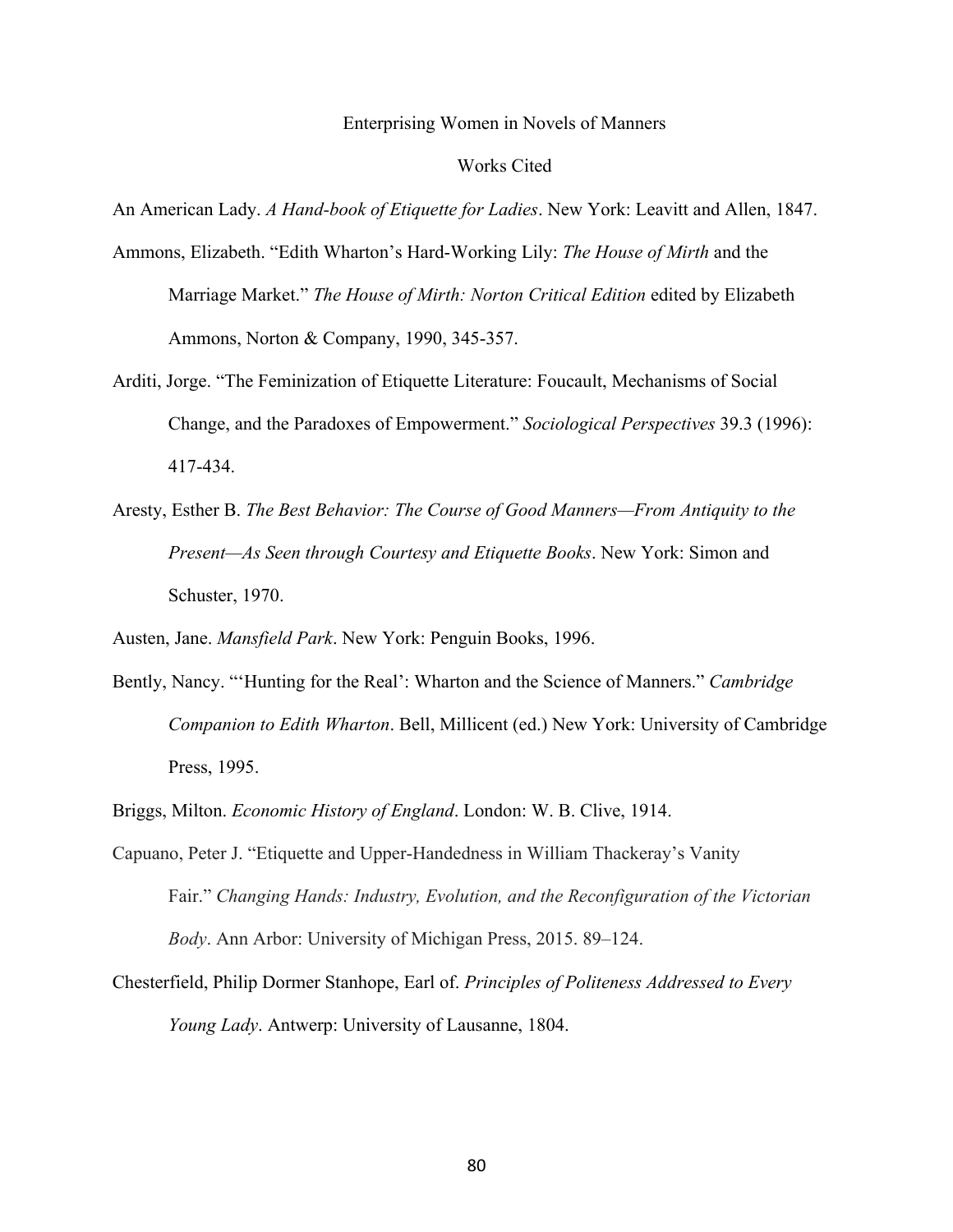- --------. *Principles of Politeness and Knowing the World.* Portsmouth, N. H.: Melcher and Osborne, 1786.
- Crowninshield, Francis W. *Manners for the Metropolis*. New York: D. Appleton and Company, 1908.
- Daunton, M. J. *Progress and Poverty: An Economic and Social History Of Britain 1700-1850*. Oxford, England: OUP Oxford, 1995.
- Dawson, Susan. "The Ladies Etiquette Handbook: the Importance of Being Refined in the 1880s."*Journal of Women's History* 14.3 (2002): 192. *Biography in Context*.
- Day, Charles William. Hints On Etiquette And the Usages of Society. London: Longman, Brown, Green & Longmans, 1840.
- Dimock, Wai Chee. "Debasing Exchange: Edith Wharton's *The House of Mirth*." *PMLA* 100.5 (1985): 783-792.
- Donnelly, Ignatius. *The Bryan Campaign for the American People's Money.* Chicago: Laird & Lee, 1896.
- Dubow, Wendy. "The Businesswoman in Edith Wharton." *Edith Wharton Review* 8.2 (1991): 11-18.
- Evans, Anne-Marie. "Shopping for Survival: Conspicuous Consumerism in Edith Wharton's *The House of Mirth* and Ellen Glasgow's *The Wheel of Life*." *Edith Wharton Review* 22.2 (2006): 9-15.
- Faulstick, Dustin. "'He that Loveth Silver Shall Not Be Satisfied with Silver': Reconsidering the Connection between *The House of Mirth* and Ecclesiastes." *Edith Wharton Review* 27.2 (2011): 1-11.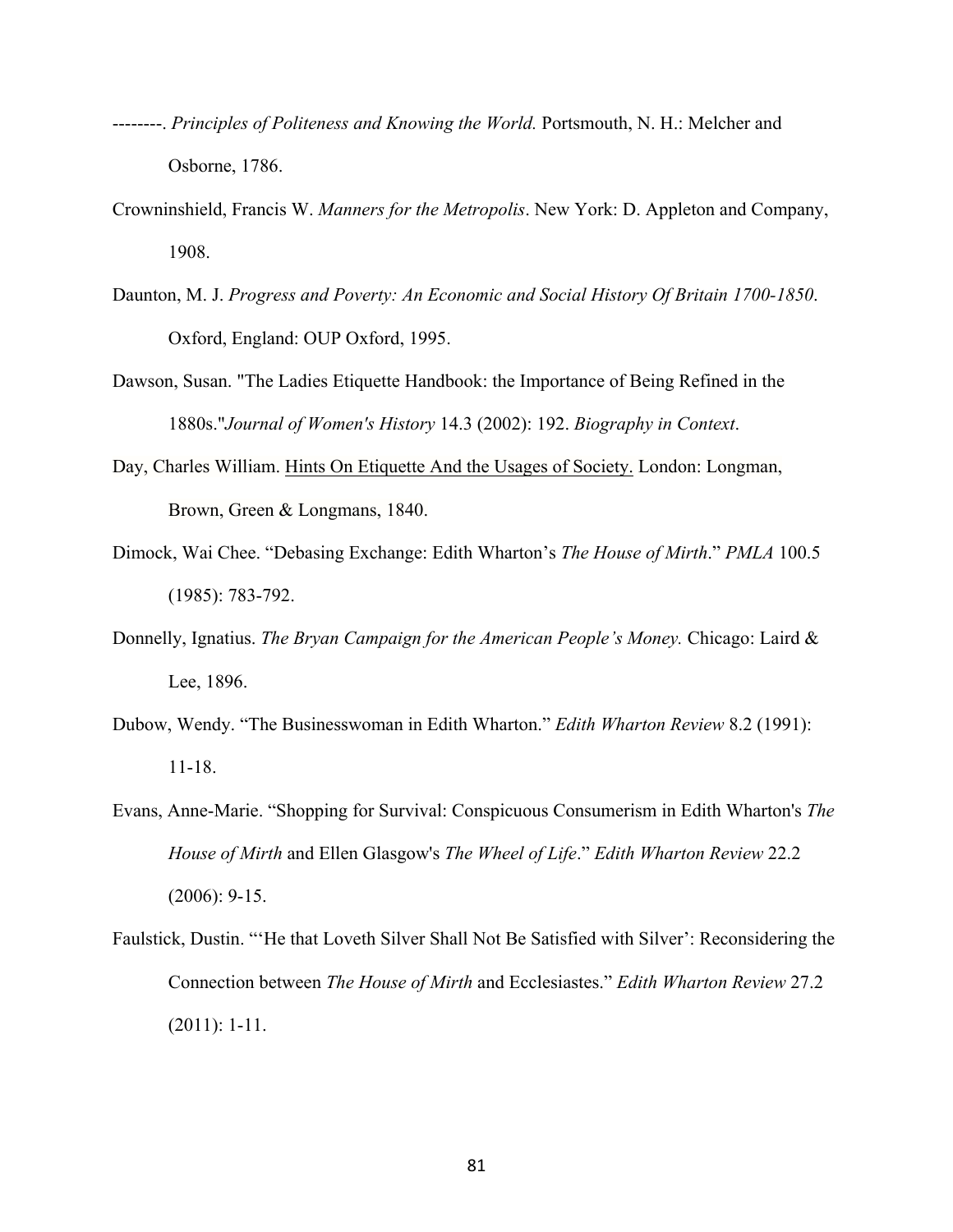- Galbus, Julia A. "Edith Wharton's Material Republic: *The House of Mirth*." *Edith Wharton Review* 20.2 (2004): 3-7.
- Gilman, Charlotte Perkins. "Women and Economics." *Women and Economics: A Study of the Economic Relation between Men and Women*. Boston: Small, Maynard & Company, 1898.
- Ginsburg, Michael Peled. *Economies of Change: Form and Transformation in the Nineteenth-Century Novel.* Stanford: Stanford University Press, 1996.
- Goldsmith, Meredith. "Cigarettes, Tea, Cards, and Chloral: Addictive Habits and Consumer Culture in The House of Mirth." *American Literary Realism* 43.3 (2011): 242-258.

Gregory, John. *A Father's Legacy to his Daughters.* London: T. Cadell and W. Davies, 1808.

- Hann, Jennie. "Perverting 'Pride and Prejudice': Wharton's American Alternative to the Novel of Manners: An Essay on 'The House of Mirth.'" *Edith Wharton Review* 24.1 (2008): 1-6.
- Harland, Marion and Virginia Van de Water. *Everyday Etiquette*. Indianapolis: The Bobs Merrill Company, 1905.
- Hartley, Florence. *The Ladies Book of Etiquette and Manual of Politeness: A Complete Handbook for the Use of the Lady in Polite Society.* Boston: G. W. Cottrell, 1860.
- Herman, David. "Economies of Essence in House of Mirth." *Edith Wharton Review* 15.1 (1999): 6-10.
- Hill, David Jayne. *A Primer of Finance: The Honest Dollar a Basis of Prosperity*. New York: The National Republican Executive Committee, 1896.
- Jadwin, Lisa. "The Seductiveness of Female Duplicity in Vanity Fair." Studies in English Literature, 1500-1900 32.4 (1992): 663-687.

Kingslad, Mrs. Burton. *Etiquette for all Occasions*. New York: Platt & Peck, 1901.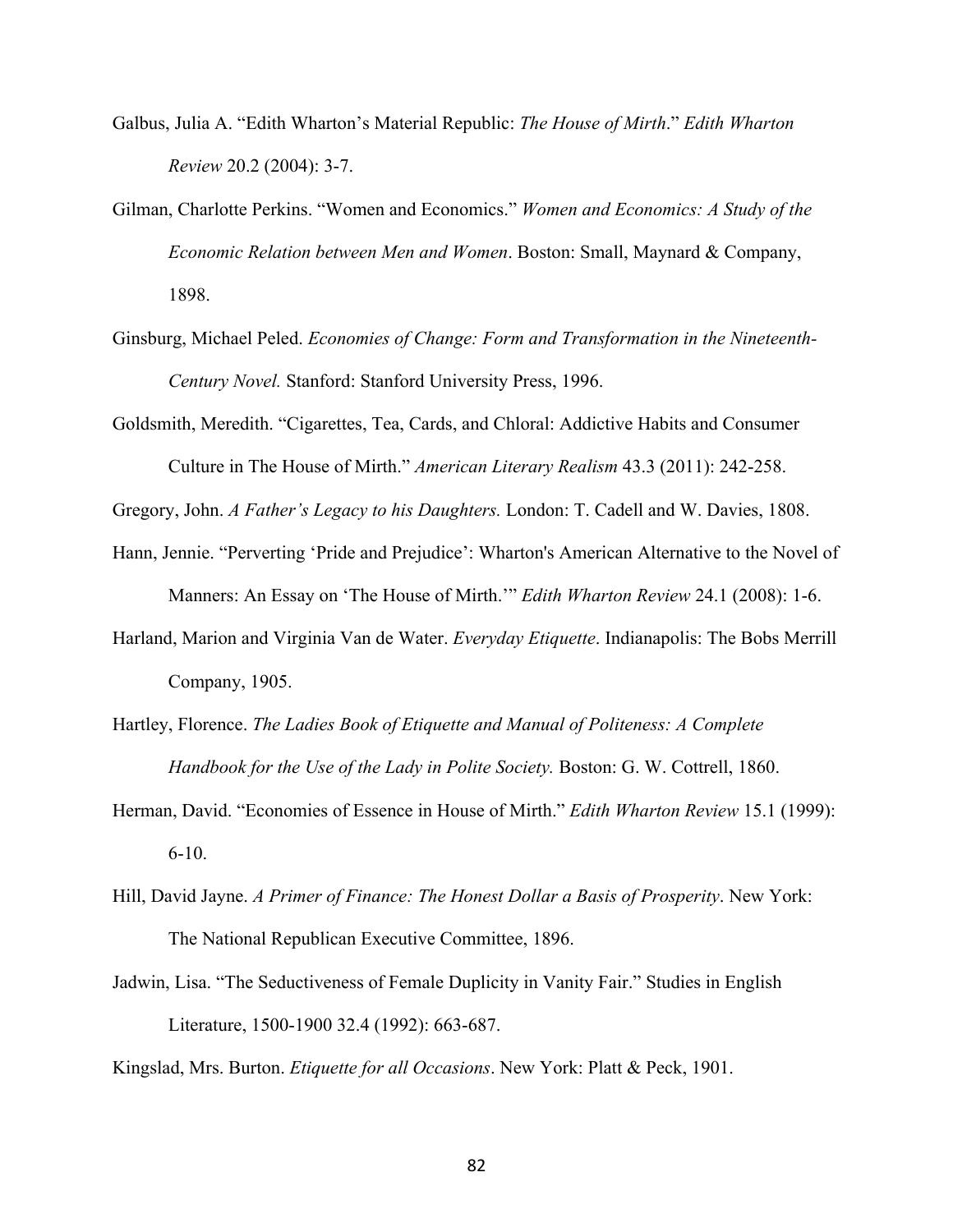- A Lady of Distinction. *The Mirror of the Graces; Or, The English Lady's Costume*. London: B. Crosby & Co., 1811.
- Langford, Paul. "The Uses of Eighteenth-Century Politeness." Transactions of the Royal Historical Society 6th Series Vol 12. Cambridge: Cambridge University Press, 2002.
- *The Laws of Etiquette; Or, Short Rules and Reflections for Conduct in Society.* Philadelphia: Carey, Lea & Blanchard, 1836.
- Lidoff, Joan. "Sleeping Beauty: Narcissism in *The House of Mirth*. *American Quarterly* 32.5 (1980): 519-539.
- Longstreet, Abby Buchanan. *Social Etiquette of New York*. New York: D. Appleton and Company, 1885.
- Lougy, Robert E. "Vision and Satire: The Warped Looking Glass of Vanity Fair." PMLA 90.2 (1975): 256-269.
- McCartney, S., and A. J. Arnold. "The Railway Mania of 1845-1847: Market Irrationality Or Collusive Swindle Based on Accounting Distortions?" *Accounting, Auditing & Accountability Journal* 16.5 (2003): 821-852.
- Michaels, Walter Ben. *The Gold Standard and the Logic of Naturalism*. Berkeley: University of California Press, 1987.
- Michie B., Elsie. *The Vulgar Question of Money: Heiresses, Materialism and the Novel of Manners from Jane Austen to Henry James*. Baltimore: Johns Hopkins University Press, 2011.
- Mullen, Patrick. "The Aesthetics of Self-Management: Intelligence, Capital, and 'The House of Mirth.'" *NOVEL: A Forum on Fiction* 42.1 (2009): 40-61.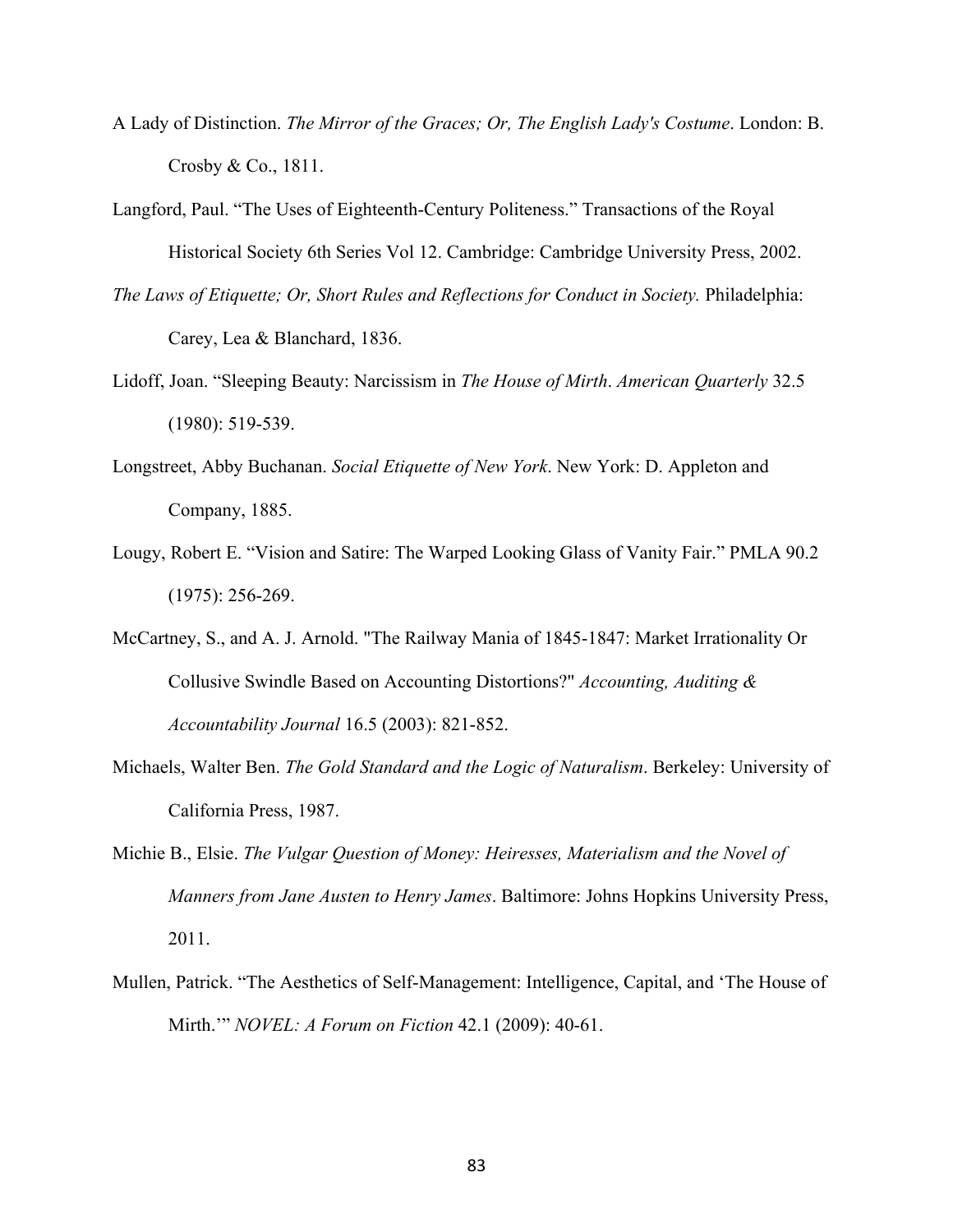- Nardin, Jane. *Those Elegant Decorums: The Concept of Propriety in Jane Austen's Novels*. Albany: State University of New York Press, 1973.
- Nivelon, Francis. *The Rudiments of Genteel Behavior, London 1737*. Paul Holberton, ed. London: Paul Holberton Publishing, 2003.
- Peddle, M, Mrs. *Rudiments of Taste: In a Series of Letters, From a Mother to Her Daughters.*  Dublin, 1790.
- Pickrel, Paul. "Vanity Fair in America: The House of Mirth and Gone with the Wind." *American Literature* 59.1 (1987): 37-57.
- Poovey, Mary. *Genres of the Credit Economy: Mediating Value in Eighteenth and Nineteenth Century Britain.* Chicago: University of Chicago Press, 2008.
- Robinson, Lillian S. "The Traffic in Women: A Cultural Critique of *The House of Mirth*." *The House of Mirth*, edited by Shari Benstock, Bedford Books of St. Martin's Press, 1994, 340-358.
- Rogers, Katharine M. "The Pressure of Convention on Thackeray's Women." *The Modern Language Review* 67.2 (1972): 257-263.

Sherwood, Mrs. John. *Manners and Social Usages*. New York: Harper and Brothers, 1884.

- Steiner, Wendy. "The Causes of Effect: Edith Wharton and the Economics of Ekphrasis." *Poetics Today* 10.2 (1989): 279-297.
- Sulloway, Alison G. *Jane Austen and the Province of Womanhood*. Philadelphia: University of Pennsylvania Press, 1989.

Taylor, Lou. *Mourning Dress: A Costume and Social History*. Boston: Allen & Unwin, 1983. Thackeray, William Makepeace. *Vanity Fair*. New York: Penguin Books, 2001.